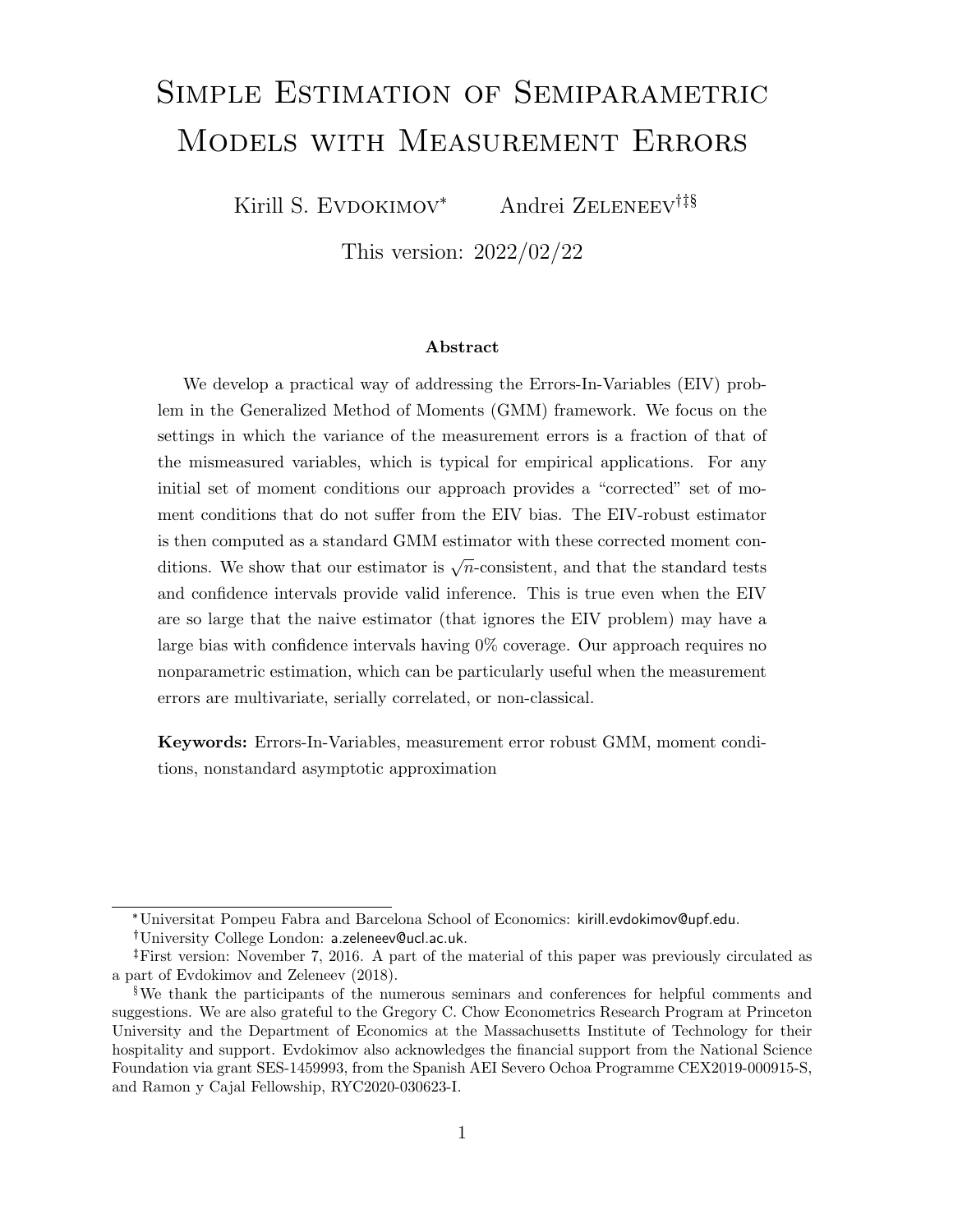### 1 Introduction

Measurement errors are a common problem for empirical studies. While the standard instrumental variables approach can be used to remove the errors in variables (EIV) bias in linear models, as pointed out by [Amemiya](#page-31-0) [\(1985\)](#page-31-0), nonlinear models require more elaborate strategies. The problems of identification, estimation, and inference in nonlinear models with EIV have received a lot of attention in the econometrics literature.<sup>[1](#page-1-0)</sup>

The goal of this paper is to develop a simple and practical approach to estimation of general nonlinear moment condition models

<span id="page-1-1"></span>
$$
\mathbb{E}[g(X_i^*, S_i, \theta)] = 0 \text{ iff } \theta = \theta_0,\tag{1}
$$

where  $g(\cdot)$  is an  $m \times 1$  vector of functions,  $\theta$  is a  $p \times 1$  parameter vector and  $\theta_0$  denotes its true value. The researcher has a random sample of  $\{X_i, S_i\}_{i=1}^n$ , where scalar or vector  $X_i$  is a mismeasured version of unobserved  $X_i^*$  with measurement error  $\varepsilon_i$ :

$$
X_i = X_i^* + \varepsilon_i. \tag{2}
$$

The measurement error can be classical or non-classical. The researcher is interested in estimating parameters  $\theta_0$ . A naive GMM estimator (which ignores EIV and uses  $X_i$  in place of  $X_i^*$ ) is biased because  $\mathbb{E}[g(X_i, S_i, \theta_0)] \neq 0$ .

To provide a practical estimation approach, we focus on the empirical settings in which the researcher believes the variability of the measurement error to be at most a fraction of the variability of the mismeasured variable, i.e., the noise-to-signal ratio  $\tau \equiv \sigma_{\varepsilon}/\sigma_{X^*}$  to be moderate, e.g.,  $\tau \lesssim 0.5$ . The absolute magnitude of the measurement error  $\sigma_{\varepsilon}$  does not need to be small. Focusing on these settings allows us to develop a simple estimator, which does not require any nonparametric estimation or simulation. Such simple estimation becomes possible because in these settings we can obtain a simple approximation of the EIV bias of the moment conditions as a function of  $\theta$ .

We propose to bias correct the original moment conditions  $g(\cdot)$ , which would in turn remove the bias of the corresponding estimator of  $\theta_0$ . The bias correction depends on some moments of the distribution of the measurement errors that are unknown. Another difficulty is that the estimators of some components of the bias correction themselves may need to be bias corrected. To address these issues, we develop the *corrected moment* 

<span id="page-1-0"></span><sup>&</sup>lt;sup>1</sup>See [Hausman, Ichimura, Newey, and Powell](#page-33-0) [\(1991\)](#page-33-0); [Hausman, Newey, and Powell](#page-33-1) [\(1995\)](#page-33-1); [Newey](#page-34-0) [\(2001\)](#page-34-0); [Schennach](#page-35-0) [\(2007\)](#page-35-0); [Li](#page-34-1) [\(2002\)](#page-34-1); [Schennach](#page-35-1) [\(2004\)](#page-35-1); [Chen, Hong, and Tamer](#page-32-0) [\(2005\)](#page-32-0); [Schennach](#page-35-0) [\(2007\)](#page-35-0); [Hu and Schennach](#page-33-2) [\(2008\)](#page-33-2); [Schennach](#page-35-2) [\(2014\)](#page-35-2), among others.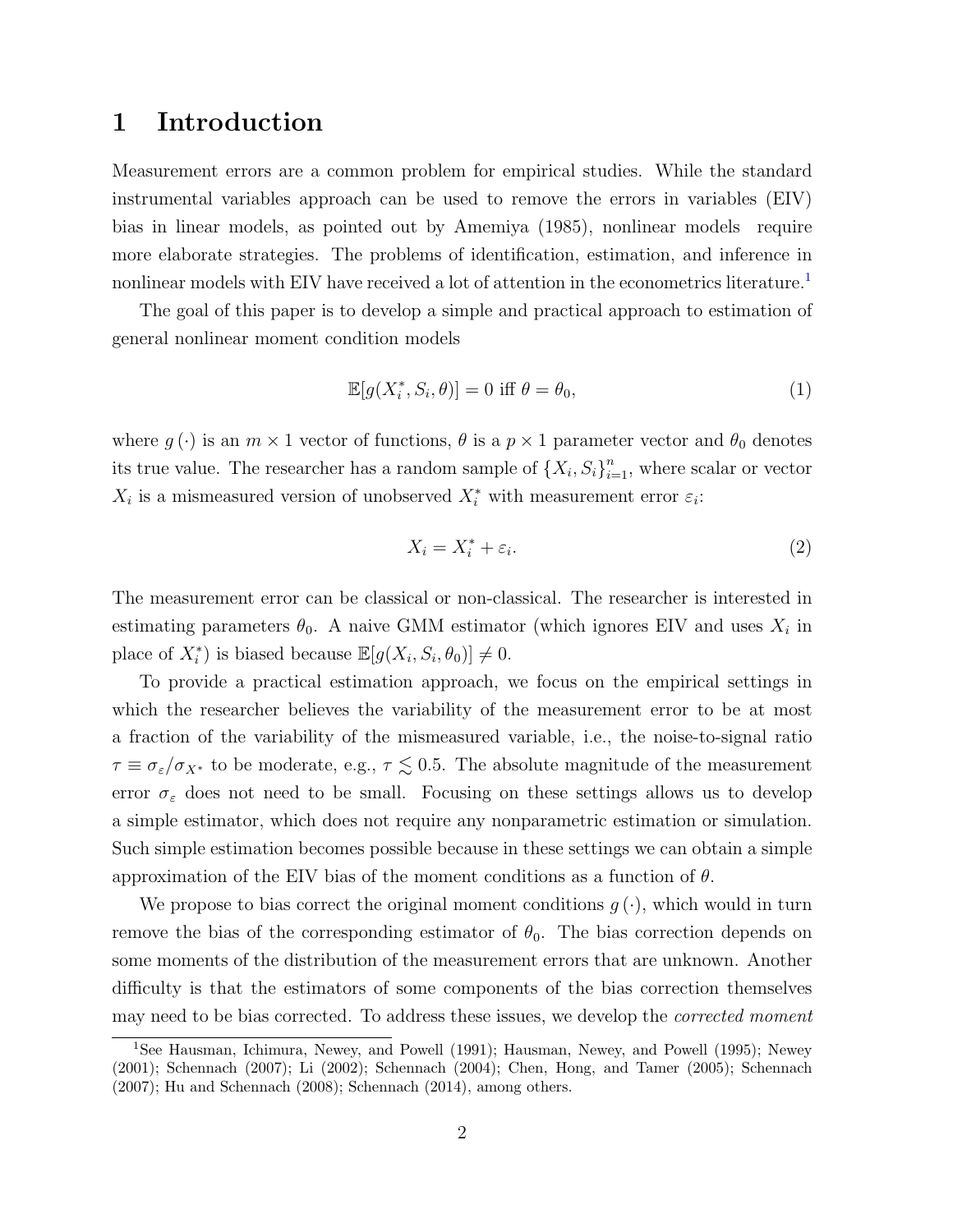conditions, which depend on  $\theta$  and additional parameters  $\gamma$  that govern the bias correction. The true parameter value  $\gamma_0$  is associated with (possibly conditional) low-order moments of  $\varepsilon_i$ . Despite some theoretical subtleties with the construction of the corrected moment conditions, their practical implementation is straightforward and they can be computed fully automatically for any original moment function  $q(\cdot)$ .

We introduce the Measurement Error Robust Moments (MERM) estimator, which is a GMM estimator that uses the corrected moment conditions to jointly estimate parameters  $\theta_0$  and  $\gamma_0$ . The estimator can be computed using any standard software for GMM estimation. Joint estimation of parameters  $\theta_0$  and  $\gamma_0$  using the corrected moment conditions effectively robustifies moment conditions  $g(\cdot)$  against the impact of the measurement errors.

To make these ideas precise and to study the properties of the proposed estimators, we use a nonstandard asymptotic approximation that models  $\tau$  as slowly shrinking with the sample size. Standard asymptotics considers  $\tau$  constant, which implies that as  $n \to \infty$ the bias of a naive estimator dwarfs its sampling variability: the bias is constant while the standard errors shrink proportionally to 1/ √  $\overline{n}$ . This implication does not fit many empirical applications, in which the researcher does not expect the potential EIV bias to be several magnitudes larger than the standard errors. Thinking of bias being  $\sqrt{n}$  times larger than the standard errors appears to be too pessimistic in a sufficiently wide range of applications to warrant our interest in the alternative settings with measurement errors of a moderate magnitude.<sup>[2](#page-2-0)</sup> By considering  $\tau$  as drifting towards zero with the sample size, our approach provides a better approximation of the finite sample properties of estimators when  $\tau$  is small or moderate.<sup>[3](#page-2-1)</sup>

Using this approximation, we show that the proposed estimation approach indeed addresses the EIV problem. The MERM estimator is shown to be  $\sqrt{n}$ -consistent and asymptotically normal and unbiased. The standard confidence intervals and tests for GMM estimators are also shown to be valid for the MERM estimator.

<span id="page-2-0"></span>A large sample theory is only useful if it is able to approximate finite sample proper-

<sup>&</sup>lt;sup>2</sup>Such empirical settings appear to be widespread. Although the concerns about measurement errors are often raised, the majority of applied work does not explicitly correct the EIV bias (especially in nonlinear models), and instead implicitly or explicitly argues or conjectures that the EIV bias is likely not to be too large. See also the review of [Bound, Brown, and Mathiowetz](#page-32-1) [\(2001\)](#page-32-1).

<span id="page-2-1"></span><sup>3</sup>Such nonstandard asymptotic approximations are often used to obtain better approximations of the finite sample behavior of estimators and tests. For example, in the instrumental variable regression settings, to consider the settings with relatively small first stage coefficients, [Staiger and Stock](#page-35-3) [\(1997\)](#page-35-3) model them as shrinking with the sample size. It is important to keep in mind that such nonstandard asymptotic approximations are merely mathematical tools. One should not take them literally and think of parameters somehow changing if more data is collected.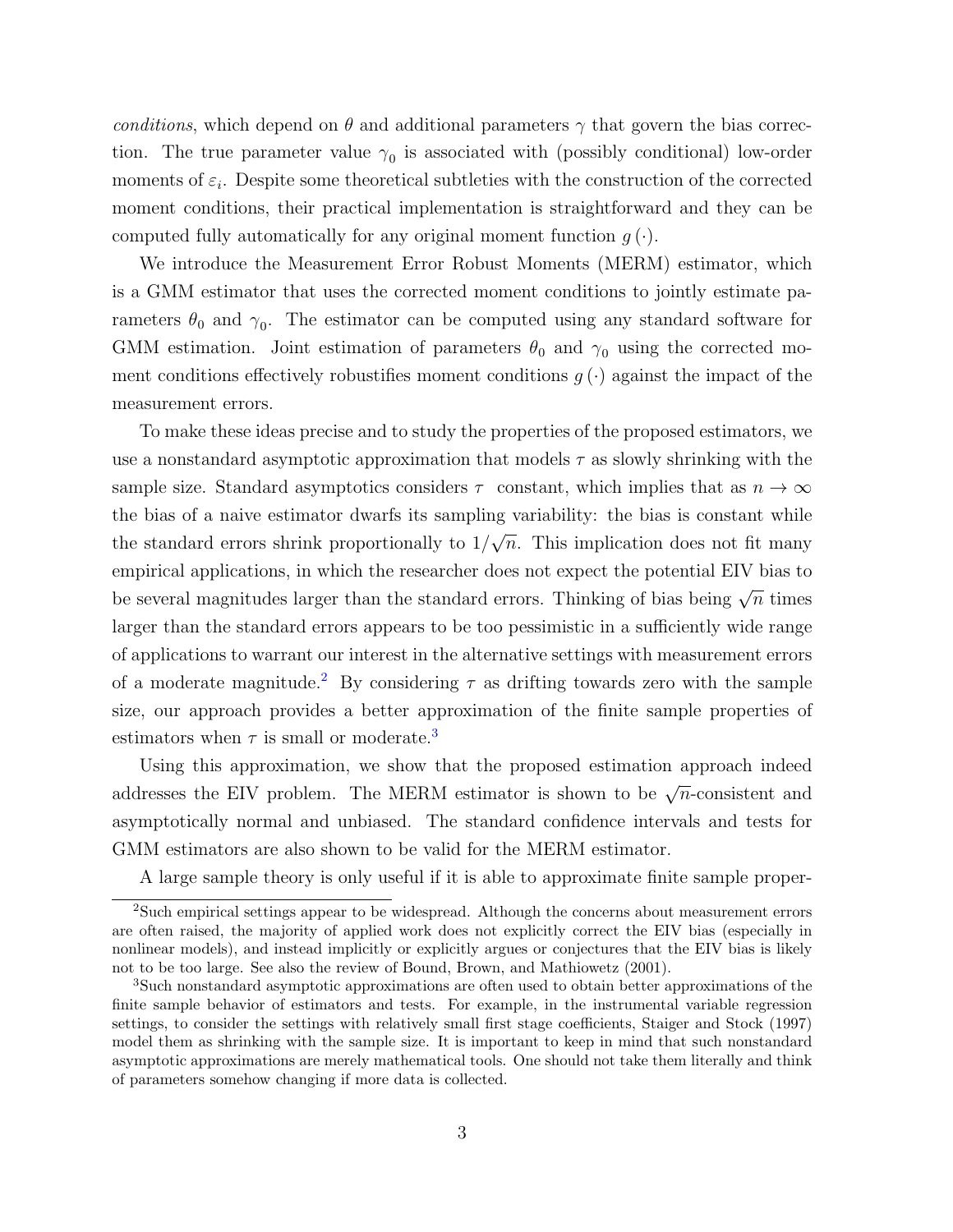ties of the estimators and inference procedures. Thus, we study the MERM estimators in a variety of simulation experiments. The results confirm that the nonstandard asymptotic theory indeed provides a good approximation of the finite sample properties of the estimators in the settings even with relatively large EIV. In some of the simulation experiments, the EIV are so large that for the naive estimators standard 95% confidence intervals have actual coverages of 0% in finite samples, due to the magnitude of the EIV bias. At the same time, the MERM estimators perform well, removing the EIV bias and providing confidence intervals with correct coverage. In particular, the simulation results show that despite the simplicity of implementation, the MERM estimators can compete with and outperform semi-nonparametric estimators. We also illustrate the performance of the MERM estimators in settings where no alternative estimators exist.

General moment condition model [\(1\)](#page-1-1) encompasses a wide variety of semiparametric models. In general nonlinear models, measurement errors in any of the variables (including outcomes) may bias naive estimators. Mismeasured variables  $X_i$  do not need to be covariates. For example, in estimation of Euler equations using individual-level data,  $X_i^*$  may represent consumption, which enters the moments nonlinearly and is often mismeasured. However, most of the existing methods for dealing with EIV focus on the nonlinear regression (NLR) model.

**Example 1.1** (NLR). Let  $Y_i$  denote the scalar outcome, and let  $X_i^*$  and  $W_i$  be the vectors of mismeasured and correctly measured covariates, respectively. Suppose

$$
E[Y_i|X_i^*,W_i] = \rho(X_i^*,W_i,\theta_0)
$$

for some known function  $\rho$ . For example, in the logit model of binary choice,  $Y_i$  is binary and  $\rho(x, w, \theta) \equiv \Lambda(\theta'_X x + \theta'_W w)$ , where  $\theta \equiv (\theta'_X, \theta'_W)'$  and  $\Lambda$  is the logistic CDF.

To estimate the NLR model, consider the moment function

$$
g(y, x, w, z; \theta) \equiv (y - \rho(x, w, \theta)) h(x, w, q),
$$

where  $h(\cdot)$  is a vector valued function, which generally is also allowed to depend on  $\theta$ . To address the EIV problem in NLR, researchers typically rely on the orthogonality conditions that involve some additional variables  $q$ . Most often, variables  $q$  are some instrumental variables. In the absence of genuine excluded variables, the literature has also advocated relying on nonlinear functions of  $x$  (e.g., higher powers) as  $q$ . Including powers of x may help identification of the model with EIV, and generally improves the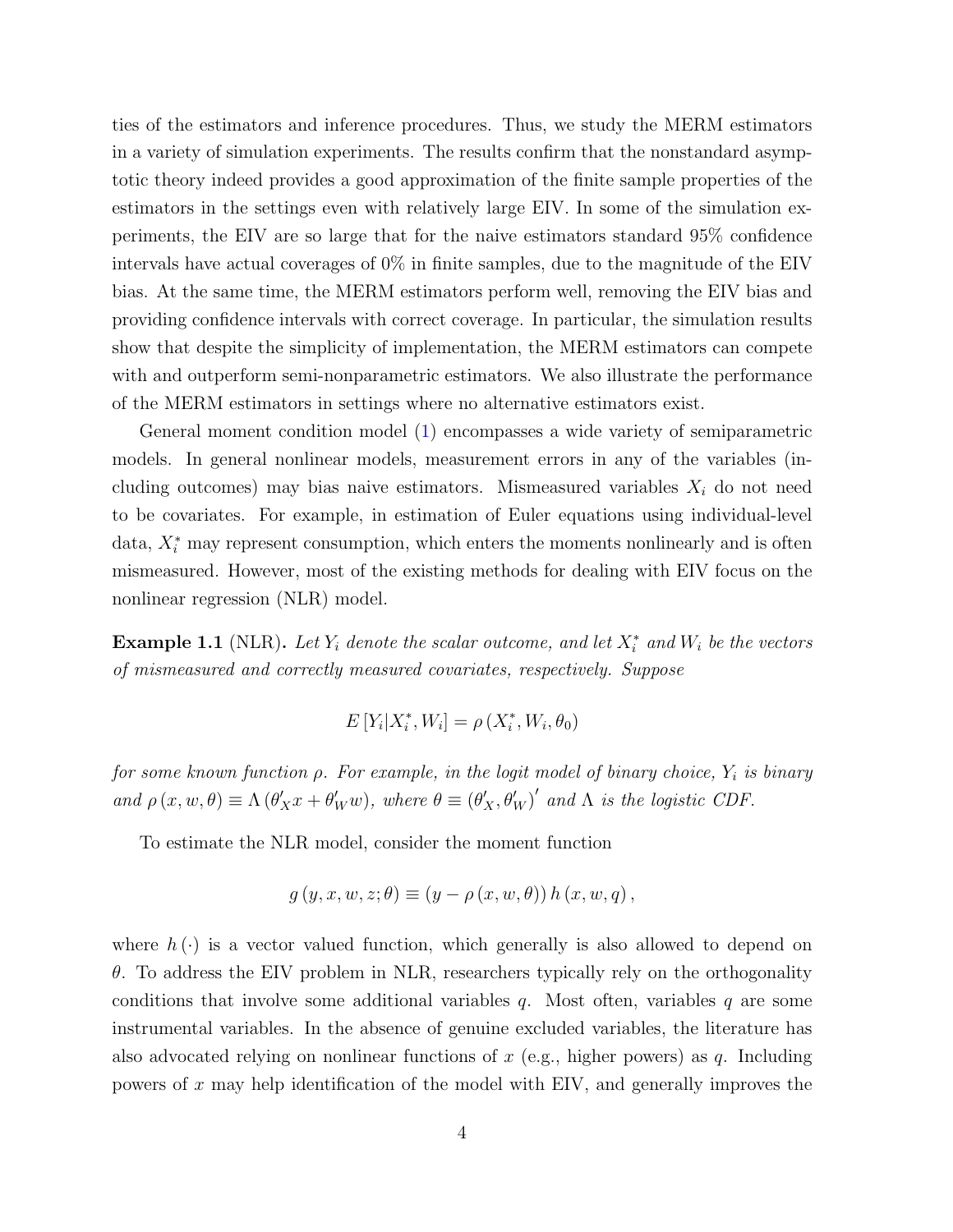efficiency of the estimator even in the absence of measurement errors. To provide an example of function  $h(\cdot)$ , for simplicity of notation, suppose x and an instrumental variable z are scalars. One may take  $h(x, w, z) = ((1, x, \ldots, x^{m_X}) \otimes (1, z, \ldots, z^{m_Z}), w')'$ , where  $m_X$  and  $m_Z$  are some positive integers. Since moment condition [\(1\)](#page-1-1) is stated in terms of the correctly measured  $X_i^*$ , determining what functions  $g(\cdot)$  (or  $h(\cdot)$  in the NLR model) satisfy this moment condition does not involve any consideration of the measurement errors and is straightforward.

The specific source of identification of parameters  $\theta_0$  and  $\gamma_0$  depends on the particular model described by the moment conditions  $g(\cdot)$ . One important advantage of our approach is that it accommodates a variety of sources of identification within a single unified estimation framework. Since MERM estimator is a standard GMM estimator, the analysis of identification can be conducted in familiar terms, and is not obscured by the technical complications such as Fourier transforms, completeness conditions, or ill-posed inverse problems. The bias correction approach and the corresponding structure of the corrected moment conditions dictate what features of moments  $g(\cdot)$  are used to identify the nuisance parameters  $\gamma_0$ . Identification of  $\theta_0$  is then based on the information remaining in the moment conditions that are orthogonal to the ones used to identify  $\gamma_0$ . Essentially, our approach first characterizes in what directions the measurement errors can bias the moment conditions  $\mathbb{E}[g(X_i, S_i, \theta)],$  and then uses the moments orthogonal to those directions for estimation of  $\theta_0$ . Thanks to the MERM estimator being a GMM estimator, the standard arsenal of assessment tools in the GMM framework can be applied to the MERM estimator, allowing one to test model identification, conduct valid inference, and perform model specification diagnostics.

The power of the general MERM approach can be illustrated in the NLR model. The approach can make use of instrumental variables, repeated measurements, and nonlinearity/non-normality for model identification. For example, when a candidate instrumental variable is available, the conditions that an instrument needs to satisfy are much weaker than what is required by many existing approaches. Availability of a discrete instrument is sufficient for identification; and the instrument is allowed to have heterogeneous impact on covariates  $X_i^*$ <sup>[4](#page-4-0)</sup>. The instrument itself can also be mismeasured, and

<span id="page-4-0"></span><sup>4</sup>The importance of the heterogeneity of the impacts of instruments in empirical applications has been widely recognized, e.g., see [Imbens and Angrist](#page-34-2) [\(1994\)](#page-34-2); [Heckman and Vytlacil](#page-33-3) [\(1998\)](#page-33-3); [Imbens](#page-34-3) [and Newey](#page-34-3) [\(2009\)](#page-34-3). Note that such heterogeneity is ruled out by the EIV-robust methods that rely on the additive control variable assumption for identification, i.e., assume that  $X_i^* = m(Z_i) + V_i$  with the control variable  $V_i$  independent from  $Z_i$ . In contrast, in Section [4](#page-22-0) we illustrate identification in a random coefficient first stage model.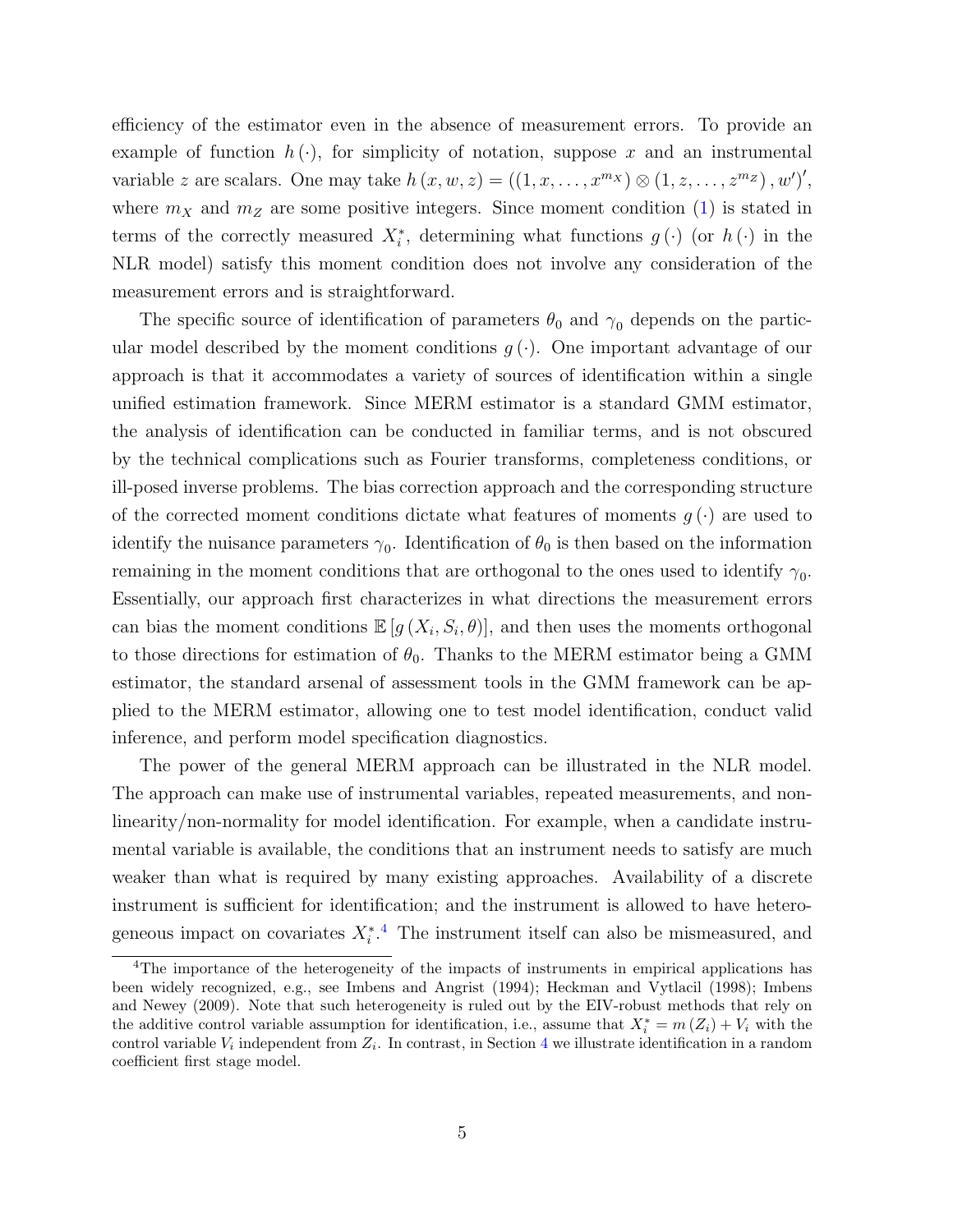a variable that is caused by  $X_i^*$  can also be used as an instrument in the MERM approach. In Section [4,](#page-22-0) we study identification of the NLR model in the MERM framework, and show that this model is globally nonparametrically identified using such a discrete instrument.

The simplicity and practicality of the MERM approach do come at cost: there is a limit on the magnitude of the measurement errors it can handle. For example, one generally should not expect the MERM approach to work well when  $\tau > 1$ , i.e., when the noise dominates the signal; in this case the researcher should seek an alternative estimation method. We view the MERM approach as providing a bridge between the settings in which the measurement errors are guaranteed to be absent or negligible, and the settings where the measurement errors are so large that one has to use the relatively more complicated estimators from the earlier literature (if they exist at all).

Related Literature [Chen, Hong, and Nekipelov](#page-32-2) [\(2011\)](#page-32-2), [Schennach](#page-35-4) [\(2016\)](#page-35-4), and [Schen](#page-35-5)[nach](#page-35-5) [\(2020\)](#page-35-5) provide excellent overviews of the measurement error literature.

The existing semiparametric approaches to estimation and inference in models with EIV involve nonparametric estimation of infinite-dimensional nuisance parameters (e.g, [Chesher,](#page-32-3) [2000;](#page-32-3) [Li,](#page-34-1) [2002;](#page-34-1) [Schennach,](#page-35-1) [2004,](#page-35-1) [2007;](#page-35-0) [Hu and Schennach,](#page-33-2) [2008;](#page-33-2) [Schennach](#page-35-6) [and Hu,](#page-35-6) [2013\)](#page-35-6), simulation (e.g., [Schennach,](#page-35-2) [2014\)](#page-35-2), or both (e.g., [Newey,](#page-34-0) [2001;](#page-34-0) [Wang](#page-35-7) [and Hsiao,](#page-35-7) [2011\)](#page-35-7). The exceptions include models with linear and polynomial regression functions (see [Hausman et al.,](#page-33-0) [1991,](#page-33-0) [1995\)](#page-33-1), and models where the distributions of unobservables have Gaussian distribution such as Probit and Tobit models with Gaussian covariates and measurement errors (see [Smith and Blundell,](#page-35-8) [1986;](#page-35-8) [Rivers and Vuong,](#page-34-4) [1988\)](#page-34-4).

To the best of our knowledge, this paper is the first to provide an approach for  $\sqrt{n}$ consistent and asymptotically normal and unbiased estimation of general GMM models with EIV, which in addition requires neither nonparametric estimation nor simulation or numerical integration.

We are able to provide such an estimator because we focus on models with moderate measurement errors. Modeling variance of the measurement error as shrinking to zero with the sample size is a popular approach in Statistics. The method has been proposed by [Wolter and Fuller](#page-35-9) [\(1982\)](#page-35-9), who use it to construct an approximate MLE estimator of nonlinear regression with Gaussian errors. Following their approach, the Statistics literature has mainly focused on the settings where the moments needed to bias correct the estimators are either known or can be readily estimated from the available repeated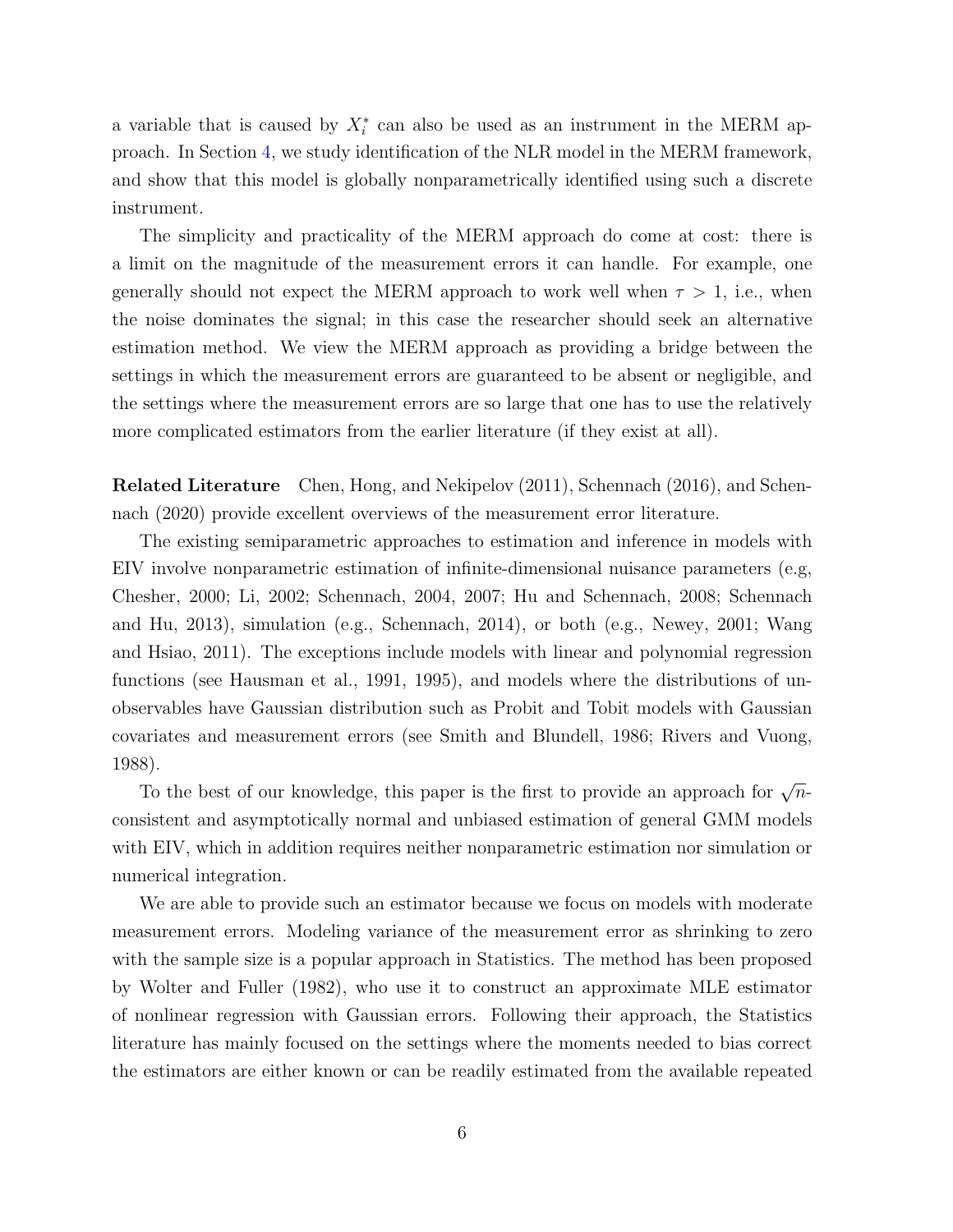measurements. In Economics, such data is relatively rare. The use of approximations with shrinking variance of measurement errors in Econometrics literature has been pioneered by [Kadane](#page-34-5) [\(1971\)](#page-34-5), [Amemiya](#page-31-0) [\(1985\)](#page-31-0), and [Chesher](#page-32-4) [\(1991\)](#page-32-4). These approximations allow one to derive approximate bias formulas of (naive) estimators. These formulas depend on the moments of the measurement errors that are usually not known. One way the Econometrics literature proposed to use such bias calculations is to use them to check the sensitivity of the estimates to EIV by considering how the estimates vary as the unknown moments of the measurement variables take values in some set of plausible values, e.g., see [Chesher and Schluter](#page-32-5) [\(2002\)](#page-32-5), [Chesher, Dumangane, and Smith](#page-32-6) [\(2002\)](#page-32-6), [Battistin and Chesher](#page-32-7) [\(2014\)](#page-32-7), [Chesher](#page-32-8) [\(2017\)](#page-32-8), and [Hong and Tamer](#page-33-4) [\(2003\)](#page-33-4).

This paper differs from the earlier literature in several ways. First, it presents a way to estimate the unknown nuisance parameters (moments of the measurement errors) jointly with the parameters of interest. As a result, the approach can, for example, use instrumental variables as a source of parameter identification. Second, the method applies to a very general class of semiparametric models specified by moment conditions. Third, MERM approach allows the measurement errors to have larger magnitudes than most of the papers in the earlier literature; this is achieved by the MERM approach recursively bias correcting the bias correction terms. Fourth, our approach allows nonclassical measurement errors.

The most widespread approach to identification of the EIV models in economic applications is to use instrumental variables, e.g., see [Hausman et al.](#page-33-0) [\(1991\)](#page-33-0); [Newey](#page-34-0) [\(2001\)](#page-34-0); [Schennach](#page-35-0) [\(2007\)](#page-35-0); [Wang and Hsiao](#page-35-7) [\(2011\)](#page-35-7). In a recent paper, [Hahn, Hausman, and Kim](#page-33-5) [\(2021\)](#page-33-5) reconsider the regression model in [Amemiya](#page-31-1) [\(1990\)](#page-31-1) using a bias correction similar to ours. When proper excluded variables are not available, researchers have considered using higher moments of  $X_i$  as instruments, e.g., see [Reiersøl](#page-34-6) [\(1950\)](#page-34-6); [Lewbel](#page-34-7) [\(1997\)](#page-34-7); [Er](#page-33-6)[ickson and Whited](#page-33-6) [\(2002\)](#page-33-6); [Schennach and Hu](#page-35-6) [\(2013\)](#page-35-6); [Ben-Moshe, D'Haultfœuille, and](#page-32-9) [Lewbel](#page-32-9) [\(2017\)](#page-32-9). MERM estimator accommodates these identification approaches within a unified estimation framework.

[Kitamura, Otsu, and Evdokimov](#page-34-8) [\(2013\)](#page-34-8); [Andrews, Gentzkow, and Shapiro](#page-31-2) [\(2017\)](#page-31-2); Armstrong and Kolesár [\(2021\)](#page-32-11); [Bonhomme and Weidner](#page-32-11) (2021), among others, develop tools for estimation and inference in the GMM settings that are robust to general perturbation or misspecification of the true data generating process. They focus on the settings in which these perturbations are sufficiently small, so that the naive estimators remain √  $\overline{n}$ -consistent, and their biases are of the same order of magnitude as their standard errors. In contrast, we focus on the more specific forms of data contamination due to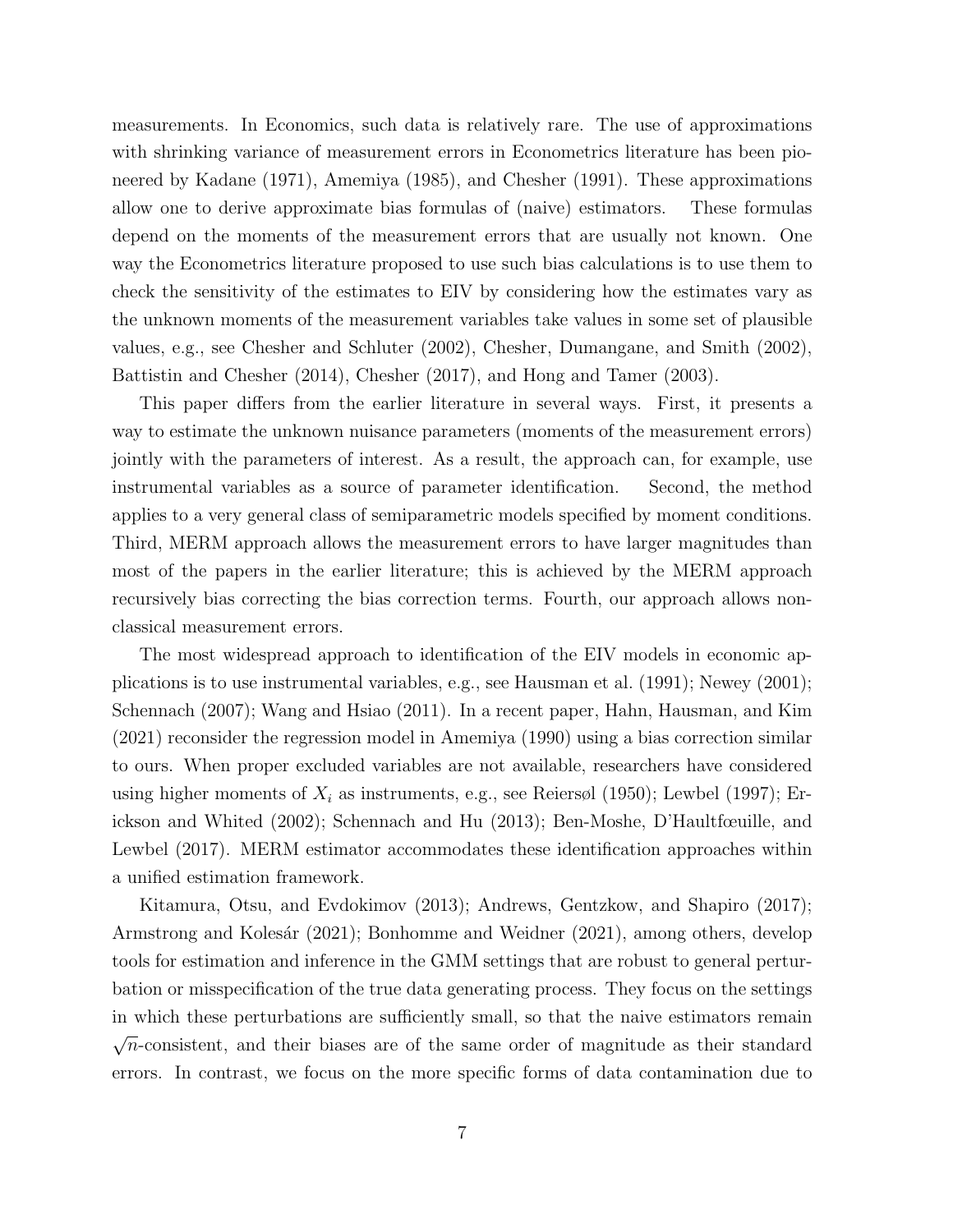the EIV. This allows the MERM approach to remain valid even in the settings with larger measurement errors, in which naive estimators may have slower than  $\sqrt{n}$  rates of convergence.

The MERM approach also provides a useful foundation for dealing with EIV in the more complicated settings. [Evdokimov and Zeleneev](#page-33-7) [\(2018\)](#page-33-7) utilize the MERM framework to address an issue of nonstandard inference that turns out to arise generally in the measurement error settings. [Evdokimov and Zeleneev](#page-33-8) [\(2019\)](#page-33-8) extend the analysis of this paper to long panel and network settings.

Organization of the paper The rest of the paper is organized as follows. Section [2](#page-7-0) introduces the Moderate Measurement Error framework and the proposed MERM estimator. Section [3](#page-15-0) presents several Monte Carlo experiments that illustrate finite sample properties of the MERM estimators. Section [4](#page-22-0) studies nonparametric identification in our settings. Section [5](#page-25-0) considers several extensions of the framework.

Several appendices include more technical details. Appendix [A](#page-36-0) provides the regularity conditions used to establish the asymptotic theory for the MERM estimator. Appendices [C](#page-40-0) and [F](#page-57-0) include some details on implementation of the estimator and on the empirical illustration. Appendices [D](#page-41-0) and [E](#page-51-0) provide proofs of the results in Sections [2](#page-7-0) and [4,](#page-22-0) respectively.

### <span id="page-7-0"></span>2 Moderate Measurement Errors Framework

To present the main ideas we first consider the case of univariate  $X_i^*$  and classical measurement error  $\varepsilon_i$ . Later we consider multivariate  $X_i^*$  and non-classical measurement errors  $\varepsilon_i$ .

#### <span id="page-7-1"></span>2.1 Moment Conditions and Estimator

To develop a practical estimation approach for general moment condition models we focus on the settings in which  $\tau \equiv \sigma_{\varepsilon}/\sigma_{X^*}$  is small or moderate. We consider an asymptotic approximation with  $\tau_n \equiv \tau \to 0$  as  $n \to \infty$ . Note that economically meaningful parameters are usually invariant to rescaling of  $X_i^*$ . Likewise, the extent of the EIV problem does not change with such rescaling.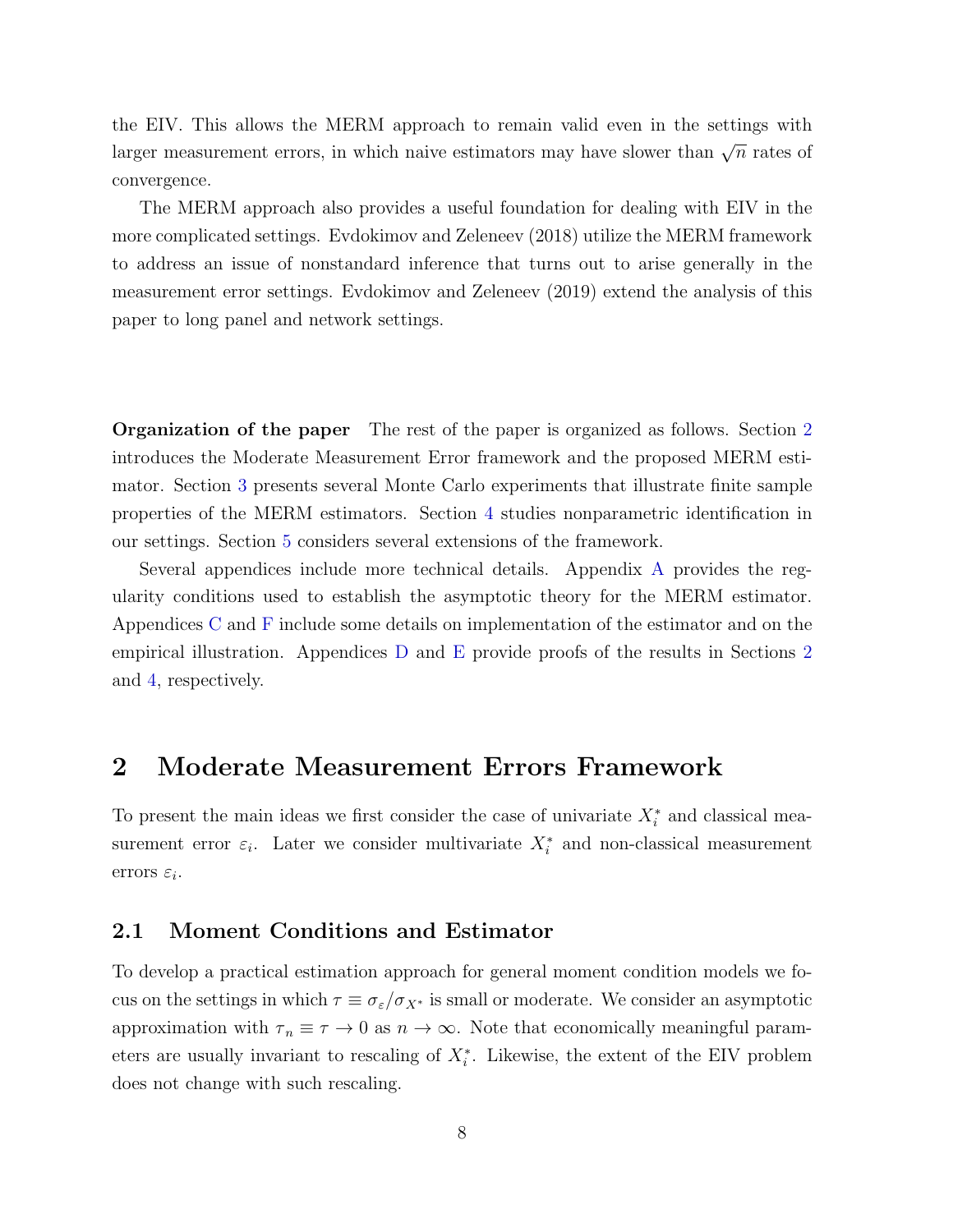The magnitude of the EIV bias of such parameters is also invariant to such scaling; changing the units of measurement of  $X_i$  does not meaningfully change the EIV problem. For simplicity of exposition, it is convenient to assume that  $X_i^*$  is scaled so that  $\sigma_{X^*}$  is of order one and, correspondingly, moments  $\mathbb{E}\left[\left|\varepsilon_{i}\right|^{k}\right] \propto \tau_{n}^{k}$  decrease with k when  $\tau_{n} < 1$ . For example, this could be ensured by normalizing observed  $X_i$  to have  $\sigma_X = 1$ . Let us stress that this normalization is used only to simplify the exposition; as we show in Appendix [B,](#page-38-0) the proposed MERM estimator does not require any normalizations in practice. Following the rest of the literature, we assume that  $\mathbb{E}[\varepsilon_i] = 0$ .<sup>[5](#page-8-0)</sup>

Special Case: Quadratic Expansion For clarity, we first consider a simple special case of the general approach. Let us denote  $g_x^{(k)}(x, s, \theta) \equiv \partial^k g(x, s, \theta) / \partial x^k$ . Since  $\mathbb{E}\left[\left|\varepsilon_{i}\right|^{k}\right] \propto \tau_{n}^{k} \to 0$  as  $n \to \infty$ , under some regularity conditions, we can write the quadratic Taylor expansion of function  $g(X_i, S_i, \theta) = g(X_i^* + \varepsilon_i, S_i, \theta)$  around  $\varepsilon_i = 0$  as

<span id="page-8-2"></span>
$$
\mathbb{E}[g(X_i, S_i, \theta)] = \mathbb{E}\left[g(X_i^*, S_i, \theta) + g_x^{(1)}(X_i^*, S_i, \theta)\varepsilon_i + \frac{1}{2}g_x^{(2)}(X_i^*, S_i, \theta)\varepsilon_i^2\right] + O(\mathbb{E}[\left|\varepsilon_i\right|^3])
$$
  
= 
$$
\mathbb{E}[g(X_i^*, S_i, \theta)] + \frac{\mathbb{E}[\varepsilon_i^2]}{2}\mathbb{E}[g_x^{(2)}(X_i^*, S_i, \theta)] + O(\tau_n^3),
$$
 (3)

where the second equality holds because because  $\varepsilon_i$  and  $(X_i^*, S_i)$  are independent, and  $\mathbb{E}\left[\varepsilon_i\right]=0.$ 

This expansion implies that  $\mathbb{E}[g(X_i, S_i, \theta_0)] = O(\sigma_{\varepsilon}^2) = O(\tau_n^2)$ . As a result, a naive estimator that ignores the EIV and uses  $X_i$  in place of  $X_i^*$  has EIV bias of order  $\tau_n^2$ .<sup>[6](#page-8-1)</sup> Bias of the naive estimator should be compared with its standard error, which is of order  $n^{-1/2}$ . Bias of the naive estimator is not negligible, unless the measurement error is rather small (theoretically, unless  $\tau_n^2 = o(n^{-1/2})$ ). In particular, tests and confidence intervals based on the naive estimator are invalid and can provide highly misleading results. Moreover, if  $\tau_n^2$  shrinks at a rate slower than  $O(n^{-1/2})$ , the rate of convergence of the naive estimator is slower than  $\sqrt{n}$ .

Suppose  $\tau_n = o(n^{-1/6})$ . Then,  $O(\tau_n^3) = o(n^{-1/2})$  and we can rearrange equation [\(3\)](#page-8-2) as

<span id="page-8-3"></span>
$$
\mathbb{E}[g(X_i^*, S_i, \theta)] = \mathbb{E}[g(X_i, S_i, \theta)] - \frac{\mathbb{E}[\varepsilon_i^2]}{2} \mathbb{E}[g_x^{(2)}(X_i^*, S_i, \theta)] + o(n^{-1/2}).
$$
 (4)

The left-hand side of this equation is exactly the moment condition [\(1\)](#page-1-1) that we would like

<span id="page-8-0"></span><sup>&</sup>lt;sup>5</sup>A location normalization such as  $\mathbb{E}[\varepsilon_i] = 0$  is usually necessary because it is not possible to separately identify the means  $\mathbb{E}[X_i^*]$  and  $\mathbb{E}[\varepsilon_i]$ .

<span id="page-8-1"></span><sup>6</sup>For example, consider a linear regression with a scalar mismeasured regressor. The bias of the naive OLS estimator of the slope parameter  $\theta_{01}$  is  $-\theta_{01} \frac{\tau_n^2}{1+\tau_n^2} = -\theta_{01} \tau_n^2 + O\left(\tau_n^4\right)$ .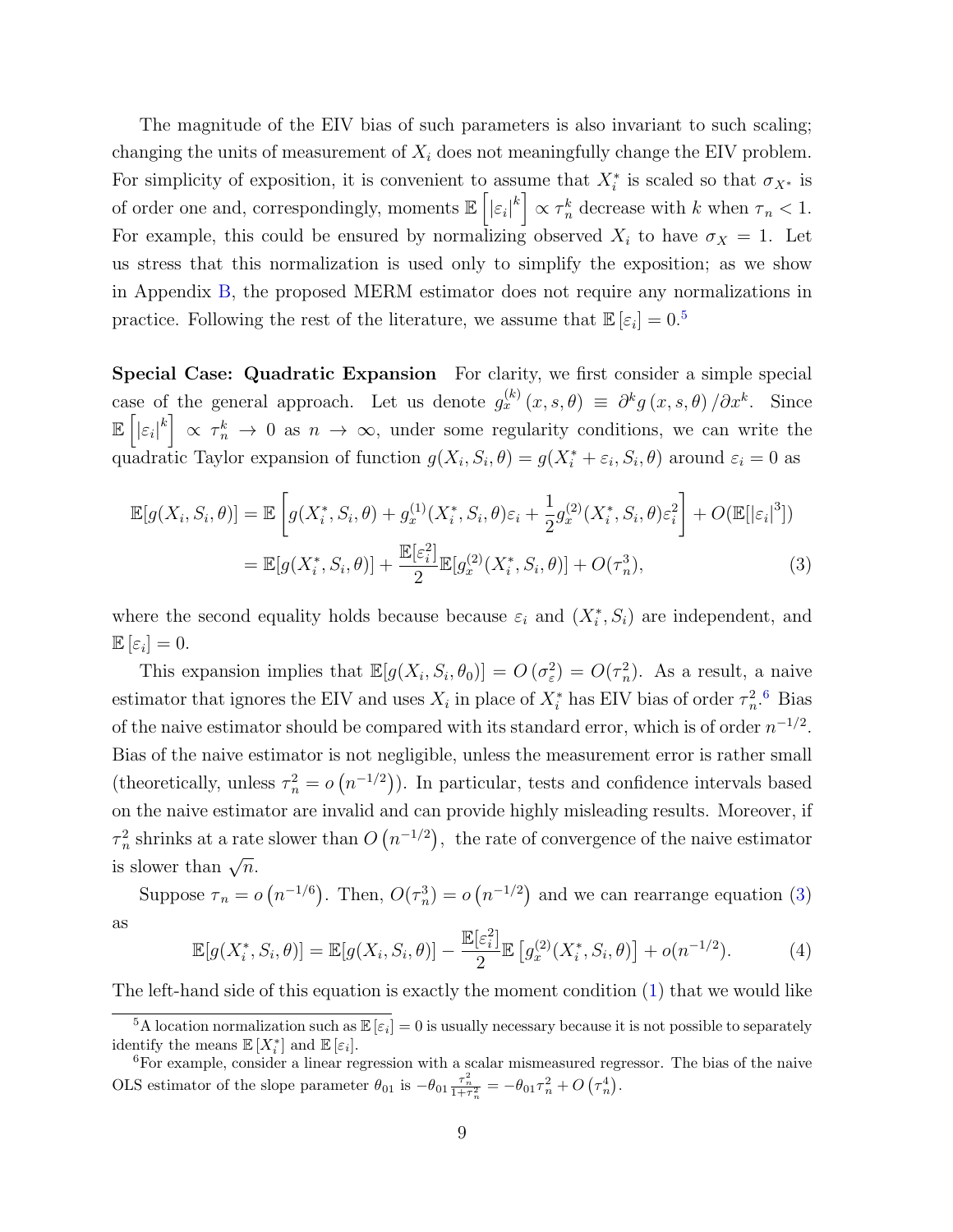to use for estimation of  $\theta_0$ . The first term on the right-hand side involves only observed variables, and can be estimated by the sample average  $\overline{g}(\theta) \equiv n^{-1} \sum_{i=1}^{n} g(X_i, S_i, \theta)$ . The second term on the right-hand side can be thought of as a bias correction that removes the EIV-bias from the expected moment function  $\mathbb{E}[g(X_i, S_i, \theta)].$ 

The idea of the MERM estimator we propose is to make use of expansions such as [\(4\)](#page-8-3) to bias correct the moment condition  $\mathbb{E}[g(X_i, S_i, \theta)]$ , which in turn removes the bias of the estimator of the parameters of interest  $\theta_0$ . To perform the bias correction we need to estimate two quantities:  $\mathbb{E}[\varepsilon_i^2]$  and  $\mathbb{E}\left[g_x^{(2)}(X_i^*,S_i,\theta)\right]$ .

First, we show that in equation [\(4\)](#page-8-3) we can substitute  $\mathbb{E}\left[g_{x}^{(2)}(X_{i}^{*},S_{i},\theta)\right]$  with  $\mathbb{E}\left[g_{x}^{(2)}(X_i, S_i, \theta)\right],$  which in turn can be estimated by  $\overline{g}_{x}^{(2)}(\theta) \equiv n^{-1} \sum_{i=1}^{n} g_{x}^{(2)}(X_i, S_i, \theta).$ By the Taylor expansion around  $\varepsilon_i = 0$  similar to equation [\(3\)](#page-8-2), we can show that  $\mathbb{E}\left[g^{(2)}_x(X^*_i, S_i, \theta)\right] = \mathbb{E}\left[g^{(2)}_x(X_i, S_i, \theta)\right] + O(\tau_n^2)$  and hence

<span id="page-9-3"></span>
$$
\frac{1}{2}\mathbb{E}[\varepsilon_i^2] \left( \mathbb{E}\left[g_x^{(2)}(X_i^*, S_i, \theta)\right] - \mathbb{E}\left[g_x^{(2)}(X_i, S_i, \theta)\right] \right) = \mathbb{E}[\varepsilon_i^2] O\left(\tau_n^2\right) = O\left(\tau_n^4\right). \tag{5}
$$

Here  $O(\tau_n^4) = o(n^{-1/2})$  because we assume that  $\tau_n = o(n^{-1/6})$ . The idea behind this substitution is that the bias of order  $O(\tau_n^2)$  in  $\mathbb{E}\left[g_x^{(2)}(X_i, S_i, \theta)\right]$  can be ignored because it is multiplied by  $E\left[\varepsilon_i^2\right] = O\left(\tau_n^2\right)$ .<sup>[7](#page-9-0)</sup> With the substitution, we can rearrange equation [\(4\)](#page-8-3) and write it as

<span id="page-9-1"></span>
$$
\mathbb{E}[g(X_i^*, S_i, \theta)] = \mathbb{E}\left[g(X_i, S_i, \theta) - \frac{\mathbb{E}[\varepsilon_i^2]}{2} g_x^{(2)}(X_i, S_i, \theta)\right] + o(n^{-1/2}).\tag{6}
$$

Second, we propose estimating the unknown  $\mathbb{E}[\varepsilon_i^2]$  together with the parameter of interest  $\theta$ . Specifically, let  $\gamma_{02} \equiv \mathbb{E}[\epsilon_i^2]/2$  denote the true value of parameter  $\gamma_2$ , and consider the following corrected moment function:

$$
\psi(X_i, S_i, \theta, \gamma) \equiv g(X_i, S_i, \theta) - \gamma_2 g_x^{(2)}(X_i, S_i, \theta). \tag{7}
$$

Function  $\psi$  is a moment function parameterized by  $\theta$  and  $\gamma$ , and

<span id="page-9-2"></span>
$$
\mathbb{E}[\psi(X_i, S_i, \theta_0, \gamma_{02})] = \mathbb{E}[g(X_i^*, S_i, \theta_0)] + o(n^{-1/2}) = o(n^{-1/2}),
$$
\n(8)

where the first equality follows from equation [\(6\)](#page-9-1) and the definition of  $\gamma_{02}$ , and the second equality follows from equation [\(1\)](#page-1-1). Hence, the corrected moment conditions  $\psi$  can be

<span id="page-9-0"></span><sup>&</sup>lt;sup>7</sup>Such substitutions of  $X^*$  with X have been used in other contexts, e.g., [Chesher and Schluter](#page-32-5) [\(2002\)](#page-32-5).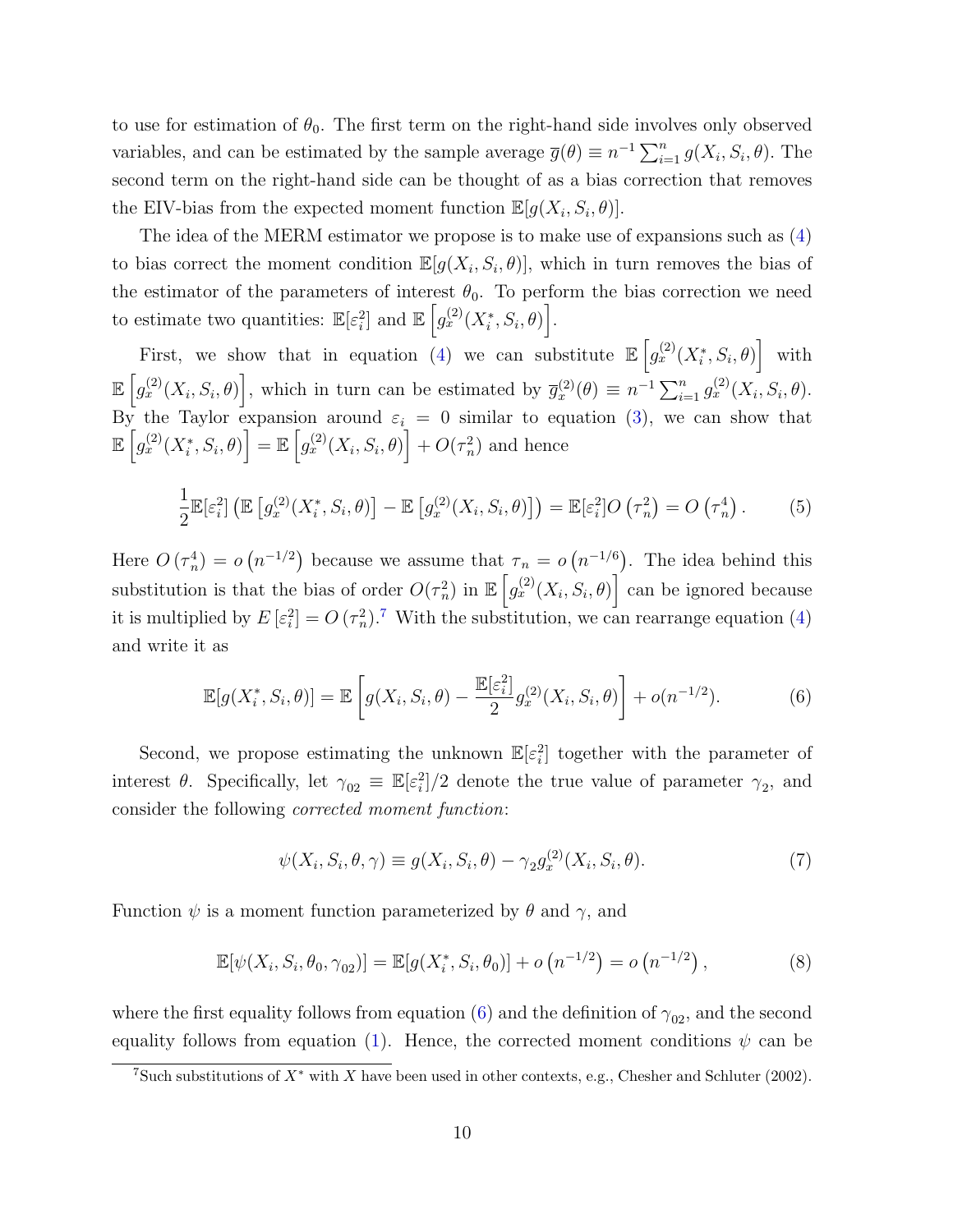used to jointly estimate the true parameters  $\theta_0$  and  $\gamma_{02}$  by a GMM estimator.<sup>[8](#page-10-0)</sup>

<span id="page-10-4"></span>**Remark 1.** If  $\mathbb{E}[\varepsilon_i^3] = 0$  (e.g., if the distribution of  $\varepsilon_i$  is symmetric), the remainder in equation [\(3\)](#page-8-2) is of a smaller order  $O(\tau_n^4)$ . Hence, the corrected moments [\(8\)](#page-9-2) remain valid for larger values of  $\tau_n$ , requiring only the weaker condition  $\tau_n = o(n^{-1/8})$ . The bias of the naive estimators in this case can be as large as  $o(n^{-1/4})$ .

**General Case: Expansion of order** K The quadratic expansion of equation  $(3)$ can be extended to general order  $K \geq 2$ . Considering larger K theoretically allows  $\tau_n$ converging to zero at a slower rate. In finite samples this corresponds to the asymptotics providing good approximations for larger values of  $\tau_n$ , i.e., large measurement errors. Expanding  $g(X_i^* + \varepsilon_i, S_i, \theta)$  around  $\varepsilon_i = 0$  we have,

<span id="page-10-2"></span>
$$
\mathbb{E}[g(X_i, S_i, \theta)] = \mathbb{E}\left[g(X_i^*, S_i, \theta) + \sum_{k=1}^K \frac{\varepsilon_i^k}{k!} g_x^{(k)}(X_i^*, S_i, \theta)\right] + O\left(\mathbb{E}\left[|\varepsilon_i|^{K+1}\right]\right). \tag{9}
$$

The above special case of quadratic expansion corresponds to  $K = 2$ .

The approximation we consider is formalized by the following assumption.

<span id="page-10-1"></span>**Assumption MME.** (Moderate Measurement Errors) (i)  $\tau_n = o(n^{-1/(2K+2)})$  for some integer  $K \geq 2$ ; and (ii)  $\mathbb{E}[|\varepsilon_i|^L] \leqslant C \sigma_{\varepsilon}^L$  for some  $L \geq K + 1$  and  $C > 0$ .

Assumption [MME](#page-10-1) (i) limits the magnitude of the measurement errors and implies that  $\tau_n^{K+1} = o\left(n^{-1/2}\right)$ . Assumption [MME](#page-10-1) (ii) implies that  $\mathbb{E}\left[|\varepsilon_i|^k\right] = O\left(\sigma_{\varepsilon}^k\right)$ , and requires the tails of  $\varepsilon_i/\sigma_{\varepsilon}$  to be sufficiently thin. Together, parts (i) and (ii) imply that  $\mathbb{E}\left[\left|\varepsilon_i\right|^{K+1}\right] =$  $O(\tau_n^{K+1}) = o(n^{-1/2})$ , and hence ensure that the remainder in equation [\(9\)](#page-10-2) is negligible. Using  $\mathbb{E}[\varepsilon_i|X_i^*,S_i] = 0$  to further simplify this expansion and rearranging the terms we obtain

<span id="page-10-3"></span>
$$
\mathbb{E}[g(X_i^*, S_i, \theta)] = \mathbb{E}[g(X_i, S_i, \theta)] - \sum_{k=2}^K \frac{\mathbb{E}[\varepsilon_i^k]}{k!} \mathbb{E}[g_x^{(k)}(X_i^*, S_i, \theta)] + o(n^{-1/2}).
$$
 (10)

This equation is the general expansion analog of equation [\(4\)](#page-8-3). The summation on the right hand side is the bias correction term, which we use to construct the MERM estimator.

<span id="page-10-0"></span><sup>&</sup>lt;sup>8</sup>In the moment condition settings, having  $o(n^{-1/2})$  is equivalent to having 0 on the right-hand side of equation [\(8\)](#page-9-2).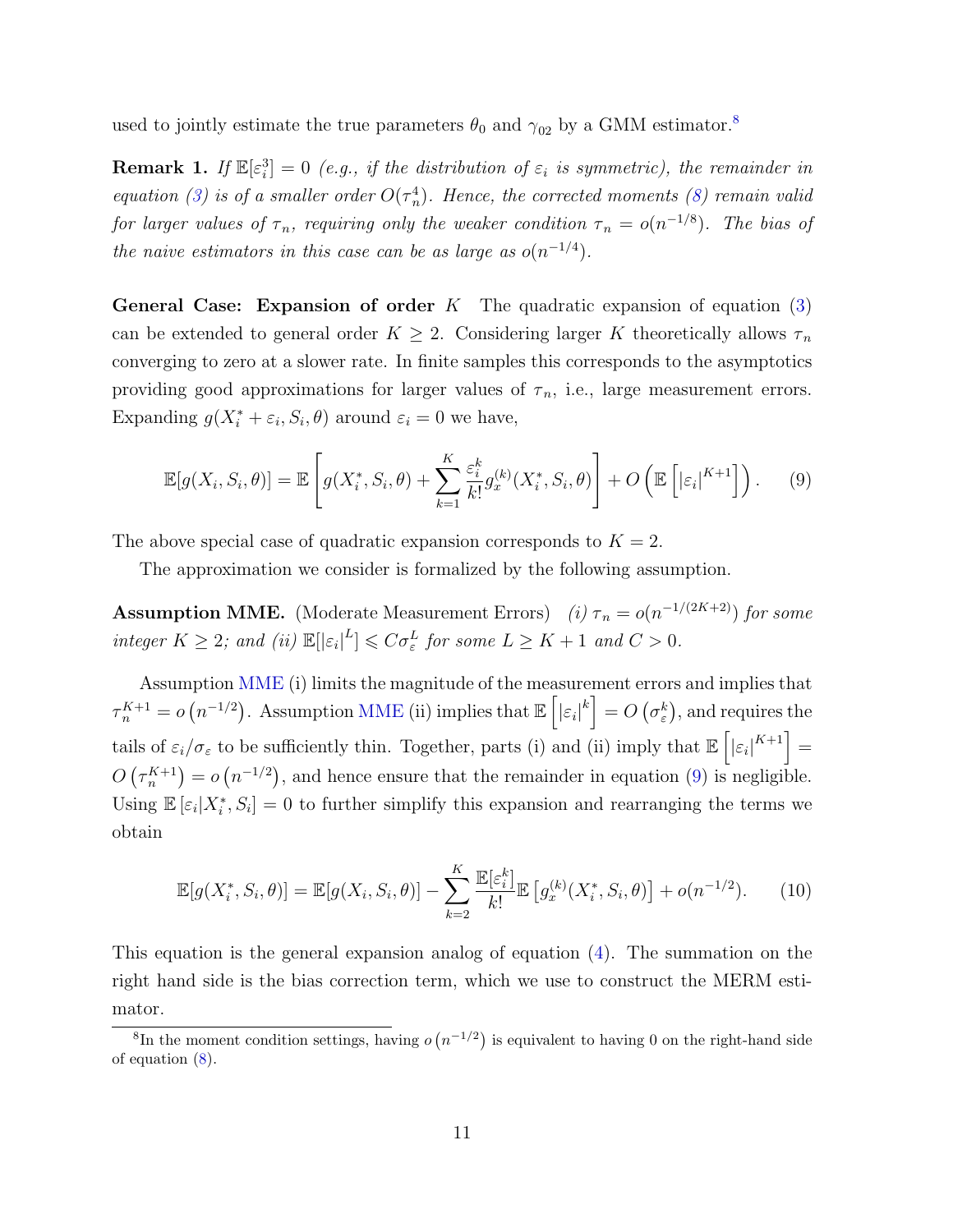It turns out that for  $K \geq 4$ , estimation of  $\mathbb{E}\left[g_{x}^{(k)}(X_{i}^{*},S_{i},\theta)\right]$  is more intricate than in the case of  $K = 2$ , and the substitution we made in equation [\(6\)](#page-9-1) no longer works. Larger values of K allow for larger values of  $\tau_n$  and hence larger EIV biases of naive estimators  $n^{-1} \sum_{i=1}^n g_x^{(k)}(X_i, S_i, \theta)$ . The expansion of order K includes terms up to the order  $\tau_n^K$ , with the asymptotically negligible remainder of order  $O(\tau_n^{K+1})$ . For  $K \geq 4$ , terms of order  $\tau_n^4$  are not negligible. This implies that we cannot ignore the EIV bias that would arise from substituting  $\mathbb{E}\left[g_{x}^{(2)}(X_{i}^{*},S_{i},\theta)\right]$  with  $\mathbb{E}\left[g_{x}^{(2)}(X_{i},S_{i},\theta)\right]$  in equation [\(10\)](#page-10-3), because this bias is of order  $O(\tau_n^4)$  according to equation [\(5\)](#page-9-3). To address this problem, we instead replace  $\mathbb{E}\left[g^{(2)}_x(X_i^*,S_i,\theta)\right]$  with the bias corrected expression  $\mathbb{E}\left[g^{(2)}_x(X_i,S_i,\theta)\right]$  –  $(\mathbb{E}[\varepsilon_i^2]/2) \mathbb{E}\left[g_x^{(4)}(X_i, S_i, \theta)\right]$ . Thus, for  $K \geq 4$ , one needs to bias correct the estimator of the bias correction term. Moreover, for larger  $K$  one needs to bias correct the bias correction of the bias correction term and so on.

Fortunately, we show that these bias corrections can be constructed as linear combinations of the expectations of the higher order derivatives of  $g_x^{(k)}(X_i, S_i, \theta)$ . Let us define the following corrected moment function:

<span id="page-11-2"></span>
$$
\psi(X_i, S_i, \theta, \gamma) \equiv g(X_i, S_i, \theta) - \sum_{k=2}^{K} \gamma_k g_x^{(k)}(X_i, S_i, \theta), \qquad (11)
$$

where  $\gamma = (\gamma_2, \ldots, \gamma_K)'$  is a  $K-1$  dimensional vector of parameters. Let  $\gamma_0 \equiv$  $(\gamma_{02}, \ldots, \gamma_{0K})'$  denote the vector of true parameters  $\gamma_{0k}$ , defined as

$$
\gamma_{02} \equiv \frac{\mathbb{E}\left[\varepsilon_i^2\right]}{2}, \, \gamma_{03} \equiv \frac{\mathbb{E}\left[\varepsilon_i^3\right]}{6}, \, \text{and} \, \, \gamma_{0k} \equiv \frac{\mathbb{E}\left[\varepsilon_i^k\right]}{k!} - \sum_{\ell=2}^{k-2} \frac{\mathbb{E}\left[\varepsilon_i^{k-\ell}\right]}{(k-\ell)!} \gamma_{0\ell} \text{ for } k \ge 4.
$$

We formalize this discussion below.

### <span id="page-11-0"></span>Assumption CME.  $\varepsilon_i$  is independent from  $(X_i^*, S_i)$  and  $\mathbb{E}[\varepsilon_i] = 0$ .

Assumption [CME](#page-11-0) is the classical measurement error assumption. We relax this assumption later in Section [5.2.](#page-27-0) The following lemma establishes validity of the corrected moment conditions under Assumptions [MME,](#page-10-1) [CME,](#page-11-0) and some mild regularity conditions provided in Appendix [A.](#page-36-0)

<span id="page-11-1"></span>Lemma 1. Under Assumptions [MME,](#page-10-1) [CME](#page-11-0) and [A.1](#page-36-1) in Appendix [A,](#page-36-0)

$$
\mathbb{E}[\psi(X_i, S_i, \theta_0, \gamma_0)] = \mathbb{E}[g(X_i^*, S_i, \theta_0)] + o(n^{-1/2}) = o(n^{-1/2}).
$$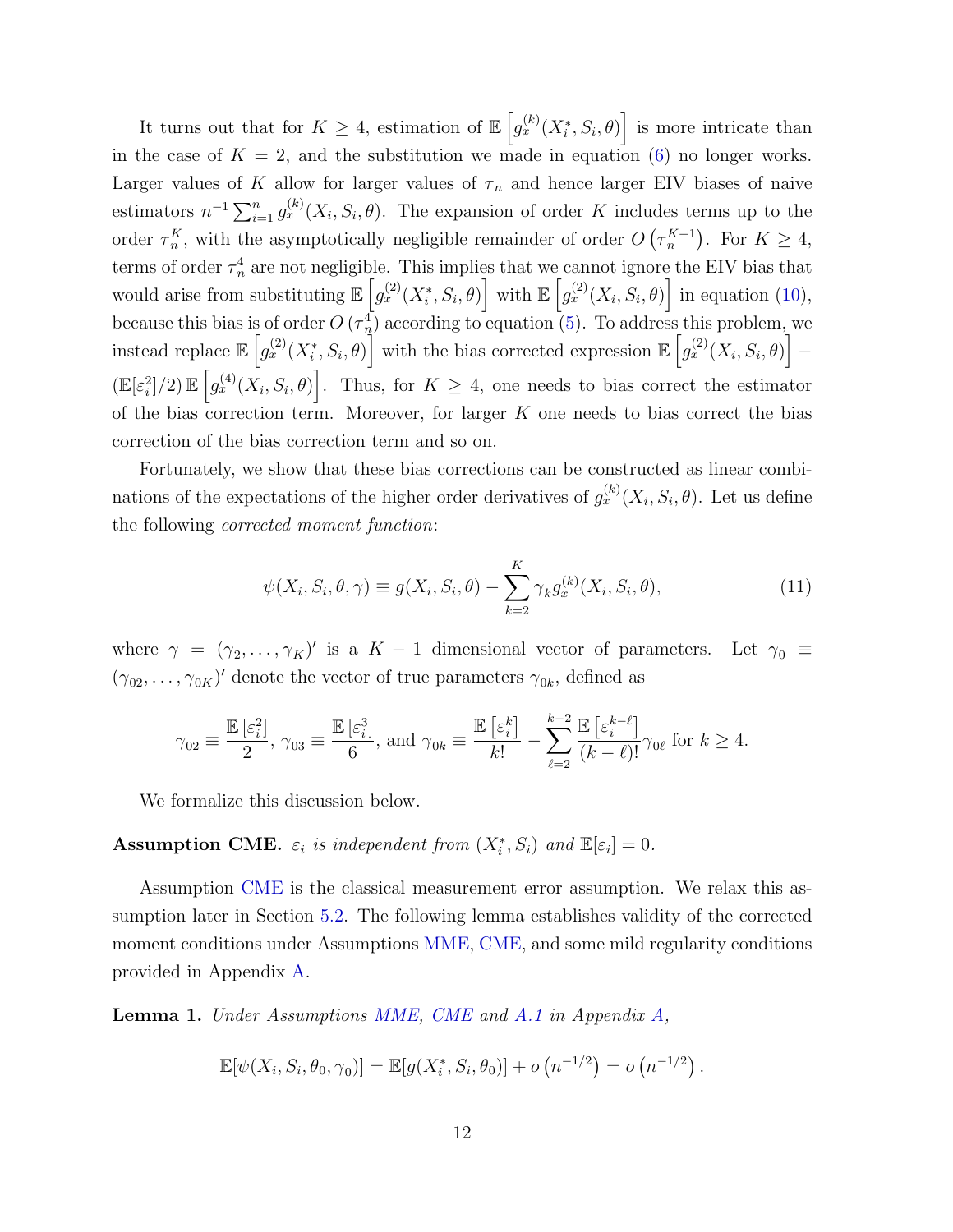Lemma [1](#page-11-1) implies that the corrected moment conditions  $\psi$  can be used to jointly estimate parameters  $\theta_0$  and  $\gamma_0$ . The total number of parameters to be estimated is now  $\dim(\theta) + K - 1$ . Thus, joint estimation of  $\theta_0$  and  $\gamma_0$  requires that  $\dim(\psi) = \dim(g) \ge$  $\dim (\theta) + K - 1$ , i.e., that the original moment conditions g include sufficiently many overidentifying restrictions.

Measurement Error Robust Moments (MERM) estimator The MERM estimator jointly estimates the parameters  $\theta_0$  and  $\gamma_0$  using moment conditions  $\psi$ . It is convenient to define the joint vector of parameters

$$
\beta \equiv (\theta', \gamma')', \ \beta_0 \equiv (\theta'_0, \gamma'_0)', \ \hat{\beta} \equiv (\hat{\theta}', \hat{\gamma}')',
$$

and the parameter space  $\mathcal{B} \equiv \Theta \times \Gamma$ , where  $\Theta$  and  $\Gamma$  are the parameter spaces for  $\theta$  and  $\gamma$ . Then, MERM estimator is the GMM estimator [\(Hansen,](#page-33-9) [1982\)](#page-33-9):

<span id="page-12-2"></span>
$$
\hat{\beta} \equiv \underset{\beta \in \mathcal{B}}{\operatorname{argmin}} \, \hat{Q}(\beta), \qquad \hat{Q}(\beta) \equiv \overline{\psi}(\beta)' \hat{\Xi} \overline{\psi}(\beta), \tag{12}
$$

where  $\overline{\psi}(\beta) \equiv n^{-1} \sum_{i=1}^n \psi_i(\beta), \psi_i(\beta) \equiv \psi(X_i, S_i, \beta), \hat{\Xi}$  is a weighting matrix, and  $\hat{Q}(\beta)$ is the standard GMM objective function.

Under some regularity conditions, estimator  $\hat{\beta}$  behaves as a standard GMM-type estimator: it is  $\sqrt{n}$ -consistent and asymptotically normal and unbiased. This result is formalized by the following theorem.

<span id="page-12-0"></span>**Theorem 2** (Asymptotic Normality). Suppose that  $\{(X_i^*, S_i', \varepsilon_i)\}_{i=1}^n$  are i.i.d.. Then, under Assumptions [MME,](#page-10-1) [CME,](#page-11-0) and [A.1-](#page-36-1)[A.4](#page-37-0) in Appendix [A,](#page-36-0)

<span id="page-12-1"></span>
$$
n^{1/2} \Sigma^{-1/2}(\hat{\beta} - \beta_0) \stackrel{d}{\rightarrow} N(0, I_{p+K-1}), \text{ where}
$$
\n(13)

$$
\Sigma \equiv (\Psi' \Xi \Psi)^{-1} \Psi' \Xi \Omega_{\psi \psi} \Xi \Psi (\Psi' \Xi \Psi)^{-1}.
$$
\n(14)

Theorem [2](#page-12-0) shows that the MERM approach addresses the EIV bias problem, and in particular provides a  $\sqrt{n}$ -consistent asymptotically normal and unbiased estimator  $\hat{\theta}$ , which can be used to conduct inference about the true parameters  $\theta_0$ . The asymptotic variance  $\Sigma$  takes the standard sandwich form, with  $\Psi \equiv \mathbb{E} [\nabla_{\beta} \psi_i(\beta_0)],$  $\Omega_{\psi\psi} \equiv \mathbb{E} \left[ \psi_i \left( \beta_0 \right) \psi_i' \right]$  $'_{i}(\beta_{0})]$ , and  $\hat{\Xi} \rightarrow_{p} \Xi$ .

Remark 2. Notice that the bias of naive estimators (such as a GMM estimator based on the original moment conditions) is  $O(\tau_n^2)$ , so their rate of convergence is  $O_p(\tau_n^2 + n^{-1/2})$ .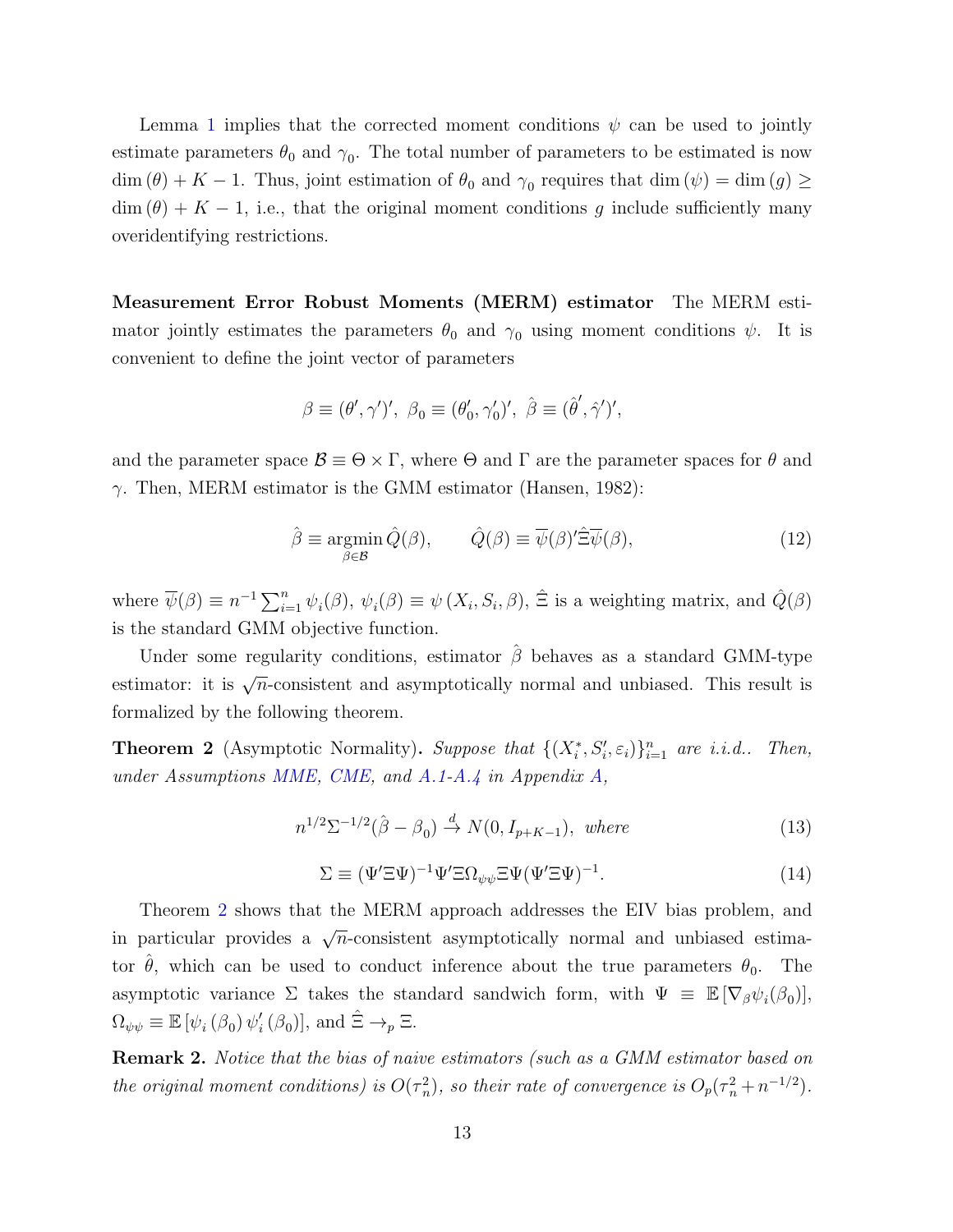The bias dominates sampling variability and naive estimators are not  $\sqrt{n}$ -consistent unless  $\tau_n = O(n^{-1/4})$ , i.e., unless the magnitude of the measurement error is rather small. At the same time, the MERM estimator remains  $\sqrt{n}$ -consistent for much larger values of  $\tau_n$ , up to  $\tau_n = O(n^{-1/(2K+2)})$ , whereas the rate of convergence of naive estimators is only  $O_p(n^{-1/(K+1)})$  in this case.

Once the corrected moment condition  $\psi$  is constructed, estimation of and inference about parameters  $\beta_0$  can be performed using any standard software package for GMM estimation. In other words, the proposed estimator can be simply treated as a standard GMM estimator based on the corrected moment conditions  $\psi$ , and the conventional standard errors, tests, and confidence intervals are valid.

The validity of the MERM estimator and equation [\(13\)](#page-12-1) require that parameters  $\beta_0$ are identified and the Jacobian matrix  $\Psi$  has full rank. One advantage of the approach is that the estimation method remains the same regardless of the specific source of identification is used. The identifying information is incorporated in the moment functions. In particular, Section [4](#page-22-0) we study identification of the nonlinear regression model, and show that it is nonparametrically identified using a (possibly discrete) instrument. In Section [5.1](#page-25-1) we consider multivariate measurement errors, with repeated measurements as a special case. Importantly, identification can be tested by testing that  $\Psi$  has full rank, see also Remark [10](#page-14-0) below.

**Remark 3.** Researchers may be interested in average effects of the form  $\mu_0 \equiv$  $E[h(X_i^*, S_i, \theta_0)].$  In the NLR, one may be interested in the average partial effect x (i.e.,  $\mu_0 \equiv E[\nabla_x \rho(X_i^*, S_i, \theta_0)]$ ) or another covariate. The naive average partial effect estimator  $\hat{\mu}_{Naive} \equiv \frac{1}{n}$  $\frac{1}{n}\sum_{i=1}^n h\left(X_i,S_i,\hat{\theta}\right)$  suffers from the EIV bias, unless function  $h$  is linear in  $X_i^*$ . Instead, one can use estimates  $\hat{\gamma}$  to construct the bias-corrected estimator  $\hat{\mu}_{MEM} \equiv \frac{1}{n}$  $\frac{1}{n}\sum_{i=1}^n\left\{h\left(X_i, S_i, \hat{\theta}\right) - \sum_{k=2}^K\hat{\gamma}_kh_x^{(k)}(X_i, S_i, \hat{\theta})\right\}.$ 

<span id="page-13-0"></span>**Remark 4.** It is useful to get a sense of the magnitudes of the coefficients  $\mathbb{E}\left[\varepsilon_i^k\right]$  /k! in equation [\(10\)](#page-10-3). Suppose  $\varepsilon_i \sim N(0, \sigma_{\varepsilon}^2)$ ,  $\sigma_{\varepsilon} = 0.5$ , and  $\sigma_{X^*} = 1$ , so  $\tau = \sigma_{\varepsilon} = 0.5$ . Then the coefficients in front of  $g_x^{(2)}$ ,  $g_x^{(4)}$ , and  $g_x^{(6)}$  are  $\mathbb{E} \left[ \varepsilon_i^2 \right] / 2! = 0.125$ ,  $\mathbb{E} \left[ \varepsilon_i^4 \right] / 4! \approx 0.008$ , and  $\mathbb{E}\left[\varepsilon_i^6\right]/6! \approx 0.0003$ .

**Remark 5.** It is important to note that  $\gamma_{0k} \neq \mathbb{E}\left[\varepsilon_i^k\right]/k!$  for  $k \geq 4$ , contrary to what equa-tion [\(10\)](#page-10-3) might suggest. For example,  $\gamma_{04} = (\mathbb{E} \left[ \varepsilon_i^4 \right] - 6\sigma_{\varepsilon}^4)/24$  is negative for many distributions, including normal. For instance, in the example of Remark  $4, \gamma_{04} \approx -0.0026$  $4, \gamma_{04} \approx -0.0026$ . The reason that generally  $\gamma_{0k} \neq \mathbb{E} \left[ \varepsilon_i^k \right] / k!$  is that the estimators of the correction terms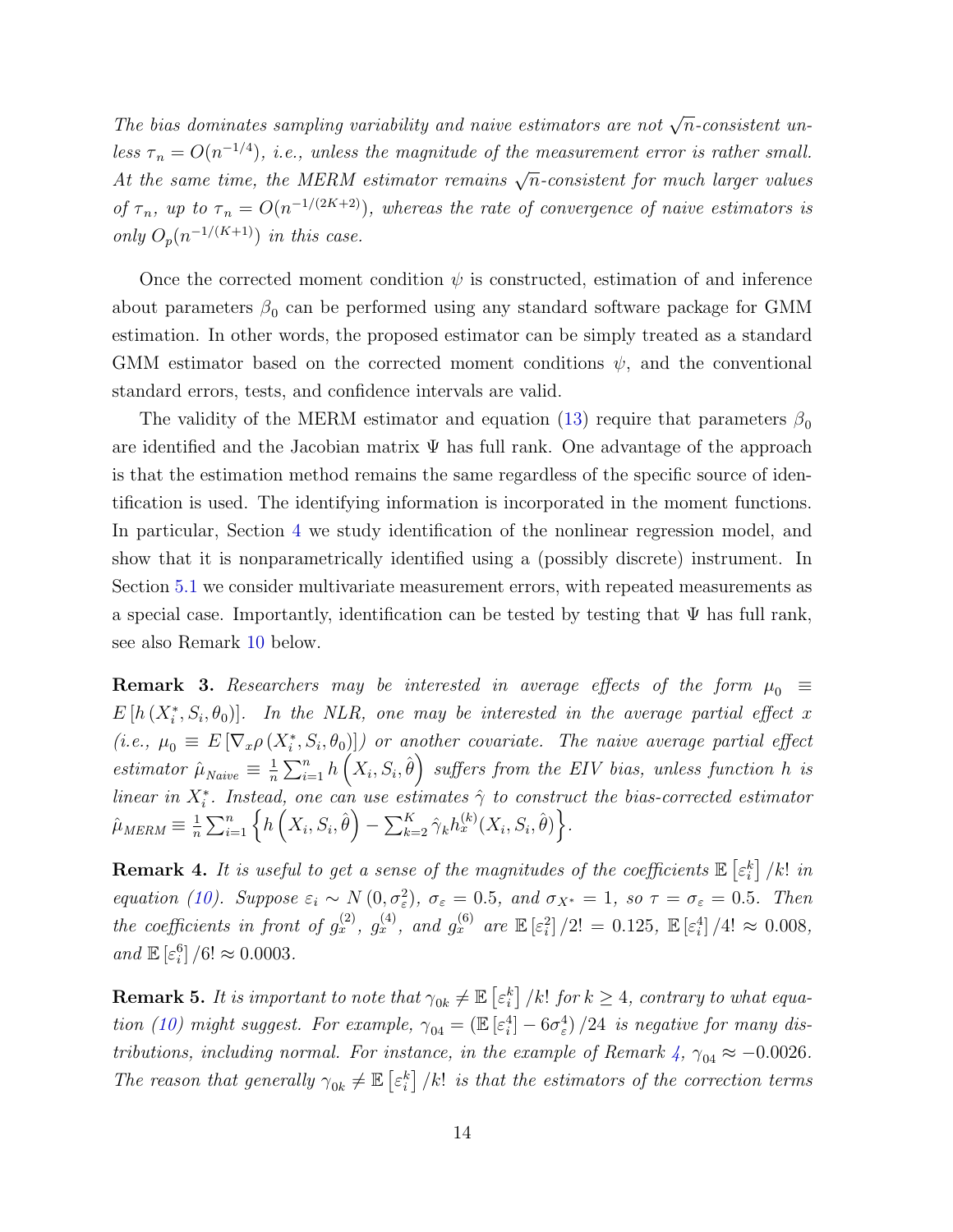themselves need a correction, which is accounted for by the form of  $\gamma_{0k}$ . Since there is a one-to-one relationship between  $\gamma_0$  and the moments  $\mathbb{E}\left[\varepsilon_i^\ell\right]$ , parameter space  $\Gamma$  for  $\gamma_0$ can incorporate restrictions that the moments must satisfy (e.g.,  $\sigma_{\varepsilon}^2 \geq 0$  and  $\mathbb{E}[\varepsilon_i^4] \geq \sigma_{\varepsilon}^4$ ). Such restrictions can increase the efficiency of the estimator and the power of tests.

**Remark 6.** No parametric assumptions are imposed on the distribution of  $\varepsilon_i$ , i.e. the distribution of  $\varepsilon_i$  is treated nonparametrically. The regularity conditions restrict only the magnitude of the moments of  $\varepsilon_i$ . The approach imposes no restrictions on the smoothness of the distributions of  $X_i^*$  and  $\varepsilon_i$ , which are not even required to be continuous. Examples in which this can be useful include individual wages (whose distribution tends to have point masses at round numbers), and allowing the measurement error  $\varepsilon_i$  to have a point mass at zero (a fraction of the population may have zero measurement or recall error).

**Remark 7.** Considering larger K allows  $\tau_n$  converging to zero at a slower rate, which in finite samples corresponds to the asymptotics providing better approximations for larger magnitudes of measurement errors. On the other hand, taking a larger  $K$  increases the dimension of the nuisance parameter  $\gamma_0$  and thus typically increases the variance of  $\hat{\theta}$ .

Remark 8. The usual J-test remains valid in the MERM settings, and can be used to check model specification. Rejection of the J-test may be caused by (i) K being too small, and hence failing to entirely correct the EIV bias; (ii) assumptions on the EIV being invalid; or (iii) misspecification of the moment conditions  $g$ , *i.e.*, equation [\(1\)](#page-1-1) failing to hold. Issue (i) can be addressed by taking a larger  $K$ . In Section [5](#page-25-0) we extend the framework to obtain corrected moments that are valid under weaker assumptions on the EIV, which can help addressing issue (ii).

**Remark 9.** The formulas of derivatives  $g_x^{(k)}(\cdot)$  are typically easy to compute analytically or using symbolic algebra software. Alternatively, derivatives  $g_x^{(k)}$  can be computed using numerical differentiation. In either way, the corrected set of moments can be automatically produced for a generic moment function  $g(\cdot)$  provided by the user.

<span id="page-14-0"></span>Remark 10. The framework encompasses many possible sources of identification, including instrumental variables, repeated measurements, and nonlinearities of the functional form. Importantly, one can test the strength of identification of the model parameters or even conduct identification-robust inference (e.g., [Stock and Wright](#page-35-10) [\(2000\)](#page-35-10); [Kleiber](#page-34-9)[gen](#page-34-9) [\(2005\)](#page-34-9); [Guggenberger and Smith](#page-33-10) [\(2005\)](#page-33-10); [Guggenberger, Ramalho, and Smith](#page-33-11) [\(2012\)](#page-33-11); [Andrews and Mikusheva](#page-32-12) [\(2016\)](#page-32-12); [Andrews](#page-31-3) [\(2016\)](#page-31-3); [Andrews and Guggenberger](#page-31-4) [\(2019\)](#page-31-4)).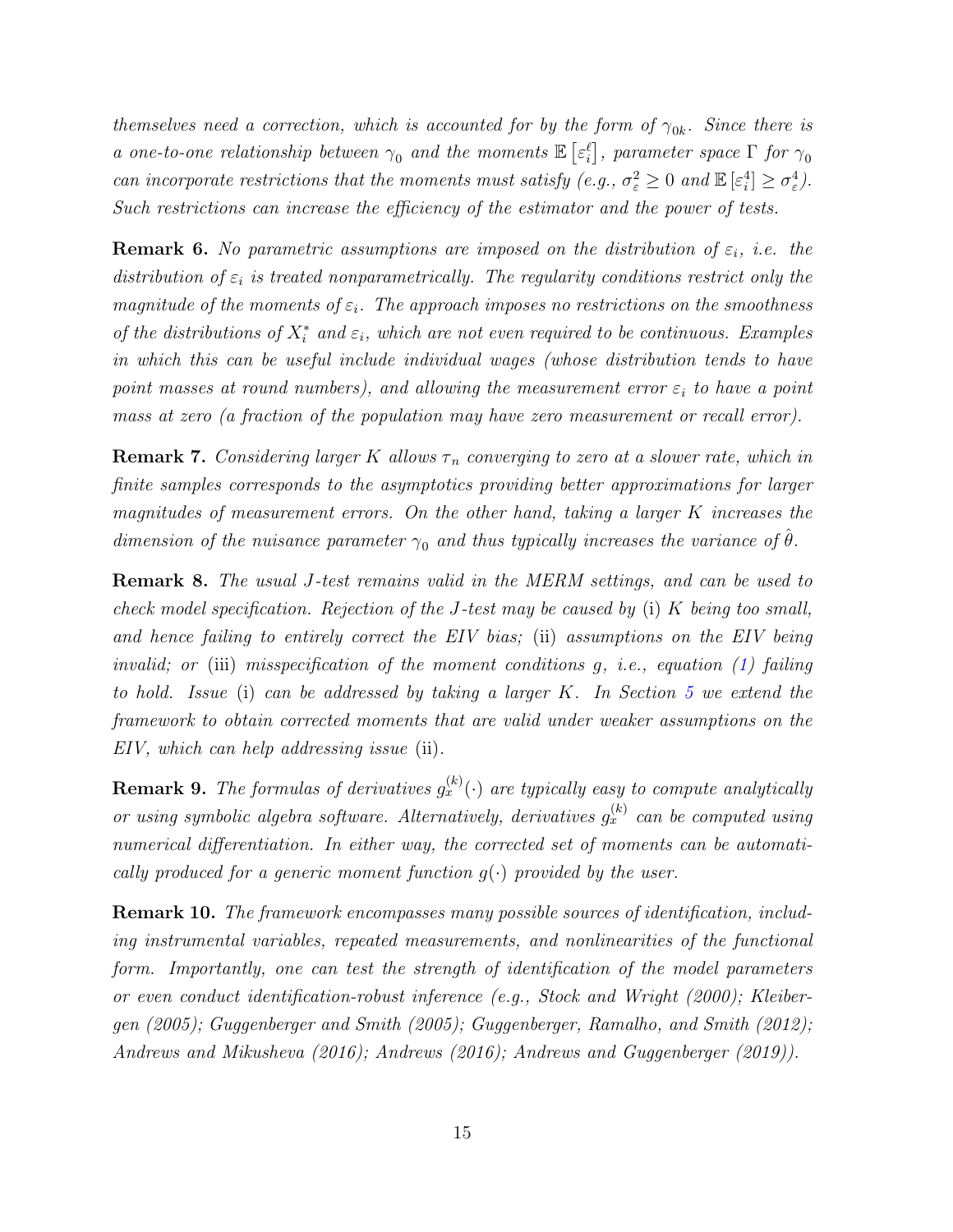### <span id="page-15-0"></span>3 Numerical Evidence

### <span id="page-15-2"></span>3.1 Comparison with a Semi-Nonparametric Estimation Approach

We compare MERM estimator with the state-of-the-art semiparametric estimator of [Schennach](#page-35-0) [\(2007,](#page-35-0) henceforth S07) for nonlinear regression models. The Monte Carlo designs are taken from S07, and include a polynomial, rational fraction, and Probit nonlinear regression models. Identification of the model is ensured by the availability of an instrument.

$$
Y_i = \rho(X_i^*, \theta_0) + U_i, \quad X_i^* = Z_i + V_i, \quad X_i = X_i^* + \varepsilon_i,
$$
\n(15)

 $(Z_i, V_i, \varepsilon_i)' \sim N((0, 0, 0)', \text{Diag}(1, 1/4, 1/4))$  and  $n = 1000$ . The conditional expectation function  $\rho$ , the true value of the parameter of interest  $\theta_0$ , and the conditional distribution of the regression error  $U_i$  are design-specific and reported in Tables [1-](#page-16-0)[3](#page-17-0) below. In all designs,  $\tau = \sigma_{\varepsilon}/\sigma_X^* \approx 0.45$ , so the measurement error is "fairly large" [\(Schennach,](#page-35-0) [2007\)](#page-35-0).

We report simulation results for the MERM estimator considering correction schemes with  $K = 2$  and  $K = 4$ . The original moment function is

<span id="page-15-1"></span>
$$
g(x, y, z, \theta) = (y - \rho(x, \theta))h(x, z),
$$

where we use  $h(x, z) = (1, x, z, x^2, z^2, x^3, z^3)'$  for  $K = 2$  and  $h(x, z) =$  $(1, x, z, x^2, xz, z^2, x^3, x^2z, xz^2, z^3)'$  for  $K = 4$ .

The finite sample properties of the MERM estimators (evaluated based on 5,000 replications) are reported in Tables [1-](#page-16-0)[3](#page-17-0) below. For comparison, we also provide the same statistics for naive estimators (OLS/NLLS) and for the benchmark estimator of S07 (as reported in the original paper). For the polynomial model (Table [1\)](#page-16-0), both  $K = 2$  and  $K = 4$  MERM estimators effectively remove the EIV bias. Component-wise, the MERM estimators perform similarly (for  $\theta_2$  and  $\theta_4$ ) or better (for  $\theta_1$  and  $\theta_3$ ) compared to the benchmark estimator of S07. For the rational fraction model (Table [2\)](#page-16-1), both the MERM estimators are vastly superior to the benchmark estimator both in terms of the bias and the standard deviation. For the probit model (Table [3\)](#page-17-0), the MERM estimator with  $K = 2$ removes a large fraction of the EIV bias compared to the NLLS estimator. However, the EIV bias remains non-negligible when this simplest correction scheme is used. Employing a higher order correction scheme with  $K = 4$  completely eliminates the remaining EIV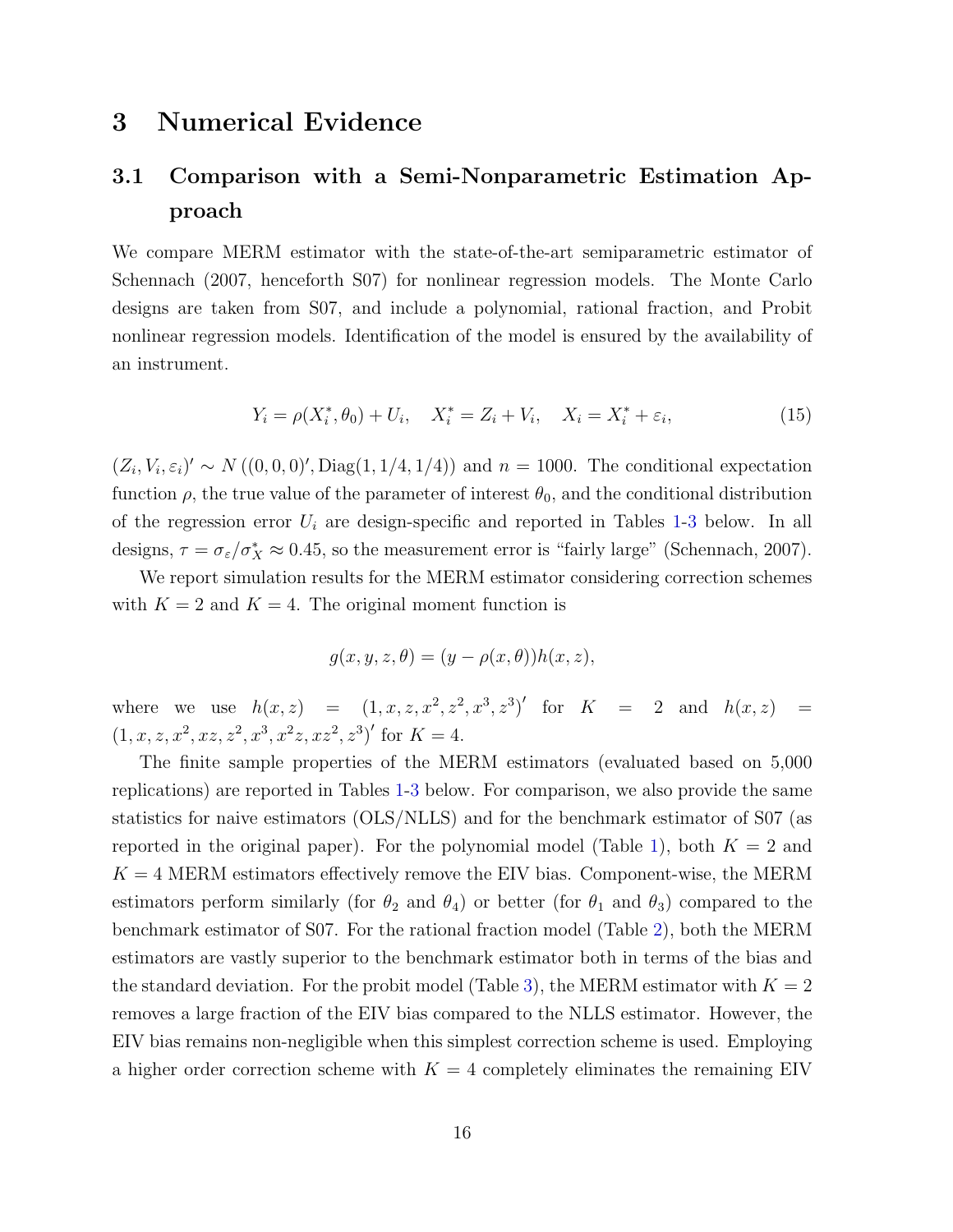bias, while at the same time having smaller standard deviations (than the benchmark estimator of S07). Overall, in the considered designs, the MERM estimator with  $K = 4$ consistently outperforms the benchmark estimator. It also proves to be more effective in removing the EIV bias compared to the  $K = 2$  estimator, especially in the highly nonlinear settings of the considered probit design.

|               |            | Bias           |                                                                              |            |                                                                       | Std. Dev.             |  |  |                                  | RMSE       |            |            |     |
|---------------|------------|----------------|------------------------------------------------------------------------------|------------|-----------------------------------------------------------------------|-----------------------|--|--|----------------------------------|------------|------------|------------|-----|
|               | $\theta_1$ | $\theta_2$     | $\theta_3$                                                                   | $\theta_4$ |                                                                       | $\theta_1$ $\theta_2$ |  |  | $\theta_3$ $\theta_4$ $\theta_1$ | $\theta_2$ | $\theta_3$ | $\theta_4$ | All |
| <b>OLS</b>    |            | $-0.00 - 0.43$ | $0.00$ $0.21$ $0.07$ $0.13$ $0.06$ $0.04$ $0.07$ $0.45$ $0.06$ $0.22$ $0.51$ |            |                                                                       |                       |  |  |                                  |            |            |            |     |
| S07           | $-0.05$    | $-0.07$        | $-0.02$                                                                      |            | $0.05$ $0.17$ $0.19$ $0.24$ $0.05$ $0.17$ $0.20$ $0.24$ $0.07$ $0.36$ |                       |  |  |                                  |            |            |            |     |
| $K = 2 -0.00$ |            | 0.10           | $0.00\,$                                                                     |            | $0.00$ $0.10$ $0.23$ $0.10$ $0.08$ $0.10$ $0.25$ $0.10$ $0.08$ $0.29$ |                       |  |  |                                  |            |            |            |     |
| $K = 4$ -0.00 |            | 0.00           | 0.00                                                                         |            | $0.02$ $0.09$ $0.21$ $0.10$ $0.08$ $0.09$ $0.21$ $0.10$ $0.08$ $0.27$ |                       |  |  |                                  |            |            |            |     |

<span id="page-16-0"></span>Table 1: Simulation results for the polynomial model of S07

The DGP is as in [\(15\)](#page-15-1) with  $\rho(x,\theta) = \theta_1 + \theta_2 x + \theta_3 x^2 + \theta_4 x^3$ ,  $\theta_0 = (1, 1, 0, -0.5)'$ , and  $U_i \sim N(0, 1/4)$ . The results are based on 5,000 replications.

<span id="page-16-1"></span>Table 2: Simulation results for the rational fraction model of S07

|                     |                   | Bias              |                   | Std. Dev.      |                |                | RMSE           |                |                |                |  |
|---------------------|-------------------|-------------------|-------------------|----------------|----------------|----------------|----------------|----------------|----------------|----------------|--|
|                     | $\theta_1$        | $\theta_2$        | $\theta_3$        | $\theta_1$     | $\theta_{2}$   | $\theta_3$     | $\theta_1$     | $\theta_2$     | $\theta_{3}$   | All            |  |
| <b>OLS</b>          | 0.339             | $-0.167$          | $-0.644$          | 0.040          | 0.020          | 0.076          | 0.341          | 0.168          | 0.648          | 0.752          |  |
| <b>S07</b><br>$K=2$ | 0.107<br>$-0.004$ | 0.117<br>$-0.018$ | $-0.150$<br>0.014 | 0.146<br>0.062 | 0.139<br>0.026 | 0.328<br>0.139 | 0.181<br>0.062 | 0.182<br>0.032 | 0.361<br>0.139 | 0.443<br>0.156 |  |
| $K=4$               | 0.014             | $-0.002$          | $-0.024$          | 0.062          | 0.031          | 0.154          | 0.063          | 0.031          | 0.156          | 0.171          |  |

The DGP is as in [\(15\)](#page-15-1) with  $\rho(x,\theta) = \theta_1 + \theta_2 x + \frac{\theta_3}{(1+x^2)^2}$ ,  $\theta_0 = (1,1,2)'$ , and  $U_i \sim N(0,1/4)$ . The results are based on 5,000 replications.

#### 3.2 Estimation and Inference in a Multinomial Choice Model

Consider the standard multinomial logit model, in which an agent chooses between 3 available options. For an agent i with characteristics  $(X_i^*, W_i)$ , the utility of option j is given by

$$
U_{ij} = \theta_{0j1} X_i^* + \theta_{0j2} W_{ij} + \theta_{0j3} + \epsilon_{ij} \quad \text{for } j \in \{1, 2\},
$$

and  $U_{i0} = \epsilon_{i0}$  for the outside option  $j = 0$ , where  $\epsilon_{ij}$  are i.i.d. (across i and j) draws from a standard type-1 extreme value distribution. Let  $Y_{ij}$  be the observed binary outcome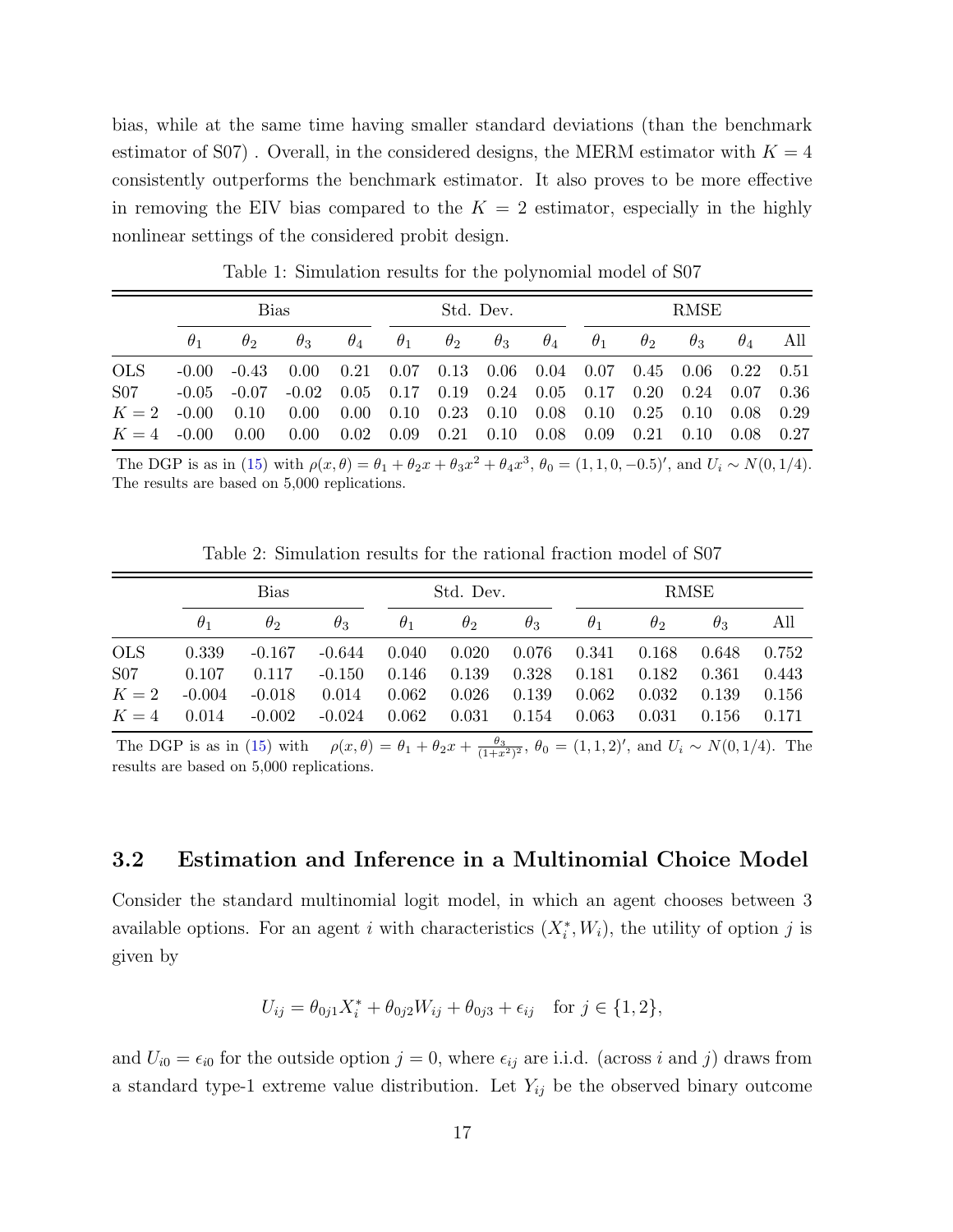|             | Bias       |            |            | Std. Dev.  | <b>RMSE</b> |            |      |  |
|-------------|------------|------------|------------|------------|-------------|------------|------|--|
|             | $\theta_1$ | $\theta_2$ | $\theta_1$ | $\theta_2$ | $\theta_1$  | $\theta_2$ | All  |  |
| <b>NLLS</b> | 0.38       | $-0.97$    | 0.06       | 0.08       | 0.39        | 0.98       | 1.05 |  |
| S07         | 0.05       | $-0.06$    | 0.39       | 0.53       | 0.39        | 0.53       | 0.69 |  |
| $K=2$       | 0.11       | $-0.31$    | 0.18       | 0.34       | 0.21        | 0.46       | 0.51 |  |
| $K=4$       | $-0.01$    | $-0.01$    | 0.23       | 0.42       | 0.23        | 0.42       | 0.48 |  |

<span id="page-17-0"></span>Table 3: Simulation results for the Probit model of S07

The DGP is as in [\(15\)](#page-15-1) with  $\rho(x,\theta) = \frac{1}{2}(1 + \text{erf}(\theta_1 + \theta_2 x))$ ,  $\theta_0 = (-1,2)'$ , and  $U_i = 1 - \rho(X_i^*, \theta_0)$  with probability  $\rho(X_i^*, \theta_0)$  and  $-\rho(X_i^*, \theta_0)$  otherwise. The results are based on 5,000 replications.

variable indicating whether agent i chooses option j, i.e.  $Y_{ij} = 1$  if and only if  $j =$  $\arg\max_{j' \in \{0,1,2\}} U_{ij'}$ . In addition,

$$
X_i^* = q(Z_i, V_i), \quad X_i = X_i^* + \varepsilon_i, \quad W_{ij} = \rho X_i^* / \sigma_X^* + \sqrt{1 - \rho^2} \nu_{ij},
$$

and  $(Z_i, \varepsilon_i, \nu_{i1}, \nu_{i2})' \sim N((0, 0, 0, 0)', \text{Diag}(\sigma_Z^2, \sigma_{\varepsilon}^2, \sigma_{\nu}^2, \sigma_{\nu}^2)) \perp V_i$ . The researcher observes  $\{(X_i, W_i, Y_{i1}, Y_{i2}, Y_{i0})\}_{i=1}^n$ . Note that the form of function  $q(z, v)$  is not known to the researcher. We consider two specifications for function  $q(z, v)$  and the distribution of  $V_i$ . In the first case, v is scalar and  $q(z, v)$  is additive,

Case A: 
$$
q(Z_i, V_i) = Z_i + V_i, \quad V_i \sim N(0, \sigma_V^2).
$$
 (16)

In the second case,  $q(z, v)$  is a random coefficient model and v is bivariate:

Case RC: 
$$
q(Z_i, V_i) = V_{i1}Z_i + V_{i0}, \quad V_i \equiv (V_{i0}, V_{i1})' \sim N((0, 1)', \text{Diag}(\sigma_{V0}^2, \sigma_{V1}^2)),
$$
\n
$$
(17)
$$

In all of the designs, we fix  $(\theta_{011}, \theta_{012}, \theta_{013}, \theta_{021}, \theta_{023}, \rho, \sigma_Z^2, \sigma_\nu^2)$  $\equiv$  $(1, 0, 0, 0, 0, 0, 0.7, 1, 1)$  and  $n = 2000$ .  $V = 1$  in Case A and  $(\sigma_{V0}^2, \sigma_{V1}^2)$  =  $(1/2, 1/2)$  in Case RC; in both cases  $\sigma_{X^*}^2$  = 2. We consider  $\tau = \sigma_{\varepsilon}/\sigma_{X^*} \in \{1/4, 1/2, 3/4\}.$ 

Similarly to Section [3.1,](#page-15-2) we report results for the MERM estimators applying the same correction scheme with  $K = 2$  and  $K = 4$  to the following original moment function

$$
g(x, w, y, z, \theta) = ((y_1 - p_1(x, w, \theta)) h_1(x, z, w)', (y_2 - p_2(x, w, \theta)) h_2(x, z, w)')',
$$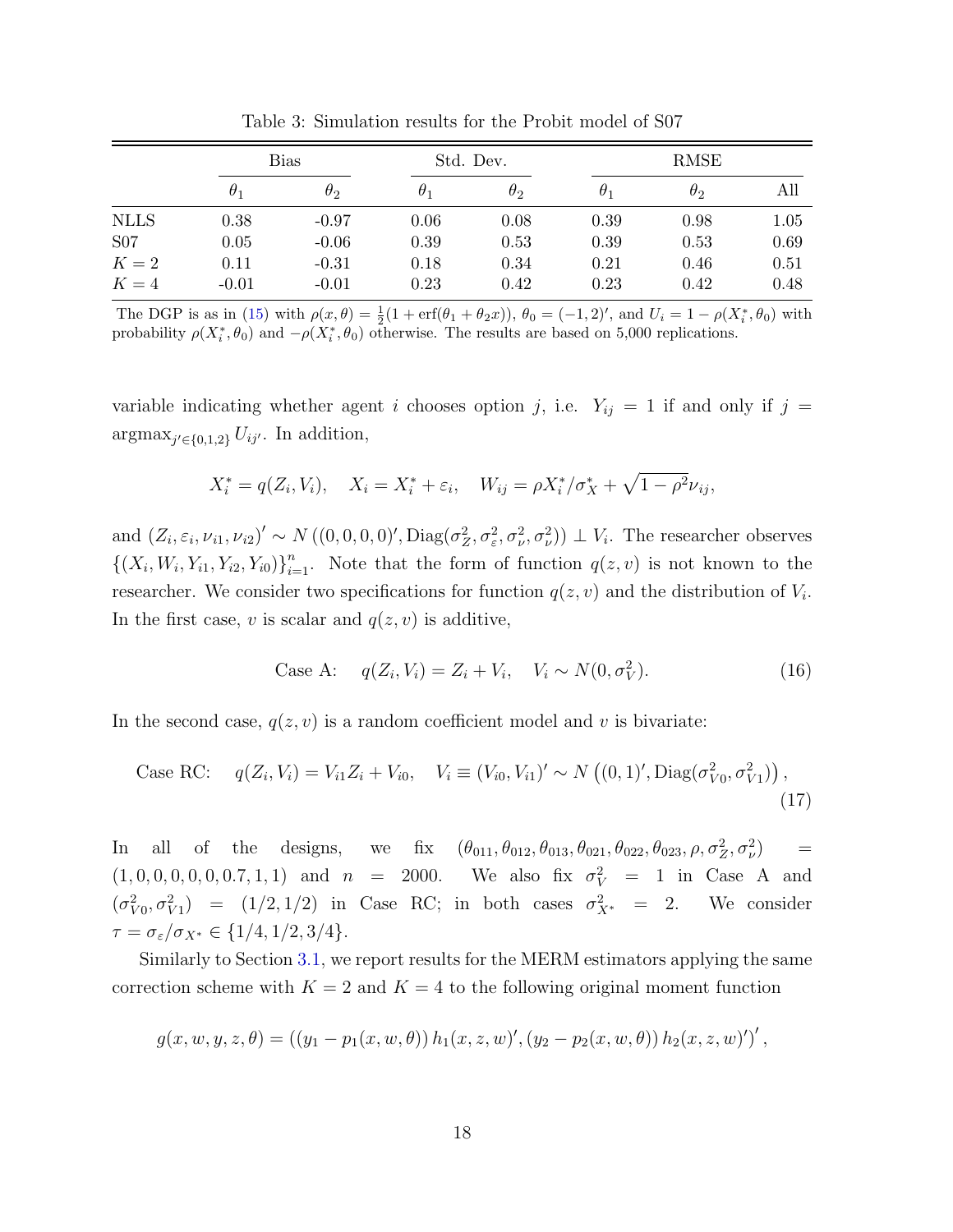where

$$
p_j(x, w, \theta) \equiv \mathbb{P}(Y_{ij} = 1 | X_i^* = x, W_i = w; \theta)
$$
  
= 
$$
\frac{\exp(\theta_{j1}x + \theta_{j2}w_j + \theta_{j3})}{1 + \exp(\theta_{11}x + \theta_{12}w_1 + \theta_{13}) + \exp(\theta_{21}x + \theta_{22}w_2 + \theta_{23})},
$$

and  $h_j(x, z, w) = (1, x, z, x^2, z^2, x^3, z^3, w_j)'$  for  $K = 2$  and  $h_j(x, z, w) =$  $(1, x, z, x^2, xz, z^2, x^3, x^2z, xz^2, z^3, w_j)'$  for  $K = 4$ .

We report the results on estimation and inference on the partial derivatives of the conditional choice probabilities  $p_j(x, w_1, w_2)$  with respect to x,  $w_1$ , and  $w_2$ , evaluated at the population means.

Tables [4](#page-19-0) and [5](#page-20-0) report the finite sample biases, standard deviations, and RMSE of the MERM estimators, as well as the sizes of the corresponding t-tests with nominal size of 5%. To illustrate the importance of dealing with EIV, we also report the same statistics for the standard (naive) MLE estimator that ignores the presence of the measurement errors.

In all designs, the MLE estimator is biased, and the corresponding t-tests over-reject. Note that failing to account for the EIV in the mismeasured variable  $X_i^*$  generally biases estimators of all of the parameter, including those corresponding to the correctly measured variables  $W_{i1}$  and  $W_{i2}$ . In particular, the t-tests may falsely reject true null hypotheses  $\partial p_j/\partial w_\ell = 0$  up to nearly 100% of the time.

As for the MERM estimators, the  $K = 2$  estimator removes a large fraction of the EIV bias in all of the designs. While this proves to be enough to achieve accurate size control when the magnitude of the measurement error is moderate ( $\tau = 1/4$ ), the remaining EIV bias may still result in size distortions of the t-tests with larger measurement errors, especially  $\tau = 3/4$ . Using the higher order correction scheme with  $K = 4$  effectively removes the EIV bias in all of the simulation designs for all of the parameters. Remarkably, the corresponding finite sample null rejection probabilities remain close to the nominal 5% rate even when the standard deviation of the measurement error is as large as  $75\%$  of the standard deviation of the mismeasured  $X^*$ .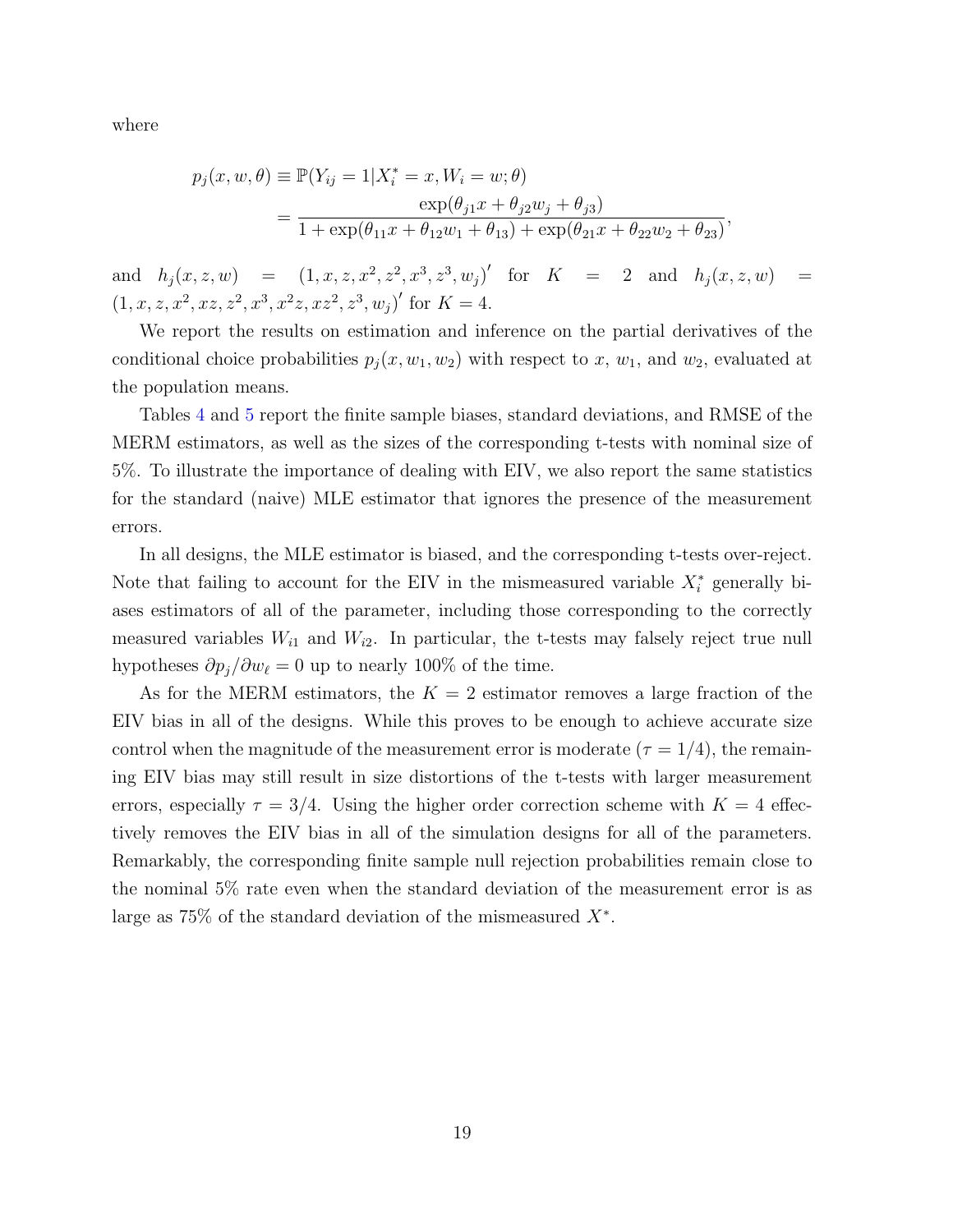|                               |                  | <b>MLE</b>     |                   |                      |                 | $K=2$          |                   |           | $K=4$           |                |                   |          |
|-------------------------------|------------------|----------------|-------------------|----------------------|-----------------|----------------|-------------------|-----------|-----------------|----------------|-------------------|----------|
|                               | bias, $10^{-2}$  | $std, 10^{-2}$ | rmse, $10^{-2}\,$ | size                 | bias, $10^{-2}$ | $std, 10^{-2}$ | rmse, $10^{-2}\,$ | size      | bias, $10^{-2}$ | $std, 10^{-2}$ | rmse, $10^{-2}\,$ | size     |
|                               |                  |                |                   |                      |                 | $\tau = 1/4$   |                   |           |                 |                |                   |          |
| $\partial p_1/\partial x$     | $-2.93$          | 1.33           | 3.22              | 60.98                | 0.48            | 2.50           | 2.55              | 4.38      | 0.77            | 2.67           | 2.78              | 6.16     |
| $\partial p_1/\partial w_1$   | $2.30\,$         | $1.65\,$       | 2.83              | 29.38                | $-0.04$         | $2.35\,$       | 2.35              | $5.00\,$  | $-0.18$         | 2.41           | 2.42              | $5.54\,$ |
| $\partial p_1/\partial w_2$   | $0.50\,$         | $0.76\,$       | $\rm 0.91$        | $10.00\,$            | $-0.00$         | 0.87           | 0.87              | $5.16\,$  | $-0.04$         | 0.89           | $0.89\,$          | $5.86\,$ |
| $\partial p_2/\partial x$     | 1.80             | $1.18\,$       | $2.15\,$          | 35.04                | $-0.27$         | 1.85           | 1.87              | $5.24\,$  | $-0.44$         | 1.95           | $2.00\,$          | $6.40\,$ |
| $\partial p_2/\partial w_1$   | $\textbf{-1.15}$ | $0.83\,$       | 1.42              | $29.28\,$            | $\rm 0.02$      | 1.18           | 1.18              | $4.92\,$  | $0.09\,$        | $1.21\,$       | 1.21              | $5.48\,$ |
| $\partial p_2/\partial w_2$   | $-0.99$          | $1.50\,$       | 1.80              | $10.06\,$            | $0.01\,$        | 1.75           | 1.75              | $5.20\,$  | 0.08            | 1.79           | 1.79              | $5.88\,$ |
| $\partial p_0/\partial x$     | $1.13\,$         | $1.00\,$       | 1.51              | 21.82                | $-0.21$         | 1.35           | 1.37              | 4.88      | $-0.33$         | 1.41           | 1.44              | $5.94\,$ |
| $\partial p_0 / \partial w_1$ | $-1.15$          | $\rm 0.82$     | 1.42              | $29.30\,$            | $\rm 0.02$      | 1.18           | 1.18              | 4.98      | 0.09            | $1.21\,$       | $1.21\,$          | $5.50\,$ |
| $\partial p_0/\partial w_2$   | $0.49\,$         | $0.75\,$       | 0.89              | 10.04                | $-0.01$         | 0.88           | $0.88\,$          | $5.08\,$  | $-0.04$         | 0.90           | $0.90\,$          | $5.84\,$ |
|                               |                  |                |                   |                      |                 | $\tau = 1/2$   |                   |           |                 |                |                   |          |
| $\partial p_1/\partial x$     | $-8.43$          | $1.09\,$       | 8.50              | 100.00               | $-1.48$         | 2.49           | $2.90\,$          | 11.14     | $0.57\,$        | $2.81\,$       | 2.87              | $5.28\,$ |
| $\partial p_1/\partial w_1$   | $6.66\,$         | $1.55\,$       | 6.84              | $\boldsymbol{99.32}$ | 1.28            | 2.43           | 2.74              | 11.06     | $-0.05$         | $2.51\,$       | $2.51\,$          | $5.46\,$ |
| $\partial p_1/\partial w_2$   | 1.33             | $0.72\,$       | $1.51\,$          | 44.26                | $0.27\,$        | $0.90\,$       | $\rm 0.94$        | 6.96      | $-0.01$         | 0.94           | 0.94              | $5.52\,$ |
| $\partial p_2/\partial x$     | $4.96\,$         | $0.98\,$       | 5.06              | 99.88                | $\rm 0.91$      | 1.87           | 2.08              | 10.90     | $-0.33$         | 2.10           | 2.12              | 6.42     |
| $\partial p_2/\partial w_1$   | $-3.32$          | 0.78           | $3.41\,$          | $\boldsymbol{99.32}$ | $-0.64$         | 1.22           | 1.37              | 11.04     | $0.02\,$        | $1.26\,$       | $1.26\,$          | $5.38\,$ |
| $\partial p_2/\partial w_2$   | $-2.61$          | 1.41           | 2.96              | 44.58                | $-0.54$         | 1.79           | 1.87              | $7.02\,$  | 0.03            | 1.88           | 1.88              | 5.60     |
| $\partial p_0/\partial x$     | 3.46             | $0.87\,$       | $3.57\,$          | 97.42                | $0.58\,$        | 1.40           | $1.51\,$          | 8.16      | $-0.24$         | 1.53           | $1.55\,$          | $5.60\,$ |
| $\partial p_0 / \partial w_1$ | $-3.34$          | $0.78\,$       | $3.43\,$          | $\boldsymbol{99.32}$ | $-0.64$         | 1.22           | $1.37\,$          | 10.98     | $0.02\,$        | 1.26           | $1.26\,$          | $5.40\,$ |
| $\partial p_0 / \partial w_2$ | 1.28             | 0.69           | 1.45              | 44.68                | 0.27            | 0.89           | 0.93              | 7.02      | $-0.02$         | 0.94           | 0.94              | 5.62     |
|                               |                  |                |                   |                      |                 | $\tau = 3/4$   |                   |           |                 |                |                   |          |
| $\partial p_1/\partial x$     | $-12.85$         | $0.87\,$       | 12.88             | 100.00               | $-5.64$         | $2.56\,$       | 6.19              | 71.12     | 0.37            | 3.09           | $3.12\,$          | $5.06\,$ |
| $\partial p_1/\partial w_1$   | 10.20            | $1.47\,$       | 10.31             | 100.00               | 4.33            | $2.60\,$       | $5.05\,$          | $54.56\,$ | $0.17\,$        | 2.70           | $2.70\,$          | $5.82\,$ |
| $\partial p_1/\partial w_2$   | $1.90\,$         | $0.69\,$       | $2.02\,$          | 78.98                | 0.88            | 0.90           | $1.26\,$          | 21.40     | 0.04            | 1.00           | 1.01              | $5.90\,$ |
| $\partial p_2/\partial x$     | $7.26\,$         | $0.80\,$       | $7.31\,$          | 100.00               | $3.35\,$        | 1.86           | $3.83\,$          | $56.54\,$ | $-0.20$         | 2.32           | $2.33\,$          | $6.34\,$ |
| $\partial p_2/\partial w_1$   | $-5.08$          | $0.75\,$       | $5.13\,$          | 100.00               | $-2.17$         | 1.30           | $2.53\,$          | 54.46     | $-0.08$         | 1.35           | 1.35              | $5.76\,$ |
| $\partial p_2/\partial w_2$   | $-3.68$          | $1.32\,$       | $3.91\,$          | 79.26                | $-1.74$         | 1.78           | $2.49\,$          | $22.06\,$ | $-0.06$         | $2.01\,$       | $2.01\,$          | $6.02\,$ |
| $\partial p_0/\partial x$     | $5.59\,$         | 0.74           | 5.63              | 100.00               | 2.29            | 1.43           | 2.70              | $45.98\,$ | $-0.17$         | 1.71           | 1.72              | $5.50\,$ |
| $\partial p_0 / \partial w_1$ | $-5.12$          | $0.75\,$       | 5.18              | 100.00               | $-2.17$         | 1.30           | 2.53              | 54.50     | $-0.08$         | 1.35           | 1.35              | $5.74\,$ |
| $\partial p_0 / \partial w_2$ | 1.78             | $0.64\,$       | 1.89              | 79.40                | 0.86            | 0.88           | 1.23              | 22.22     | 0.03            | 1.01           | 1.01              | $5.88\,$ |

<span id="page-19-0"></span>Table 4: Simulation results for the multinomial logit model, Case <sup>A</sup>

This table reports the simulated finite sample bias, standard deviation, RMSE, and size of the MLE and the MERM estimators and the correspondingt-tests for the partial derivatives  $\partial p_j(x, w, \theta_0)/\partial x$ ,  $\partial p_j(x, w, \theta_0)/\partial w_1$ ,  $\partial p_j(x, w, \theta_0)/\partial w_2$  for  $j \in \{1, 2, 0\}$  evaluated at the population mean. The true values of the marginal effects are  $(\partial p_1/\partial x, \partial p_2/\partial x, \partial p_0/\partial x) = (0.222, -0.111, -0.111)$  and zeros for the rest. The results are based on 5,000 replications.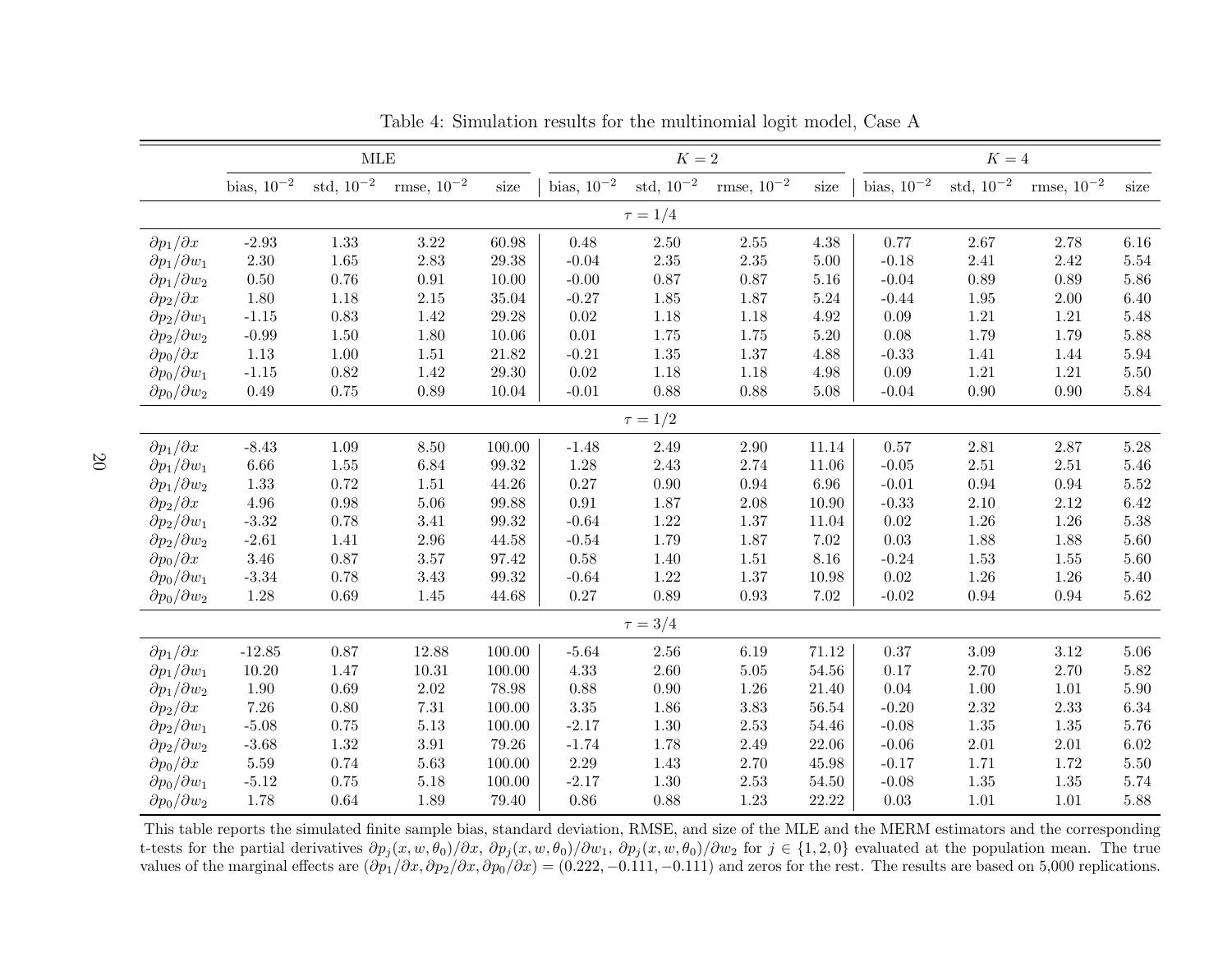|                               |                  | $\operatorname{MLE}$ |                   |            |                 | $K=2\,$        |                 |           |                 | $K=4$          |                   |          |
|-------------------------------|------------------|----------------------|-------------------|------------|-----------------|----------------|-----------------|-----------|-----------------|----------------|-------------------|----------|
|                               | bias, $10^{-2}$  | $std, 10^{-2}$       | rmse, $10^{-2}\,$ | size       | bias, $10^{-2}$ | std, $10^{-2}$ | rmse, $10^{-2}$ | size      | bias, $10^{-2}$ | $std, 10^{-2}$ | rmse, $10^{-2}\,$ | size     |
|                               |                  |                      |                   |            |                 | $\tau = 1/4$   |                 |           |                 |                |                   |          |
| $\partial p_1/\partial x$     | $-3.24$          | 1.36                 | 3.51              | 66.98      | 0.74            | 2.63           | 2.74            | 4.30      | 1.13            | 2.73           | $2.95\,$          | 7.86     |
| $\partial p_1/\partial w_1$   | $2.32\,$         | 1.64                 | 2.84              | 30.74      | $-0.11$         | $2.30\,$       | 2.30            | 4.82      | $-0.31$         | 2.29           | 2.31              | 6.54     |
| $\partial p_1/\partial w_2$   | 0.48             | $0.75\,$             | 0.90              | 9.40       | $-0.04$         | 0.87           | $0.87\,$        | 4.82      | $-0.08$         | 0.87           | $0.87\,$          | $5.36\,$ |
| $\partial p_2/\partial x$     | 1.96             | $1.17\,$             | 2.28              | 39.44      | $-0.40$         | 1.88           | 1.92            | 4.72      | $-0.63$         | 1.93           | $2.03\,$          | 6.74     |
| $\partial p_2/\partial w_1$   | $-1.16$          | $\rm 0.82$           | 1.42              | $30.66\,$  | $0.06\,$        | $1.15\,$       | $1.15\,$        | 4.84      | $0.15\,$        | $1.15$         | $1.16\,$          | $6.48\,$ |
| $\partial p_2/\partial w_2$   | $-0.96$          | $1.50\,$             | 1.78              | $9.48\,$   | 0.09            | 1.74           | 1.74            | 4.98      | 0.17            | 1.74           | 1.75              | $5.44\,$ |
| $\partial p_0/\partial x$     | 1.28             | $1.01\,$             | 1.63              | $25.28\,$  | $-0.34$         | 1.43           | 1.47            | $5.08\,$  | $-0.50$         | 1.48           | 1.56              | $7.36\,$ |
| $\partial p_0 / \partial w_1$ | $-1.16$          | 0.82                 | 1.42              | 30.60      | 0.06            | $1.15\,$       | $1.15\,$        | 4.82      | $0.15\,$        | 1.15           | 1.16              | $6.46\,$ |
| $\partial p_0/\partial w_2$   | $0.48\,$         | 0.74                 | 0.88              | $9.46\,$   | $-0.05$         | 0.87           | 0.87            | 4.90      | $-0.09$         | 0.87           | $0.88\,$          | $5.32\,$ |
|                               |                  |                      |                   |            |                 | $\tau = 1/2$   |                 |           |                 |                |                   |          |
| $\partial p_1/\partial x$     | $-8.97$          | $1.09\,$             | $9.04\,$          | $100.00\,$ | $-1.69$         | $2.60\,$       | $3.10\,$        | 9.84      | $0.97\,$        | 2.89           | $3.05\,$          | $6.04\,$ |
| $\partial p_1/\partial w_1$   | 6.44             | 1.53                 | 6.62              | 98.96      | 1.39            | 2.44           | $2.81\,$        | 12.14     | $-0.21$         | $2.41\,$       | 2.42              | $5.54\,$ |
| $\partial p_1/\partial w_2$   | $1.28\,$         | 0.72                 | 1.47              | 42.54      | 0.29            | $0.90\,$       | $\rm 0.94$      | $7.00\,$  | $-0.06$         | 0.92           | $\rm 0.92$        | $5.00\,$ |
| $\partial p_2/\partial x$     | $5.22\,$         | $0.97\,$             | 5.31              | $99.98\,$  | 1.05            | 1.89           | 2.16            | 10.16     | $-0.53$         | 2.08           | $2.15\,$          | 6.14     |
| $\partial p_2/\partial w_1$   | $-3.21$          | 0.77                 | $3.30\,$          | $98.96\,$  | $-0.69$         | $1.22\,$       | 1.40            | 12.10     | $0.10\,$        | $1.21\,$       | 1.21              | $5.52\,$ |
| $\partial p_2/\partial w_2$   | $-2.52$          | 1.41                 | 2.88              | 42.82      | $-0.56$         | 1.79           | 1.87            | 7.20      | 0.13            | 1.84           | 1.84              | $4.98\,$ |
| $\partial p_0/\partial x$     | $3.75\,$         | $0.86\,$             | $3.85\,$          | 98.78      | $\,0.64\,$      | $1.45\,$       | 1.59            | 8.18      | $-0.44$         | 1.59           | $1.65\,$          | $6.50\,$ |
| $\partial p_0 / \partial w_1$ | $-3.23$          | 0.78                 | 3.32              | $98.96\,$  | $-0.70$         | 1.22           | 1.41            | $12.06\,$ | $0.10\,$        | $1.21\,$       | 1.21              | $5.48\,$ |
| $\partial p_0/\partial w_2$   | 1.23             | 0.69                 | 1.41              | 42.90      | $0.28\,$        | 0.89           | 0.93            | 7.20      | $-0.07$         | 0.92           | 0.92              | 4.94     |
|                               |                  |                      |                   |            |                 | $\tau = 3/4$   |                 |           |                 |                |                   |          |
| $\partial p_1/\partial x$     | $-13.35$         | $0.86\,$             | 13.38             | 100.00     | $-6.83$         | 2.64           | 7.32            | 80.32     | 0.71            | 3.22           | 3.29              | 4.74     |
| $\partial p_1/\partial w_1$   | 9.69             | $1.45\,$             | 9.80              | $100.00\,$ | 4.95            | $2.65\,$       | $5.61\,$        | $65.52\,$ | $0.01\,$        | 2.62           | $2.62\,$          | $5.34\,$ |
| $\partial p_1/\partial w_2$   | $1.81\,$         | $0.69\,$             | 1.94              | 75.30      | $1.01\,$        | 0.89           | $1.35\,$        | 26.08     | $-0.01$         | 0.98           | 0.98              | $5.24\,$ |
| $\partial p_2/\partial x$     | 7.48             | 0.79                 | $7.52\,$          | 100.00     | 4.06            | 1.83           | $4.45\,$        | 68.82     | $-0.37$         | 2.32           | $2.35\,$          | 5.74     |
| $\partial p_2/\partial w_1$   | $-4.83$          | $0.73\,$             | 4.88              | 100.00     | $-2.47$         | 1.32           | $2.81\,$        | 65.46     | $-0.01$         | $1.31\,$       | 1.31              | $5.28\,$ |
| $\partial p_2/\partial w_2$   | $\textbf{-3.51}$ | 1.33                 | 3.76              | 75.60      | $-1.99$         | 1.76           | $2.66\,$        | $26.38\,$ | $0.03\,$        | 1.97           | 1.97              | $5.32\,$ |
| $\partial p_0/\partial x$     | $5.87\,$         | 0.73                 | 5.92              | 100.00     | 2.77            | 1.47           | $3.14\,$        | $56.28\,$ | $-0.34$         | 1.77           | 1.80              | $5.82\,$ |
| $\partial p_0 / \partial w_1$ | $-4.87$          | $0.75\,$             | 4.93              | 100.00     | $-2.48$         | 1.33           | $2.81\,$        | 65.40     | $-0.01$         | $1.31\,$       | $1.31\,$          | $5.32\,$ |
| $\partial p_0/\partial w_2$   | 1.70             | $0.64\,$             | 1.82              | 75.76      | 0.98            | 0.87           | 1.31            | 26.50     | $-0.02$         | 0.99           | 0.99              | $5.30\,$ |

<span id="page-20-0"></span>Table 5: Simulation results for the multinomial logit model, Case RC

This table reports the simulated finite sample bias, standard deviation, RMSE, and size of the MLE and the MERM estimators and the correspondingt-tests for the partial derivatives  $\partial p_j(x, w, \theta_0)/\partial x$ ,  $\partial p_j(x, w, \theta_0)/\partial w_1$ ,  $\partial p_j(x, w, \theta_0)/\partial w_2$  for  $j \in \{1, 2, 0\}$  evaluated at the population mean. The true values of the marginal effects are  $(\partial p_1/\partial x, \partial p_2/\partial x, \partial p_0/\partial x) = (0.222, -0.111, -0.111)$  and zeros for the rest. The results are based on 5,000 replications.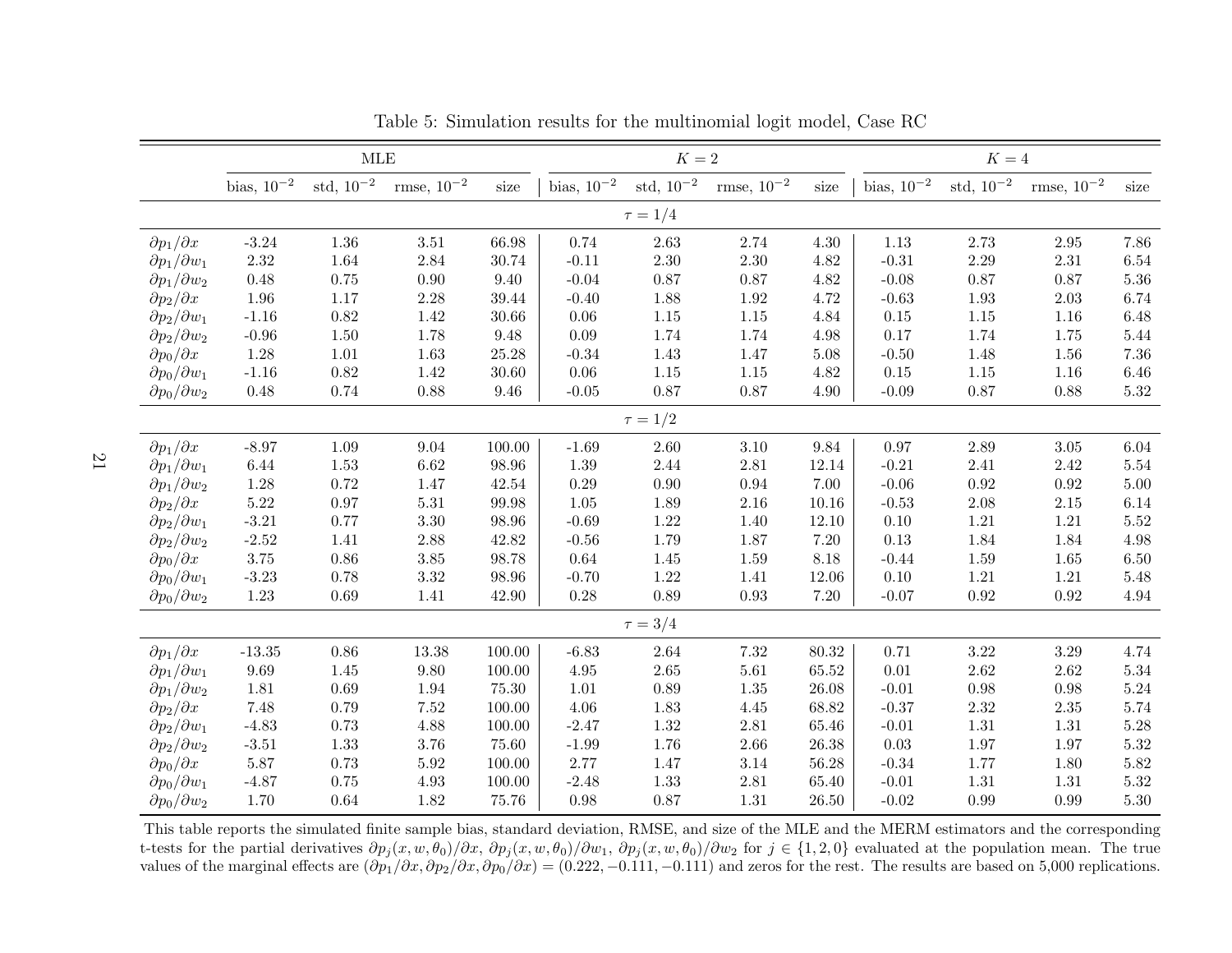#### <span id="page-21-0"></span>3.3 Empirical Illustration: Choice of Transportation Mode

In this section, we illustrate the finite sample properties of the MERM estimator in the context of a classical multinomial choice application: choice of transportation mode (e.g., [McFadden,](#page-34-10) [1974\)](#page-34-10).

To calibrate the numerical experiment, we use the ModeCanada dataset, a survey of business travelers for the Montreal-Toronto corridor. We focus on the subset of travelers choosing between train, air, and car  $(n = 2769)$ , and estimate the following specification of the conditional logit model with traveler i's utilities given in the table below.

| Mode  | Utility                                                                                                                                            |
|-------|----------------------------------------------------------------------------------------------------------------------------------------------------|
|       | Air $\big  U_{i1} = \theta_{01} Income_i^* + \theta_{02} Urban_i + \theta_{03} + \theta_{07} Price_{i1} + \theta_{08} InTime_{i1} + \epsilon_{i1}$ |
|       | Car $\big  U_{i2} = \theta_{04} Income_i^* + \theta_{05} Urban_i + \theta_{06} + \theta_{07} Price_{i2} + \theta_{08} InTime_{i2} + \epsilon_{i2}$ |
| Train | $U_{i0} = \theta_{07} \, Price_{i0} + \theta_{08} \, InTime_{i0} + \epsilon_{i0}$                                                                  |

To generate the simulated samples, we randomly draw covariates from their joint empirical distribution. To generate the simulated outcomes, we draw  $\epsilon_{ij}$  from the standard type-I extreme value distribution. The true value of  $\theta_0$  is set to be the MLE estimate based on the original dataset. More details about this numerical experiment are given in Appendix [F.](#page-57-0)

To evaluate the performance of the MERM estimator in these settings, we generate mismeasured  $Income_i = Income_i^* + \varepsilon_i$ . We focus on the individual income because it is often mismeasured. We report the results for  $\tau = \sigma_{\varepsilon}/\sigma_{Income^*} \in \{1/4, 1/2, 3/4\}.$ 

Table [6](#page-22-1) reports the simulation results for the (naive) MLE estimator and for the MERM estimators with  $K = 2$  and  $K = 4$ . We focus on estimation of and inference on the income elasticities (evaluated at the population mean of the covariates). The MLE estimator is considerably biased for  $\tau \in \{1/2, 3/4\}$ , which results in substantial size distortions of the MLE based t-tests. The MERM estimator with  $K = 4$  effectively eliminates the EIV bias and the corresponding t-tests provide accurate size control in all of the considered designs. The estimator with  $K = 2$  is more precise, while successfully removing the EIV bias for  $\tau \leq 1/2$ .

Overall, the MERM estimators perform well in the considered empirical context, providing a basis for estimation and inference even for quite large values of  $\tau$ .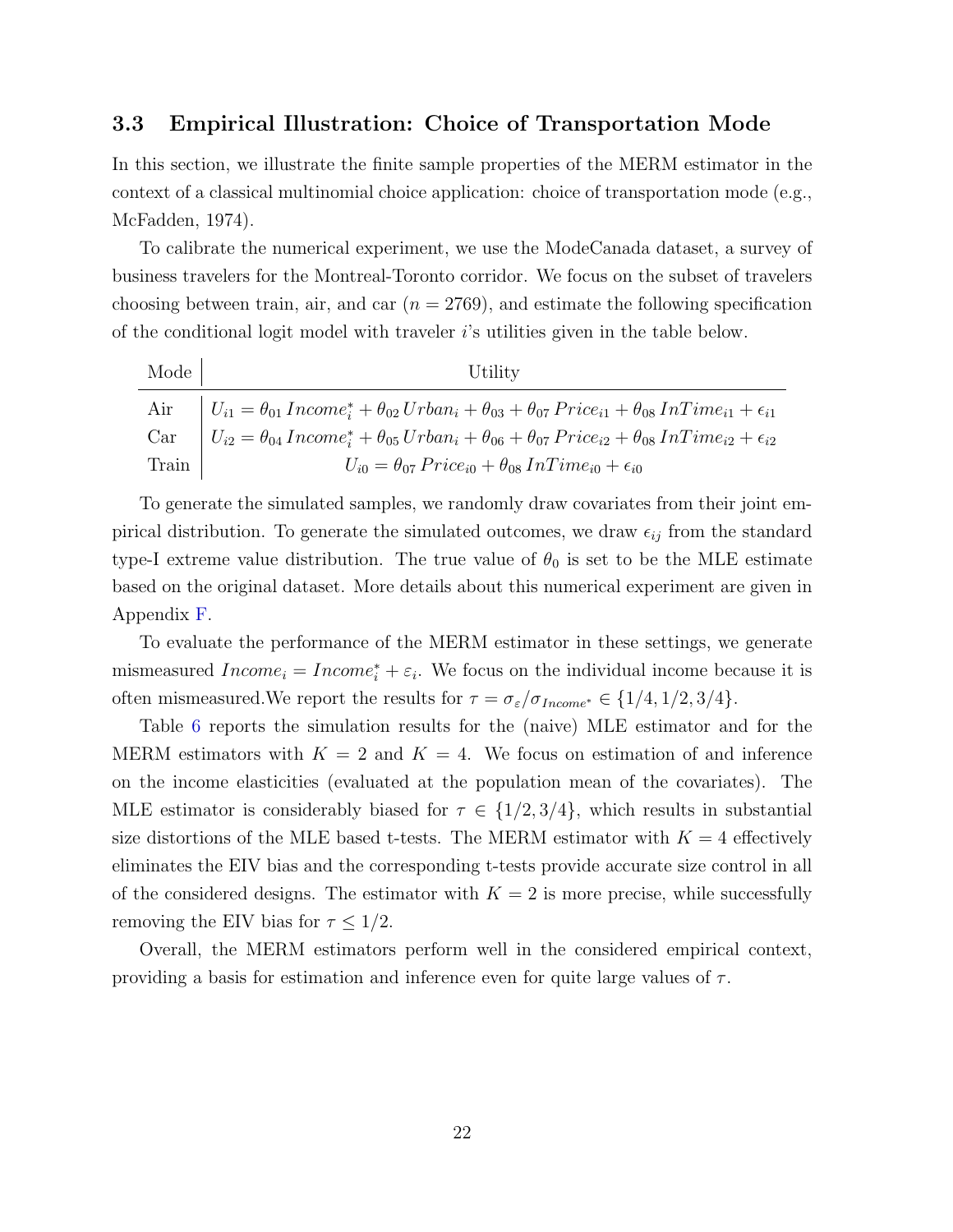|                                     |         |      | <b>MLE</b> |       |              |      | $K=2$ |       |         | $K=4$ |      |      |
|-------------------------------------|---------|------|------------|-------|--------------|------|-------|-------|---------|-------|------|------|
|                                     | bias    | std  | rmse       | size  | bias         | std  | rmse  | size  | bias    | std   | rmse | size |
|                                     |         |      |            |       | $\tau = 1/4$ |      |       |       |         |       |      |      |
| $\partial \ln p_1 / \partial \ln I$ | $-0.07$ | 0.12 | 0.14       | 9.00  | 0.01         | 0.14 | 0.14  | 5.68  | 0.02    | 0.19  | 0.19 | 7.02 |
| $\partial \ln p_2 / \partial \ln I$ | 0.03    | 0.07 | 0.08       | 5.84  | $-0.00$      | 0.08 | 0.08  | 5.68  | $-0.01$ | 0.10  | 0.10 | 6.40 |
| $\partial \ln p_0 / \partial \ln I$ | 0.05    | 0.13 | 0.13       | 6.10  | 0.00         | 0.14 | 0.14  | 5.42  | $-0.00$ | 0.17  | 0.17 | 7.66 |
| $\tau = 1/2$                        |         |      |            |       |              |      |       |       |         |       |      |      |
| $\partial \ln p_1 / \partial \ln I$ | $-0.24$ | 0.11 | 0.27       | 61.84 | $-0.05$      | 0.14 | 0.15  | 6.96  | 0.02    | 0.21  | 0.21 | 6.16 |
| $\partial \ln p_2 / \partial \ln I$ | 0.09    | 0.07 | 0.11       | 24.76 | 0.02         | 0.09 | 0.09  | 5.96  | $-0.01$ | 0.10  | 0.10 | 6.16 |
| $\partial \ln p_0 / \partial \ln I$ | 0.16    | 0.12 | 0.20       | 25.36 | 0.04         | 0.15 | 0.15  | 6.06  | $-0.00$ | 0.18  | 0.18 | 6.86 |
| $\tau = 3/4$                        |         |      |            |       |              |      |       |       |         |       |      |      |
| $\partial \ln p_1 / \partial \ln I$ | $-0.43$ | 0.09 | 0.44       | 99.50 | $-0.19$      | 0.14 | 0.24  | 27.46 | 0.02    | 0.22  | 0.22 | 5.84 |
| $\partial \ln p_2 / \partial \ln I$ | 0.16    | 0.06 | 0.17       | 71.88 | 0.07         | 0.08 | 0.11  | 13.78 | $-0.01$ | 0.11  | 0.11 | 6.32 |
| $\partial \ln p_0 / \partial \ln I$ | 0.29    | 0.11 | 0.31       | 73.20 | 0.12         | 0.15 | 0.19  | 13.40 | 0.00    | 0.19  | 0.19 | 6.32 |

<span id="page-22-1"></span>Table 6: Simulation results for the empirically calibrated conditional logit model

This table reports the simulated finite sample bias, standard deviation, RMSE, and size of the MLE and the MERM estimators and the corresponding t-tests for the income elasticities  $\partial \ln p_i(I, w, \theta_0)/\partial \ln I$ ,  $j \in \{1, 2, 0\}$ , evaluated at the population mean. The true values of the income elasticities are  $(\partial \ln p_1/\partial \ln I, \partial \ln p_2/\partial \ln I, \partial \ln p_0/\partial \ln I) = (1.11, -0.39, -0.82)$ . The results are based on 5,000 replications.

### <span id="page-22-0"></span>4 Identification of the Nonlinear Regression Model

It is important to understand under what conditions the parameters of interest are identified in our settings. This section considers identification and estimation of the nonlinear regression function  $\rho(x) \equiv E[Y_i|X_i^* = x]$ . To address the problem of EIV, the researcher has an instrument  $Z_i$ , which can be discrete or continuous. In this section, we do not impose any functional form assumptions on the true regression function  $\rho(\cdot)$ , i.e., the analysis is nonparametric.

Consider the model

$$
Y_i = \rho(X_i^*) + U_i, \qquad X_i = X_i^* + \varepsilon_i. \tag{18}
$$

The joint distribution of observables  $(Y_i, X_i, Z_i)$  satisfies the following assumptions.

<span id="page-22-2"></span>Assumption 4.1.  $E[Y_i|X_i^*, Z_i] = E[Y_i|X_i^*]$ .

<span id="page-22-3"></span>Assumption 4.2. Functions  $\rho(\cdot)$  and  $f_{X^*|Z}(\cdot|z)$  have at least  $p \geq 3$  bounded continuous derivatives, and  $E\left[|\varepsilon_i|^4\right] \leq C\sigma^4$  for some constant C.

Assumption [4.1](#page-22-2) is a standard exclusion restriction on the instrument  $Z_i$ . Assump-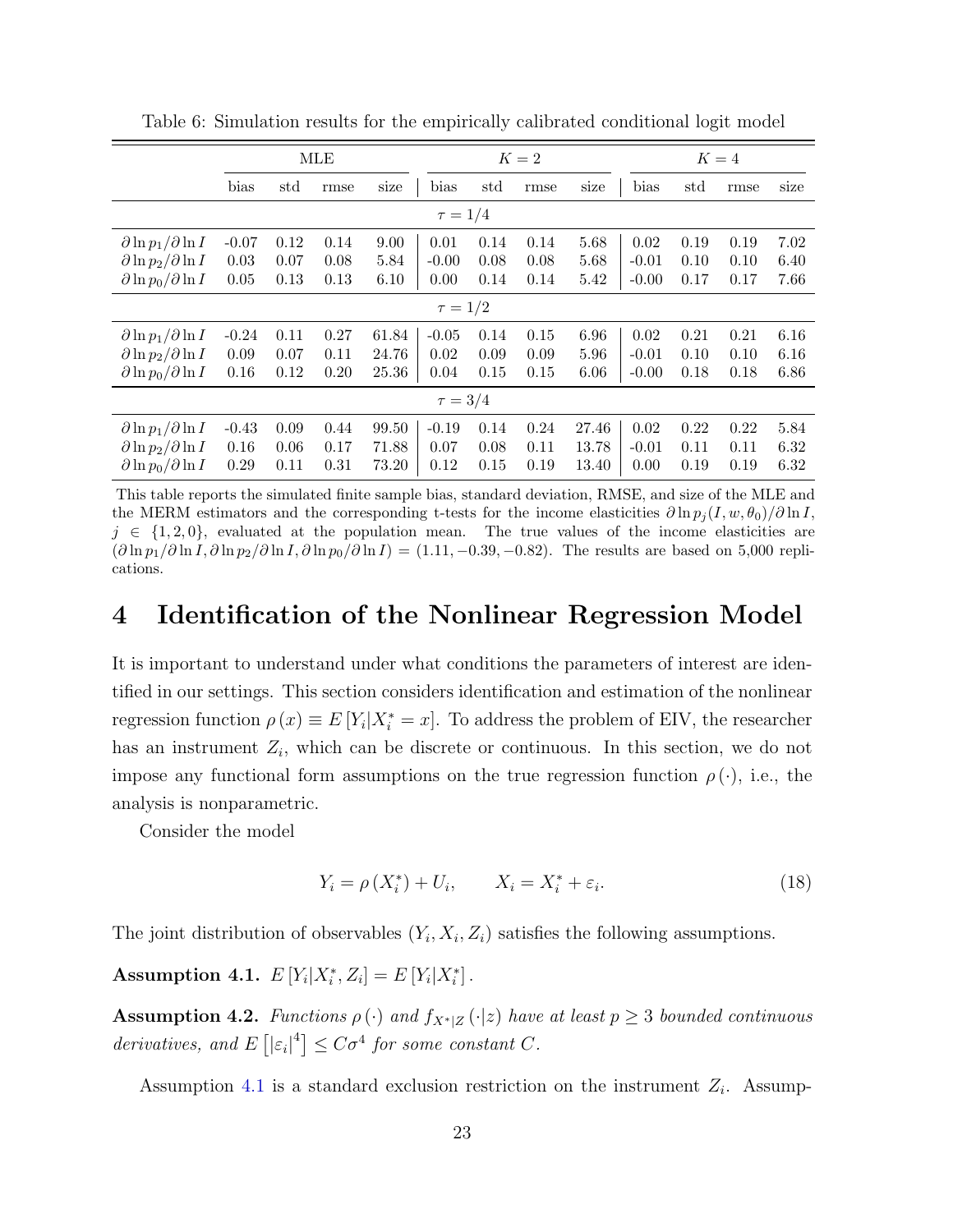tion [4.2](#page-22-3) collects some weak regularity conditions. We will study the properties of this model using the approximation  $\tau = o(1)$ . The identification analysis views the unknown function  $\rho$  and the joint distribution of  $(Y_i, X_i^*, Z_i)$  as fixed. Thus, the joint distribution of the observables  $(Y_i, X_i, Z_i)$  is implicitly indexed by  $\tau$ , but varies with  $\tau$  only due to the changes in the distribution of  $\varepsilon_i$ .

The naive population regression  $q(x) \equiv E[Y_i | X_i = x]$  suffers from the EIV bias

$$
E[Y_i|X_i = x] = \rho(x) + O(\tau^2).
$$
 (19)

Similar to the semiparametric case of Section [2,](#page-7-0) identifying  $\sigma^2$  or  $\tau^2$  allows dealing with this bias.<sup>[9](#page-23-0)</sup>

Let us define

<span id="page-23-3"></span>
$$
q(x, z) \equiv E[Y_i | X_i = x, Z_i = z], \quad s_{X|Z}(x|z) \equiv \frac{f'_{X|Z}(x|z)}{f_{X|Z}(x|z)}, \quad s_{X^*|Z}(x|z) \equiv \frac{f'_{X^*|Z}(x|z)}{f_{X^*|Z}(x|z)}.
$$
\n(20)

Let  $\mathcal{S}_{X^*}(z) \equiv \{x : f_{X^*|Z}(x|z) > 0\}$ , so that  $s_{X^*|Z}(x|z)$  is well-defined for all  $x \in \mathcal{S}_{X^*}(z)$ .

The following functions can be identified directly from the joint distribution of the observed  $(Y_i, X_i, Z_i)$ :

$$
\tilde{\sigma}^{2}(x) \equiv \frac{q(x, z_{1}) - q(x, z_{2})}{q'(x) [s_{X|Z}(x|z_{1}) - s_{X|Z}(x|z_{2})]},
$$
\n(21)

$$
\widetilde{\rho}(x, z, v) \equiv q(x, z) - v \left[ q'(x) s_{X|Z}(x|z) + \frac{1}{2} q''(x) \right]. \tag{22}
$$

<span id="page-23-2"></span>**Theorem 3.** Suppose Assumptions [CME,](#page-11-0) [4.1,](#page-22-2) [4.2](#page-22-3) hold and either (i)  $p = 3$  or (ii)  $E\left[\varepsilon_i^3\right]=0$  and  $p=4$ . Suppose also that  $\tau=o(1)$ , and there exist  $z_1$ ,  $z_2$ , and a point  $x \in S_{X^*}(z_1) \cap S_{X^*}(z_2)$ , such that  $\rho'(x) \left[ s_{X^*|Z}(x|z_1) - s_{X^*|Z}(x|z_2) \right] \neq 0$ . Then

<span id="page-23-5"></span><span id="page-23-4"></span><span id="page-23-1"></span>
$$
\tilde{\sigma}^2(x) \equiv \sigma^2 + O(\tau^p). \tag{23}
$$

Moreover, for any  $\tilde{\sigma}^2 = \sigma^2 + O(\tau^p)$  (including  $\tilde{\sigma}^2 = \tilde{\sigma}^2(x)$ ), any z, and any  $x \in S_{X^*}(z)$ ,

<span id="page-23-6"></span>
$$
\widetilde{\rho}\left(x,z,\widetilde{\sigma}^{2}\right) \equiv \rho\left(x\right) + O\left(\tau^{p}\right) \quad \text{for all } x \in \mathcal{S}_{X^{*}}\left(z\right). \tag{24}
$$

Equation [\(23\)](#page-23-1) shows that we can identify  $\sigma^2$  up to an error of smaller order  $O(\sigma^p)$  =  $O(\tau^p)$ . As a consequence,  $\rho(\cdot)$  is identified up to the same order  $O(\tau^p)$ . Below we will

<span id="page-23-0"></span><sup>&</sup>lt;sup>9</sup>Note that  $\sigma^2$  can be approximated by 0. However, to be meaningful, identification of  $\sigma^2$  needs to characterize it up to an error of an order smaller than  $\sigma^2$  itself.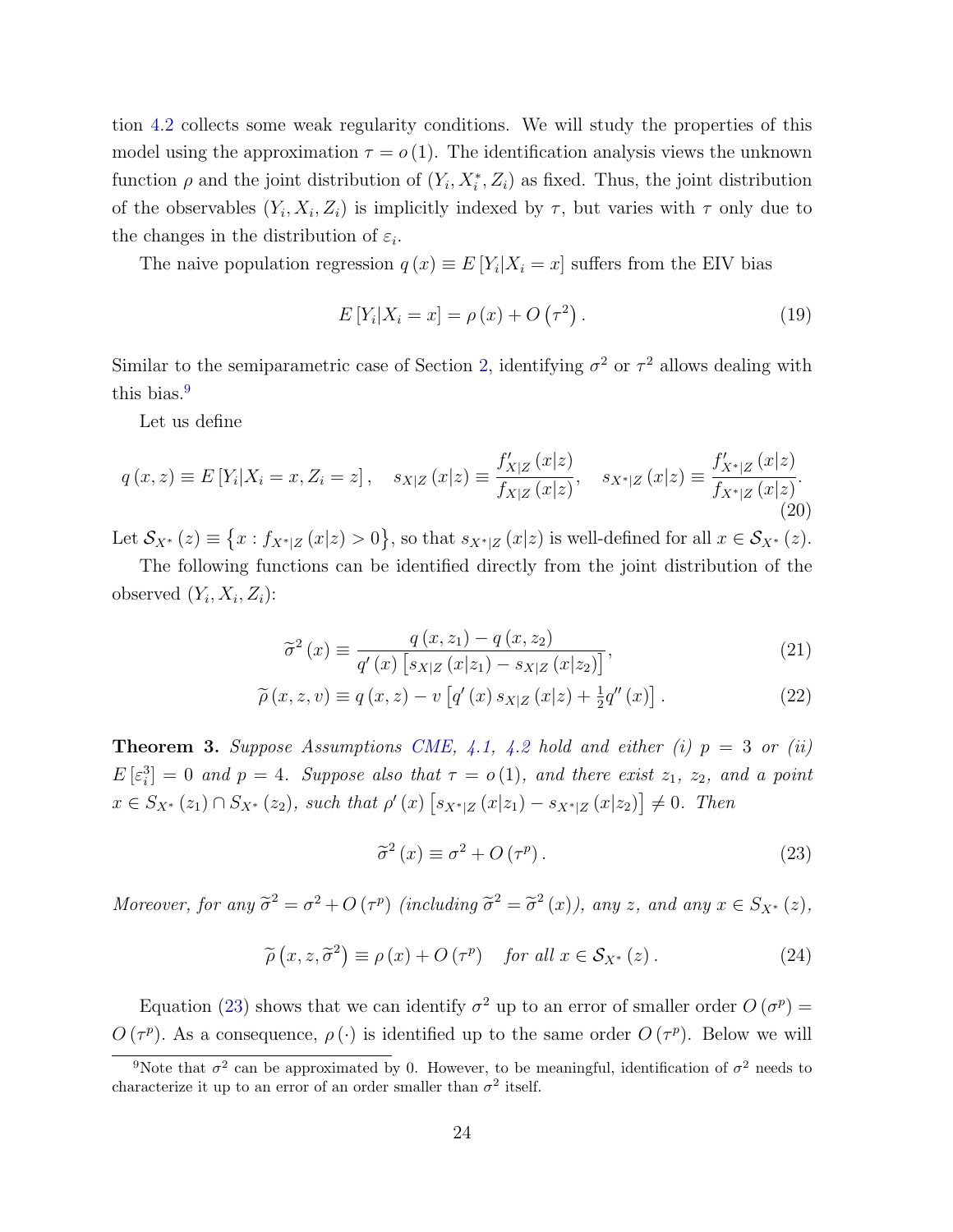consider the implications of this theorem for estimation.

Theorem [3](#page-23-2) requires the rank condition  $\rho'(x)$   $\left[s_{X^*|Z}(x|z_1) - s_{X^*|Z}(x|z_2)\right] \neq 0$  to hold for some x. The key here is the instrument relevance condition that requires  $s_{X^*|Z}(x|z)$ to vary with z. The proof of the theorem shows that

<span id="page-24-2"></span>
$$
q(x,z) = \rho(x) + \sigma^2 \rho'(x) s_{X^*|Z}(x|z) + \frac{1}{2} \sigma^2 \rho''(x) + O(\tau^p).
$$
 (25)

This equation is used to identify  $\sigma^2$  by varying z, since only the second term on the right-hand side depends on z. Note that for  $q(x, z)$  to vary with z we need the additional rank condition  $\rho'(x) \neq 0$ . Requiring that there exists a point x with  $\rho'(x) \neq 0$  is a weak condition, since  $\rho'(x) = 0$  for all x means that  $\rho(x)$  is constant, so EIV do not bias the regression estimator and  $q(x) = \rho(x).^{10,11}$  $q(x) = \rho(x).^{10,11}$  $q(x) = \rho(x).^{10,11}$  $q(x) = \rho(x).^{10,11}$ 

The rank condition  $\rho'(x)$   $\left[ s_{X^*|Z}(x|z_1) - s_{X^*|Z}(x|z_2) \right] \neq 0$  in Theorem [3](#page-23-2) can be replaced with the condition that  $q'(x) \left[ s_{X|Z}(x|z_1) - s_{X|Z}(x|z_2) \right]$  is bounded away from zero, which is stated in terms of observables. Likewise, set  $S_{X^*}(z)$  above can be replaced with  $S_X(z) \equiv \{x : f_{X^*|Z}(x|z) > C_f\}$  for any positive constant  $C_f$ .

The relevance condition imposed on the instrumental variable is weak. The equality  $s_{X^*|Z}(x|z_1) = s_{X^*|Z}(x|z_2)$  can only hold for all x,  $z_1$ , and  $z_2$  when  $X^*$  and Z are independent. Moreover, consider the following example:

Example 4.1. Suppose  $X_i^*$  follows a Gaussian random coefficient model:

$$
X_i^* = \Pi_{1i} + \Pi_{2i} Z_i, \quad where \quad \begin{pmatrix} \Pi_{1i} \\ \Pi_{2i} \end{pmatrix} \sim N \left( \begin{pmatrix} \pi_1 \\ \pi_2 \end{pmatrix}, \begin{pmatrix} \upsilon_{\pi 1}^2 & 0 \\ 0 & \upsilon_{\pi 2}^2 \end{pmatrix} \right),
$$

and  $Z_i \in \{0,1\}$  is a binary instrument. In many applications the instruments are likely to have heterogeneous effects on the covariate, e.g., [Angrist, Graddy, and Imbens](#page-32-13) [\(2000\)](#page-32-13) and [Heckman and Vytlacil](#page-33-3) [\(1998\)](#page-33-3), which corresponds to  $v_{\pi 2}^2 > 0$ . Then,  $X_i^* | Z_i = z \sim$  $N(\mu(z), v^2(z))$  with  $\mu(z) = \pi_1 + \pi_2 z$  and  $v^2(z) = v_{\pi_1}^2 + v_{\pi_2}^2 z$ . Thus, the instrument is relevant unless  $\pi_2 = v_{\pi_2} = 0$ . Notably, the instrument is relevant even if  $\pi_2 = 0$  (so  $\text{corr}(X_i^*, Z_i) = 0$ , as long as  $Z_i$  has a heterogeneous effect on  $X_i^*$ .

<span id="page-24-0"></span><sup>&</sup>lt;sup>10</sup>See [Evdokimov and Zeleneev](#page-33-7) [\(2018\)](#page-33-7) for more details on the role of  $\rho'(x)$  in the literature on measurement errors.

<span id="page-24-1"></span><sup>&</sup>lt;sup>11</sup>Equation [\(25\)](#page-24-2) extends the calculation of the conditional expectation in equation (4.6) in [Chesher](#page-32-4) [\(1991\)](#page-32-4) by introducing instrumental variables and obtaining more precise bounds on the approximation error.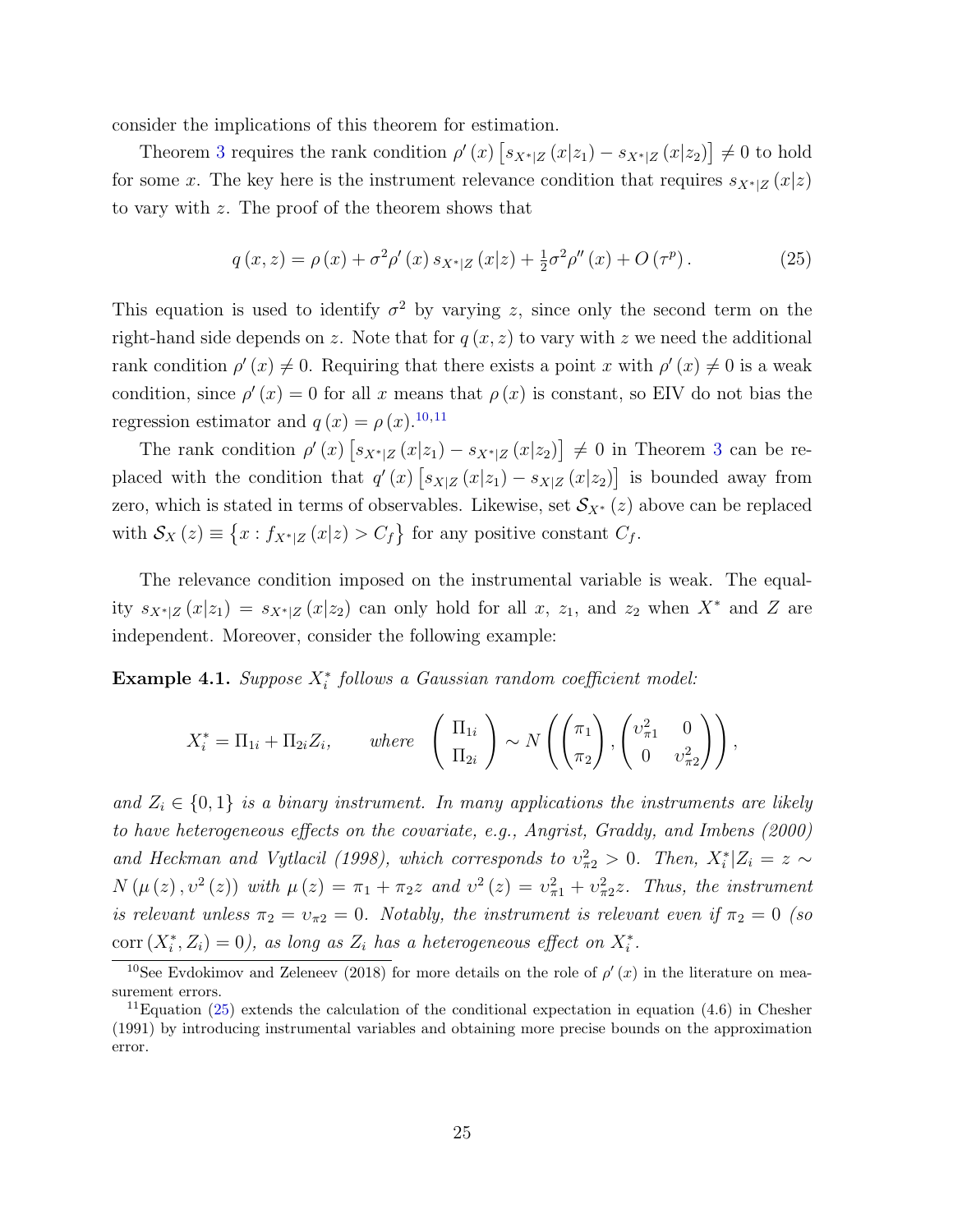**Remark 11.** Note that  $\sigma^2$  is overidentified, which can be used to test the model assumptions.

To clarify the implications of Theorem [3](#page-23-2) it is useful to consider nonparametric estimation of the regression function  $\rho(x)$ . The approach of Theorem [3](#page-23-2) is constructive, and using equations [\(20\)](#page-23-3)-[\(22\)](#page-23-4) we can construct a nonparametric measurement error robust analog estimator  $\hat{\rho}^{\text{MER}}(x)$ . We compare such  $\hat{\rho}^{\text{MER}}(x)$  with the naive nonparametric regression estimator  $\hat{\rho}^{\text{Naive}}(x)$  of  $E[Y|X_i=x]$ , which ignores the presence of EIV in the data. Both estimators can be implemented using standard nonparametric estimation methods (e.g., kernel or series estimators). In the following discussion assume that the tuning parameters are chosen optimally for each of the estimators. For brevity we focus only on the case (ii) in Theorem [3.](#page-23-2)

<span id="page-25-2"></span>**Proposition 4.** Suppose the conditions of Theorem [3](#page-23-2) hold,  $E\left[\varepsilon_i^3\right] = 0$ , functions  $\rho(\cdot)$ and  $f_{X^*|Z}(\cdot|z)$  have  $m \geq 4$  continuous derivatives, and  $Z_i$  is discrete. Suppose  $\tau_n =$  $O\left(n^{-\frac{1}{4}\frac{m}{2m+1}}\right)$ , then

$$
\widehat{\rho}^{MER}(x) - \rho(x) = O_p\left(n^{-\frac{m}{2m+1}}\right),
$$
  

$$
\widehat{\rho}^{Naive}(x) - \rho(x) = O_p\left(n^{-\frac{1}{2}\frac{m}{2m+1}}\right).
$$

The proposition provides a nonparametric analog of the semiparametric results in Section [2.](#page-7-0) In particular,  $\hat{\rho}^{\text{MER}}$  generally has a faster rate of convergence than  $\hat{\rho}^{\text{Naive}}$ . For example, if  $m = 4$  the rates of convergence of  $\hat{\rho}^{\text{MER}}(x)$  and  $\hat{\rho}^{\text{Naive}}(x)$  are  $O_p(n^{-4/9})$  and  $O_p(n^{-2/9})$ , respectively. Note that the rate of convergence of  $\hat{\rho}^{\text{MER}}(x)$  in Proposition [4](#page-25-2) is optimal and cannot be improved: even if had data on  $(Y_i, X_i^*)$  without EIV, under the smoothness assumptions of the proposition, function  $\rho(x)$  cannot be estimated nonparametrically at a rate faster than  $O_p\left(n^{-\frac{m}{2m+1}}\right)$ , see [Stone](#page-35-11) [\(1980\)](#page-35-11). Note also that for models with large m, the rates of convergence in the Proposition approach those in Remark [1.](#page-10-4)

### <span id="page-25-0"></span>5 Extensions

#### <span id="page-25-1"></span>5.1 Multiple Mismeasured Variables

It is easy to use the MERM framework to deal with multiple mismeasured variables. This is useful in many applications, including not only settings with multiple mismeasured covariates, but also settings with serially correlated measurement errors, settings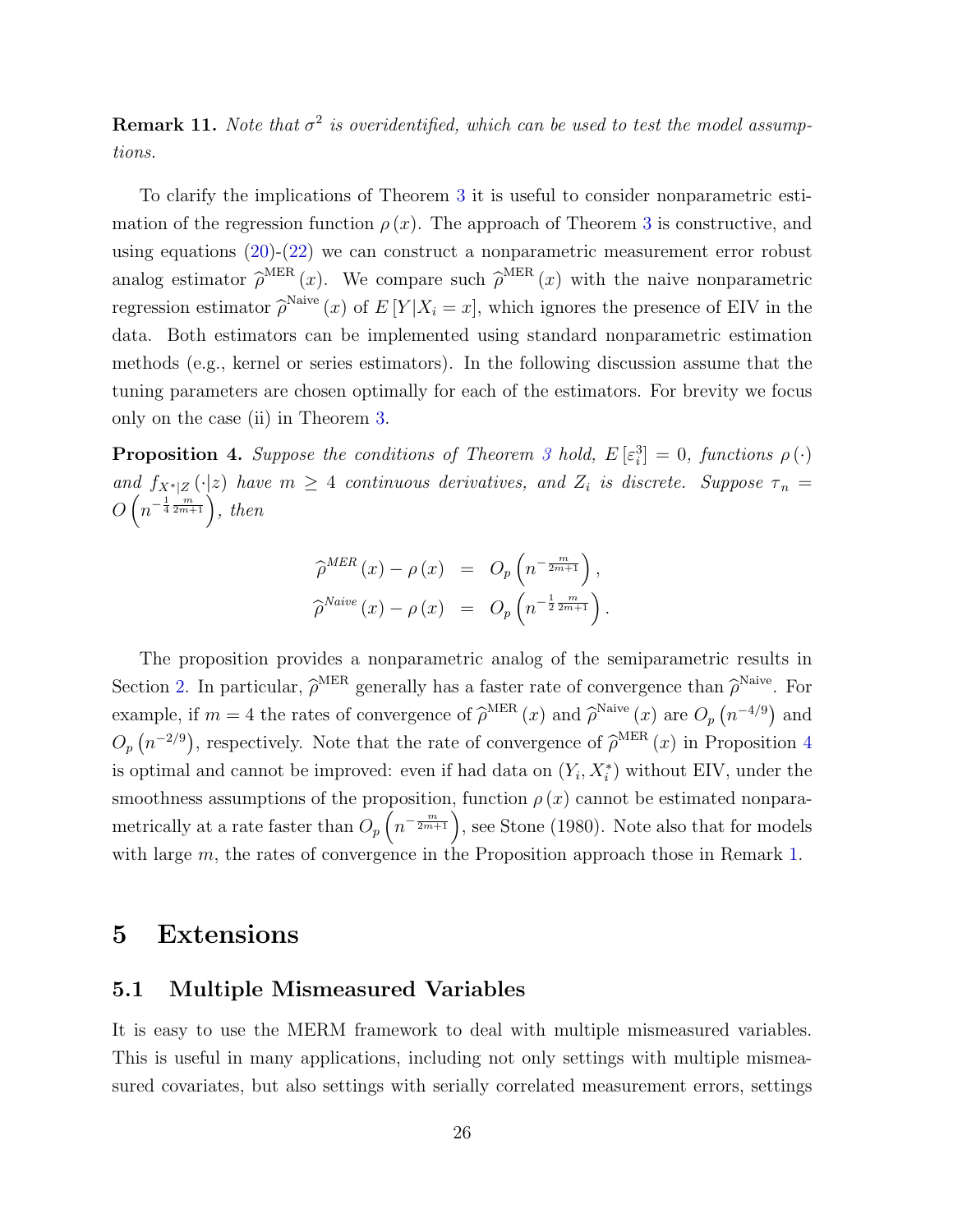where repeated measurements are available, and panel data models. Using the MERM approach is particularly advantageous in such applications, since it avoids nonparametric estimation of multivariate unobserved distributions.

Suppose  $X_i^*, \varepsilon_i$ , and  $X_i$  are  $d \times 1$  vectors. Let  $\tau_n \equiv \max_{j \leq d} \sigma_{\varepsilon_j}/\sigma_{X_j^*}$ , where  $\sigma_{\varepsilon_j}$  and  $\sigma_{X_j^*}$ denote the standard deviations of the j-th components of  $\varepsilon_i$  and  $X_i^*$ , so  $\mathbb{E}\left[|\varepsilon_{ij}|^k\right] = O(\tau_n^k)$ for  $k \in \{1, ..., K\}$ .

For a  $d \times 1$  vector of non-negative integers  $\kappa = (\kappa_1, \ldots, \kappa_d) \in \mathbb{Z}_+^d$ , let

$$
\partial_{\kappa} \equiv \frac{\partial^{|\kappa|}}{\partial x_1^{\kappa_1} \dots \partial x_d^{\kappa_d}}, \quad \text{where } |\kappa| \equiv \sum_{j=1}^d \kappa_j.
$$

Also, for a positive integer k, let  $\mathcal{K}_k = \{ \kappa \in \mathbb{Z}_+^d : |\kappa| = k \}.$  Then, we consider the following corrected moment function

$$
\psi(x, s, \theta, \gamma) = g(x, s, \theta) - \sum_{k=2}^{K} \sum_{\kappa \in \mathcal{K}_k} \gamma_{\kappa} \partial_{\kappa} g(x, s, \theta),
$$

where, with some abuse of notation,  $\gamma$  is a collection of all  $\gamma_{\kappa}$  with  $\kappa \in \mathcal{K}_k$  and  $k \in$  $\{2, \ldots, K\}.$ 

Under mild smoothness conditions

$$
\mathbb{E} [\psi(X_i, S_i, \theta_0, \gamma_0)] = \mathbb{E} [g(X_i^*, S_i, \theta_0)] + O(\tau_n^{K+1}) = o(n^{-1/2}),
$$

where the second equality holds provided that  $O(\tau_n^{K+1}) = o(n^{-1/2})$ . Similarly to the scalar case, components of  $\gamma_0$  are determined by the moments of  $\varepsilon_i$ . Specifically, let  $\mu_{\kappa} \equiv \mathbb{E}\left[\varepsilon_{i1}^{\kappa_1} \dots \varepsilon_{id}^{\kappa_d}\right], \text{ then}$ 

<span id="page-26-0"></span>
$$
\gamma_{0\kappa} = \frac{\mu_{\kappa}}{\kappa!}, \quad \text{for } \kappa \in \{\mathcal{K}_2, \mathcal{K}_3\},\tag{26}
$$

where  $\kappa! \equiv \kappa_1! \ldots \kappa_d!$ . For  $|\kappa| \geq 4$ , the coefficients can be computed by the following formulas. For example, for  $\kappa \in \mathcal{K}_4$ , let  $\mathcal{K}_{2,\kappa} = {\tilde{\kappa} \in \mathcal{K}_2 : \kappa - \tilde{\kappa} \in \mathcal{K}_2}.$  Then,

$$
\gamma_{0\kappa} = \frac{\mu_{\kappa}}{\kappa!} - \sum_{\tilde{\kappa} \in \mathcal{K}_{2,\kappa}} \frac{\mu_{\kappa - \tilde{\kappa}}}{(\kappa - \tilde{\kappa})!} \gamma_{0\tilde{\kappa}}, \quad \text{for } \kappa \in \mathcal{K}_4.
$$

More generally, for  $\kappa \in \mathcal{K}_k$  with  $k \geq 4$ , let  $\mathcal{K}_{\ell,\kappa} = \{\tilde{\kappa} \in \mathcal{K}_{\ell}, \kappa - \tilde{\kappa} \in \mathcal{K}_{|\kappa| - \ell}\}\$  for  $\ell \leqslant |\kappa| - 2$ .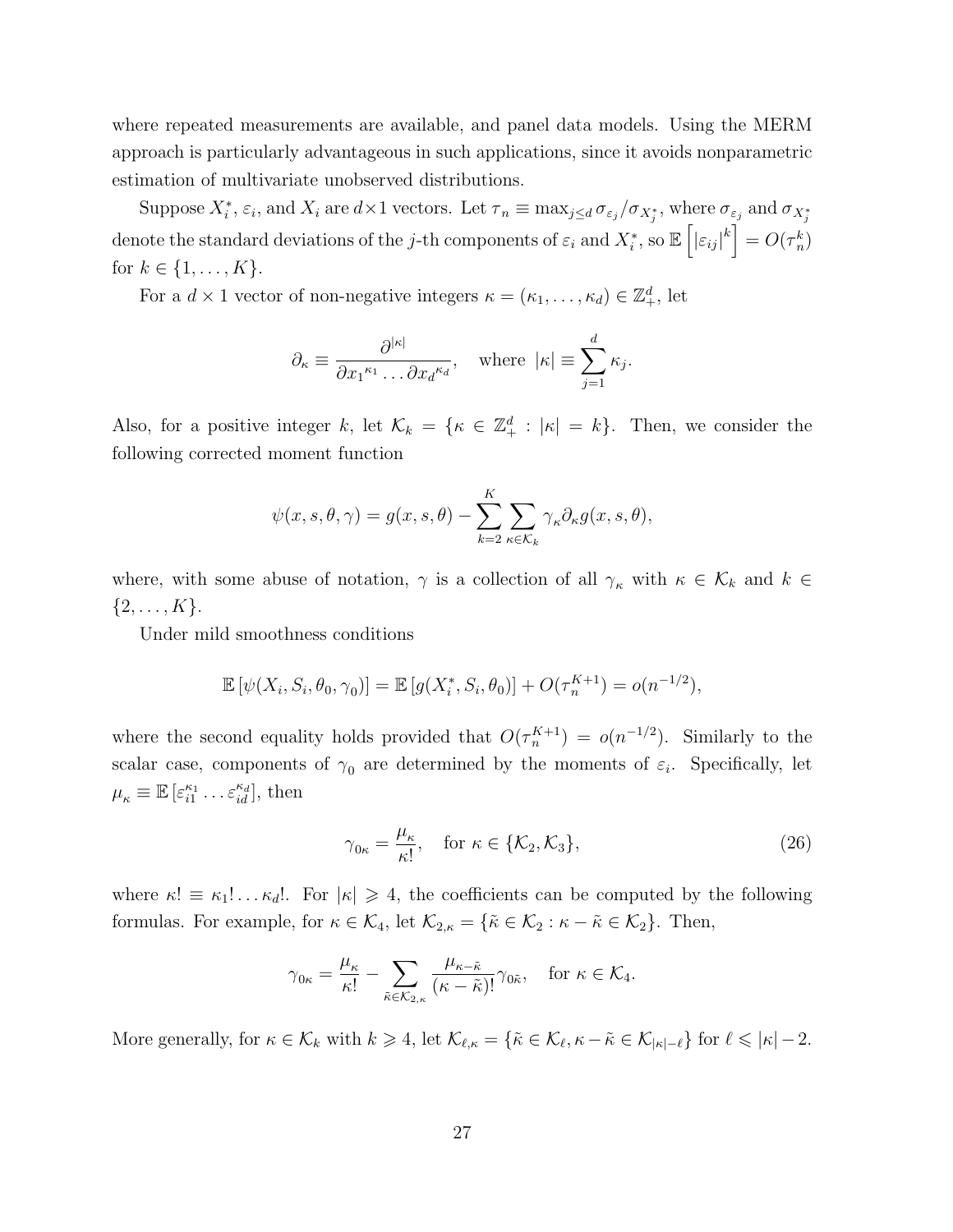Then,

$$
\gamma_{0\kappa} = \frac{\mu_{\kappa}}{\kappa!} - \sum_{\ell=2}^{k-2} \sum_{\tilde{\kappa} \in \mathcal{K}_{\ell,\kappa}} \frac{\mu_{\kappa - \tilde{\kappa}}}{(\kappa - \tilde{\kappa})!} \gamma_{0\tilde{\kappa}}.
$$

#### **Example** (Bivariate  $X, K = 4$ ).

Suppose X is bivariate (i.e.,  $d = 2$ ) and  $K = 4$ . For  $\kappa \in \mathcal{K}_2 = \{(2,0), (1,1), (0,2)\}$  and  $\kappa \in \mathcal{K}_3 = \{(3,0), (2,1), (1,2), (0,3)\}, \ \gamma_{0\kappa}$  is given by [\(26\)](#page-26-0). For  $\kappa \in \mathcal{K}_4$ ,  $\gamma_{0\kappa}$  is given by

$$
\begin{array}{c|c} \kappa & \gamma_{0\kappa} \\ \hline \hline (4,0) & \frac{\mathbb{E}[\varepsilon_{i1}^{4}]-6\mathbb{E}[\varepsilon_{i1}^{2}]^{2}}{24} \\ (3,1) & \frac{\mathbb{E}[\varepsilon_{i1}^{3}\varepsilon_{i2}]-6\mathbb{E}[\varepsilon_{i1}^{2}]\mathbb{E}[\varepsilon_{i1}\varepsilon_{i2}]}{6} \\ (2,2) & \frac{\mathbb{E}[\varepsilon_{i1}^{2}\varepsilon_{i2}^{2}]-2\mathbb{E}[\varepsilon_{i1}^{2}]\mathbb{E}[\varepsilon_{i2}^{2}]-4\mathbb{E}[\varepsilon_{i1}\varepsilon_{i2}]^{2}}{6} \\ (1,3) & \frac{\mathbb{E}[\varepsilon_{i1}\varepsilon_{i2}^{3}]-6\mathbb{E}[\varepsilon_{i2}^{2}]\mathbb{E}[\varepsilon_{i1}\varepsilon_{i2}]}{6} \\ (0,4) & \frac{\mathbb{E}[\varepsilon_{i2}^{4}]-6\mathbb{E}[\varepsilon_{i2}^{2}]^{2}}{24} \end{array}
$$

If in addition measurement errors  $\varepsilon_{i1}$  and  $\varepsilon_{i2}$  are independent,  $\gamma_{0\kappa} = 0$  for  $\kappa \in$  $\{(1, 1), (2, 1), (1, 2), (3, 1), (1, 3)\}.$  In this case, the total number of the nuisance parameters to be estimated is 6.

#### <span id="page-27-0"></span>5.2 Non-Classical Measurement Errors

In some applications, Assumption [CME](#page-11-0) of classical measurement errors may be restrictive. For example, the variance of the measurement error  $\mathbb{E}[\varepsilon_i^2 | X_i^*, S_i]$  (and other moments) could depend on  $X_i^*$  and  $S_i$ , i.e., the measurement error can be non-classical. In this section, we demonstrate how MERM framework can be used to address this issue.

Suppose that  $\mathbb{E}\left[\left|\varepsilon_{i}\right|^{k}|X_{i}^{*},S_{i}\right] = O(\tau_{n}^{k})$ . Conditional on  $X_{i}^{*}$  and  $S_{i}$ , the moment function can be expanded as

$$
\mathbb{E}[g(X_i, S_i, \theta)|X_i^*, S_i] = g(X_i^*, S_i, \theta) + \sum_{k=2}^K \frac{\mathbb{E}\left[\varepsilon_i^k | X_i^*, S_i\right]}{k!} g_x^{(k)}(X_i^*, S_i, \theta) + O(\tau_n^{K+1}).
$$

Suppose  $\mathbb{E}\left[\varepsilon_i^k|X_i^*,S_i\right] = v_k(X_i^*,S_i,\omega_0), k \in \{2,\ldots,K\}$  where  $\omega_0 \in \mathbb{R}^{\dim(\omega)}$  are unknown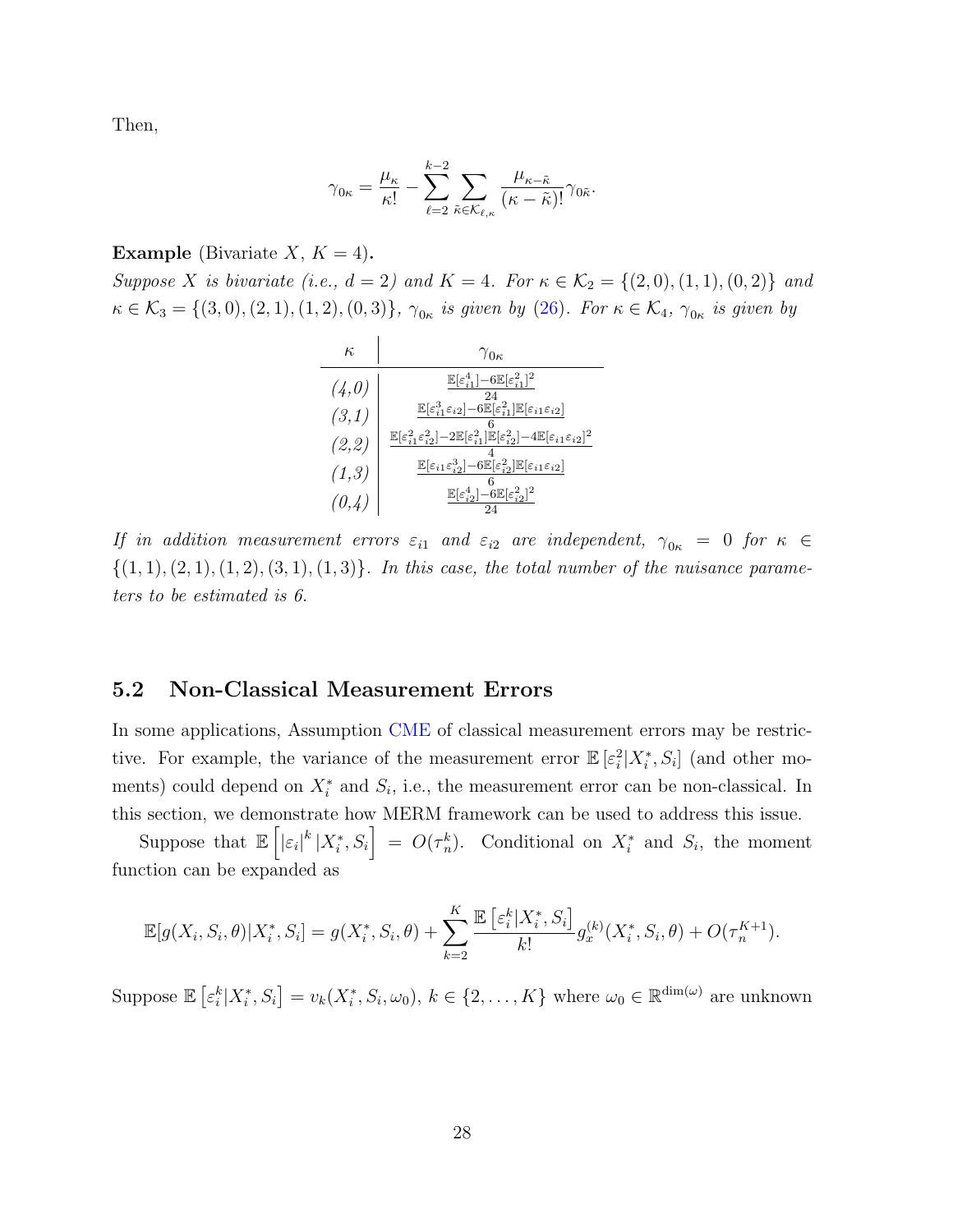parameters, i.e.,  $^{\rm 12}$  $^{\rm 12}$  $^{\rm 12}$ 

$$
\mathbb{E}[g(X_i, S_i, \theta)|X_i^*, S_i] = g(X_i^*, S_i, \theta) + \sum_{k=2}^K \frac{v_k(X_i^*, S_i, \omega_0)}{k!} g_x^{(k)}(X_i^*, S_i, \theta) + O(\tau_n^{K+1}),
$$

which implies

$$
\mathbb{E}\left[g(X_i^*, S_i, \theta)\right] = \mathbb{E}\left[g(X_i, S_i, \theta) - \sum_{k=2}^K \frac{v_k(X_i^*, S_i, \omega_0)}{k!} g_x^{(k)}(X_i^*, S_i, \theta)\right] + O(\tau_n^{K+1}).\tag{27}
$$

Equation [\(27\)](#page-28-1) is an analog of equation [\(10\)](#page-10-3), which motivates correcting the moment conditions by estimating and subtracting the terms  $\frac{v_k(X_i^*, S_i, \omega_0)}{k!}$  $\frac{k[S_i,\omega_0]}{k!} g_x^{(k)}(X_i^*,S_i,\theta)$ . The corrected moment function takes the form

<span id="page-28-2"></span><span id="page-28-1"></span>
$$
\psi(X_i, S_i, \theta, \omega) = g(X_i, S_i, \theta) - \sum_{k=2}^{K} f_k(X_i, S_i, \theta, \omega),
$$
\n(28)

where

$$
f_2(x, s, \theta, \omega) = \frac{v_2(x, s, \omega)}{2} g_x^{(2)}(x, s, \theta),
$$
  
\n
$$
f_3(x, s, \theta, \omega) = \frac{v_3(x, s, \omega)}{6} g_x^{(3)}(x, s, \theta),
$$
  
\n
$$
f_4(x, s, \theta, \omega) = \frac{v_4(x, s, \omega) - 6v_2(x, s, \omega)^2}{24} g_x^{(4)}(x, s, \theta)
$$
  
\n
$$
- \frac{v_2(x, s, \omega)}{4} \left( 2v_{2,x}^{(1)}(x, s, \omega) g_x^{(3)}(x, s, \theta) + v_{2,x}^{(2)}(x, s, \omega) g_x^{(2)}(x, s, \theta) \right).
$$

Expressions for  $f_k(x, s, \theta, \omega)$  for  $k > 4$  are provided below.

Notice that for  $K \leq 3$  the corrected moment functions are similar to the classical EIV case except for  $v_2(x, s, \omega)$  and  $v_3(x, s, \omega)$  taking the places of  $\mathbb{E}[\varepsilon_i^2]$  and  $\mathbb{E}[\varepsilon_i^3]$  respectively. For  $K \geq 4$ , we need to bias correct the bias correction terms such as  $f_2(x, s, \theta, \omega)$ accounting for  $v_2(X_i, S_i, \theta, \omega)$  being evaluated at  $X_i$  instead of  $X_i^*$ .

Under the regularity conditions

$$
\mathbb{E} [\psi(X_i, S_i, \theta_0, \omega_0)] = \mathbb{E} [g(X_i^*, S_i, \theta_0)] + O(\tau_n^{K+1}) = o(n^{-1/2}),
$$

provided that  $O(\tau_n^{K+1}) = o(n^{-1/2})$ .

<span id="page-28-0"></span><sup>&</sup>lt;sup>12</sup>The expansion makes the typical assumption  $\mathbb{E}[\varepsilon_i|X_i^*,S_i]=0$  that  $\varepsilon_i$  is exogenous. In principle, it is straightforward to introduce  $v_1(X_i^*, S_i, \omega_0)$ .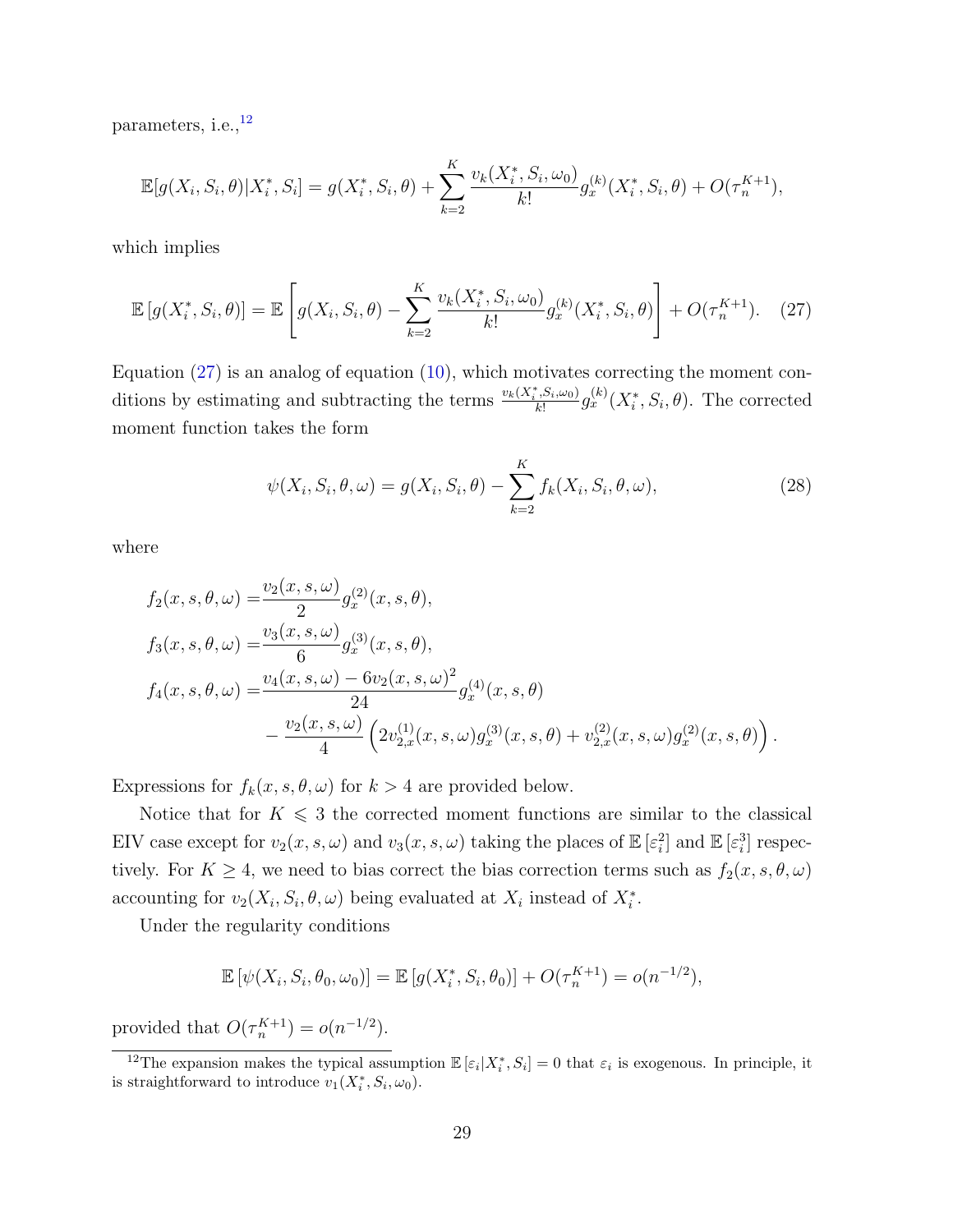Thus, the model can be estimated using GMM estimator with the corrected moment function [\(28\)](#page-28-2), where parameters  $\theta_0$  and  $\omega_0$  are estimated together, i.e., the estimator in equation [\(12\)](#page-12-2) with  $\beta \equiv (\theta', \omega')'$ .

Consider the following example.

<span id="page-29-0"></span>**Example 5.1** (Exponential Specification,  $K = 4$ ).

Suppose  $\varepsilon_i = \exp(\omega_{01} X_i^*) \zeta_i$ , where  $\zeta_i$  is mean zero and independent of  $X_i^*$  and  $S_i$ . In this case,

$$
\mathbb{E}\left[\varepsilon_i^2|X_i^*,S\right] = \mathbb{E}\left[\zeta_i^2\right] \exp(2\omega_{01}X_i^*),
$$
  

$$
\mathbb{E}\left[\varepsilon_i^3|X_i^*,S\right] = \mathbb{E}\left[\zeta_i^3\right] \exp(3\omega_{01}X_i^*),
$$
  

$$
\mathbb{E}\left[\varepsilon_i^4|X_i^*,S\right] = \mathbb{E}\left[\zeta_i^4\right] \exp(4\omega_{01}X_i^*).
$$

Hence, we can take

$$
v_2(x, s, \omega) = \omega_2 \exp(2\omega_1 x)
$$
  

$$
v_3(x, s, \omega) = \omega_3 \exp(3\omega_1 x)
$$
  

$$
v_4(x, s, \omega) = \omega_4 \exp(4\omega_1 x),
$$

and  $\omega_0 = (\omega_{01}, \mathbb{E} \left[ \zeta_i^2 \right])$  $\left[\zeta_i^3\right], \mathbb{E}\left[\zeta_i^3\right]$  $\left[\zeta_i^4\right]$  ,  $\mathbb{E}\left[\zeta_i^4\right]$  $\binom{4}{i}$ . Functions  $f_k$  in equation [\(28\)](#page-28-2) are

$$
f_2(x, s, \theta, \omega) = \frac{\omega_2 \exp(2\omega_1 x)}{2} g_x^{(2)}(x, s, \theta),
$$
  
\n
$$
f_3(x, s, \theta, \omega) = \frac{\omega_3 \exp(3\omega_1 x)}{6} g_x^{(3)}(x, s, \theta),
$$
  
\n
$$
f_4(x, s, \theta, \omega) = \exp(4\omega_1 x) \left( \frac{\omega_4 - 6\omega_2^2}{24} g_x^{(4)}(x, s, \theta) - \omega_1 \omega_2^2 g_x^{(3)}(x, s, \theta) - \omega_1^2 \omega_2^2 g_x^{(2)}(x, s, \theta) \right).
$$

General formula for  $f_k$  in equation [\(28\)](#page-28-2). For  $k \geq 4$ ,  $f_k(x, s, \theta, \omega)$  takes the form

$$
f_k(x, s, \theta, \omega) = \frac{v_k(x, s, \omega)}{k!} g_x^{(k)}(x, s, \theta) - \sum_{\ell=2}^{k-2} \frac{v_{k-\ell}(x, s, \omega)}{(k-\ell)!} \frac{\partial^{k-\ell}}{\partial x^{k-\ell}} f_\ell(x, s, \theta, \omega).
$$

For  $k = 4$ , this coincides with the formula provided earlier. Also, if the conditional moments of  $\varepsilon_i$  do not depend on  $X_i^*$ , the corrected moment function becomes similar to the classical EIV case except for  $v_k(s, \omega)$  taking the place of  $\mathbb{E} \left[ \varepsilon_i^k \right]$ .

Finally, we illustrate the finite sample properties of the MERM estimator with non-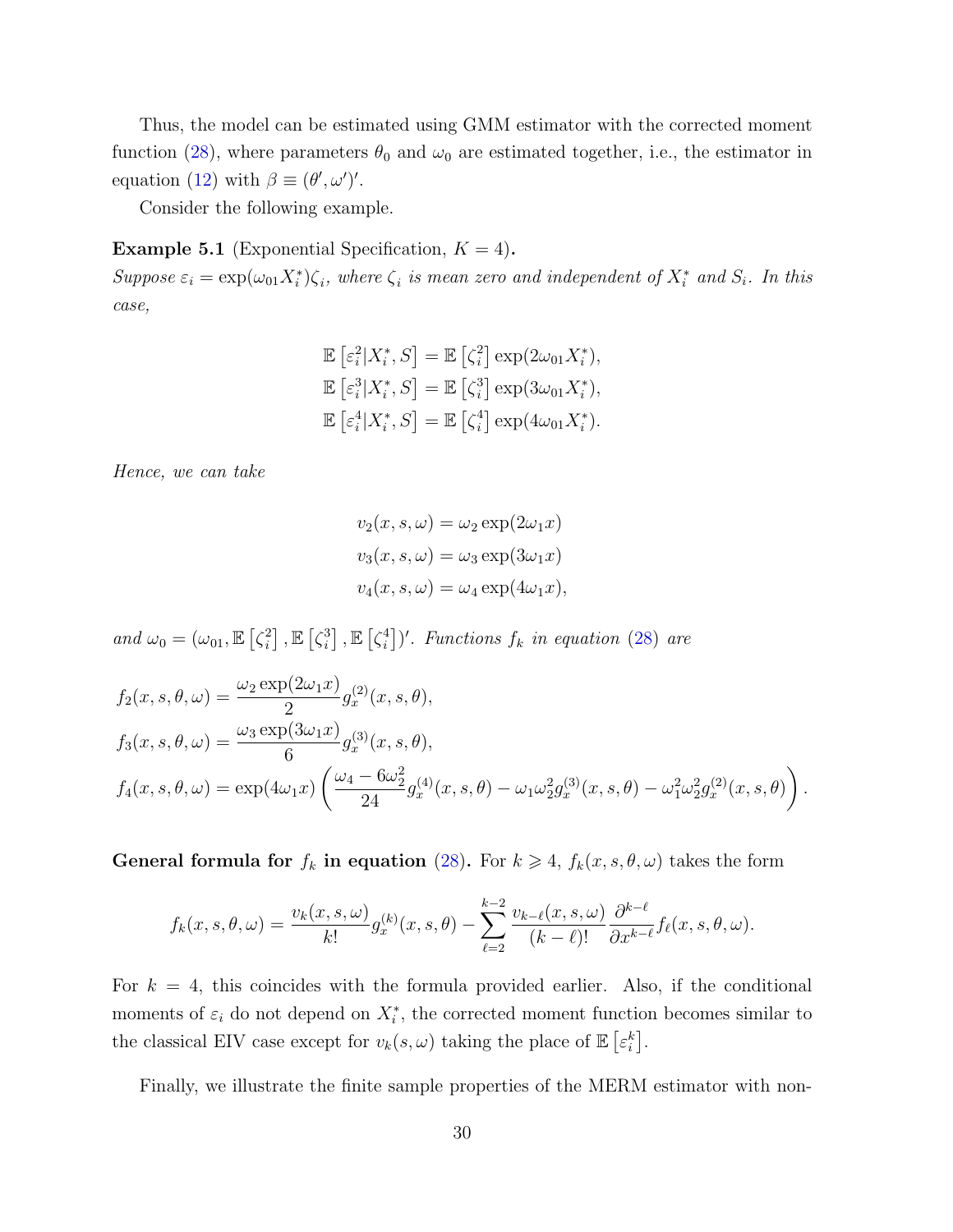classical measurement error. Specifically, we consider the following logit model

$$
Y_i = \mathbb{1}\{\theta_{01}X_i^* + \theta_{02}W_i + \theta_{03} - \eta_i \ge 0\},
$$
  

$$
X_i^* = Z_i + V_i, \quad X_i = X_i^* + \varepsilon_i, \quad \varepsilon_i = \exp(\omega_{01}X_i^*)\zeta_i, \quad W_i = \rho X_i^*/\sigma_{X^*} + \sqrt{1 - \rho^2}\nu_i,
$$

where  $\eta_i \sim Logistic \text{ and } (Z_i, V_i, \zeta_i, \nu_i)' \sim N((0, 0, 0, 0)', \text{Diag}(\sigma_Z^2, \sigma_V^2, \sigma_\zeta^2, \sigma_\nu^2))$  are independent from each other.

We fix  $(\theta_{01}, \theta_{02}, \theta_{03}, \omega_{01}, \rho, \sigma_Z^2, \sigma_V^2, \sigma_\nu^2) = (1, 0, 2, 0.3, 0.7, 1, 1, 1)$  and  $n = 2000$ . By adjusting  $\sigma_{\zeta}^2$  accordingly, we consider  $\tau = \sigma_{\varepsilon}/\sigma_{X^*} \in \{1/4, 1/2, 3/4\}$ , where, as before,  $\sigma_{\varepsilon}$ denotes the (unconditional) standard deviation of  $\varepsilon_i$ .

We report results for the MERM estimator based on the corrected moment function [\(28\)](#page-28-2) with  $K = 2$  and  $K = 4$ . As in Section [3.1,](#page-15-2) the original moment function is

$$
g(x, w, y, z, \theta) = (y - \Lambda(\theta_1 x + \theta_2 w + \theta_3)) h(x, z, w),
$$

where we use  $h(x, z, w) = (1, x, z, x^2, z^2, x^3, z^3, w)'$  for  $K = 2$  and  $h(x, z, w) =$  $(1, x, z, x^2, xz, z^2, x^3, x^2z, xz^2, z^3, w)'$  for  $K = 4$ . The corrected moment function is as in Example [5.1.](#page-29-0) For simplicity we set  $\omega_3 = 0$  (using  $\mathbb{E} \left[ \zeta_i^3 \right]$  $i_j^3 = 0$ .

Table [7](#page-31-5) reports the simulation results. Both of the correction schemes effectively remove the EIV bias for  $\tau \in \{1/4, 1/2\}$ . However, employing the higher order correction scheme with  $K = 4$  is needed to achieve accurate size control for larger values of  $\tau$  $(\tau = 3/4).$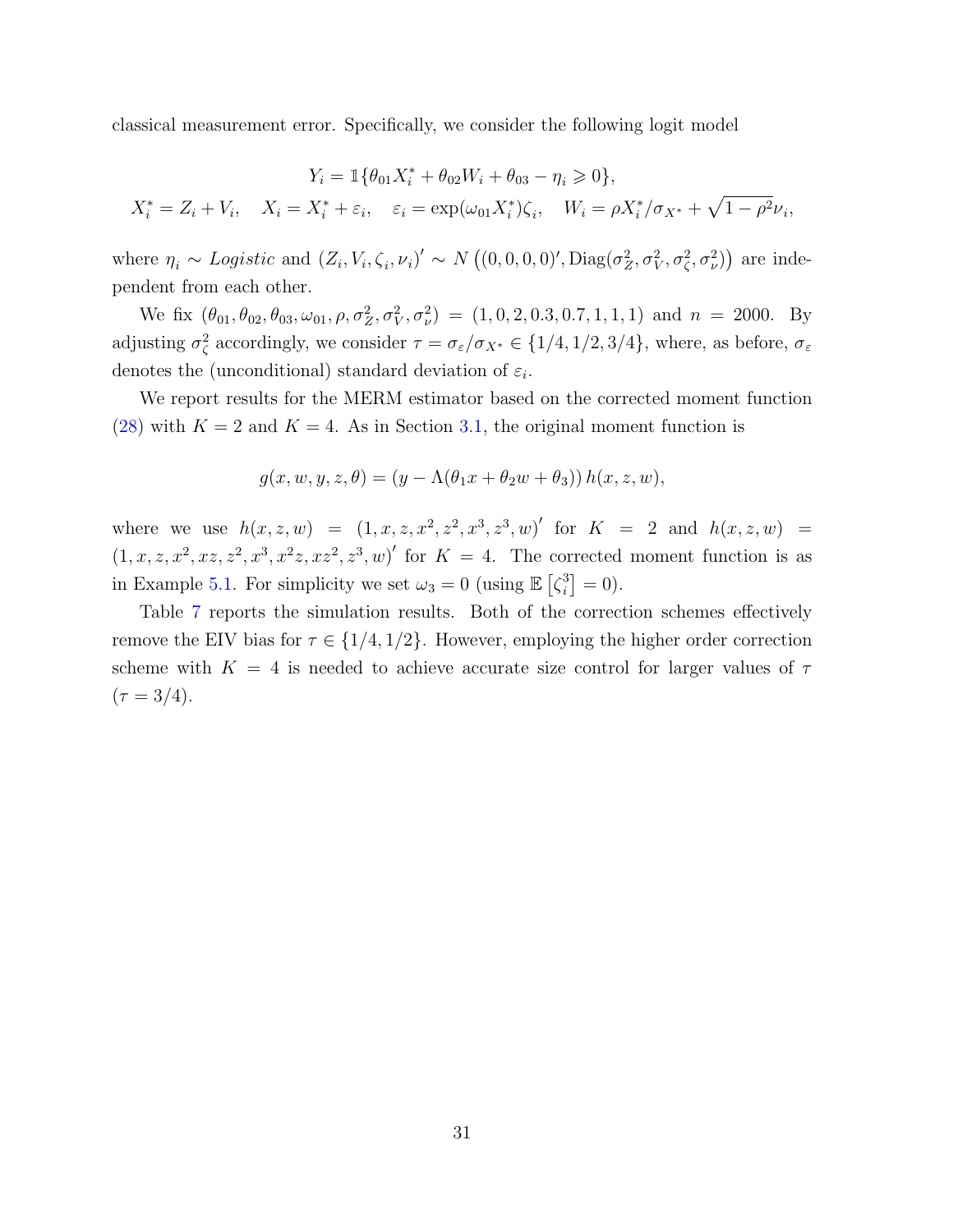|              |              |              | MLE   |        |          | $K=2$        |       |          |          | $K=4$ |       |          |  |
|--------------|--------------|--------------|-------|--------|----------|--------------|-------|----------|----------|-------|-------|----------|--|
|              | bias         | $_{\rm std}$ | rmse  | size   | bias     | std          | rmse  | size     | bias     | std   | rmse  | size     |  |
|              | $\tau = 1/4$ |              |       |        |          |              |       |          |          |       |       |          |  |
| $\theta_1$   | $-0.062$     | 0.073        | 0.096 | 14.20  | 0.041    | 0.113        | 0.120 | 3.50     | 0.065    | 0.120 | 0.137 | $5.82\,$ |  |
| $\theta_2$   | 0.063        | 0.090        | 0.110 | 10.86  | $-0.014$ | 0.119        | 0.120 | 2.70     | $-0.027$ | 0.125 | 0.128 | 3.96     |  |
| $\partial_x$ | $-0.006$     | 0.007        | 0.010 | 16.10  | 0.001    | 0.010        | 0.010 | 2.92     | 0.002    | 0.010 | 0.011 | 4.08     |  |
| $\partial_w$ | 0.007        | 0.009        | 0.012 | 10.74  | $-0.001$ | 0.012        | 0.012 | $3.06\,$ | $-0.003$ | 0.012 | 0.013 | 4.36     |  |
|              | $\tau = 1/2$ |              |       |        |          |              |       |          |          |       |       |          |  |
| $\theta_1$   | $-0.224$     | 0.068        | 0.234 | 89.84  | 0.019    | 0.134        | 0.136 | 3.50     | 0.043    | 0.141 | 0.147 | 5.78     |  |
| $\theta_2$   | 0.219        | 0.083        | 0.235 | 75.32  | 0.019    | 0.138        | 0.139 | 3.82     | $-0.003$ | 0.141 | 0.141 | 4.10     |  |
| $\partial_x$ | $-0.022$     | 0.006        | 0.023 | 91.66  | $-0.003$ | 0.012        | 0.012 | 4.14     | $-0.001$ | 0.012 | 0.012 | 4.52     |  |
| $\partial_w$ | 0.024        | 0.009        | 0.025 | 74.86  | 0.002    | 0.014        | 0.014 | 3.82     | $-0.000$ | 0.014 | 0.014 | 4.52     |  |
|              |              |              |       |        |          | $\tau = 3/4$ |       |          |          |       |       |          |  |
| $\theta_1$   | $-0.419$     | 0.058        | 0.423 | 100.00 | $-0.116$ | 0.129        | 0.173 | 12.18    | 0.031    | 0.154 | 0.157 | 5.96     |  |
| $\theta_2$   | 0.396        | 0.076        | 0.403 | 99.98  | 0.172    | 0.131        | 0.217 | 31.82    | 0.033    | 0.142 | 0.146 | 5.86     |  |
| $\partial_x$ | $-0.040$     | 0.006        | 0.041 | 100.00 | $-0.017$ | 0.011        | 0.020 | 40.72    | $-0.005$ | 0.012 | 0.013 | 7.64     |  |
| $\partial_w$ | 0.044        | 0.009        | 0.045 | 99.96  | 0.017    | 0.013        | 0.022 | 28.20    | 0.003    | 0.014 | 0.014 | 5.74     |  |

<span id="page-31-5"></span>Table 7: Simulation results for the logit model with non-classical measurement error

This table reports the simulated finite sample bias, standard deviation, RMSE, and size of the MLE and the MERM estimators and the corresponding t-tests for  $\theta_{01}$  and  $\theta_{02}$ , and the marginal effects associated with  $X^*$  and W evaluated at the population mean. The true values of the considered parameters are  $(\theta_{01}, \theta_{02}, \partial_x, \partial_w) = (1, 0, 0.105, 0)$ . The results are based on 5,000 replications.

### References

- <span id="page-31-0"></span>Amemiya, Y. (1985): "Instrumental variable estimator for the nonlinear errors-invariables model," Journal of Econometrics, 28, 273–289.
- <span id="page-31-1"></span>– (1990): "Two-stage instrumental variables estimators for the nonlinear errors-invariables model," Journal of Econometrics, 44, 311–332.
- <span id="page-31-4"></span>Andrews, D. W. K. and P. Guggenberger (2019): "Identification-and singularityrobust inference for moment condition models," *Quantitative Economics*, 10, 1703– 1746.
- <span id="page-31-3"></span>ANDREWS, I. (2016): "Conditional Linear Combination Tests for Weakly Identified Models," Econometrica, 84, 2155–2182.
- <span id="page-31-2"></span>ANDREWS, I., M. GENTZKOW, AND J. M. SHAPIRO (2017): "Measuring the Sensitivity of Parameter Estimates to Estimation Moments," Quarterly Journal of Economics, 132, 1553–1592.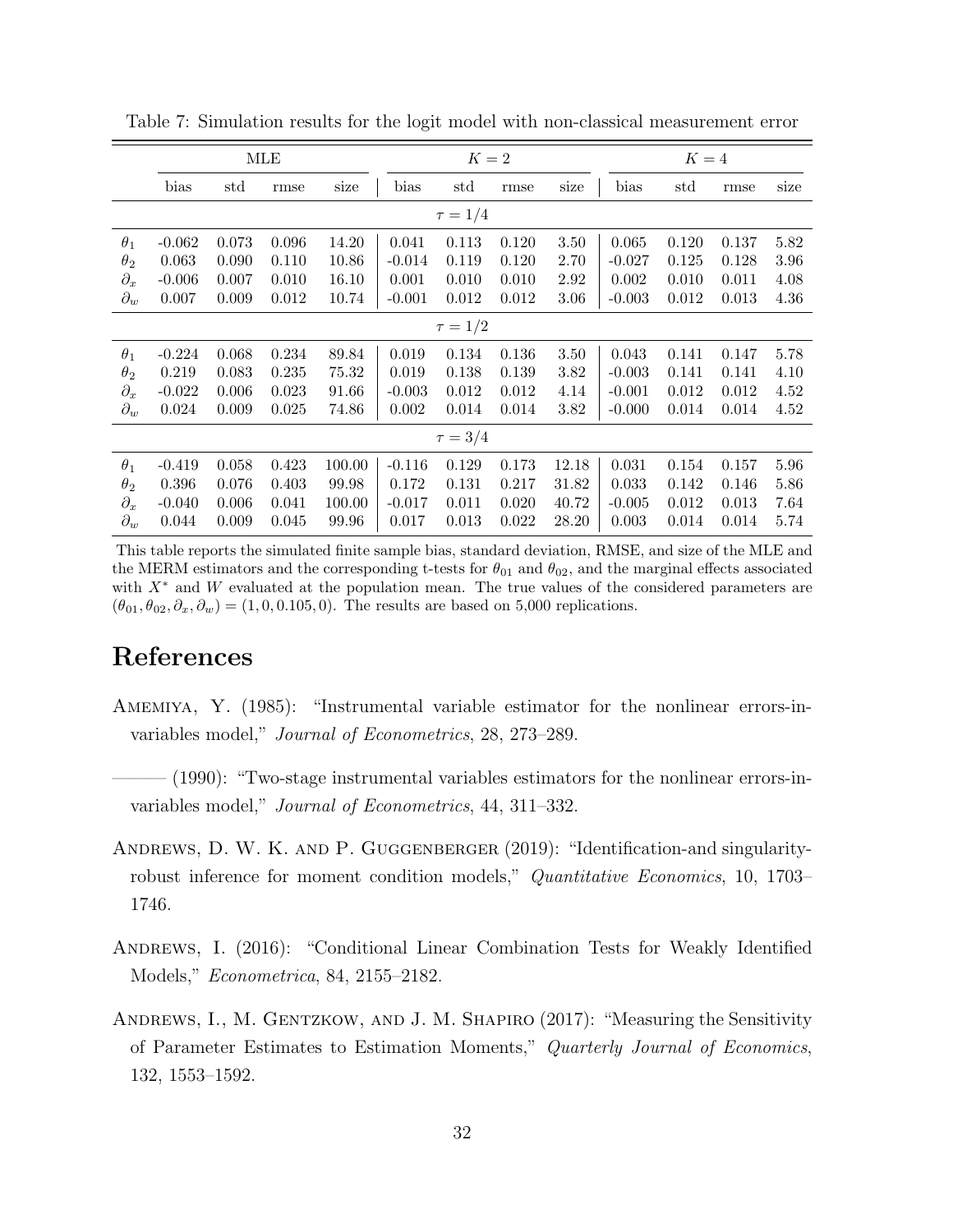- <span id="page-32-12"></span>Andrews, I. and A. Mikusheva (2016): "Conditional Inference With a Functional Nuisance Parameter," Econometrica, 84, 1571–1612.
- <span id="page-32-13"></span>ANGRIST, J. D., K. GRADDY, AND G. W. IMBENS (2000): "The Interpretation of Instrumental Variables Estimators in Simultaneous Equations Models with an Application to the Demand for Fish," Review of Economic Studies, 67, 499–527.
- <span id="page-32-10"></span>ARMSTRONG, T. B. AND M. KOLESAR  $(2021)$ : "Sensitivity analysis using approximate moment condition models," *Quantitative Economics*, 12, 77–108.
- <span id="page-32-7"></span>BATTISTIN, E. AND A. CHESHER (2014): "Treatment effect estimation with covariate measurement error," Journal of Econometrics, 178, 707–715.
- <span id="page-32-9"></span>BEN-MOSHE, D., X. D'HAULTFŒUILLE, AND A. LEWBEL (2017): "Identification of additive and polynomial models of mismeasured regressors without instruments," Journal of Econometrics, 200, 207–222.
- <span id="page-32-11"></span>BONHOMME, S. AND M. WEIDNER (2021): "Minimizing Sensitivity to Model Misspecification," arXiv:1807.02161.
- <span id="page-32-1"></span>Bound, J., C. Brown, and N. Mathiowetz (2001): "Measurement Error in Survey Data," in *Handbook of Econometrics*, Elsevier, 3705–3843.
- <span id="page-32-2"></span>Chen, X., H. Hong, and D. Nekipelov (2011): "Nonlinear Models of Measurement Errors," Journal of Economic Literature, 49, 901–937.
- <span id="page-32-0"></span>Chen, X., H. Hong, and E. Tamer (2005): "Measurement Error Models with Auxiliary Data," The Review of Economic Studies, 72, 343–366.
- <span id="page-32-4"></span>Chesher, A. (1991): "The effect of measurement error," Biometrika, 78, 451–462.

<span id="page-32-3"></span>——— (2000): "Measurement Error Bias Reduction," Working paper.

- <span id="page-32-8"></span> $-(2017)$ : "Understanding the effect of measurement error on quantile regressions," Journal of Econometrics, 200, 223–237.
- <span id="page-32-6"></span>Chesher, A., M. Dumangane, and R. J. Smith (2002): "Duration response measurement error," *Journal of Econometrics*, 111, 169–194.
- <span id="page-32-5"></span>CHESHER, A. AND C. SCHLUTER (2002): "Welfare measurement and measurement error," The Review of Economic Studies, 69, 357–378.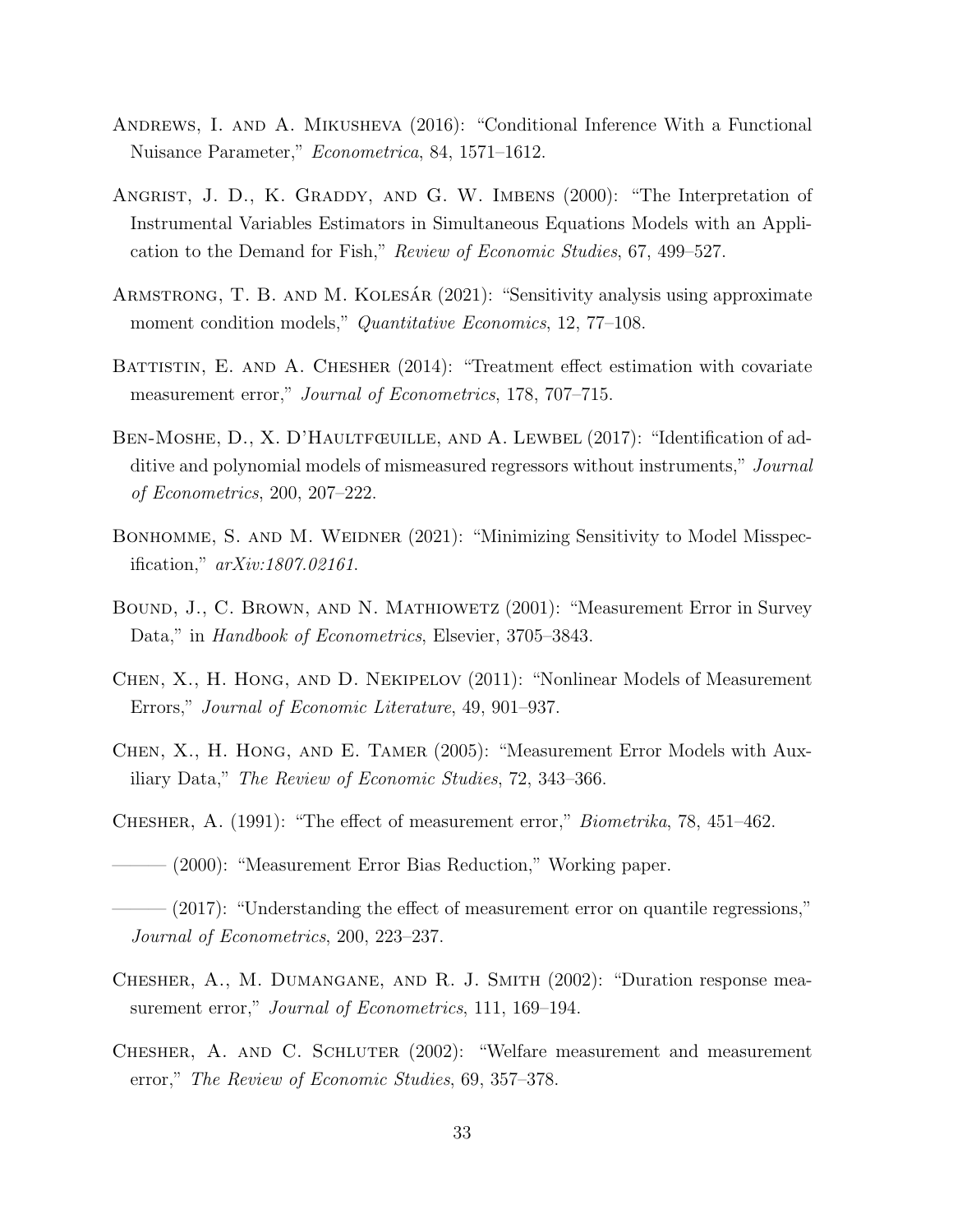- <span id="page-33-6"></span>ERICKSON, T. AND T. M. WHITED (2002): "Two-Step Gmm Estimation Of The Errors-In-Variables Model Using High-Order Moments," Econometric Theory, 18.
- <span id="page-33-7"></span>EVDOKIMOV, K. S. AND A. ZELENEEV (2018): "Issues of Nonstandard Inference in Measurement Error Models," .

<span id="page-33-8"></span> $(2019)$ : "Errors-In-Variables in Large Nonlinear Panel and Network Models,".

- <span id="page-33-11"></span>Guggenberger, P., J. J. Ramalho, and R. J. Smith (2012): "GEL statistics under weak identification," Journal of Econometrics, 170, 331–349.
- <span id="page-33-10"></span>GUGGENBERGER, P. AND R. J. SMITH (2005): "Generalized empirical likelihood estimators and tests under partial, weak, and strong identification," Econometric Theory, 21, 667–709.
- <span id="page-33-5"></span>HAHN, J., J. HAUSMAN, AND J. KIM (2021): "A small sigma approach to certain problems in errors-in-variables models," Economics Letters, 208, 110094.
- <span id="page-33-12"></span>Hansen, B. E. (2022): Econometrics, Princeton University Press (forthcoming).
- <span id="page-33-9"></span>Hansen, L. P. (1982): "Large Sample Properties of Generalized Method of Moments Estimators," Econometrica, 50, 1029–1054.
- <span id="page-33-0"></span>Hausman, J. A., H. Ichimura, W. K. Newey, and J. L. Powell (1991): "Identification and estimation of polynomial errors-in-variables models," Journal of Econometrics, 50, 273–295.
- <span id="page-33-1"></span>HAUSMAN, J. A., W. K. NEWEY, AND J. L. POWELL (1995): "Nonlinear errors in variables Estimation of some Engel curves," Journal of Econometrics, 65, 205–233.
- <span id="page-33-3"></span>HECKMAN, J. AND E. VYTLACIL (1998): "Instrumental Variables Methods for the Correlated Random Coefficient Model: Estimating the Average Rate of Return to Schooling When the Return is Correlated with Schooling," The Journal of Human Resources, 33, 974.
- <span id="page-33-4"></span>HONG, H. AND E. TAMER (2003): "A simple estimator for nonlinear error in variable models," Journal of Econometrics, 117, 1–19.
- <span id="page-33-2"></span>Hu, Y. and S. M. Schennach (2008): "Instrumental Variable Treatment of Nonclassical Measurement Error Models," Econometrica, 76, 195–216.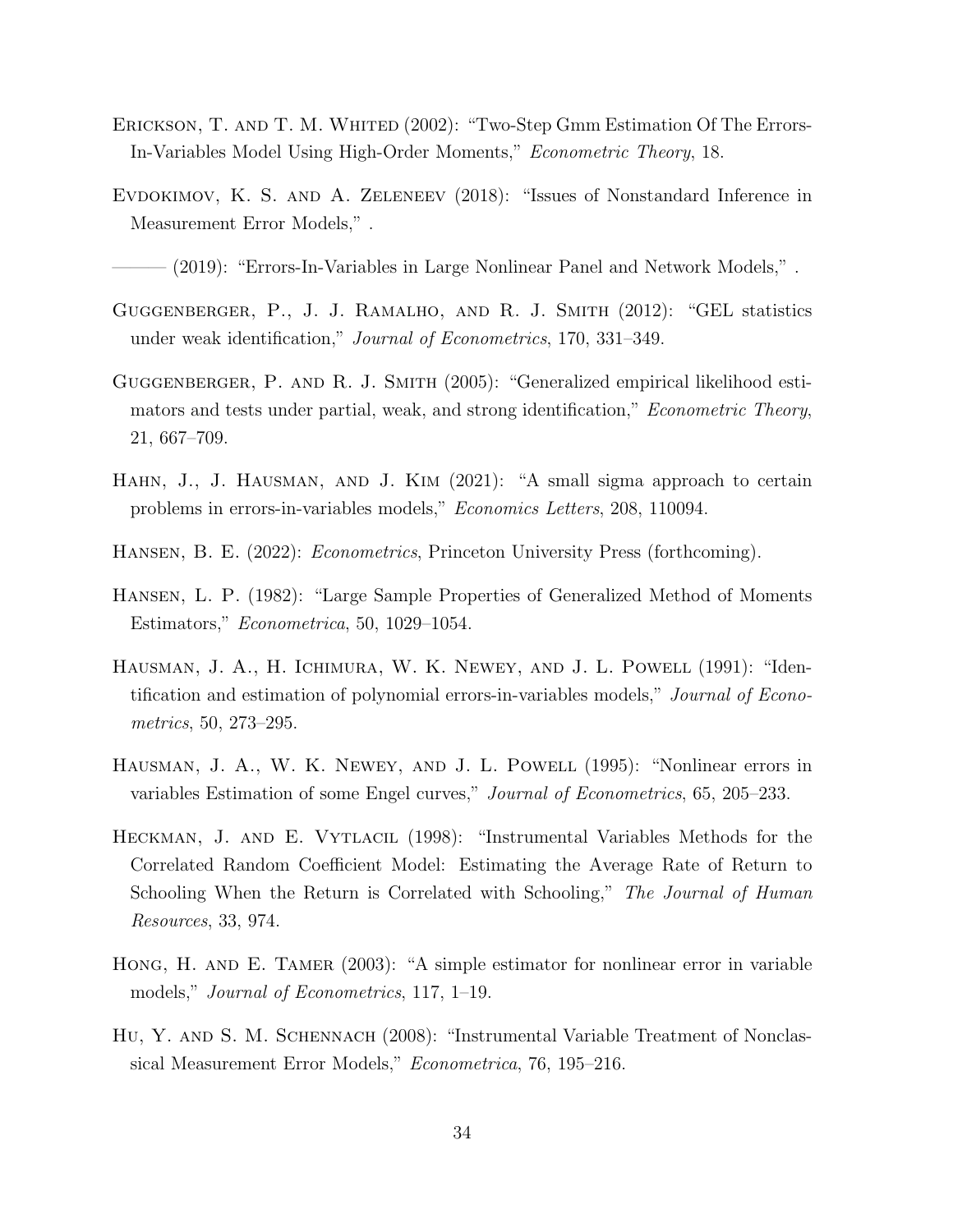- <span id="page-34-3"></span>IMBENS, G. AND W. NEWEY (2009): "Identification and Estimation of Triangular Simultaneous Equations Models without Additivity," Econometrica, 77, 1481–1512.
- <span id="page-34-2"></span>IMBENS, G. W. AND J. D. ANGRIST (1994): "Identification and Estimation of Local Average Treatment Effects," Econometrica, 62, 467–475.
- <span id="page-34-5"></span>Kadane, J. B. (1971): "Comparison of k-Class Estimators When the Disturbances Are Small," Econometrica, 39, 723.
- <span id="page-34-8"></span>KITAMURA, Y., T. OTSU, AND K. EVDOKIMOV (2013): "Robustness, infinitesimal neighborhoods, and moment restrictions," Econometrica, 81, 1185–1201.
- <span id="page-34-9"></span>Kleibergen, F. (2005): "Testing Parameters in GMM Without Assuming that They are Identified," Econometrica, 73, 1103–1123.
- <span id="page-34-12"></span>Koppelman, F. S. and C.-H. Wen (2000): "The paired combinatorial logit model: properties, estimation and application," Transportation Research Part B: Methodological, 34, 75–89.
- <span id="page-34-7"></span>LEWBEL, A. (1997): "Constructing Instruments for Regressions With Measurement Error When no Additional Data are Available, with An Application to Patents and R&D," Econometrica, 65, 1201–1213.
- <span id="page-34-1"></span>Li, T. (2002): "Robust and consistent estimation of nonlinear errors-in-variables models," Journal of Econometrics, 110, 1–26.
- <span id="page-34-10"></span>MCFADDEN, D. (1974): "The measurement of urban travel demand," *Journal of public* economics, 3, 303–328.
- <span id="page-34-0"></span>Newey, W. K. (2001): "Flexible Simulated Moment Estimation of Nonlinear Errorsin-Variables Models," The Review of Economics and Statistics, 83, 616–627.
- <span id="page-34-11"></span>NEWEY, W. K. AND D. MCFADDEN (1994): "Large sample estimation and hypothesis testing," Handbook of Econometrics, IV.
- <span id="page-34-6"></span>Reiersøl, O. (1950): "Identifiability of a Linear Relation between Variables Which Are Subject to Error," *Econometrica*, 18, 375–389.
- <span id="page-34-4"></span>Rivers, D. and Q. H. Vuong (1988): "Limited Information Estimators And Exogeneity Tests For Simultaneous Probit Models," Journal of Econometrics, 39, 347–366.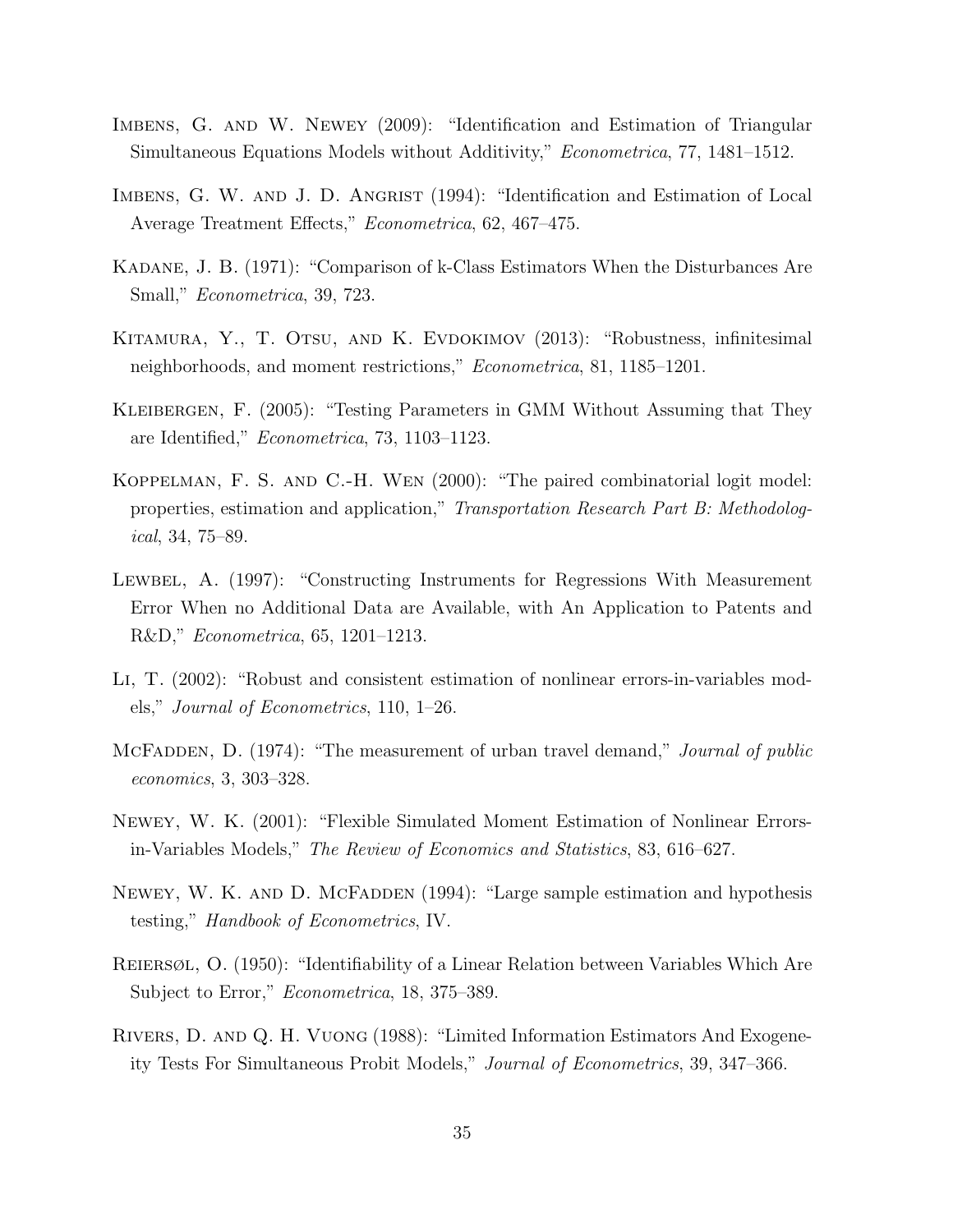- <span id="page-35-1"></span>SCHENNACH, S. M. (2004): "Estimation of Nonlinear Models with Measurement Error," Econometrica, 72, 33–75.
- <span id="page-35-0"></span>– (2007): "Instrumental Variable Estimation of Nonlinear Errors-in-Variables Models," Econometrica, 75, 201–239.
- <span id="page-35-2"></span> $(2014)$ : "Entropic Latent Variable Integration via Simulation," *Econometrica*, 82, 345–385.
- <span id="page-35-4"></span> $-$  (2016): "Recent Advances in the Measurement Error Literature," Annual Review of Economics, 8, 341–377.
- <span id="page-35-5"></span>- (2020): "Mismeasured and unobserved variables," in Handbook of Econometrics, Elsevier, 487–565.
- <span id="page-35-6"></span>Schennach, S. M. and Y. Hu (2013): "Nonparametric Identification and Semiparametric Estimation of Classical Measurement Error Models Without Side Information," Journal of the American Statistical Association, 108, 177–186.
- <span id="page-35-8"></span>SMITH, R. J. AND R. W. BLUNDELL (1986): "An Exogeneity Test for a Simultaneous Equation Tobit Model with an Application to Labor Supply," Econometrica, 54, 679.
- <span id="page-35-3"></span>STAIGER, D. AND J. H. STOCK (1997): "Instrumental Variables Regression with Weak Instruments," Econometrica, 65, 557–586.
- <span id="page-35-10"></span>STOCK, J. H. AND J. H. WRIGHT (2000): "GMM with Weak Identification," *Econo*metrica, 68, 1055–1096.
- <span id="page-35-11"></span>Stone, C. J. (1980): "Optimal Rates of Convergence for Nonparametric Estimators," Annals of Statistics, 8, 1348–1360.
- <span id="page-35-7"></span>WANG, L. AND C. HSIAO (2011): "Method of moments estimation and identifiability of semiparametric nonlinear errors-in-variables models," Journal of Econometrics, 165, 30–44.
- <span id="page-35-12"></span>WEN, C.-H. AND F. S. KOPPELMAN (2001): "The generalized nested logit model," Transportation Research Part B: Methodological, 35, 627–641.
- <span id="page-35-9"></span>WOLTER, K. M. AND W. A. FULLER (1982): "Estimation of Nonlinear Errors-in-Variables Models," The Annals of Statistics, 10, 539–548.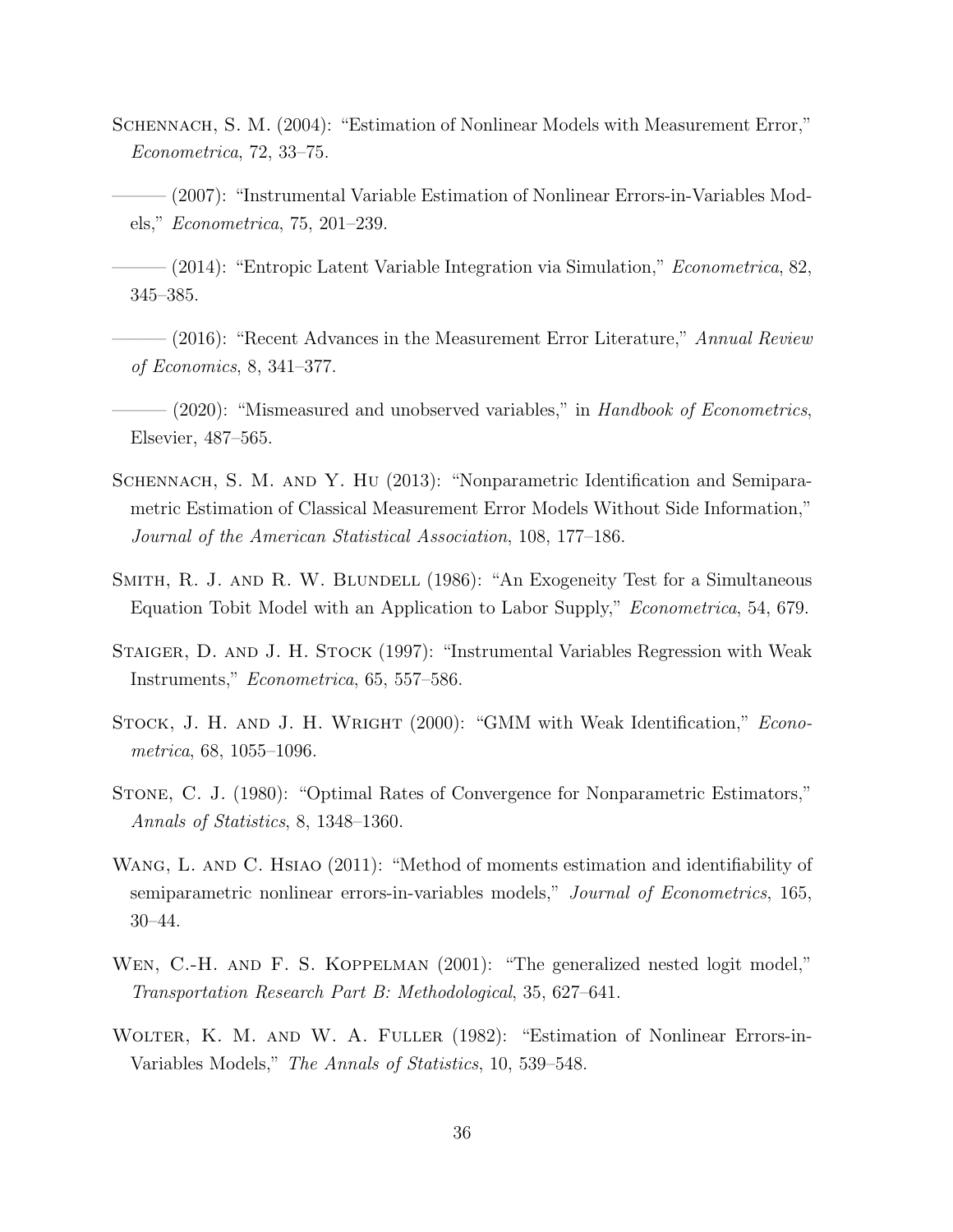### <span id="page-36-0"></span>A Regularity Conditions

**Notation.** Let  $\mathcal{X} \subseteq \mathbb{R}$  be some closed convex set containing the union of the supports of  $X_i^*$  and  $X_i$ , and  $S = \text{supp}(S_i)$ .

<span id="page-36-1"></span>Assumption A.1. (Moment function) Suppose that the moment restrictions [\(1\)](#page-1-1) are satisfied and the following conditions hold:

<span id="page-36-6"></span>(i) For all  $s \in \mathcal{S}$  and  $\theta \in \Theta$ ,  $g_x^{(K)}(x, s, \theta)$  exists and is continuous on X. Moreover, there exist functions  $b_1, b_2 : \mathcal{X} \times \mathcal{S} \times \Theta \to \mathbb{R}_+$  and integer  $M \geq K + 1$  such that for all  $x, x' \in \mathcal{X}, s \in \mathcal{S}, and \theta \in \Theta,$ 

<span id="page-36-2"></span>
$$
||g_x^{(K)}(x',s,\theta) - g_x^{(K)}(x,s,\theta)|| \le b_1(x,s,\theta)|x'-x| + b_2(x,s,\theta)|x'-x|^{M-K}; \quad \text{(A.1)}
$$

- <span id="page-36-8"></span>(ii) Assumption [MME](#page-10-1) holds with  $L \geqslant M$ ;
- <span id="page-36-9"></span>(iii)  $\mathbb{E}\left[g_{x}^{(k)}(X_{i}^{*},S_{i},\theta_{0})\right], k \in \{1,\ldots,K\}, \text{ and } \mathbb{E}\left[b_{j}(X_{i}^{*},S_{i},\theta_{0})\right], j \in \{1,2\}, \text{ exist and are}$ bounded.

Assumption [A.1](#page-36-1) allows us to bound the remainder of the Taylor expansion of  $g(X_i, S_i, \theta)$  around  $X_i^*$  by a polynomial in  $|X_i - X_i^*| = |\varepsilon_i|$ . Combined with Assump-tion [MME](#page-10-1) (which bounds the moments of  $\varepsilon_i$ ), it ensures that this remainder is  $o(n^{-1/2})$ , which is crucial for establishing validity of the corrected moment function  $\psi$  (Lemma [1\)](#page-11-1).

Notice that if X is compact, condition [\(A.1\)](#page-36-2) is satisfied if  $g_x^{(K+1)}(x, s, \theta)$  is continuous on  $\mathcal X$  (for all  $s \in \mathcal S$  and  $\theta \in \Theta$ ). If  $\mathcal X$  is unbounded, condition  $(A.1)$  is satisfied if for some J, such that  $K < J \leq M$ ,  $\sup_{x \in \mathcal{X}} ||g_x^{(J)}(x, s, \theta)|| \leq B(s, \theta)$  for some function  $B(s, \theta)$ . Also notice that condition [\(A.1\)](#page-36-2) is stronger than the standard Lipschitz continuity because in many applications  $||g_x^{(K)}(x, s, \theta)||$  behaves like a polynomial in x for large x.

<span id="page-36-10"></span><span id="page-36-3"></span>Assumption A.2. (Parameter space)

(i)  $\Theta \subset \mathbb{R}^p$  and  $\Gamma \subset \mathbb{R}^{K-1}$  are compact,  $\theta_0 \in int(\Theta)$  and  $\gamma_{0n} \in \Gamma$ ;

<span id="page-36-7"></span>
$$
(ii) 0_{K-1} \in int(\Gamma).
$$

<span id="page-36-4"></span>Assumption A.3. (Regularity and smoothness conditions)

<span id="page-36-5"></span>(i) For all  $s \in S$ ,  $G_x^{(K)}(x,s,\theta)$  exists and is continuous on  $\mathcal{X} \times \Theta$ ; moreover, there exist functions  $b_{G1}, b_{G2} : \mathcal{X} \times \mathcal{S} \times \Theta \to \mathbb{R}_+$  and  $\delta > 0$  and for all  $x, x' \in \mathcal{X}$ ,  $s \in \mathcal{S}$ , and  $\theta \in B_{\delta}(\theta_0)$ 

$$
||G_x^{(K)}(x', s, \theta) - G_x^{(K)}(x, s, \theta)|| \leq b_{G1}(x, s, \theta) |x' - x| + b_{G2}(x, s, \theta) |x' - x|^{M-K}
$$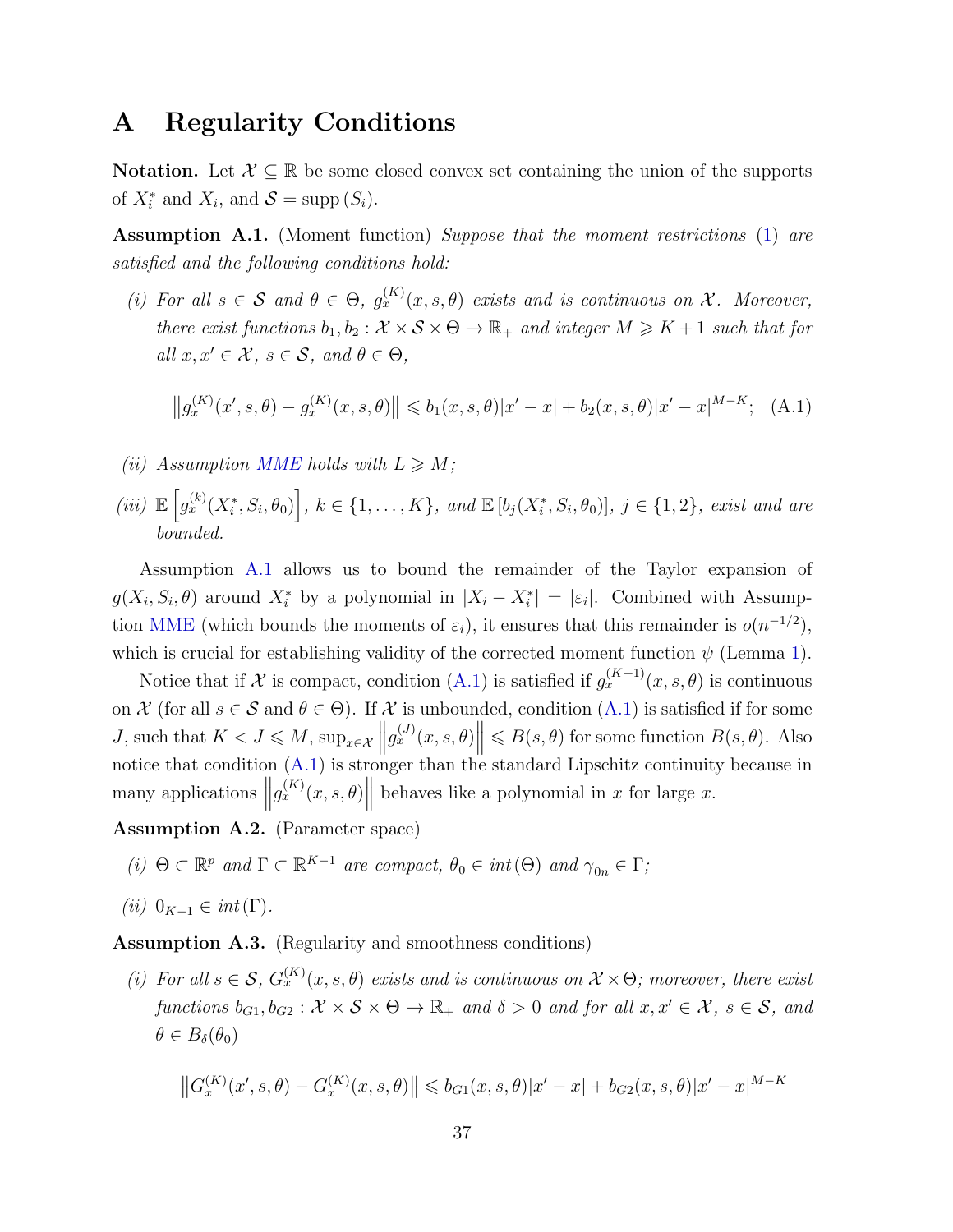<span id="page-37-4"></span>
$$
(ii) \mathbb{E}\left[\left\|g_x^{(k)}(X_i^*, S_i, \theta_0)\right\|^2\right], \mathbb{E}\left[\sup_{\theta \in \Theta} \left\|g_x^{(k)}(X_i^*, S_i, \theta)\right\|\right], \text{ for } k \in \{0, \dots, K\}, \text{ and}
$$
  

$$
\mathbb{E}\left[b_j(X_i^*, S_i, \theta_0)^2\right], \mathbb{E}\left[\sup_{\theta \in \Theta} b_j(X_i^*, S_i, \theta)\right], \text{ for } j \in \{1, 2\}, \text{ are bounded};
$$

- <span id="page-37-3"></span>(iii) for some  $\delta > 0$ ,  $\mathbb{E} \left[ \sup_{\theta \in B_{\delta}(\theta_0)} \right]$  $G_x^{(k)}(X_i^*, S_i, \theta)$  $\Big\}, \text{ for } k \in \{0, \ldots, K\}, \text{ and}$  $\mathbb{E}\left[\sup_{\theta\in B_{\delta}(\theta_0)}b_{Gj}(X_i^*,\overline{S}_i,\theta)\right],$  for  $j\in\{1,2\},$  are bounded;
- <span id="page-37-5"></span>(iv)  $\hat{\Xi} \stackrel{p}{\to} \Xi$ , where  $\Xi$  is a symmetric positive definite matrix;
- <span id="page-37-6"></span>(v) Assumption [MME](#page-10-1) holds with  $L \geq 2M$ .

<span id="page-37-0"></span>Assumption A.4. (Global and local identification)

- <span id="page-37-1"></span>(i)  $\mathbb{E}[\psi(X_i^*, S_i, \theta, \gamma)] = 0$  iff  $\theta = \theta_0$  and  $\gamma = 0$ ;
- <span id="page-37-2"></span>(ii)  $\Psi^* \Xi \Psi^*$  is invertible, where

$$
\Psi^* = \mathbb{E}\left[\Psi(X_i^*, S_i, \theta_0, 0)\right] = \mathbb{E}\left[G(X_i^*, S_i, \theta_0), -g_x^{(2)}(X_i^*, S_i, \theta_0), \dots, -g_x^{(K)}(X_i^*, S_i, \theta_0)\right].
$$

Assumption [A.2-](#page-36-3)[A.4](#page-37-0) is a collection of basic regularity conditions, which help to ensure  $\sqrt{n}$ -consistency and asymptotic normality of the suggested estimator  $\hat{\theta}$ . Specifically, Assumption [A.3](#page-36-4) [\(i\)](#page-36-5) is a counterpart of Assumption [A.1](#page-36-1) [\(i\)](#page-36-6) applied to the Jacobian function. It ensures that the effect of the measurement error on the Jacobian is localized and allows us to establish  $G \to G^*$ , so  $\Psi \to \Psi^*$ . As a result, the asymptotic properties of  $\hat{\theta}$ are controlled by  $G^*$  (and  $\Psi^*$ ), the Jacobian associated with the correctly measured variables. Assumptions [A.4](#page-37-0) [\(i\)](#page-37-1) and [\(ii\)](#page-37-2) are the standard GMM global and local identification conditions applied to the "limiting" moment function  $\psi(X_i^*, S_i, \theta, \gamma)$ .

**Remark A.1.** Assumption [CME](#page-11-0) requires  $\varepsilon_i$  to be independent from  $X_i^*$  and  $S_i$ . This requirement is stronger than needed and can be weakened to  $\mathbb{E}\left[\varepsilon_i^k|X_i^*,S_i\right] = \mathbb{E}\left[\varepsilon_i^k\right]$  for  $k \in \{1, \ldots, K\}$ , i.e., the first K conditional moments of  $\varepsilon_i$  need to be independent of  $X_i^*$ and  $S_i$ . The higher moments of  $\varepsilon_i$  could depend on  $X_i^*$  and  $S_i$  but Assumption [MME](#page-10-1) (ii) needs to be adjusted as  $\mathbb{E}\left[\left|\varepsilon_{i}\right|^{L}|X_{i}^{*},S_{i}\right] \leqslant C\sigma_{\varepsilon}^{L}$  for some  $L \geqslant K+1$  and  $C > 0$ a.s. In this case, the statements of Lemma [1](#page-11-1) and Theorem [2](#page-12-0) remain correct, and all the proofs provided in Appendix [D](#page-41-0) remain nearly identical. For example, the argument provided in the proof of Lemma [1](#page-11-1) combined with conditioning on  $X_i^*$  and  $S_i$  implies  $\mathbb{E}[\psi(X_i, S_i, \theta_0, \gamma_0)|X_i^*, S_i] = \mathbb{E}[g(X_i^*, S_i, \theta_0)|X_i^*, S_i] + r(X_i^*, S_i)$ , where the expected value of the remainder can be explicitly bounded as  $\mathbb{E}[\Vert r(X_i^*, S_i) \Vert] = O(\tau_n^{K+1}) = o(n^{-1/2}).$ Then, the statement of Lemma [1](#page-11-1) follows from an application of the law of iterated expectations.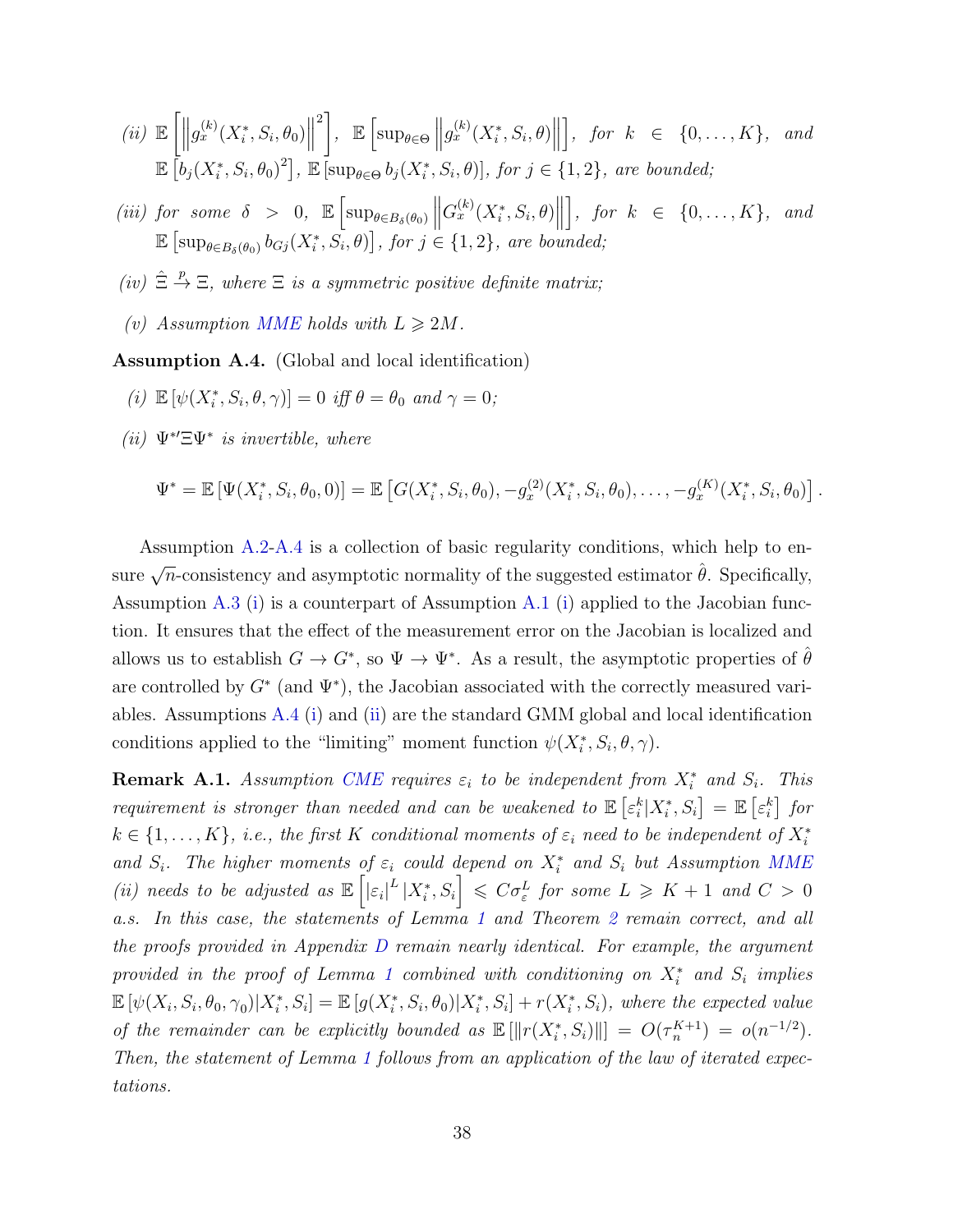**Remark [A.2](#page-36-3).** Assumption A.2 [\(ii\)](#page-36-7) ensures that  $\gamma_0$  (which approaches 0 as n increases under the considered asymptotics) is sufficiently far from the boundary of the parameter space  $\Gamma$ . Without imposing this requirement,  $\hat{\theta}$  still remains  $\sqrt{n}$ -consistent but is not necessarily asymptotically normal.

At the same time, since  $\gamma_0$  is determined by the moments of  $\varepsilon_i$ , it might be desirable to incorporate that relationship into construction of the parameter space  $\Gamma$ . For example, since  $\gamma_{02} = \mathbb{E} \left[ \varepsilon_i^2 \right] / 2$ , it is natural to restrict  $\gamma_2 \geq 0$ . Incorporation of such additional constraints could improve efficiency of the estimators and informativeness of inference (see [Evdokimov and Zeleneev](#page-33-7) [\(2018\)](#page-33-7) for a more detailed discussion).

### <span id="page-38-0"></span>B MERM derivation when  $\sigma_{\varepsilon}$  is not small

Note that  $\tau$  can be small without  $\sigma_{\varepsilon}$  being small in absolute magnitude. For example, suppose  $\sigma_{\varepsilon} = 10$  and  $\sigma_{X^*} = 100$ . Then  $\tau = 0.1$ , so the measurement error is quite small relative to  $\sigma_{X^*}$ , and relying on the approximation  $\tau \to 0$  is reasonable. At the same time, approximation  $\sigma_{\varepsilon} \to 0$  may not be suitable for this example.

In this Appendix we show that the corrected moment conditions and the MERM estimator are valid without assuming that  $\sigma_{\varepsilon}$  is small in absolute magnitude. In Section [2.1](#page-7-1) we used Taylor expansions in  $\varepsilon_i$  around  $\varepsilon_i = 0$ , with the remainder of order  $\mathbb{E}\left[|\varepsilon_i|^{K+1}\right]$ . When  $\sigma_{\varepsilon} > 1$ , term  $O\left(\mathbb{E}\left[|\varepsilon_i|^{K+1}\right]\right)$  in equation [\(9\)](#page-10-2) cannot be viewed as a negligible remainder, because  $\mathbb{E}\left[|\varepsilon_i|^{K+1}\right] > 1$  and, moreover, terms  $\mathbb{E}\left[|\varepsilon_i|^k\right]$  increase rather than decrease with k.

In Section [2.1,](#page-7-1) for to simplify the exposition, we have assumed that  $X^*$  is scaled so that  $\sigma_{X^*}$  is of order one. This in particular ensures that  $\mathbb{E}\left[\left|\varepsilon_i\right|^k\right]$  decrease with k. We will now show that this assumption about the scale of  $X^*$  is not necessary, and that the procedure remains valid without any such scaling.

We will show that by rescaling the Taylor expansions in Section [2.1](#page-7-1) can be written in terms of powers of  $\tau^k$ , which necessarily decrease with k when  $\tau < 1$ .

Remember the model of Section [2.1:](#page-7-1)

<span id="page-38-1"></span>
$$
\mathbb{E}[g(X_i^*, S_i, \theta_0)] = 0, \quad X_i = X_i^* + \varepsilon_i, \quad \mathbb{E}[\varepsilon_i] = 0.
$$
 (B.1)

Let  $\xi_i$  denote a random variable with  $\mathbb{E}[\xi_i] = 0$  and  $\mathbb{E}[\xi_i^2]$  $\begin{bmatrix} a \\ i \end{bmatrix} = 1, \mathbb{E}\left[ \left| \xi_i \right|^{L+1} \right]$  is bounded,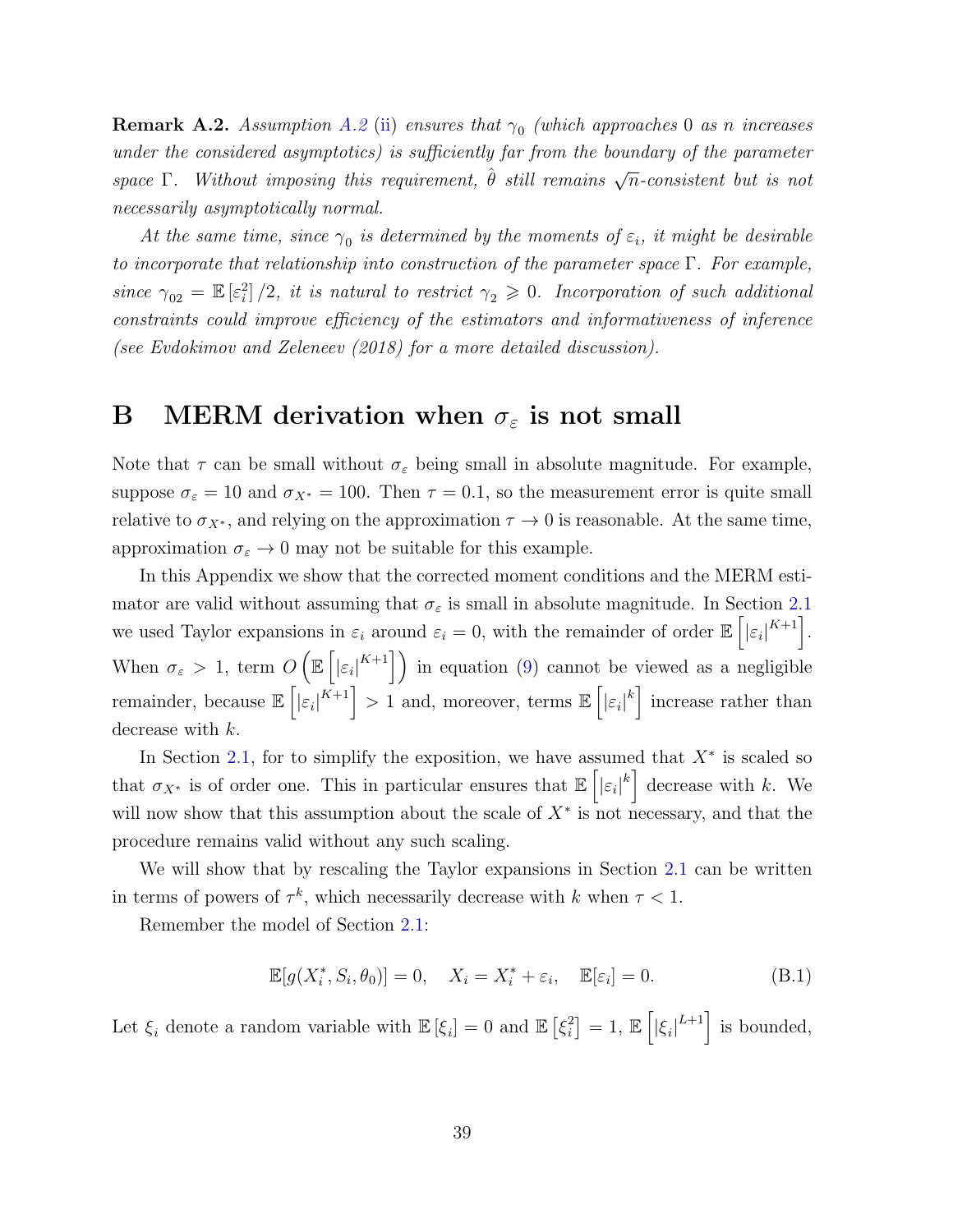and  $\varepsilon_i \equiv \sigma_{\varepsilon} \xi_i$ . Also, let us denote

$$
\tau \equiv \sigma_{\varepsilon}/\sigma_{X^*}, \quad \widetilde{X}_i \equiv X_i/\sigma_{X^*}, \quad \widetilde{X}_i^* \equiv X_i^*/\sigma_{X^*}, \quad \widetilde{g}(\widetilde{x}, s, \theta) \equiv g(\sigma_{X^*}\widetilde{x}, s, \theta).
$$

Then, we can rewrite equation  $(B.1)$  as

$$
\mathbb{E}[\widetilde{g}(\widetilde{X}_i^*, S_i, \theta_0)] = 0, \quad \widetilde{X}_i = \widetilde{X}_i^* + \tau \xi_i, \quad \mathbb{E}[\xi_i] = 0.
$$

Expand  $\widetilde{g}(\widetilde{X}_i, S_i, \theta) = \widetilde{g}(\widetilde{X}_i^* + \tau \xi_i, S_i, \theta)$  around  $\tau = 0$  to obtain

$$
\mathbb{E}[\widetilde{g}(\widetilde{X}_i, S_i, \theta)] = \mathbb{E}[\widetilde{g}(\widetilde{X}_i^*, S_i, \theta)] + \sum_{k=2}^K \frac{\tau^k \mathbb{E}[\xi_i^k]}{k!} \mathbb{E}[\widetilde{g}_x^{(k)}(\widetilde{X}_i^*, S_i, \theta)] + O(\tau^{K+1}),
$$

which is similar to equation [\(9\)](#page-10-2), except  $\mathbb{E}\left[\varepsilon_{i}^{k}\right]$  is replaced by  $\tau^{k}\mathbb{E}\left[\xi_{i}^{k}\right]$  $\left[ \begin{smallmatrix} k \\ i \end{smallmatrix} \right]$ , and  $\widetilde{X}_i$ ,  $\widetilde{X}_i^*, \widetilde{g}$  are replaced by  $X_i$ ,  $X_i^*$ , g. Then, the corrected moment condition has the form

<span id="page-39-0"></span>
$$
\widetilde{\psi}(\widetilde{X}_i, S_i, \theta, \widetilde{\gamma}) = \widetilde{g}(\widetilde{X}_i, S_i, \theta) - \sum_{k=2}^K \widetilde{\gamma}_k \widetilde{g}_x^{(k)}(\widetilde{X}_i, S_i, \theta),
$$
\n(B.2)

where true parameter values  $\widetilde{\gamma}_0$  are  $\widetilde{\gamma}_{02} = \tau^2 \mathbb{E} \left[ \xi_i^2 \right]$  $\int_{i}^{2}$ ] /2 =  $\tau^{2}/2$ ,  $\widetilde{\gamma}_{03}$  =  $\tau^{3} \mathbb{E}$  [ $\xi_{i}^{3}$  $\binom{3}{i}$  /6, and  $\widetilde{\gamma}_{0k} = \frac{\tau^k \mathbb{E} \left[ \xi_i^k \right]}{k!} - \sum_{\ell=2}^{k-2}$  $\frac{\tau^{k-\ell}\mathbb{E}[\xi_i^{k-\ell}]}{(k-\ell)!} \widetilde{\gamma}_{0\ell}$  for  $k \geq 4$ .

We will now show that

$$
\gamma_{0k} = \sigma_{X^*}^k \widetilde{\gamma}_{0k} \text{ for all } k \ge 2.
$$

First,  $\gamma_{02} = \mathbb{E} \left[ \varepsilon_i^2 \right] / 2 = \mathbb{E} \left[ \left( \sigma_\varepsilon \xi_i \right)^2 \right] / 2 = \sigma_{X^*}^2 \widetilde{\gamma}_{02}, \ \gamma_{03} = \mathbb{E} \left[ \varepsilon_i^3 \right] / 6 = \sigma_{X^*}^3 \widetilde{\gamma}_{03}$  by definition. Then, for  $k \geq 4$ , by induction we have

$$
\gamma_{0k} = \frac{\mathbb{E}\left[\varepsilon_{i}^{k}\right]}{k!} - \sum_{\ell=2}^{k-2} \frac{\mathbb{E}\left[\varepsilon_{i}^{k-\ell}\right]}{(k-\ell)!} \gamma_{0\ell} = \sigma_{X^{*}}^{k} \left(\frac{(\sigma_{\varepsilon}/\sigma_{X^{*}})^{k} \mathbb{E}\left[\xi_{i}^{k}\right]}{k!} - \sum_{\ell=2}^{k-2} \frac{(\sigma_{\varepsilon}/\sigma_{X^{*}})^{k-\ell} \mathbb{E}\left[\xi_{i}^{k-\ell}\right]}{(k-\ell)!} \frac{\gamma_{0\ell}}{\sigma_{X^{*}}^{\ell}}\right)
$$

$$
= \sigma_{X^{*}}^{k} \left(\frac{\tau^{k} \mathbb{E}\left[\xi_{i}^{k}\right]}{k!} - \sum_{\ell=2}^{k-2} \frac{\tau^{k-\ell} \mathbb{E}\left[\xi_{i}^{k-\ell}\right]}{(k-\ell)!} \tilde{\gamma}_{0\ell}\right) = \sigma_{X^{*}}^{k} \tilde{\gamma}_{0k}.
$$

Finally, let us now show that moment condition  $\widetilde{\psi}$  in equation [\(B.2\)](#page-39-0) is numerically identical to  $\psi$  in equation [\(11\)](#page-11-2) with  $\gamma_k = \sigma_{X^*}^k \tilde{\gamma}_k$ . Note that for  $\tilde{x} = x/\sigma_{X^*}$  we have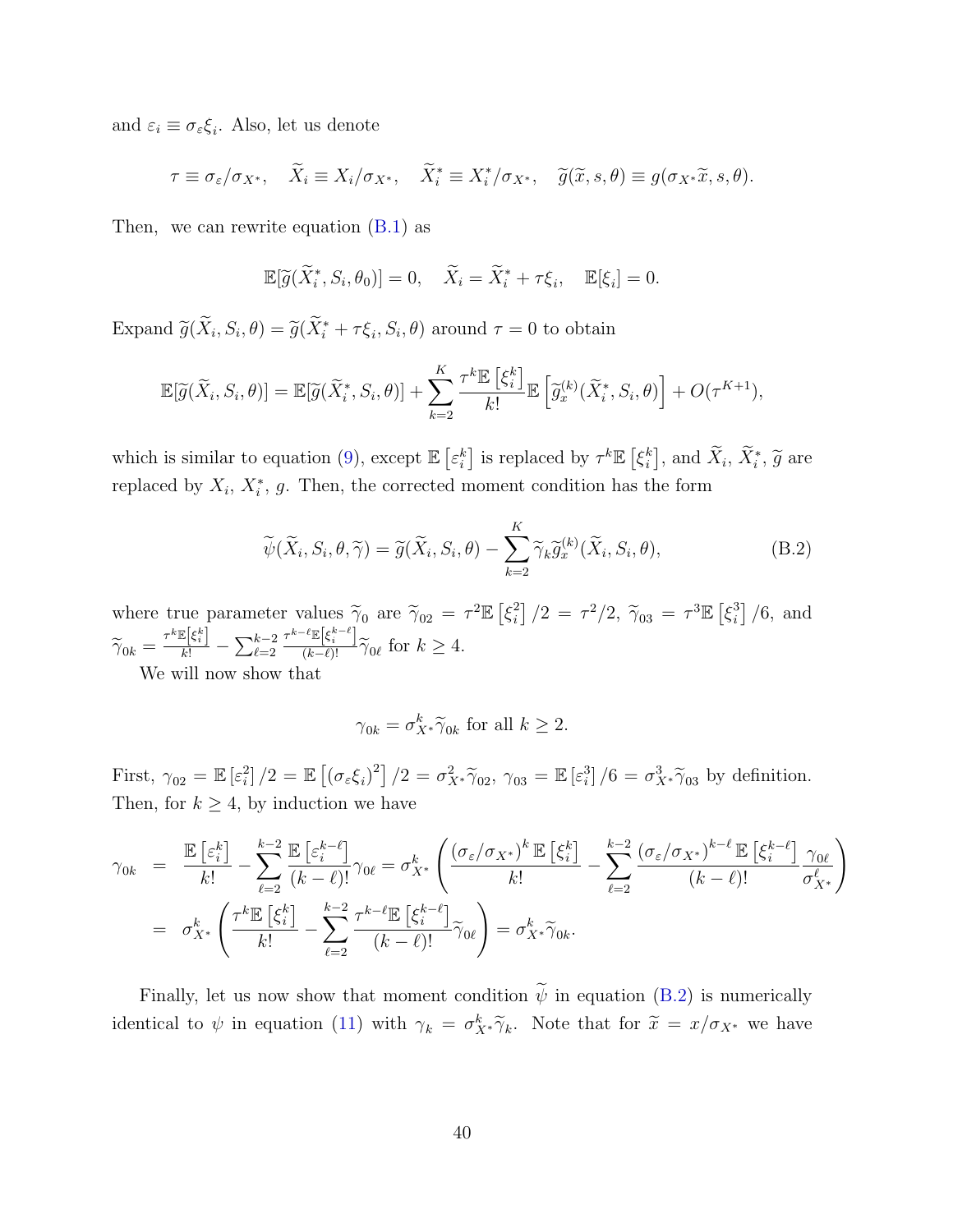$\widetilde{g}_{\widetilde{x}}^{(k)}$  $\begin{aligned} \n\tilde{\mathbf{x}}^{(k)}(\tilde{x},s,\theta) \equiv \nabla_{\tilde{x}}^k g(\sigma_{X^*}\tilde{x},s,\theta) = \sigma_{X^*}^k g_a^{(k)}(a,s,\theta)|_{a=\sigma_{X^*}\tilde{x}} = \sigma_{X^*}^k g_x^{(k)}(x,s,\theta), \text{ and hence} \n\end{aligned}$ 

$$
\widetilde{\psi}(\widetilde{X}_i, S_i, \theta, \widetilde{\gamma}) = g(\sigma_{X^*}\widetilde{X}_i, S_i, \theta) - \sum_{k=2}^K \left(\widetilde{\gamma}_k \sigma_{X^*}^k\right) g_x^{(k)}(\sigma_{X^*}\widetilde{X}_i, S_i, \theta)
$$
\n
$$
= g(X_i, S_i, \theta) - \sum_{k=2}^K \left(\widetilde{\gamma}_k \sigma_{X^*}^k\right) g_x^{(k)}(X_i, S_i, \theta)
$$
\n
$$
= \psi(X_i, S_i, \theta, \gamma).
$$

### <span id="page-40-0"></span>C Some Implementation Details

**Numerical Optimization.** Since  $\overline{\psi}(\theta, \gamma)$  is a linear function of  $\gamma$  it can be profiled out of the quadratic form  $\hat{Q}(\theta, \gamma)$ . Thus, the criterion function only needs to be minimized numerically over  $\theta$ .

Choice of the weighting matrix  $\hat{\Xi}$ . As for the standard GMM estimator, the optimal weighting matrix can be estimated by

$$
\hat{\Xi}_{\text{eff}} \equiv \hat{\Omega}_{\psi\psi}^{-1}(\tilde{\theta}, \tilde{\gamma}),
$$

where  $\tilde{\theta}$  and  $\tilde{\gamma}$  are some preliminary estimators of  $\theta_0$  and  $\gamma_0$ , and  $\hat{\Omega}_{\psi\psi}(\theta,\gamma) \equiv$  $n^{-1} \sum_{i=1}^{n} \psi_i(\theta, \gamma) \psi_i(\theta, \gamma)'$ . One example of such a preliminary estimator would be the 1-step (GMM-)MERM estimator using  $\hat{\Xi}_{\text{GMM1}} \equiv \hat{\Omega}_{\psi\psi}^{-1}(\hat{\theta}_{\text{Naive}},0)$  as the first-step GMM weighting matrix, where  $\hat{\theta}_{\text{Naive}}$  is a naive estimator of  $\theta_0$  that ignores EIV. Note that  $\hat{\Omega}_{\psi\psi}(\hat{\theta}_{\text{Naive}},0) = \hat{\Omega}_{gg}(\hat{\theta}_{\text{Naive}}), \text{ where } \hat{\Omega}_{gg}(\theta) \equiv n^{-1} \sum_{i=1}^{n} g_i(\theta) g_i(\theta)'$ .

One may also consider the regularized version of the efficient weighting matrix estimator  $\hat{\Xi}_{\text{eff},\text{R}} \equiv \hat{\Omega}_{\psi\psi}^{-1}(\tilde{\theta},0)$ . Since  $\gamma_0 \to 0$ , using the regularized version  $\hat{\Xi}_{\text{eff},\text{R}}$  does not lead to a loss of efficiency. Moreover, our simulation studies suggest that using the regularized weighting matrix  $\hat{\Xi}_{\text{eff,R}}$  results in better finite sample performance of the MERM estimator and, hence, is recommended in practice.

Although not indicated by the notation in equation [\(12\)](#page-12-2), the weighting matrix  $\hat{\Xi} \equiv$  $\hat{\Xi}(\theta, \gamma)$  is allowed to be a function of  $\theta$  and  $\gamma$ . For example, Continuously Updating GMM Estimator (CUE) corresponds to taking  $\hat{\Xi}_{\text{CUE}}(\theta,\gamma) \equiv \hat{\Omega}_{\psi\psi}^{-1}(\theta,\gamma)$ . Similarly to  $\hat{\Xi}_{\text{eff,R}}$ , one may also consider  $\hat{\Xi}_{\text{CUE,R}}(\theta,\gamma) \equiv \hat{\Omega}_{\psi\psi}^{-1}(\theta,0)$  without introducing any loss of efficiency. In contrast to the criterion function of the CUE estimator, criterion function of  $\hat{Q}_{\text{CUE,R}}(\theta, \gamma)$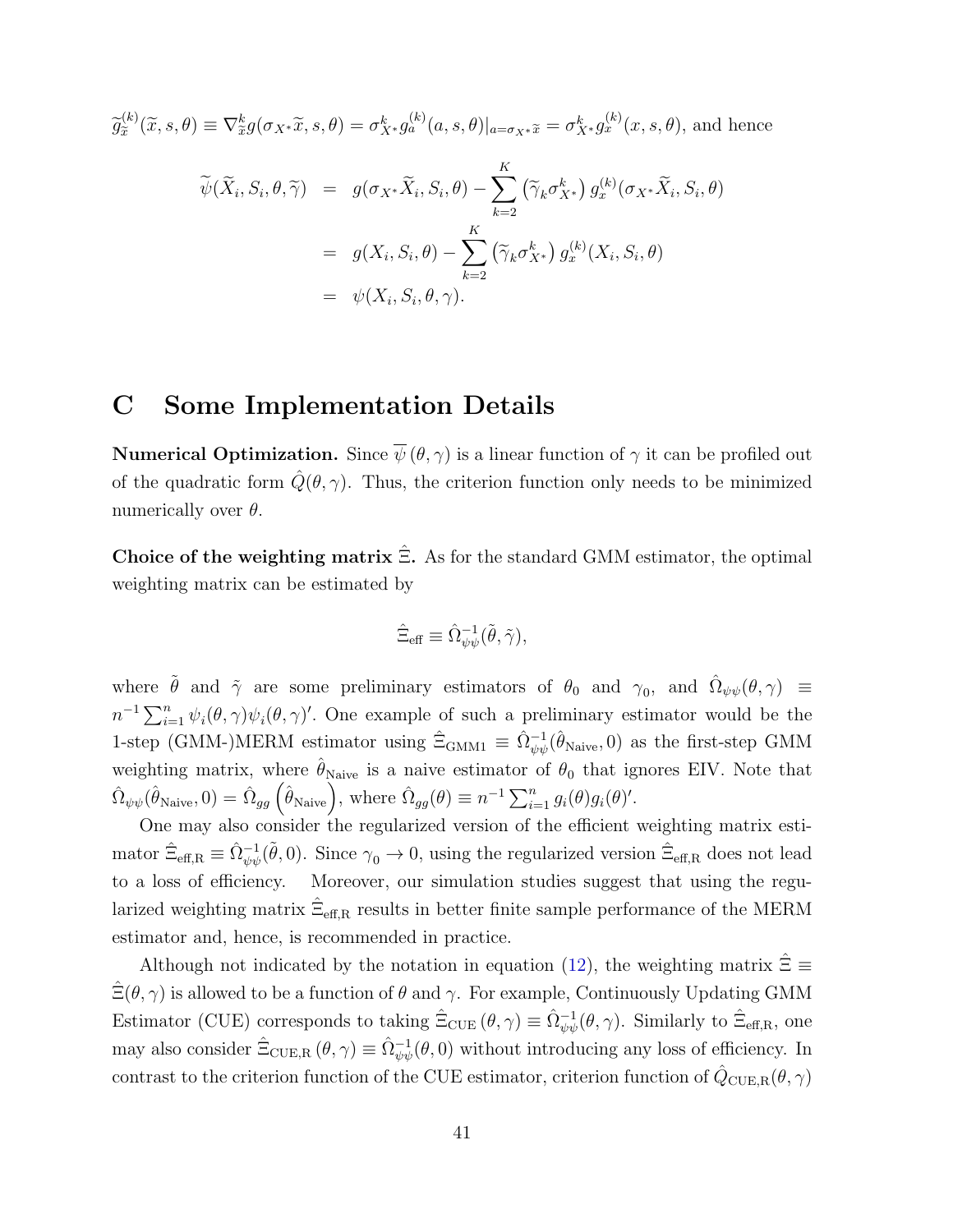is quadratic in  $\gamma$ . This implies that  $\gamma$  can be profiled out analytically. This simplifies the numerical optimization problem reducing it to minimizing  $\hat{Q}_{\text{CUE,R}}(\theta, \hat{\gamma}(\theta))$  over  $\theta \in \Theta$ . Then, the dimension of the optimization parameter  $\theta$  for the corrected moment condition problem remains the same as for the original (naive) estimation problem without the EIV correction.

Estimation of the asymptotic variance  $\Sigma$ . Theorem [2](#page-12-0) shows that the MERM estimator  $\hat{\beta} = (\hat{\theta}', \hat{\gamma}')'$  behaves like a standard GMM estimator based on the corrected moment function  $\psi(\theta, \gamma)$ . The researchers can rely on the standard GMM inference procedures. The asymptotic variance of  $\hat{\beta}$  can be consistently estimated by

$$
\hat{\Sigma} \equiv (\hat{\Psi}' \hat{\Xi} \hat{\Psi})^{-1} \hat{\Psi}' \hat{\Xi} \hat{\Omega}_{\psi \psi} \hat{\Xi} \hat{\Psi} (\hat{\Psi}' \hat{\Xi} \hat{\Psi})^{-1},
$$

where,  $\hat{\Xi}$  is the chosen weighting matrix, and  $\hat{\Psi} \equiv \overline{\Psi}(\hat{\theta}, \hat{\gamma}) = n^{-1} \sum_{i=1}^{n} \Psi_i(\hat{\theta}, \hat{\gamma})$  and  $\hat{\Omega}_{\psi\psi} = \hat{\Omega}_{\psi\psi}(\hat{\theta}, \hat{\gamma})$  are estimators of  $\Psi$  and  $\Omega_{\psi\psi}$ .

### <span id="page-41-0"></span>D Proofs of Results in Appendix [A](#page-36-0)

Notation. To stress that in our asymptotic approximation the variance and the higher moments of  $\varepsilon_i$  depend on n, we will use  $\sigma_n^2 \equiv \mathbb{E} [\varepsilon_i^2], \gamma_{0n} \equiv \gamma_0$ , and  $\beta_{0n} \equiv \beta_0 \equiv (\theta_0^{\prime})$  $'_{0}, \gamma'_{0n})'.$ 

All vectors are columns. For some generic parameter vector  $\alpha$  and a vector (or matrix) valued function  $a(x, s, \alpha)$  and, let  $a_i(\beta) \equiv a(X_i, S_i, \alpha)$ ,  $\overline{a}(\alpha) \equiv n^{-1} \sum_{i=1}^n a_i(\alpha)$ ,  $a(\alpha) \equiv \mathbb{E}[a_i(\alpha)]$ . Similarly, we let  $a_i^*(\alpha) \equiv a(X_i^*, S_i, \alpha)$ ,  $\overline{a}^*(\alpha) \equiv n^{-1} \sum_{i=1}^n a_i^*(\alpha)$ ,  $a^*(\alpha) \equiv a_i^*(\alpha)$  $\mathbb{E}[a_i^*(\alpha)].$ 

For the true value of the parameter  $\alpha_0$ , we often write  $a_i \equiv a(\alpha_0)$ ,  $\overline{a} \equiv \overline{a}(\alpha_0)$ ,  $a \equiv$  $a(\alpha_0), a_i^* \equiv a(\alpha_0), \overline{a}^* \equiv \overline{a}^*(\alpha_0), a^* \equiv a^*(\alpha_0).$ 

#### D.1 Proof of Lemma [1](#page-11-1)

*Proof of Lemma [1.](#page-11-1)* Making use of Assumption [A.1](#page-36-1) [\(i\)](#page-36-6), we expand  $g(X_i, S_i, \theta_0)$  around  $X_i^*$  as

<span id="page-41-1"></span>
$$
g(X_i, S_i, \theta_0) = g(X_i^*, S_i, \theta_0) + g_x^{(1)}(X_i, S_i, \theta_0) \varepsilon_i + \sum_{k=2}^K \frac{1}{k!} g_x^{(k)}(X_i^*, S_i, \theta_0) \varepsilon_i^k + \frac{1}{K!} \left( g_x^{(K)}(\tilde{X}_i, S_i, \theta_0) - g_x^{(K)}(X_i^*, S_i, \theta_0) \right) \varepsilon_i^K,
$$
\n(D.1)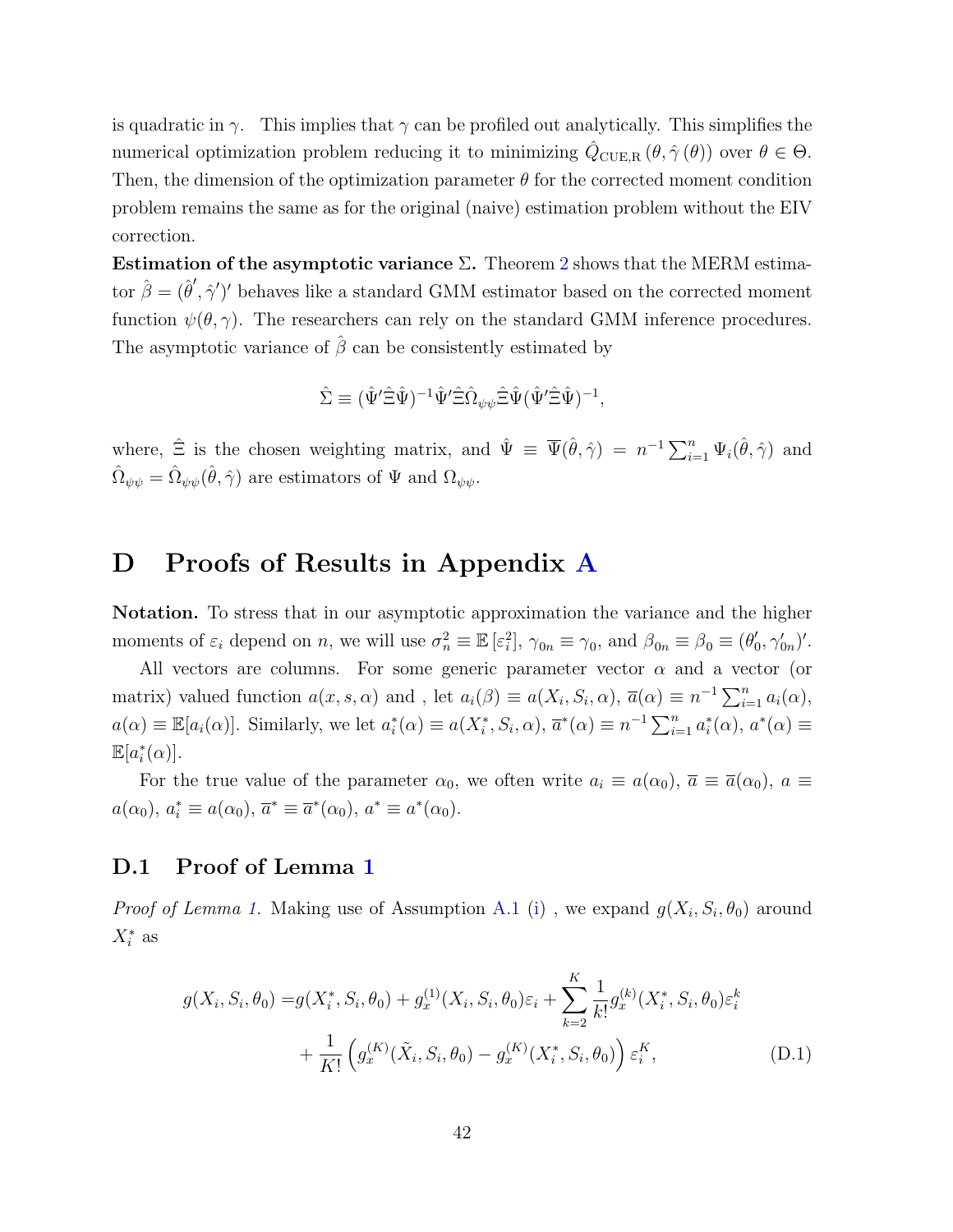where  $\tilde{X}_i$  lies between  $X_i^*$  and  $X_i$  (and hereafter  $\tilde{X}_i$  is allowed to be component specific). Similarly, for  $k' \in \{2, \ldots, K\}$ , we have

$$
g_x^{(k)}(X_i, S_i, \theta_0) = g_x^{(k)}(X_i^*, S_i, \theta_0) + \sum_{\ell=k+1}^K \frac{1}{(\ell-k)!} g_x^{(\ell)}(X_i^*, S_i, \theta_0) \varepsilon_i^{\ell} + \frac{1}{(K-k)!} \left( g_x^{(K)}(\tilde{X}_{ki}, S_i, \theta_0) - g_x^{(K)}(X_i^*, S_i, \theta_0) \right) \varepsilon_i^{K-k}, \tag{D.2}
$$

where  $\tilde{X}_{ki}$  lies between  $X_i^*$  and  $X_i$ . Hence, combining these expressions and rearranging the terms, we obtain

$$
\psi(X_i, S_i, \theta_0, \gamma) = g(X_i, S_i, \theta_0) - \sum_{k=2}^K \gamma_k g_x^{(k)}(X_i, S_i, \theta_0)
$$
  
\n
$$
= g(X_i^*, S_i, \theta_0) + g_x^{(1)}(X_i^*, S_i, \theta_0) \varepsilon_i + \sum_{k=2}^K g_x^{(k)}(X_i^*, S_i, \theta_0) \left(\frac{1}{k!} \varepsilon_i^k - \sum_{\ell=2}^k \frac{1}{(k-\ell)!} \varepsilon_i^{k-\ell} \gamma_\ell\right)
$$
  
\n
$$
+ \frac{1}{K!} \left(g_x^{(K)}(\tilde{X}_i, S_i, \theta_0) - g_x^{(K)}(X_i^*, S_i, \theta_0)\right) \varepsilon_i^K
$$
  
\n
$$
- \sum_{k=2}^K \frac{\gamma_k}{(K-k)!} \left(g_x^{(K)}(\tilde{X}_{ki}, S_i, \theta_0) - g_x^{(K)}(X_i^*, S_i, \theta_0)\right) \varepsilon_i^{K-k}.
$$
 (D.3)

We want to show that for a properly chosen  $\gamma = \gamma_{0n}$ ,  $\mathbb{E} [\psi(X_i, S_i, \theta_0, \gamma_{0n})] = o(n^{-1/2})$ . Note that the first two terms in [\(D.3\)](#page-42-0) are mean zero, i.e. we have

<span id="page-42-4"></span><span id="page-42-3"></span><span id="page-42-2"></span><span id="page-42-1"></span><span id="page-42-0"></span>
$$
\mathbb{E}\left[g(X_i^*, S_i, \theta_0)\right] = 0,\tag{D.4}
$$

$$
\mathbb{E}\left[g_x^{(1)}(X_i, S_i, \theta_0)\varepsilon_i\right] = 0,\tag{D.5}
$$

where the latter is guaranteed by Assumptions [CME.](#page-11-0)

Second, we argue that for a properly chosen  $\gamma$ , we have

$$
\mathbb{E}\left[\frac{1}{k!}\varepsilon_i^k - \sum_{\ell=2}^k \frac{1}{(k-\ell)!}\varepsilon_i^{k-\ell}\gamma_\ell\right] = 0,\tag{D.6}
$$

for all  $k \in \{2, \ldots, K\}$ . Let us reparameterize  $\gamma = (\gamma_2, \ldots, \gamma_K)'$  using  $\gamma_k = \sigma_n^k a_k$ . Then, [\(D.6\)](#page-42-1) can be rewritten as

$$
\mathbb{E}\left[\frac{1}{k!}(\varepsilon_i/\sigma_n)^k - \sum_{\ell=2}^k \frac{1}{(k-\ell)!}(\varepsilon_i/\sigma_n)^{k-\ell} a_\ell\right] = 0,
$$
\n(D.7)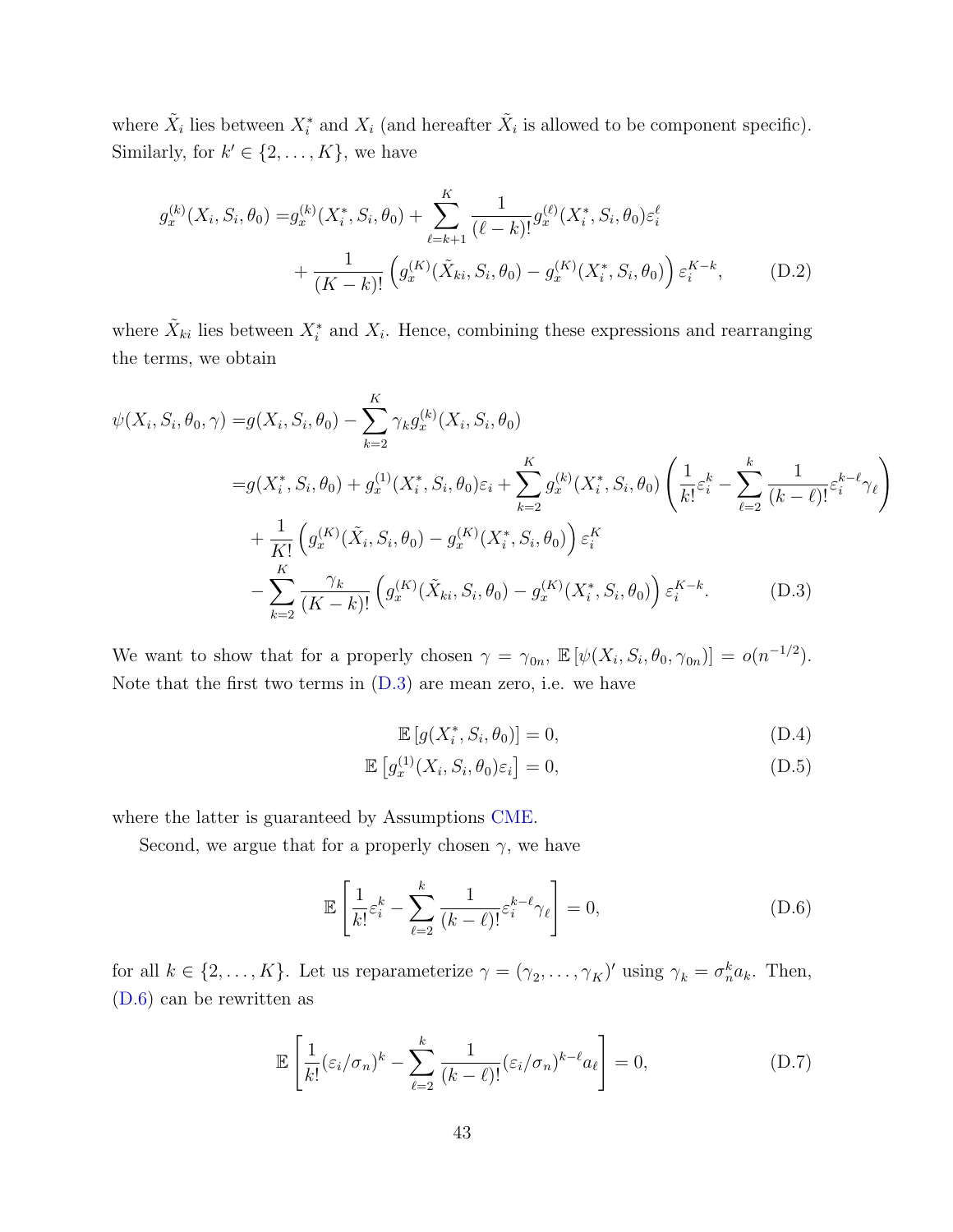which can also be represented as

$$
B_n a = c_n \tag{D.8}
$$

<span id="page-43-4"></span><span id="page-43-3"></span><span id="page-43-2"></span><span id="page-43-1"></span><span id="page-43-0"></span>.

where  $a = (a_2, \ldots, a_K)'$ , and

$$
B_n = \begin{bmatrix} 1 & 0 & \cdots & 0 & 0 \\ \mathbb{E}[\varepsilon_i/\sigma_n] & 1 & \cdots & 0 & 0 \\ \vdots & \vdots & \vdots & \ddots & \vdots & \vdots \\ \frac{\mathbb{E}[(\varepsilon_i/\sigma_n)^{K-3}]}{(K-3)!} & \frac{\mathbb{E}[(\varepsilon_i/\sigma_n)^{K-4}]}{(K-3)!} & \cdots & \mathbb{E}[(\varepsilon_i/\sigma_n)] \end{bmatrix}, \quad c_n = \begin{bmatrix} \mathbb{E}[(\varepsilon_i/\sigma_n)^2]/2! \\ \mathbb{E}[(\varepsilon_i/\sigma_n)^3]/3! \\ \vdots & \vdots \\ \mathbb{E}[(\varepsilon_i/\sigma_n)^{K-1}]/(K-1)! \\ \mathbb{E}[(\varepsilon_i/\sigma_n)^K]/K! \end{bmatrix}
$$

Since  $B_n$  is invertible, [\(D.8\)](#page-43-0) has a unique solution  $a_n = B_n^{-1}c_n$ . Moreover,  $a_n$  is bounded since both  $B_n^{-1}$  and  $c_n$  are bounded (Assumption [MME\)](#page-10-1). Hence, we conclude that [\(D.6\)](#page-42-1) has a unique solution  $\gamma_{0n} \equiv (\sigma_n^2 a_{2n}, \ldots, \sigma_n^K a_{Kn})'$ . Since [\(D.6\)](#page-42-1) is satisfied, using Assumption [CME,](#page-11-0) we also conclude that

$$
\mathbb{E}\left[\sum_{k=2}^{K} g_x^{(k)}(X_i^*, S_i, \theta_0) \left(\frac{1}{k!} \varepsilon_i^k - \sum_{\ell=2}^k \frac{1}{(k-\ell)!} \varepsilon_i^{k-\ell} \gamma_{0\ell n}\right)\right] = 0.
$$
 (D.9)

To complete the proof of  $\mathbb{E}[\psi(X_i, S_i, \theta_0, \gamma_{0n})] = o_n(n^{-1/2})$ , it is sufficient to show that

$$
\mathbb{E}\left[\left(g_x^{(K)}(\tilde{X}_i, S_i, \theta_0) - g_x^{(K)}(X_i^*, S_i, \theta_0)\right)\varepsilon_i^K\right] = o(n^{-1/2}),\tag{D.10}
$$

$$
\gamma_{0kn} \mathbb{E}\left[\left(g_x^{(K)}(\tilde{X}_{ki}, S_i, \theta_0) - g_x^{(K)}(X_i^*, S_i, \theta_0)\right) \varepsilon_i^{K-k}\right] = o(n^{-1/2}) \text{ for } k \in \{2, ..., K\}. \tag{D.11}
$$

We start with  $(D.10)$ . Using Assumption [A.1](#page-36-1) [\(i\)](#page-36-6), we obtain

$$
\left\| \left( g_x^{(K)}(\tilde{X}_i, S_i, \theta_0) - g_x^{(K)}(X_i^*, S_i, \theta_0) \right) \varepsilon_i^K \right\| \leq b_1(X_i^*, S_i, \theta_0) \left| \varepsilon_i \right|^{K+1} + b_2(X_i^*, S_i, \theta_0) \left| \varepsilon_i \right|^M. \tag{D.12}
$$

Hence, using Assumption [CME,](#page-11-0) and the fact  $\Big|$  $|\tilde{X}_i - X_i^*| \leq \varepsilon_i$ , we get

$$
\mathbb{E}\left[\left(g_x^{(K)}(\tilde{X}_i, S_i, \theta_0) - g_x^{(K)}(X_i^*, S_i, \theta_0)\right) \varepsilon_i^K\right] \leq \sigma_n^{K+1} \mathbb{E}\left[b_1(X_i^*, S_i, \theta_0)\right] \mathbb{E}\left[\left|\varepsilon_i/\sigma_n\right|^{K+1}\right] + \sigma_n^M \mathbb{E}\left[b_2(X_i^*, S_i, \theta_0)\right] \mathbb{E}\left[\left|\varepsilon_i/\sigma_n\right|^M\right].
$$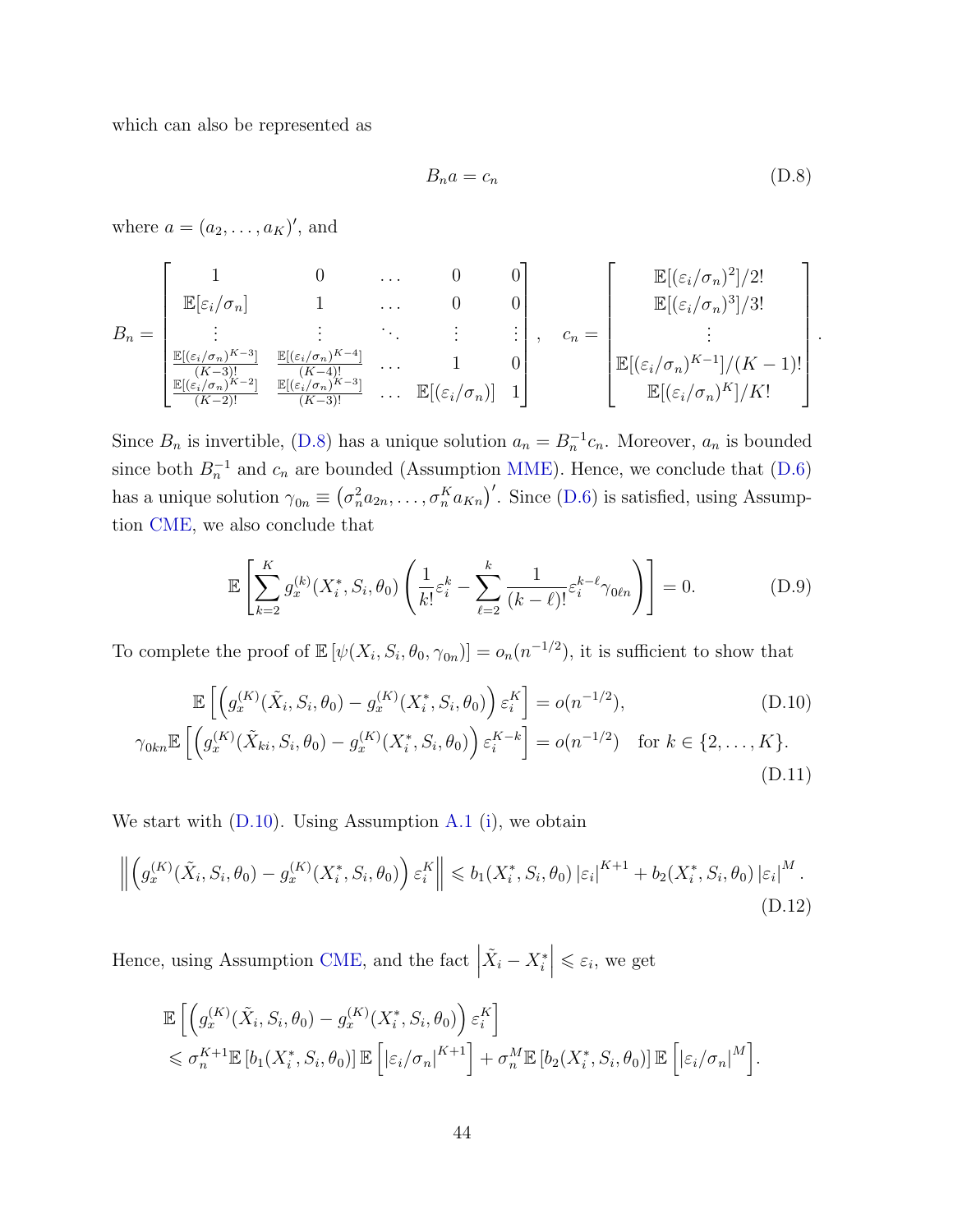Since (i) the expectations above are bounded (Assumptions [MME,](#page-10-1) [A.1](#page-36-1) [\(ii\)](#page-36-8), and [A.1](#page-36-1) [\(iii\)](#page-36-9)) and (ii)  $\sigma_n^{K+1} = o(n^{-1/2})$  and  $\sigma_n^M = o(n^{-1/2})$  (Assumption [MME\)](#page-10-1), this implies that [\(D.10\)](#page-43-1) holds. To inspect [\(D.11\)](#page-43-2), recall that  $\gamma_{0kn} = \sigma_n^k a_{kn}$ . As a result, using Assumptions [A.1](#page-36-1) [\(i\)](#page-36-6) and [CME,](#page-11-0) and  $\vert$  $|\tilde{X}_{ki} - X_i^*| \leq \varepsilon_i$  again, we also have

$$
\gamma_{0kn} \mathbb{E}\left[\left(g_x^{(K)}(\tilde{X}_{ki}, S_i, \theta_0) - g_x^{(K)}(X_i^*, S_i, \theta_0)\right) \varepsilon_i^{K-k}\right] \le a_{kn} \left(\sigma_n^{K+1} \mathbb{E}\left[b_1(X_i^*, S_i, \theta_0)\right] \mathbb{E}\left[\left|\varepsilon_i/\sigma_n\right|^{K+1-k}\right] + \sigma_n^M \mathbb{E}\left[b_2(X_i^*, S_i, \theta_0)\right] \mathbb{E}\left[\left|\varepsilon_i/\sigma_n\right|^{M-k}\right]\right).
$$

Since  $a_{kn}$  is bounded, we conclude that  $(D.11)$  holds analogously to  $(D.10)$ .

Combining  $(D.3)$  with  $(D.4)$ ,  $(D.5)$ , and  $(D.9)-(D.11)$  $(D.9)-(D.11)$ , we conclude that  $\mathbb{E} [\psi(X_i, S_i, \theta_0, \gamma_{0n})] = o(n^{-1/2}).$ 

Finally, we want to verify the recursive expressions for the components of  $\gamma_{0n}$ . Note that [\(D.6\)](#page-42-1) can be represented as

<span id="page-44-0"></span>
$$
B_n^{\gamma} \gamma_{0n} = c_n^{\gamma}, \tag{D.13}
$$

where  $\gamma_{0n} = (\gamma_{02n}, \ldots, \gamma_{0Kn})'$ , and

$$
B_n^{\gamma} = \begin{bmatrix} 1 & 0 & \dots & 0 & 0 \\ \mathbb{E}[\varepsilon_i] & 1 & \dots & 0 & 0 \\ \vdots & \vdots & \ddots & \vdots & \vdots \\ \frac{\mathbb{E}[\varepsilon_i^{K-3}]}{(K-3)!} & \frac{\mathbb{E}[\varepsilon_i^{K-4}]}{(K-4)!} & \dots & 1 & 0 \\ \frac{\mathbb{E}[\varepsilon_i^{K-3}]}{(K-3)!} & \frac{\mathbb{E}[\varepsilon_i^{K-3}]}{(K-3)!} & \dots & \mathbb{E}[\varepsilon_i] & 1 \end{bmatrix}, \quad c_n^{\gamma} = \begin{bmatrix} \mathbb{E}[\varepsilon_i^2]/2! \\ \mathbb{E}[\varepsilon_i^3]/3! \\ \vdots \\ \mathbb{E}[\varepsilon_i^{K-1}]/(K-1)! \\ \mathbb{E}[\varepsilon_i^K]/K! \end{bmatrix}.
$$

Notice that  $\gamma_{02n} = \mathbb{E} \left[ \varepsilon_i^2 \right] / 2$  and  $\gamma_{03n} = \mathbb{E} \left[ \varepsilon_i^3 \right] / 6$  (since  $\mathbb{E} \left[ \varepsilon_i \right] = 0$ ). To recursively compute  $\gamma_{0kn}$  for  $k \geq 4$ , suppose that  $\gamma_{0\ell n}$  are known for  $\ell \in \{2, \ldots, k-1\}$ . Then  $\gamma_{0kn}$  can be recursively computed from the  $k - 1$ -th equation in [\(D.13\)](#page-44-0), which takes the form of

$$
\sum_{\ell=2}^k \frac{\mathbb{E}\left[\varepsilon_i^{k-\ell}\right]}{(k-\ell)!} \gamma_{0\ell n} = \frac{\mathbb{E}\left[\varepsilon_i^k\right]}{k!}.
$$

Plugging  $\mathbb{E}[\varepsilon_i] = 0$  and rearranging the terms gives

$$
\gamma_{0kn} = \frac{\mathbb{E}\left[\varepsilon_i^k\right]}{k!} - \sum_{\ell=2}^{k-2} \frac{\mathbb{E}\left[\varepsilon_i^{k-\ell}\right]}{(k-\ell)!} \gamma_{0\ell n},
$$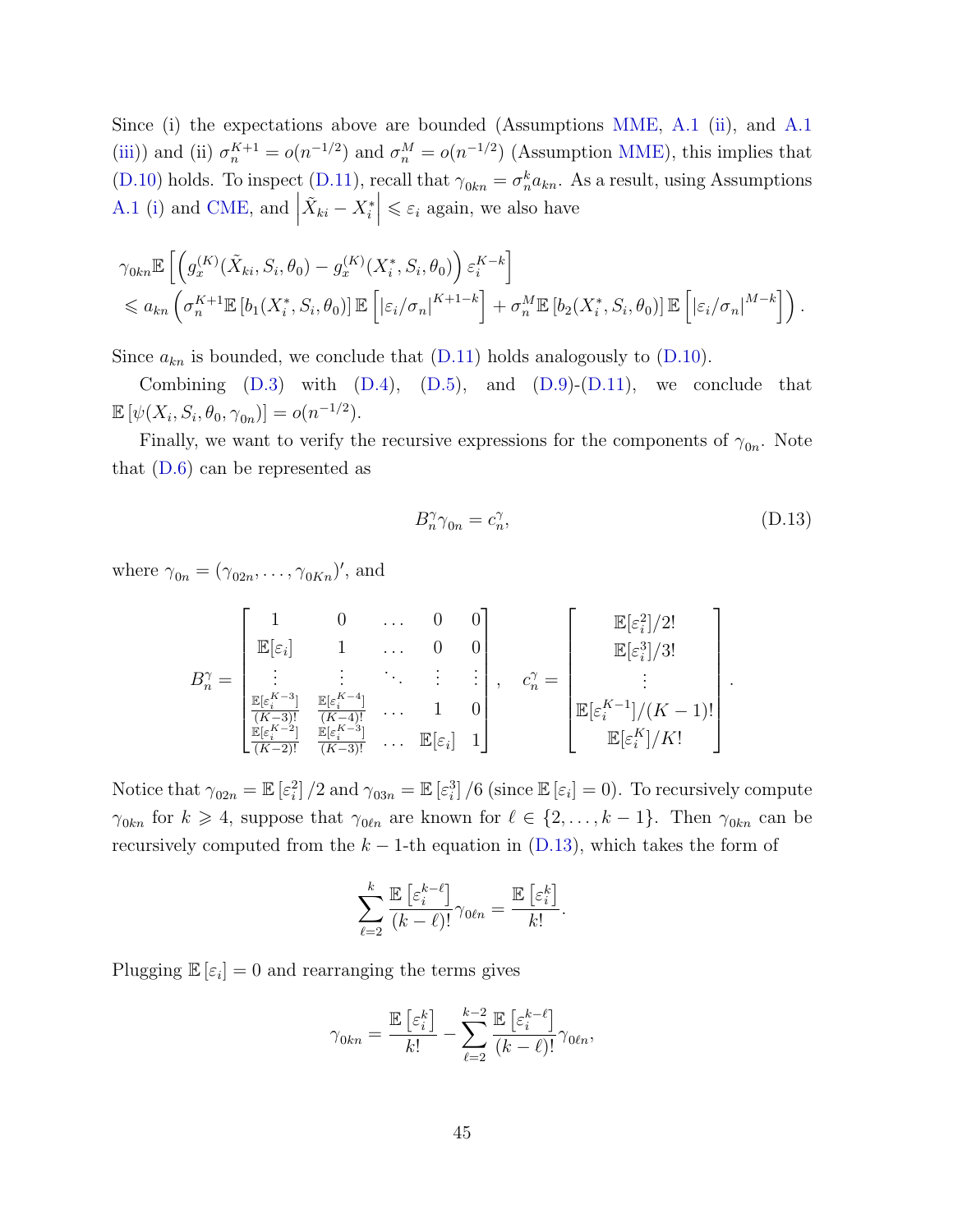which completes the proof.  $Q.E.D.$ 

#### D.2 Proof of Theorem [2](#page-12-0)

#### D.2.1 Auxiliary lemmas

<span id="page-45-0"></span>**Lemma D.1.** Suppose that  $\{(X_i^*, S_i', \varepsilon_i)\}_{i=1}^n$  are i.i.d.. Then, under Assumptions [MME,](#page-10-1) [CME,](#page-11-0) [A.1,](#page-36-1) [A.2](#page-36-3) [\(i\)](#page-36-5), and [A.3](#page-36-4) (i)-[\(iii\)](#page-37-3), we have

(i)

$$
\sup_{\theta \in \Theta} \left\| \overline{g}_x^{(k)}(\theta) - g_x^{(k)*}(\theta) \right\| = o_p(1)
$$

and  $g_x^{(k)*}(\theta)$  is continuous on  $\Theta$  for  $k \in \{0, \ldots, K\}$ ;

(*ii*) for some  $\delta > 0$ ,

$$
\sup_{\theta \in B_{\delta}(\theta_0)} \left\| \overline{G}_x^{(k)}(\theta) - G_x^{(k)*}(\theta) \right\| = o_p(1),
$$

and  $G_x^{(k)*}(\theta)$  is continuous on  $B_\delta(\theta_0)$  for  $k \in \{0, \ldots, K\}$ .

Proof of Lemma [D.1.](#page-45-0) First, we show

$$
\sup_{\theta \in \Theta} \|\overline{g}(\theta) - g^*(\theta)\| = o_p(1).
$$

By the triangle inequality,

$$
\sup_{\theta \in \Theta} \|\overline{g}(\theta) - g^*(\theta)\| \leqslant \sup_{\theta \in \Theta} \|\overline{g}(\theta) - \overline{g}^*(\theta)\| + \sup_{\theta \in \Theta} \|\overline{g}^*(\theta) - g^*(\theta)\|.
$$

Then, it is sufficient to show that both terms on the right hand side of the inequality above are  $o_p(1)$ . Expanding  $g(X_i, S_i, \theta_0)$  around  $X_i^*$  as in [\(D.1\)](#page-41-1) and invoking Assumption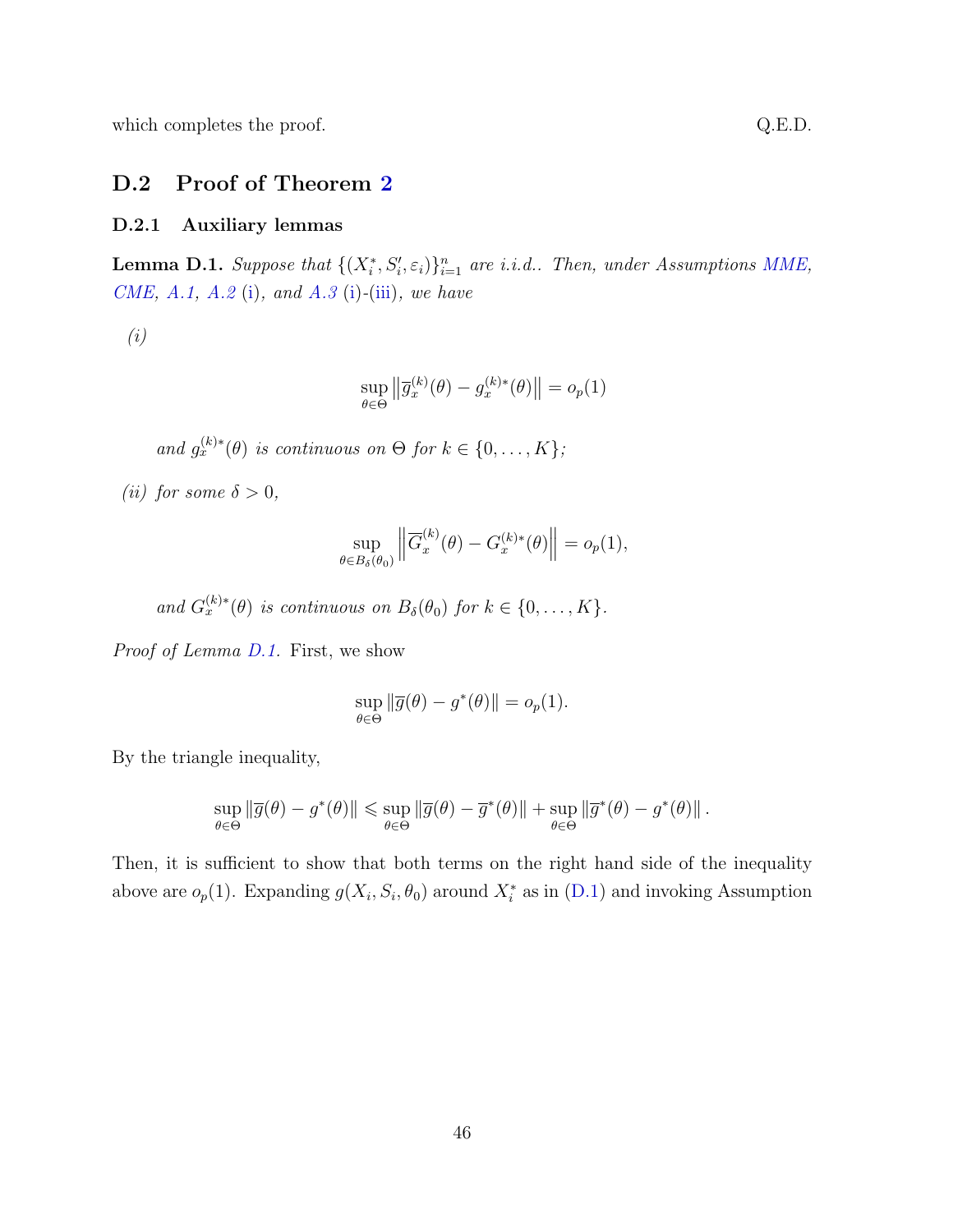$$
A.1(i),
$$

$$
\sup_{\theta \in \Theta} \|\overline{g}(\theta) - \overline{g}^*(\theta)\| = \sup_{\theta \in \Theta} \left\| \sum_{k=1}^{K-1} \frac{1}{k!} \frac{1}{n} \sum_{i=1}^n g_k^{(k)}(X_i^*, S_i, \theta) \varepsilon_i^k + \frac{1}{K!} \frac{1}{n} \sum_{i=1}^n g_x^{(K)}(\tilde{X}_i^*, S_i, \theta) \varepsilon_i^K \right\|
$$
  

$$
\leq \sum_{k=1}^K \frac{1}{k!} \frac{1}{n} \sum_{i=1}^n \sup_{\theta \in \Theta} \|g_x^{(k)}(X_i^*, S_i, \theta)\| \, |\varepsilon_i|^k + \frac{1}{K!} \frac{1}{n} \sum_{i=1}^n \sup_{\theta \in \Theta} b_1(X_i^*, S_i, \theta) |\varepsilon_i|^{K+1}
$$
  

$$
+ \frac{1}{K!} \frac{1}{n} \sum_{i=1}^n \sup_{\theta \in \Theta} b_2(X_i^*, S_i, \theta) |\varepsilon_i|^M,
$$

where  $\tilde{X}_i$  lies in between of  $X_i^*$  and  $X_i$ . Now observe that all the terms following the inequality sign are  $o_p(1)$ . Indeed, this is guaranteed by Markov's inequality paired with Assumptions [MME,](#page-10-1) [CME,](#page-11-0) and [A.3](#page-36-4) [\(ii\)](#page-37-4). Hence,  $\sup_{\theta \in \Theta} ||\overline{g}(\theta) - \overline{g}^*(\theta)|| = o_p(1)$ , and we are left to show  $\sup_{\theta \in \Theta} ||\overline{g}^*(\theta) - g^*(\theta)|| = o_p(1)$ . This, in turn, follows from the standard ULLN (e.g., Lemma 2.4 in [Newey and McFadden,](#page-34-11) [1994\)](#page-34-11), which also ensures continuity of  $g^*(\theta)$  on  $\Theta$ . Hence, we conclude that the assertion of the lemma holds for g.

Applying nearly identical arguments, one can also establish the desired results for  $g_x^{(k)}$ for  $k \in \{1, ..., K\}$  and for  $G_x^{(k)}$  for  $k \in \{0, ..., K\}$  (for the latter, Assumptions [A.3](#page-36-4) [\(i\)](#page-36-5) and [\(iii\)](#page-37-3) take the places of Assumptions [A.1](#page-36-1) [\(i\)](#page-36-6) and [A.3](#page-36-4) [\(ii\)](#page-37-4), respectively). Q.E.D.

<span id="page-46-0"></span>**Lemma D.2.** Suppose that the hypotheses of Lemma [D.1](#page-45-0) are satisfied. Then,  $g_x^{(k)} \rightarrow g_x^{(k)*}$ and  $G_x^{(k)} \to G_x^{(k)*}$  for  $k \in \{0, ..., K\}$ . Suppose also  $\hat{\theta} \stackrel{p}{\to} \theta_0$ . Then,  $\overline{g}_x^{(k)}(\hat{\theta}) \stackrel{p}{\to} g_x^{(k)*}$  and  $\overline{G}_x^{(k)}$  $x^{(k)}_x(\hat{\theta}) \stackrel{p}{\rightarrow} G_x^{(k)*}$  for  $k \in \{0, \ldots, K\}.$ 

*Proof of Lemma [D.2.](#page-46-0)* First, we prove the assertions of the lemma for  $g_x^{(k)}$ . Note that, by the standard expansion of  $g_x^{(k)}(X_i, S_i, \theta_0)$  around  $X_i^*$  (see Eq. [\(D.2\)](#page-42-4) above), we have

$$
\|g_x^{(k)} - g_x^{(k)^*}\| \leq \mathbb{E} [\|g(X_i, S_i, \theta_0) - g_x^{(k)}(X_i^*, S_i, \theta)\|]
$$
  

$$
\leq \sum_{\ell=k+1}^K \frac{1}{(\ell-k)!} \mathbb{E} [\|g_x^{(\ell)}(X_i^*, S_i, \theta_0)\| |\varepsilon_i|^\ell]
$$
  

$$
+ \frac{1}{(K-k)!} \mathbb{E} [\|g_x^{(K)}(\tilde{X}_i, S_i, \theta_0) - g_x^{(K)}(X_i^*, S_i, \theta_0)\| |\varepsilon_i|^{K-k}].
$$

By Assumptions [MME,](#page-10-1) [CME,](#page-11-0) and [A.3](#page-36-4) [\(ii\)](#page-37-4),  $\mathbb{E}\left[\left\|g_x^{(\ell)}(X_i^*,S_i,\theta_0)\right\| \left|\varepsilon_i\right|^\ell\right] \to 0$  for all  $\ell \in$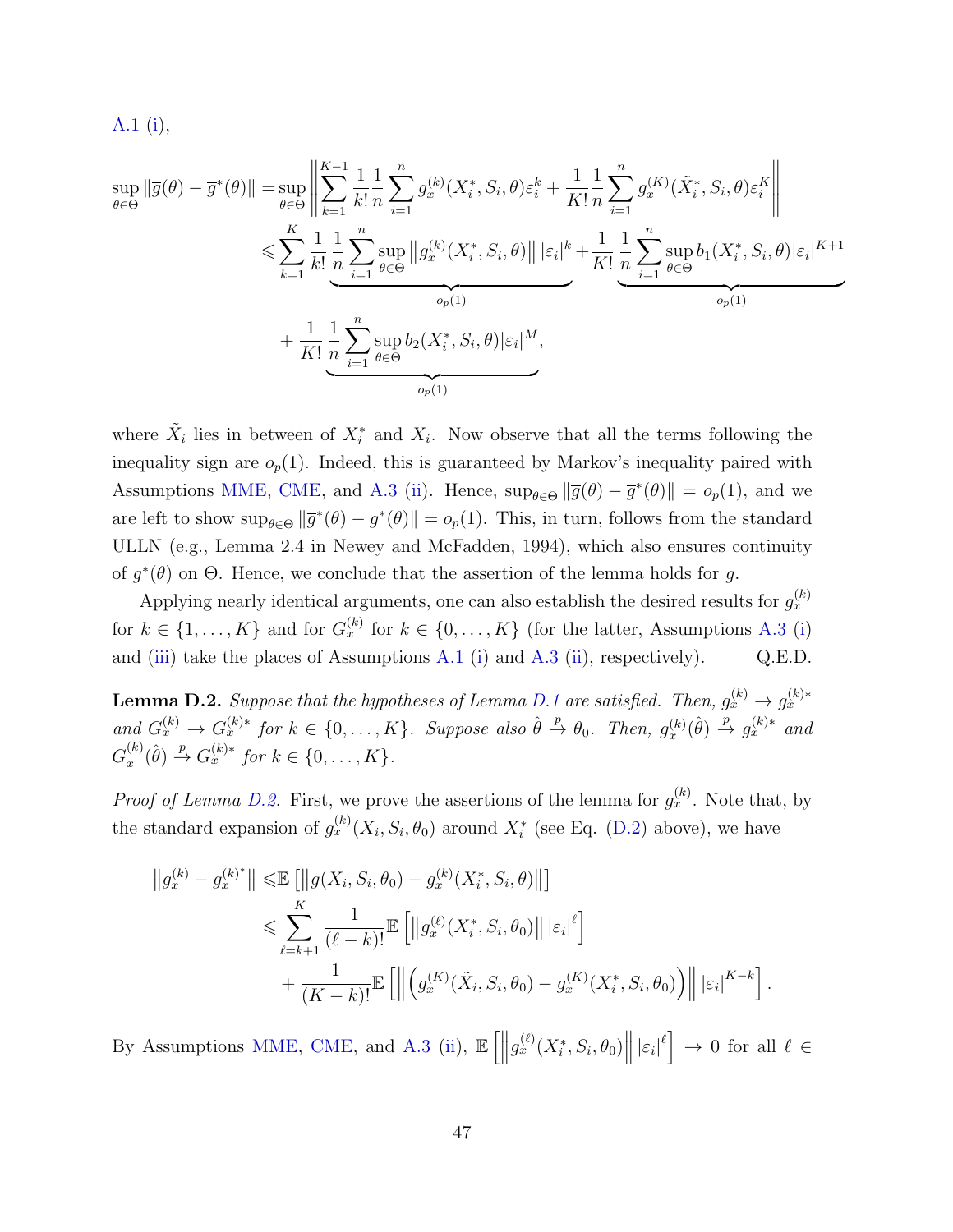$\{1, \ldots, K\}$ . Next, using Assumptions [A.1](#page-36-1) [\(i\)](#page-36-6) and [CME,](#page-11-0)

$$
\mathbb{E}\left[\left\|\left(g_x^{(K)}(\tilde{X}_i, S_i, \theta_0) - g_x^{(K)}(X_i^*, S_i, \theta_0)\right)\right\| \left|\varepsilon_i\right|^{K-k}\right]
$$
  
\$\leqslant \mathbb{E}\left[b\_1(X\_i^\*, S\_i, \theta\_0)\right] \mathbb{E}\left[\left|\varepsilon\_i\right|^{K+1-k}\right] + \mathbb{E}\left[b\_2(X\_i^\*, S\_i, \theta\_0)\right] \mathbb{E}\left[\left|\varepsilon\_i\right|^{M-k}\right] \to 0,

where the convergence follows from Assumptions [MME,](#page-10-1) [A.1](#page-36-1) [\(ii\)](#page-37-4) and [A.3](#page-36-4) (ii). Hence, we conclude  $g_x^{(k)} \to g_x^{(k)*}$ .

Next, we show  $\overline{g}_x^{(k)}(\hat{\theta}) \stackrel{p}{\rightarrow} g_x^{(k)*}$ . By the triangle inequality,

$$
\left\|\overline{g}_x^{(k)}(\hat{\theta}) - g_x^{(k)*}\right\| \leq \sup_{\theta \in B_{\delta}(\theta_0)} \left\|\overline{g}_x^{(k)}(\theta) - g_x^{(k)*}(\theta)\right\| + \left\|g_x^{(k)*}(\hat{\theta}) - g_x^{(k)*}(\theta_0)\right\|,
$$

where the inequality holds with probability approaching one since  $\hat{\theta} \in B_{\delta}(\theta_0)$  with proba-bility approaching one. Note that, By Lemma [D.1,](#page-45-0)  $\sup_{\theta \in B_\delta(\theta_0)} \left\| \overline{g}_x^{(k)}(\theta) - g_x^{(k)*}(\theta) \right\| = o_p(1)$ and  $||g_x^{(k)*}(\hat{\theta}) - g_x^{(k)*}(\theta_0)|| = o_p(1)$ , where the second result follows from consistency of  $\hat{\theta}$  and continuity of  $g_x^{(k)*}(\theta)$ . Hence,  $\overline{g}_x^{(k)}(\hat{\theta}) \stackrel{p}{\rightarrow} g_x^{(k)*}$ , which completes the proof of the results for  $g_x^{(k)}$  for all  $k \in \{0, \ldots, K\}.$ 

A nearly identical argument, can be invoked to establish the same results for  $G_x^{(k)}$  for  $k \in \{0, \ldots, K\}$ , with Assumptions [A.3](#page-36-4) [\(i\)](#page-36-5) and [\(iii\)](#page-37-3) taking the places of Assumptions [A.1](#page-36-1) [\(i\)](#page-36-6) and  $A.3$  [\(ii\)](#page-37-4), respectively.  $Q.E.D.$ 

<span id="page-47-0"></span>Lemma D.3. Suppose that the hypotheses of Lemma [D.1](#page-45-0) are satisfied. Then, under additional Assumptions [A.3](#page-36-4) [\(iv\)](#page-37-5) and [A.4](#page-37-0) [\(i\)](#page-37-1), we have  $\hat{\theta} \stackrel{p}{\rightarrow} \theta_0$ ,  $\hat{\gamma} \stackrel{p}{\rightarrow} 0$  and  $\hat{\gamma} \stackrel{p}{\rightarrow} \gamma_{0n}$ .

*Proof of Lemma [D.3.](#page-47-0)* First, we argue that  $\sup_{\beta \in \mathcal{B}} ||\overline{\psi}(\beta) - \psi^*(\beta)|| = o_p(1)$ . Notice that, by the triangle inequality,

<span id="page-47-1"></span>
$$
\sup_{\beta \in \mathcal{B}} \left\| \overline{\psi}(\beta) - \psi^*(\beta) \right\| \le \sup_{\theta \in \Theta} \left\| \overline{g}(\theta) - g^*(\theta) \right\| + \sum_{k=2}^K |\gamma_k| \sup_{\theta \in \Theta} \left\| \overline{g}_x^{(k)}(\theta) - g_x^{(k)*}(\theta) \right\| = o_p(1),\tag{D.14}
$$

where the equality follows from Lemma [D.1](#page-45-0) (i) and boundedness of  $\gamma$  (Assumption [A.2](#page-36-3)) [\(i\)](#page-36-10)). Moreover, Lemma [D.1](#page-45-0) (i) also ensures that  $\psi^*(\beta)$  is continuous on compact  $\beta$  and, consequently, is bounded.

Let  $\hat{Q}(\beta) = \overline{\psi}(\beta)' \hat{\Xi} \overline{\psi}(\beta)$  and  $Q^*(\beta) = \psi^*(\beta)' \Xi \psi^*(\beta)$ . Notice that [\(D.14\)](#page-47-1), boundedness of  $\psi^*(\beta)$ , and Assumption [A.3](#page-36-4) [\(iv\)](#page-37-5) together guarantee that  $\sup_{\beta \in \mathcal{B}} |\hat{Q}(\beta) - Q^*(\beta)| =$ o<sub>p</sub>([1\)](#page-11-1). Next, recall that  $\gamma_{0n} \to 0_{K-1}$  (Lemma 1). Since  $\Gamma$  is compact and  $\gamma_{0n} \in \Gamma$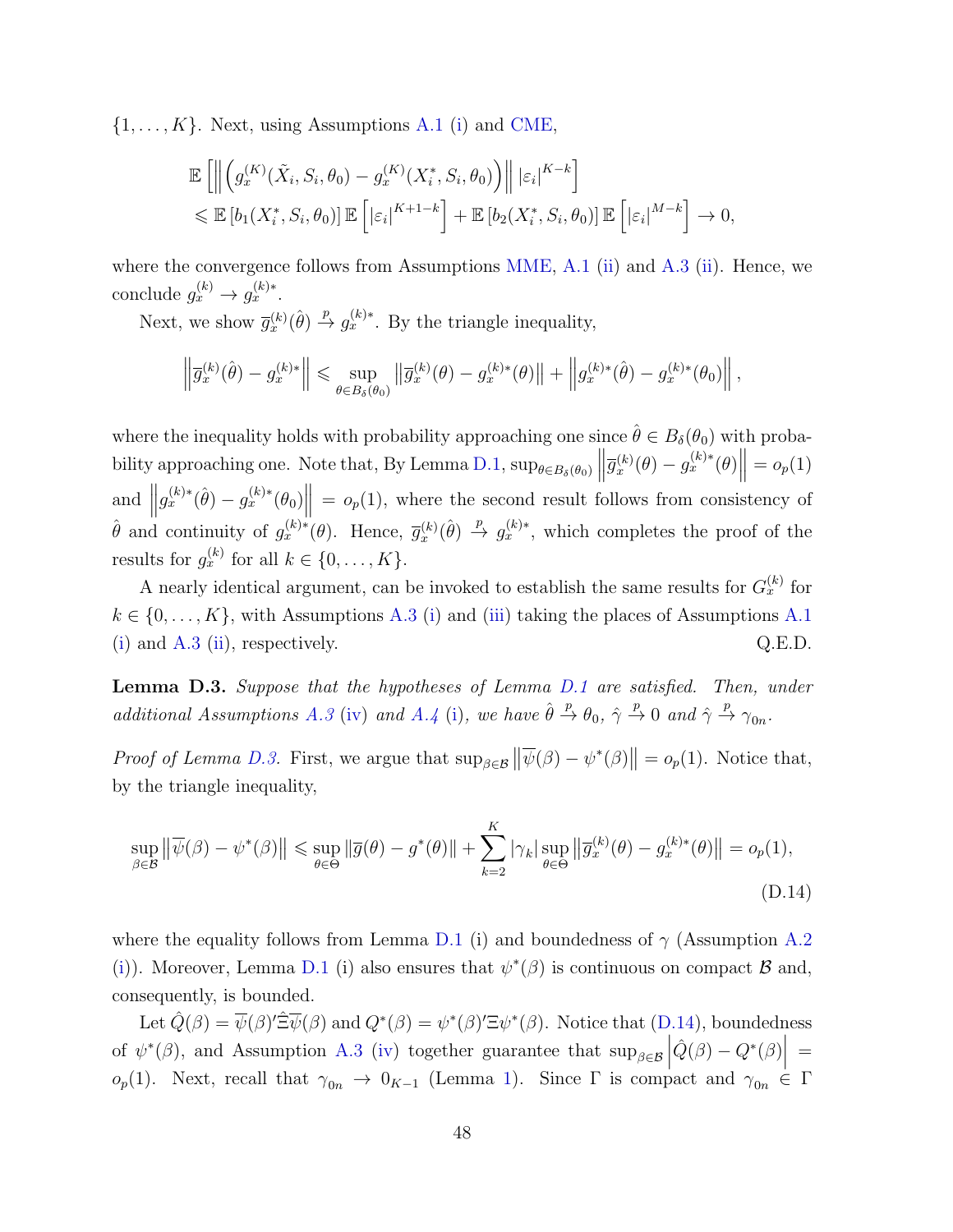(Assumption [A.2](#page-36-3) [\(i\)](#page-37-1)),  $0_{K-1} \in \Gamma$ . Consequently, Assumptions [A.4](#page-37-0) (i) and [A.3](#page-36-4) [\(iv\)](#page-37-5) together guarantee that  $\hat{Q}^*(\beta)$  is uniquely minimized at  $\theta = \theta_0$  and  $\gamma = 0_{K-1}$ . Consequently, applying the standard consistency argument (e.g., Theorem 2.1 of [Newey and McFadden,](#page-34-11) [1994\)](#page-34-11), we conclude that  $\hat{\theta} \to \theta_0$  and  $\hat{\gamma} \to 0_{K-1}$ . Finally, since  $\gamma_{0n} \to 0$  (Lemma [1\)](#page-11-1), we also have  $\hat{\gamma} \stackrel{p}{\rightarrow} \gamma_{0n}$ .  $Q.E.D.$ 

<span id="page-48-0"></span>**Lemma D.4.** Suppose that  $\{(X_i^*, S_i', \varepsilon_i)\}_{i=1}^n$  are i.i.d.. Then, under Assumptions [MME,](#page-10-1) [CME,](#page-11-0) [A.1,](#page-36-1) and [A.3](#page-36-4) [\(ii\)](#page-37-4) and [\(v\)](#page-37-6), we have

$$
n^{1/2}\overline{\psi}(\beta_{0n}) \stackrel{d}{\to} N(0, \Omega_{gg}^*),
$$

where  $\Omega_{gg}^* \equiv \mathbb{E}\left[g(X_i, S_i, \theta_0)g(X_i, S_i, \theta_0)'\right]$ .

*Proof of Lemma [D.4.](#page-48-0)* Using expansion  $(D.3)$ , we obtain

$$
n^{1/2}\overline{\psi}(\beta_{0n}) = n^{-1/2} \sum_{i=1}^{n} g(X_i^*, S_i, \theta_0) + n^{-1/2} \sum_{i=1}^{n} g_x^{(1)}(X_i, S_i, \theta_0) \varepsilon_i
$$
  
+ 
$$
\sum_{k=2}^{K} n^{-1/2} \sum_{i=1}^{n} g_x^{(k)}(X_i^*, S_i, \theta_0) \left( \frac{1}{k!} \varepsilon_i^k - \sum_{\ell=2}^{k} \frac{1}{(k-\ell)!} \varepsilon_i^{k-\ell} \gamma_{0kn} \right)
$$
  
+ 
$$
\frac{1}{K!} n^{-1/2} \sum_{i=1}^{n} \left( g_x^{(K)}(\tilde{X}_i, S_i, \theta_0) - g_x^{(K)}(X_i^*, S_i, \theta_0) \right) \varepsilon_i^{K}
$$
  
- 
$$
\sum_{k=2}^{K} \frac{\gamma_{0kn}}{(K-k)!} n^{-1/2} \sum_{i=1}^{n} \left( g_x^{(K)}(\tilde{X}_{ki}, S_i, \theta_0) - g_x^{(K)}(X_i^*, S_i, \theta_0) \right) \varepsilon_i^{K-k}.
$$
(D.15)

First, note that, by the standard CLT,  $n^{-1/2} \sum_{i=1}^{n} g(X_i^*, S_i, \theta_0) \stackrel{d}{\to} N(0, \Omega_{gg}^*)$ . The rest of the proof is to show that the remaining terms are  $o_p(1)$ . By Assumptions [MME,](#page-10-1) [CME,](#page-11-0) [A.3](#page-36-4) [\(ii\)](#page-37-4), Chebyshev's inequality guarantees

<span id="page-48-1"></span>
$$
n^{-1/2} \sum_{i=1}^{n} g_x^{(1)}(X_i^*, S_i, \theta_{0n}) \varepsilon_i = o_p(1)
$$

Next, [\(D.9\)](#page-43-3) ensures that we can similarly apply Chebyshev's inequality (combined with Assumptions [MME,](#page-10-1) [CME,](#page-11-0) [A.3](#page-36-4) [\(ii\)](#page-37-4) and [\(v\)](#page-37-6)) to ensure that for  $k \in \{2, ..., K\}$ 

$$
n^{-1/2} \sum_{i=1}^{n} g_x^{(k)}(X_i^*, S_i, \theta_0) \left( \frac{1}{k!} \varepsilon_i^k - \sum_{\ell=2}^k \frac{1}{(k-\ell)!} \varepsilon_i^{k-\ell} \gamma_{0kn} \right) = o_p(1).
$$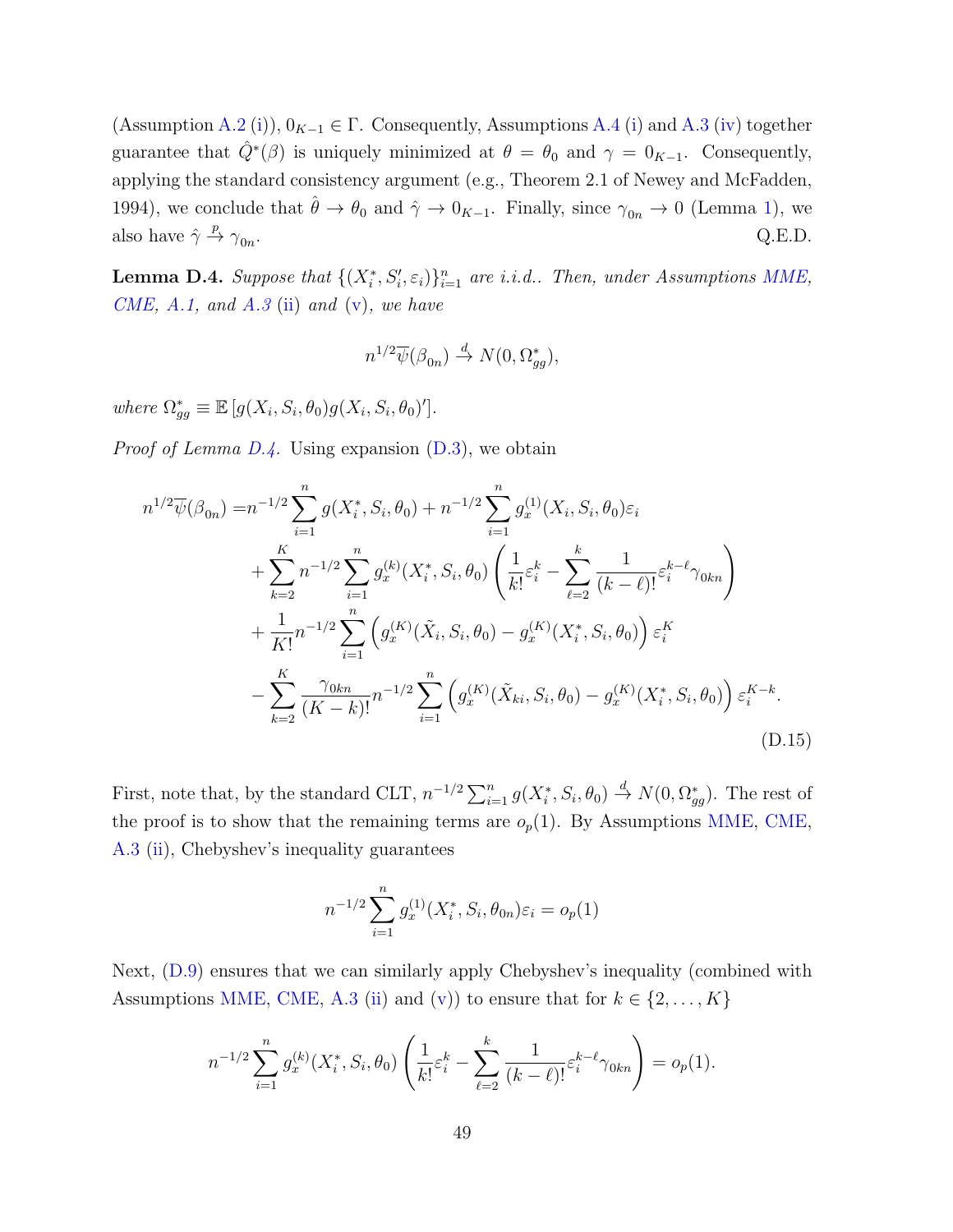Next, using [\(D.12\)](#page-43-4),

$$
\left\| n^{-1/2} \sum_{i=1}^{n} \left( g_x^{(K)}(\tilde{X}_i, S_i, \theta_0) - g_x^{(K)}(X_i^*, S_i, \theta_0) \right) \varepsilon_i^K \right\|
$$
  
\n
$$
\leq n^{-1/2} \sum_{i=1}^{n} b_1(X_i^*, S_i, \theta_0) \left| \varepsilon_i \right|^{K+1} + n^{-1/2} \sum_{i=1}^{n} b_2(X_i^*, S_i, \theta_0) \left| \varepsilon_i \right|^M
$$
  
\n
$$
\leq \underbrace{n^{1/2} \sigma_n^{K+1}}_{\to 0} \underbrace{\left( n^{-1} \sum_{i=1}^{n} b_1(X_i^*, S_i, \theta_0) \left| \varepsilon_i / \sigma_n \right|^{K+1} \right)}_{O_p(1)} + \underbrace{n^{1/2} \sigma_n^M}_{\to 0} \underbrace{\left( n^{-1} \sum_{i=1}^{n} b_2(X_i^*, S_i, \theta_0) \left| \varepsilon_i / \sigma_n \right|^{M} \right)}_{O_p(1)}
$$
  
\n=  $o_p(1),$ 

where both  $n^{1/2}\sigma_n^{K+1}$  and  $n^{1/2}\sigma_n^M$  converge to zero by Assumption [MME,](#page-10-1) and the terms in the brackets are  $O_p(1)$  by Markov's inequality (ensured by Assumptions [MME,](#page-10-1) [CME,](#page-11-0) [A.1](#page-36-1) [\(ii\)](#page-36-8) and [A.3](#page-36-4) [\(ii\)](#page-37-4)). Recall that in the proof of Lemma [1,](#page-11-1) we have demonstrated that  $\gamma_{0kn} = \sigma_n^k a_{kn}$ , where  $a_{kn}$  are bounded, for  $k \in \{2, ..., K\}$ . Hence, similarly, we have

$$
\left\| \gamma_{0kn} n^{-1/2} \sum_{i=1}^n \left( g_x^{(K)}(\tilde{X}_i, S_i, \theta_0) - g_x^{(K)}(X_i^*, S_i, \theta_0) \right) \varepsilon_i^{K-k} \right\|
$$
  
\n
$$
\leq a_{kn} \sigma_n^k \left[ n^{-1/2} \sum_{i=1}^n b_1(X_i^*, S_i, \theta_0) \left| \varepsilon_i \right|^{K-k+1} + n^{-1/2} \sum_{i=1}^n b_2(X_i^*, S_i, \theta_0) \left| \varepsilon_i \right|^{M-k} \right]
$$
  
\n
$$
\leq a_{kn} \left[ \underbrace{n^{1/2} \sigma_n^{K+1}}_{\to 0} \left( n^{-1} \sum_{i=1}^n b_1(X_i^*, S_i, \theta_0) \left| \varepsilon_i / \sigma_n \right|^{K-k+1} \right) + \underbrace{n^{1/2} \sigma_n^M}_{\to 0} \left( n^{-1} \sum_{i=1}^n b_2(X_i^*, S_i, \theta_0) \left| \varepsilon_i / \sigma_n \right|^{M-k} \right)
$$
  
\n
$$
= o_p(1).
$$

Hence, we have demonstrated that all the remaining terms in  $(D.15)$  are  $o_p(1)$ , i.e. we have

$$
n^{1/2} \overline{\psi}(\beta_{0n}) = n^{-1/2} \sum_{i=1}^{n} g(X_i^*, S_i, \theta_0) + o_p(1)
$$
  

$$
\xrightarrow{d} N(0, \Omega_{gg}^*),
$$

which completes the proof.  $Q.E.D.$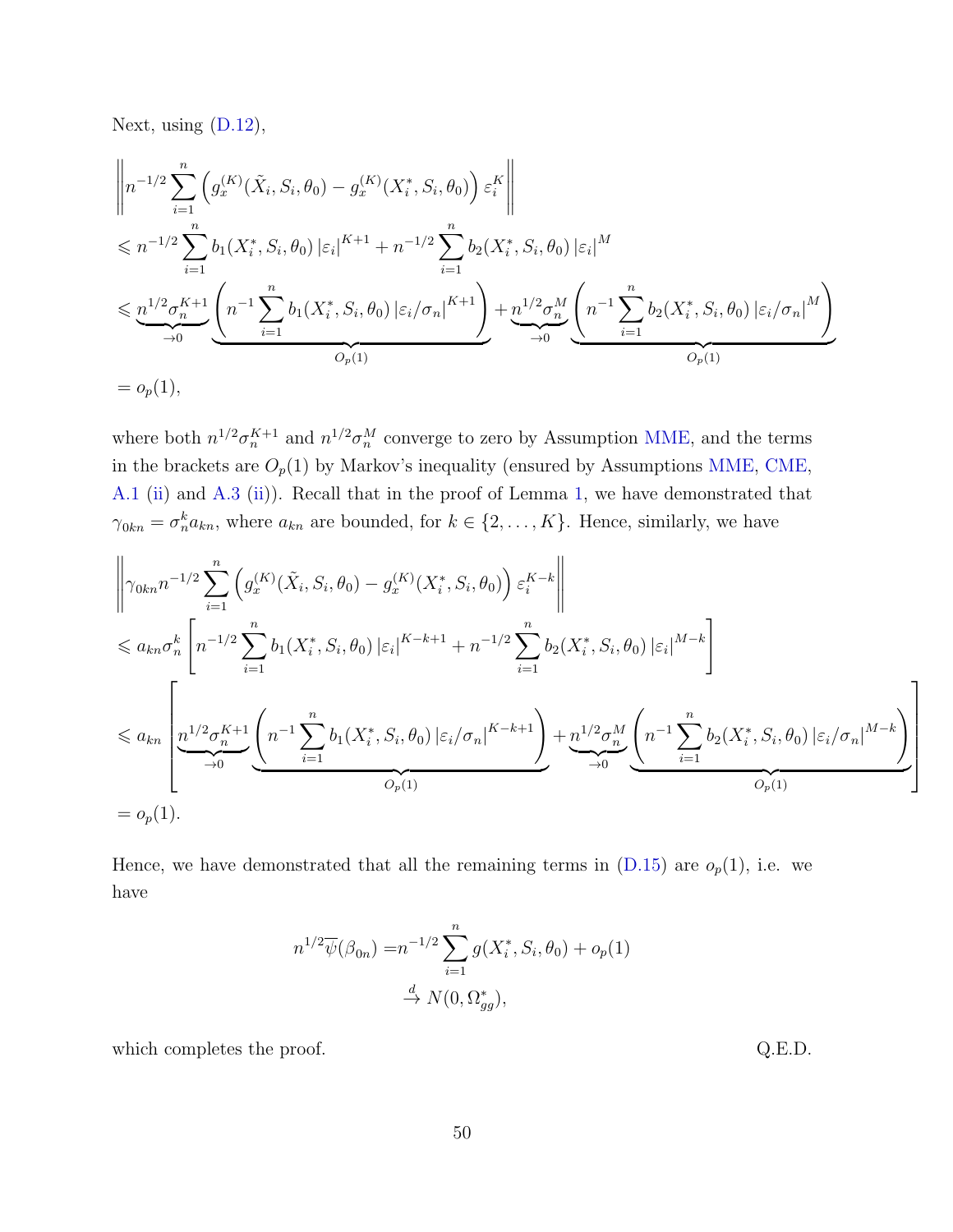#### D.2.2 Proof of Theorem [2](#page-12-0)

Equipped with Lemmas [D.1-](#page-45-0)[D.4,](#page-48-0) we are ready to prove Theorem [2.](#page-12-0)

*Proof of Theorem [2.](#page-12-0)* Since (i)  $\hat{\theta}$  and  $\hat{\gamma}$  are consistent for  $\theta_0$  and  $\gamma_{0n}$ , respectively (Lemma [D.3\)](#page-47-0) and (ii) both  $\theta_0$  and  $\gamma_{0n} \to 0$  (Assumption [MME\)](#page-10-1) are bounded away from the boundaries of  $\Theta$  and  $\Gamma$  respectively (Assumption [A.2\)](#page-36-3), the standard GMM FOC is satisfied with probability approaching one, i.e., we have (with probability approaching one)

<span id="page-50-0"></span>
$$
\overline{\Psi}(\hat{\beta})'\hat{\Xi}\overline{\psi}(\hat{\beta})=0.
$$

Expanding  $\overline{\psi}(\hat{\beta})$  around  $\overline{\psi}(\beta_{0n})$  gives

$$
\overline{\Psi}(\hat{\beta})'\hat{\Xi}\left(\overline{\psi}(\beta_{0n})+\overline{\Psi}(\tilde{\beta})(\hat{\beta}-\beta_0)\right)=0,
$$
\n(D.16)

where  $\tilde{\beta}$  lies between  $\beta_{0n}$  and  $\hat{\beta}$  (and, consequently,  $\tilde{\theta} \stackrel{p}{\rightarrow} \theta_0$  and  $\tilde{\gamma} \stackrel{p}{\rightarrow} 0$ ). Next, we argue that  $\overline{\Psi}(\hat{\beta}) = \Psi^* + o_p(1)$ . Observe

$$
\overline{\Psi}(\hat{\beta}) = \left[ \overline{G}(\hat{\theta}) - \sum_{k=2}^K \hat{\gamma}_k \overline{G}_x^{(k)}(\hat{\theta}), -\overline{g}_x^{(2)}(\hat{\theta}), \dots, -\overline{g}_x^{(K)}(\hat{\theta}) \right].
$$

Since  $\hat{\theta} \stackrel{p}{\rightarrow} \theta_0$  (Lemma [D.3\)](#page-47-0), we can invoke the result of Lemma [D.2](#page-46-0) to argue that  $\overline{g}_x^{(k)}(\hat{\theta}) \stackrel{p}{\rightarrow} g_x^{(k)*}$  and  $\overline{G}_x^{(k)}$  $x^{(k)}(x,\hat{\theta}) \stackrel{p}{\rightarrow} G_x^{(k)*}$  for all  $k \in \{0,\ldots,K\}$ . This, combined with  $\hat{\gamma} \to 0$ (Lemma [D.3\)](#page-47-0), ensures that  $\overline{\Psi}(\hat{\beta}) = \Psi^* + o_p(1)$  and, analogously,  $\overline{\Psi}(\tilde{\beta}) = \Psi^* + o_p(1)$ . Cou-pling these result with Assumption [A.3](#page-36-4) [\(iv\)](#page-37-5), we conclude that  $\overline{\Psi}(\hat{\beta})' \hat{\Xi} \overline{\Psi}(\tilde{\beta}) \stackrel{p}{\rightarrow} \Psi^{*'} \Xi \Psi^{*}$ , which is invertible by Assumption [A.4](#page-37-0) [\(ii\)](#page-37-2). Hence,  $(D.16)$  can be rearranged as (with probability approaching one)

$$
n^{1/2}(\hat{\beta} - \beta_{0n}) = -(\overline{\Psi}(\hat{\beta})'\hat{\Xi}\overline{\Psi}(\tilde{\beta}))^{-1}\overline{\Psi}(\hat{\beta})'\hat{\Xi}n^{1/2}\overline{\psi}(\beta_{0n})
$$
  
= -(\Psi^\*\Xi\Psi^\*)^{-1}\Psi^\*\Xi n^{1/2}\overline{\psi}(\beta\_{0n}) + o\_p(1),

where, by Lemma [D.4,](#page-48-0)  $n^{1/2} \overline{\psi}(\beta_{0n}) \stackrel{d}{\rightarrow} N(0, \Omega_{gg}^*)$ . Hence, we conclude

$$
n^{1/2}(\hat{\beta} - \beta_{0n}) \stackrel{d}{\to} N(0, \Sigma^*),
$$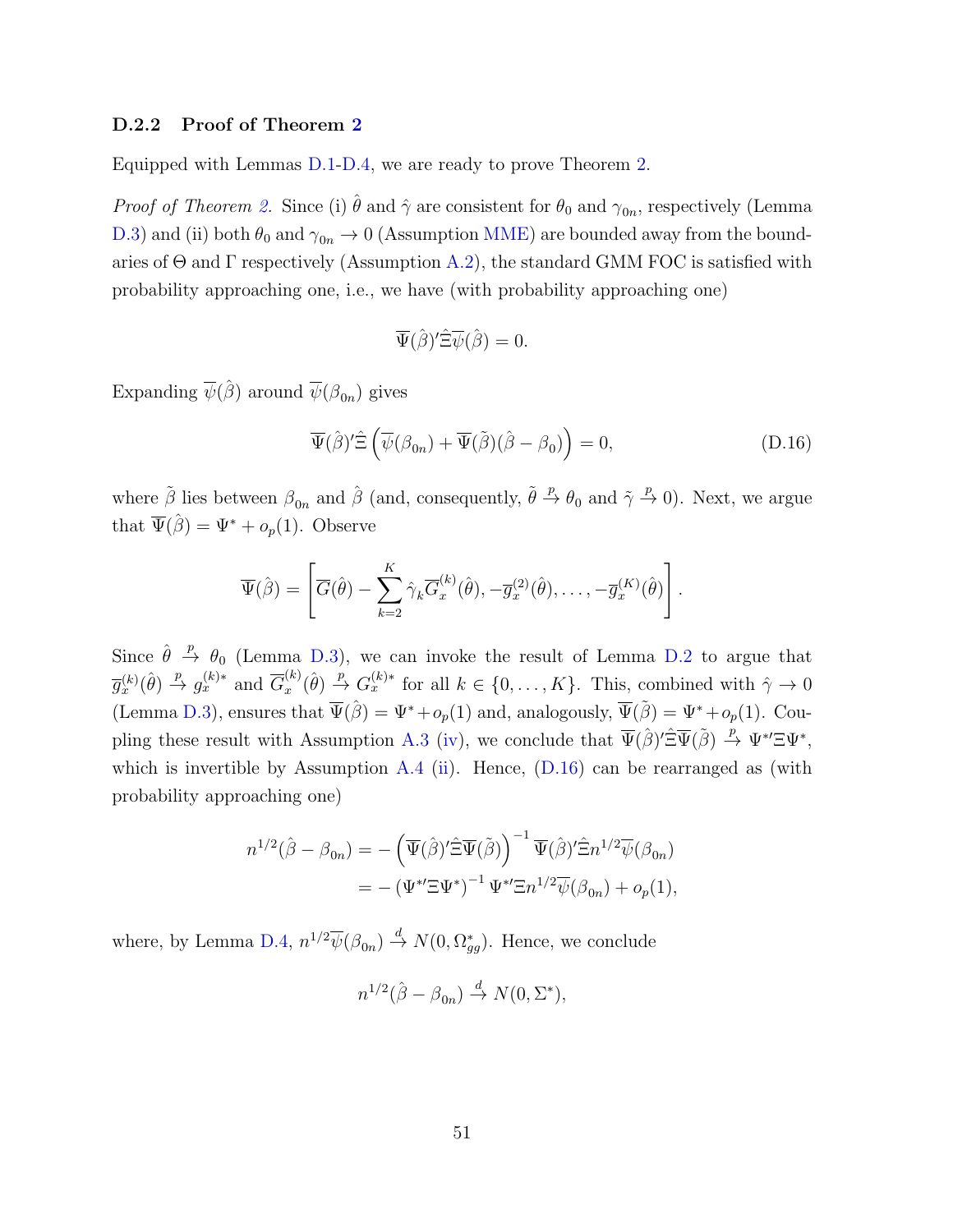where

$$
\Sigma^* = (\Psi^{*'} \Xi \Psi^*)^{-1} \Psi^{*'} \Xi \Omega^*_{gg} \Psi^* \Xi (\Psi^{*'} \Xi \Psi^*)^{-1}.
$$

To complete the proof, we need to show that  $\Sigma \to \Sigma^*$ . First, note that, by Lemma [D.2](#page-46-0) and  $\gamma_{0n} \rightarrow 0$  (Assumption [MME\)](#page-10-1)

$$
\Psi = \left[ G - \sum_{k=2}^K \gamma_{0kn} G_x^{(k)}, -g_x^{(2)}, \dots, -g_x^{(K)} \right] \rightarrow \left[ G^*, -g_x^{(2)*}, \dots, -g_x^{(K)*} \right] = \Psi^*.
$$

Next, we want to argue that  $\Omega_{\psi\psi} \to \Omega_{gg}^*$ . Observe that

$$
\Omega_{\psi\psi} = \mathbb{E}\left[\left(g_i - \sum_{k=2}^K \gamma_{0kn} g_{xi}^{(k)}\right)\left(g_i - \sum_{k=2}^K \gamma_{0kn} g_{xi}^{(k)}\right)'\right] = \mathbb{E}\left[g_ig_i'\right] + o(1),
$$

where the equality follows since (i)  $\gamma_{0kn} \to 0$  for all  $k \in \{2, ..., K\}$  (Assumption [MME\)](#page-10-1) and (ii)  $\mathbb{E}\left[ \right]$  $g_{xi}^{(k)}(g_{xi}^{(k')})'$  is bounded for all  $k, k' \in \{0, \ldots, K\}$ . In particular, (ii) can be inspected by expanding  $g_x^{(k)}(X_i, S_i, \theta_0)$  and  $g_x^{(k')}(X_i, S_i, \theta_0)$  around  $X_i^*$  as in [\(D.2\)](#page-42-4) and bounding the expectations as in the proof of Lemma [D.2](#page-46-0) (using Assumptions [MME,](#page-10-1) [CME,](#page-11-0) [A.1](#page-36-1) [\(i\)](#page-36-6), [A.3](#page-36-4) [\(ii\)](#page-37-4), and A.3 [\(v\)](#page-37-6)). Similarly, by expanding  $g(X_i, S_i, \theta_0)$  around  $X_i^*$ and bounding the residual terms as in the proof of Lemma [D.2](#page-46-0) (again, using Assumptions [MME,](#page-10-1) [CME,](#page-11-0) [A.1](#page-36-1) [\(i\)](#page-36-6), [A.3](#page-36-4) [\(ii\)](#page-37-4), and A.3 [\(v\)](#page-37-6)), we verify that  $\mathbb{E}[g_i g'_i] \to \mathbb{E}[g_i^* g_i^{*'}] = \Omega_{gg}^*$ . Hence,  $\Omega_{\psi\psi} \to \Omega_{gg}^*$  and, consequently, we verified that  $\Sigma \to \Sigma^*$ . Finally, we conclude

$$
n^{1/2} \Sigma^{-1/2} (\hat{\beta} - \beta_{0n}) \to N(0, I_{p+K-1}),
$$

which completes the proof.  $Q.E.D.$ 

### <span id="page-51-0"></span>E Proofs of Results in Section [4](#page-22-0)

#### E.1 Proof of Theorem [3:](#page-23-2)

1. First, in parts 1-4 below, we prove the theorem in the case  $p = 3$ . Then, in part 5 of this proof, we consider the case  $p = 4$ . The proof in the latter case is identical, except some of the remainder terms are of smaller orders. In parts 1-4 of the proof, it will be convenient to state the resulting bounds that depend on  $p$  in the general form using  $p$ ,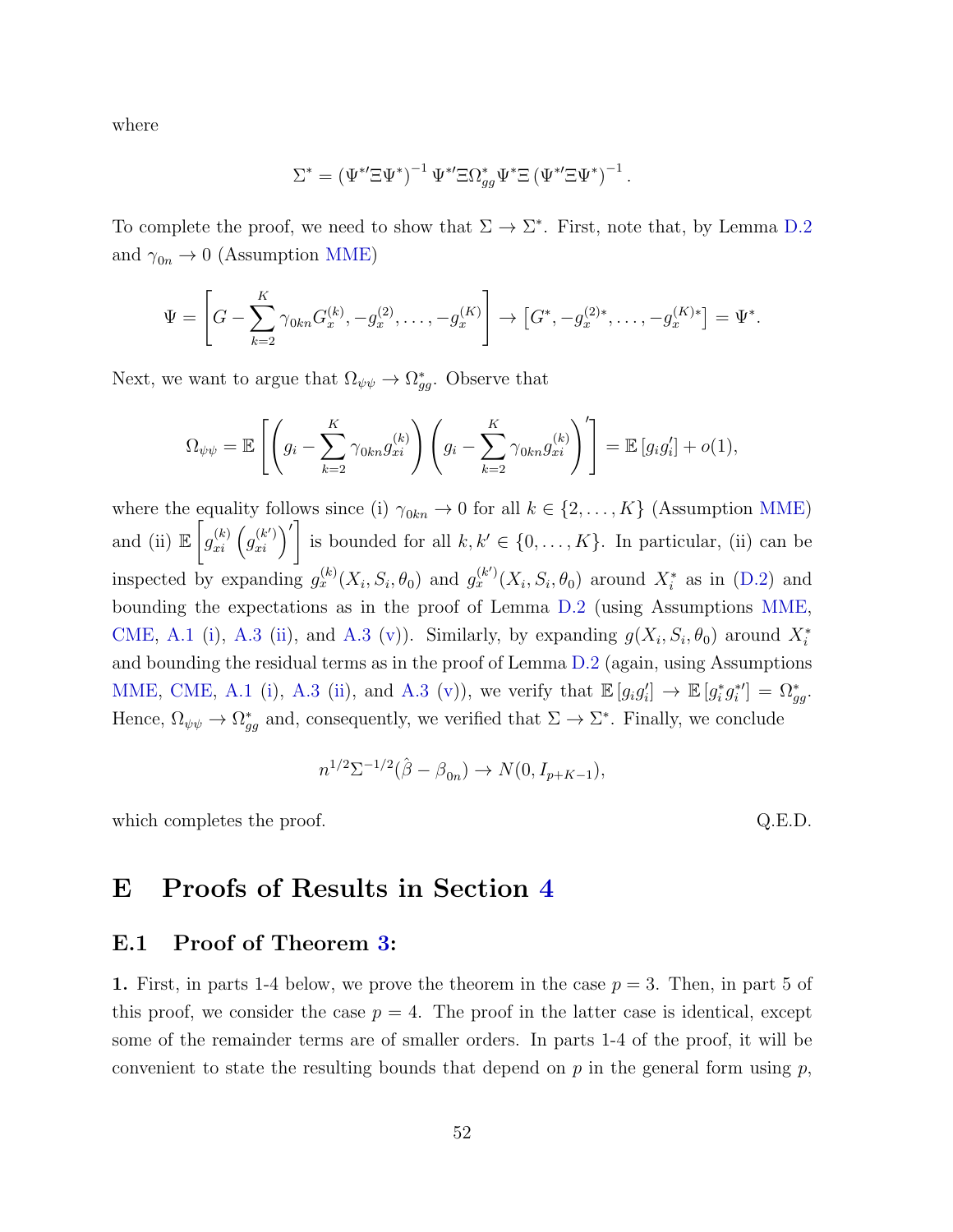but to avoid confusion, until reaching part 5 of the proof the reader should only consider the case  $p = 3$ .

Let us obtain some preliminary results about  $f_{X|Z}(x|z)$  and  $f_{\varepsilon|XZ}(\varepsilon|x,z)$ . Using Assumption [CME,](#page-11-0) we obtain

$$
f_{\varepsilon X|Z}(\varepsilon, x|z) = f_{\varepsilon}(\varepsilon) f_{X^*|Z}(x - \varepsilon|z),
$$
  
\n
$$
f_{\varepsilon|XZ}(\varepsilon|x, z) = \frac{f_{\varepsilon X|Z}(\varepsilon, x|z)}{f_{X|Z}(x|z)} = \frac{f_{\varepsilon}(\varepsilon) f_{X^*|Z}(x - \varepsilon|z)}{f_{X|Z}(x|z)},
$$
  
\n
$$
f_{X|Z}(x|z) = \int f_{\varepsilon}(\varepsilon) f_{X^*|Z}(x - \varepsilon|z) d\varepsilon.
$$

Since  $f_{X^*|Z}(x|z)$  has 3 bounded continuous derivatives in x,  $f_{X|Z}(x|z)$  also has 3 bounded continuous derivatives in  $x$ . Moreover,

<span id="page-52-2"></span>
$$
f_{X|Z}(x|z) = \int \left[ f_{X^*|Z}(x|z) - \varepsilon f'_{X^*|Z}(x|z) + \varepsilon^2 \frac{1}{2} f''_{X^*|Z}(x|z) \right] f_{\varepsilon}(\varepsilon) d\varepsilon + R_{f|Z}(x|z), \quad (E.1)
$$

where  $R_{f|Z} \equiv - (1/6) E \left[ \epsilon_i^3 f_{X^*|Z}^{\prime\prime\prime}(x - \tilde{\epsilon}(\epsilon_i)) | Z_i = z \right], \tilde{\epsilon}(\epsilon_i)$  is a point between 0 and  $\epsilon_i$ , and

$$
|R_{f|Z}(x|z)| \leq E\left[|\varepsilon_i|^3 |f_{X^*|Z}'''(x-\widetilde{\varepsilon}(\varepsilon_i))|| Z_i = z\right] = O\left(E\left[|\varepsilon_i|^3\right]\right) = O\left(\sigma^3\right).
$$

Since  $E\left[\varepsilon_i\right] = 0$  and  $E\left[\varepsilon_i^2\right] = \sigma^2$ , we have

<span id="page-52-0"></span>
$$
f_{X|Z}(x|z) = f_{X^*|Z}(x|z) - E[\varepsilon_i] f'_{X^*|Z}(x|z) + E[\varepsilon_i^2] \frac{1}{2} f''_{X^*|Z}(x|z) + O(\sigma^p)
$$
  
=  $f_{X^*|Z}(x|z) + (\sigma^2/2) f''_{X^*|Z}(x|z) + O(\sigma^p)$ . (E.2)

Since  $f_{X^*|Z}(x|z) > C$  for some  $C > 0$ , and  $f''_{X^*|Z}(x|z)$  is bounded,  $f_{X|Z}(x|z) > C/2$  for small enough  $\sigma^2$ . Thus,

$$
f_{\varepsilon|XZ}(\varepsilon|x,z) = \frac{f_{\varepsilon}(\varepsilon) f_{X^*|Z}(x-\varepsilon|z)}{f_{X^*|Z}(x|z) + (\sigma^2/2) f''_{X^*|Z}(x|z) + O(\sigma^p)}.
$$
(E.3)

Similarly,

<span id="page-52-1"></span>
$$
f'_{X|Z}(x|z) = \int f_{\varepsilon}(\varepsilon) f'_{X^*|Z}(x-\varepsilon|z) d\varepsilon = f'_{X^*|Z}(x|z) + O(\sigma^2), \qquad (E.4)
$$

$$
f''_{X|Z}(x|z) = \int f_{\varepsilon}(\varepsilon) f''_{X^*|Z}(x-\varepsilon|z) d\varepsilon = f''_{X^*|Z}(x|z) + O(\sigma^{p-2}). \tag{E.5}
$$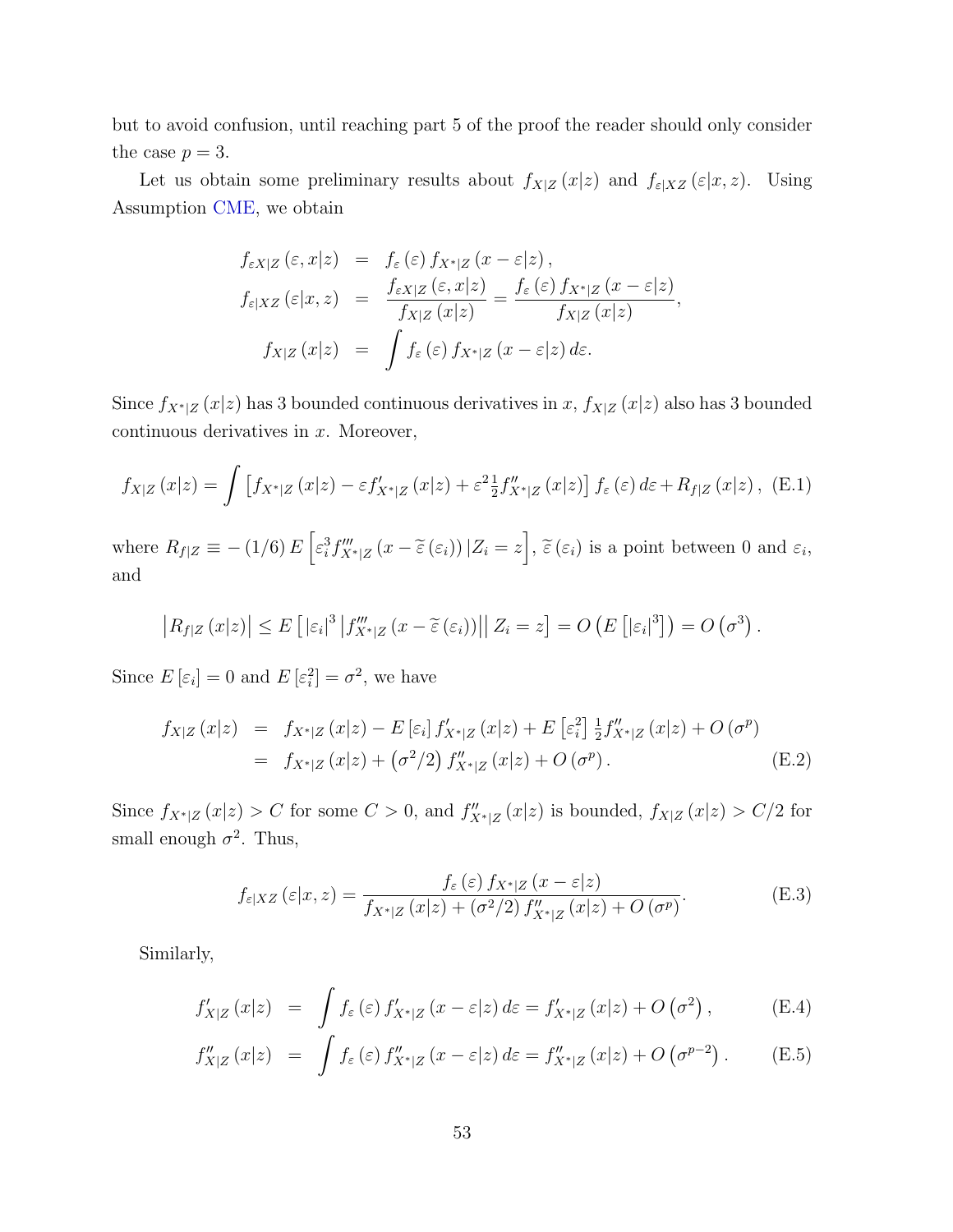2. Consider any function  $a(x)$  that has 3 bounded continuous derivatives. Since  $X_i^* =$  $X_i - \varepsilon_i,$ 

<span id="page-53-0"></span>
$$
E\left[a\left(X_i^*\right)|X_i = x, Z_i = z\right]
$$
  
=  $E\left[a\left(x - \varepsilon_i\right)|X_i = x, Z_i = z\right]$   
=  $a(x) - a'(x) E\left[\varepsilon_i | X_i = x, Z_i = z\right] + \frac{1}{2} a''(x) E\left[\varepsilon_i^2 | X_i = x, Z_i = z\right] + R_{a|X} z(E.6)$ 

where  $R_{a|XZ} \equiv -(1/6) E \left[\varepsilon_i^3 a'''(x - \tilde{\varepsilon}(\varepsilon_i)) | X_i = x, Z_i = z\right].$ We now consider  $E\left[\varepsilon_i^{\ell} | X_i = x, Z_i = z\right]$  for  $\ell \in \{1, 2\}$ :

$$
E\left[\varepsilon_{i}|X_{i}=x,Z_{i}=z\right] = \int \varepsilon f_{\varepsilon|XZ}\left(\varepsilon|x,z\right) d\varepsilon = \int \varepsilon \frac{f_{\varepsilon}\left(\varepsilon\right) f_{X^{*}|Z}\left(x-\varepsilon|z\right)}{f_{X|Z}\left(x|z\right)} d\varepsilon
$$

$$
= \frac{\int \varepsilon \left\{f_{X^{*}|Z}\left(x|z\right)-\varepsilon f'_{X^{*}|Z}\left(x|z\right)+\varepsilon^{2}\frac{1}{2}f''_{X^{*}|Z}\left(x-\tilde{\varepsilon}\left(\varepsilon\right)|z\right)\right\} f_{\varepsilon}\left(\varepsilon\right) d\varepsilon}{f_{X^{*}|Z}\left(x|z\right)+O\left(\sigma^{2}\right)}
$$

$$
= 0 - \sigma^{2} \frac{f'_{X^{*}|Z}\left(x|z\right)}{f_{X^{*}|Z}\left(x|z\right)+O\left(\sigma^{2}\right)} + O\left(\sigma^{p}\right) = -\sigma^{2} s_{X^{*}|Z}\left(x|z\right)+O\left(\sigma^{p}\right)
$$

$$
E\left[\varepsilon_i^2|X_i=x,Z_i=z\right] = \frac{\int \varepsilon^2 \left\{f_{X^*|Z}\left(x|z\right)-\varepsilon f'_{X^*|Z}\left(x-\widetilde{\varepsilon}\left(\varepsilon\right)|z\right)\right\} f_{\varepsilon}\left(\varepsilon\right)d\varepsilon}{f_{X^*|Z}\left(x|z\right)+O\left(\sigma^2\right)} = \sigma^2 + O\left(\sigma^p\right).
$$

$$
E\left[|\varepsilon_i^p| \, |X_i = x, Z_i = z\right] = \frac{\int |\varepsilon^p| \, f_{X^*|Z} \left(x - \tilde{\varepsilon} \left(\varepsilon\right) | z\right) f_{\varepsilon} \left(\varepsilon\right) d\varepsilon}{f_{X^*|Z} \left(x | z\right) + O\left(\sigma^2\right)} = O\left(\sigma^p\right) \tag{E.7}
$$

and hence  $|R_{a|XZ}| \leq E[|\varepsilon_i^3| |a'''(x-\tilde{\varepsilon}(\varepsilon_i))| |X_i=x, Z_i=z] = O(\sigma^3)$ .

Combining these with equation  $(E.6)$ , we obtain

$$
E\left[a\left(X_i^*\right)|X_i = x, Z_i = z\right] = a\left(x\right) + \sigma^2 a'\left(x\right) s_{X^*|Z}\left(x|z\right) + \left(\sigma^2/2\right) a''\left(x\right) + O\left(\sigma^p\right). \tag{E.8}
$$

**3.** Next, consider  $\nabla_x^{\ell} E\left[a\left(X_i^*\right)|X_i=x\right]$  for  $\ell \in \{1,2\}$ . We have

$$
E\left[a\left(X_i^*\right)|X_i=x\right]=\frac{1}{f_X\left(x\right)}\int a\left(x-\varepsilon\right)f_{X^*}\left(x-\varepsilon\right)f_{\varepsilon}\left(\varepsilon\right)d\varepsilon.
$$

Let  $\varphi(x)$  and  $\eta(x)$  be any functions, possibly changing with  $\sigma$ , with 3 bounded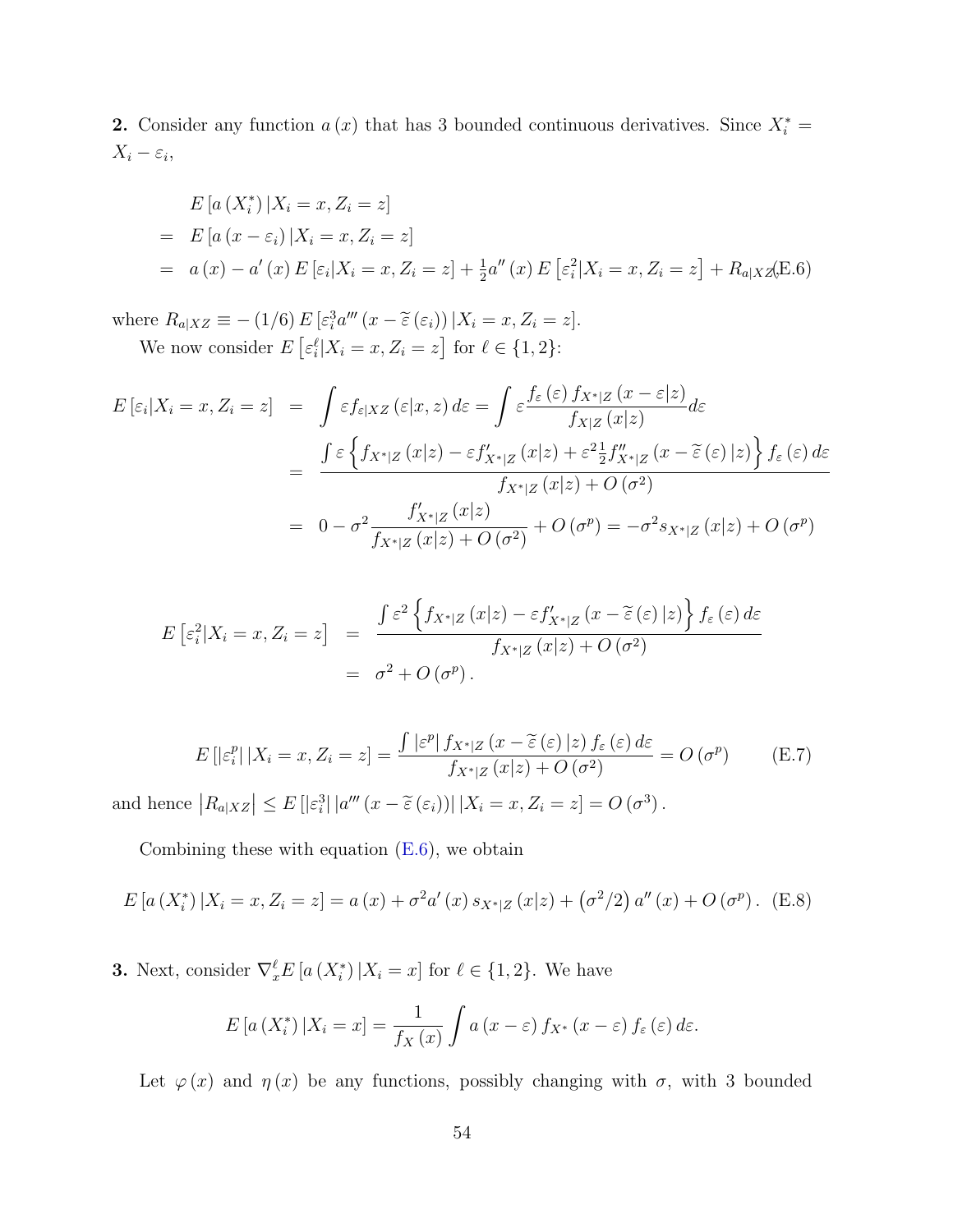continuous derivatives. Suppose  $\eta(x) \geq C$  for some  $C > 0$  for all small enough  $\sigma$ , and let  $\zeta(x) \equiv \frac{1}{n(x)}$  $\frac{1}{\eta(x)}\int \varphi(x-\varepsilon)f_{\varepsilon}(\varepsilon)\,d\varepsilon.$  Then,

$$
\zeta'(x) = \frac{1}{\eta(x)} \int \varphi'(x-\varepsilon) f_{\varepsilon}(\varepsilon) d\varepsilon - \frac{\eta'(x)}{(\eta(x))^2} \int \varphi(x-\varepsilon) f_{\varepsilon}(\varepsilon) d\varepsilon \n= \frac{\varphi'(x) + O(\sigma^2)}{\eta(x)} - \frac{\eta'(x) (\varphi(x) + O(\sigma^2))}{(\eta(x))^2} = \frac{\varphi'(x)}{\eta(x)} - \frac{\eta'(x) \varphi(x)}{(\eta(x))^2} + O(\sigma^2).
$$

Taking  $\varphi(t) \equiv a(t) f_{X^*}(t)$  and  $\eta(x) \equiv f_X(x)$ , and using equations [\(E.2\)](#page-52-0) and [\(E.4\)](#page-52-1), we obtain

$$
\nabla_x E\left[a\left(X_i^*\right)|X_i=x\right] = a'\left(x\right) + O\left(\sigma^2\right).
$$

Similarly,

$$
\zeta''(x) = \frac{\varphi''(x)}{\eta(x)} - 2\frac{\eta'(x)\varphi'(x)}{(\eta(x))^2} - \left(\frac{\eta''(x)}{(\eta(x))^2} - \frac{2(\eta'(x))^2}{(\eta(x))^3}\right)\varphi(x) + O\left(\sigma^{p-2}\right),
$$

and using identical substitutions, and equations  $(E.2)$ ,  $(E.4)$ , and  $(E.5)$ , we obtain

$$
\nabla_x^2 E\left[a\left(X_i^*\right)|X_i=x\right] = a''\left(x\right) + O\left(\sigma^{p-2}\right).
$$

#### 4. Consider

$$
q(x, z) = E[\rho(X_i^*) + U_i | X_i = x, Z_i = z] = E[\rho(X_i^*) | X_i = x, Z_i = z].
$$

Part 2 of the proof shows that

<span id="page-54-1"></span>
$$
q(x,z) = \rho(x) + \sigma^2 \rho'(x) s_{X^*|Z}(x|z) + \frac{1}{2} \sigma^2 \rho''(x) + O(\sigma^p).
$$
 (E.9)

Therefore,

<span id="page-54-0"></span>
$$
q(x, z_1) - q(x, z_2) = \sigma^2 \rho'(x) \left[ s_{X^*|Z}(x|z_1) - s_{X^*|Z}(x|z_2) \right] + O(\sigma^p).
$$
 (E.10)

Part 1 implies that  $s_{X^*|Z}(x|z) = s_{X|Z}(x|z) + O(\sigma^2)$ . Let  $q(x) \equiv E[Y_i|X_i = x]$ . Applying part 3 with  $a(x) = q(x)$  we obtain  $q'(x) = \rho'(x) + O(\sigma^2)$ . Substituting these into equation  $(E.10)$ , we obtain

<span id="page-54-2"></span>
$$
q(x, z_1) - q(x, z_2) = \sigma^2 q'(x) \left[ s_{X|Z}(x|z_1) - s_{X|Z}(x|z_2) \right] + O(\sigma^p), \tag{E.11}
$$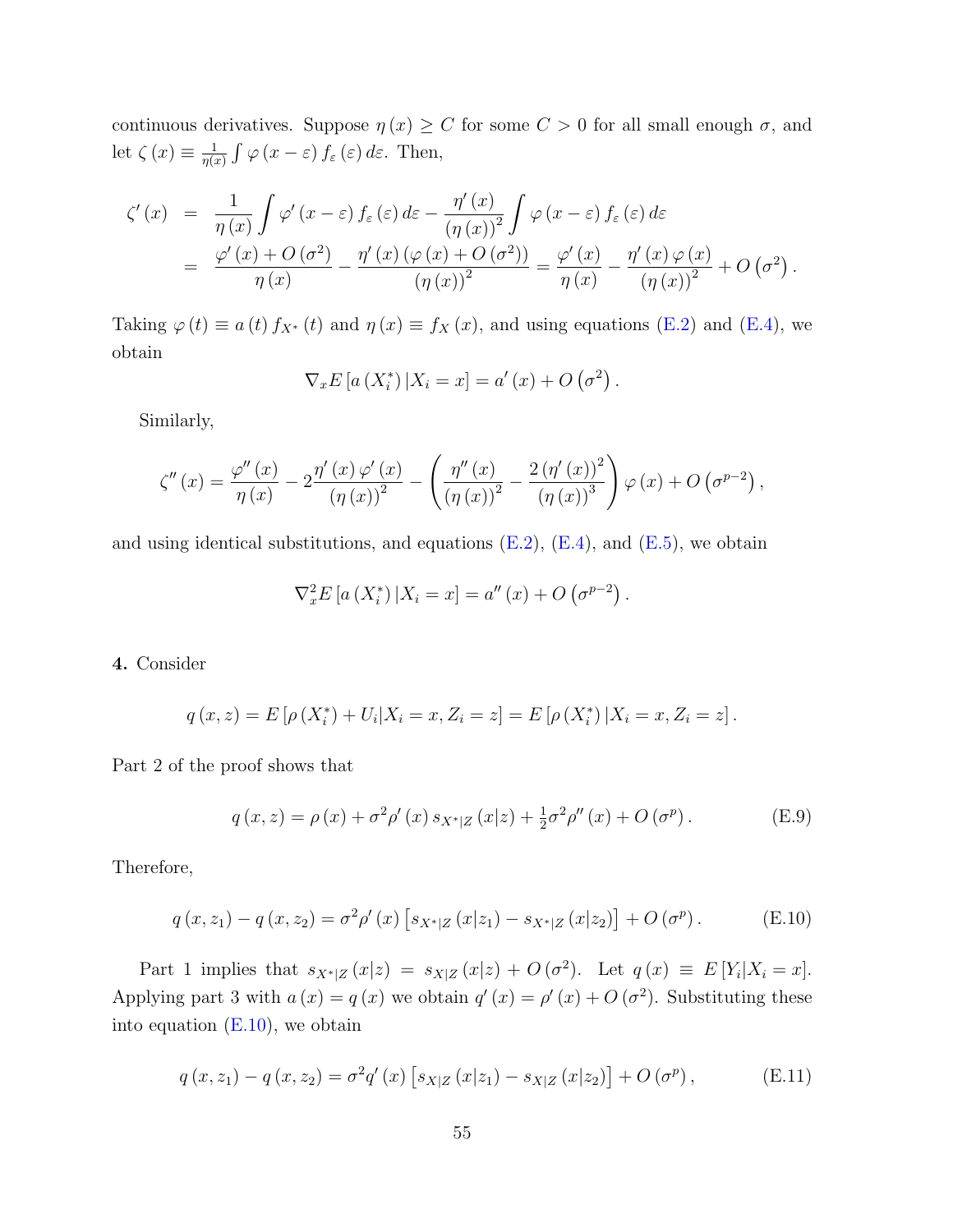and hence, for any x with  $q'(x)$   $\left[s_{X|Z}(x|z_1) - s_{X|Z}(x|z_2)\right] \neq 0$ ,

$$
\widetilde{\sigma}^2(x) = \sigma^2 + O\left(\sigma^p\right), \quad \text{where } \widetilde{\sigma}^2(x) \equiv \frac{q\left(x, z_1\right) - q\left(x, z_2\right)}{q'\left(x\right)\left[s_{X|Z}\left(x|z_1\right) - s_{X|Z}\left(x|z_2\right)\right]},
$$

which identifies  $\sigma^2$  up to  $O(\sigma^p)$ .

Next, from part 3 we also have  $q''(x) = \rho''(x) + O(\sigma^{p-2})$ . Thus, equation [\(E.9\)](#page-54-1) implies that

$$
q(x, z) = \rho(x) + \sigma^2 q'(x) s_{X|Z}(x, z) + \frac{1}{2} \sigma^2 q''(x) + O(\sigma^p),
$$

and hence we obtain

$$
\widetilde{\rho}(x, z_1) = \rho(x) + O(\sigma^p), \quad \text{where } \widetilde{\rho}(x, z) \equiv q(x, z) - \widetilde{\sigma}^2(x) \left[ q'(x) s_{X|Z}(x|z) + \frac{1}{2} q''(x) \right],
$$

which identifies  $\rho(x)$  up to  $O(\sigma^p)$ . This completes the proof for the case  $p=3$ .

Note that  $\tilde{\rho}(x, z_1)$  –  $\tilde{\rho}(x, z_2)$  =  $q(x, z_1)$  –  $q(x, z_2)$  –  $\tilde{\sigma}^{2}(x)\left[q'(x)\left(s_{X|Z}(x|z_{1})-s_{X|Z}(x|z_{2})\right)\right]=0$ , i.e.,  $\tilde{\rho}(x,z_{1})=\tilde{\rho}(x,z_{2})$ .

**5.** When  $p = 4$  and  $E[\epsilon_i^3] = 0$ , the above Taylor expansions can be extended to the next order, providing the corresponding improvements in the remainder terms.

For example, in part 1 of the proof, expansion [\(E.1\)](#page-52-2) becomes

$$
f_{X|Z}(x|z) = \int \left[ f_{X^*|Z}(x|z) - \varepsilon f'_{X^*|Z}(x|z) + \varepsilon^2 \frac{1}{2} f''_{X^*|Z}(x|z) - \varepsilon^3 \frac{1}{6} f'''_{X^*|Z}(x|z) \right] f_{\varepsilon}(\varepsilon) d\varepsilon + R_{f|Z}(x|z),
$$

where  $R_{f|Z}(x|z) \equiv (1/24) E\left[\varepsilon_i^4 f_{X^*|Z}''''(x-\tilde{\varepsilon}(\varepsilon_i)) | Z_i = z\right]$ , so  $|R_{f|Z}(x|z)| = O(\sigma^4)$ . Combining the expansion above with  $E\left[\varepsilon_i^3\right]=0$ , we verify that [\(E.2\)](#page-52-0) also holds with  $p=4$ .

In addition to the calculations in part 2 of the proof, we also use

$$
E\left[\varepsilon_i^3|X_i=x,Z_i=z\right] = \frac{\int \varepsilon^3 \left\{f_{X^*|Z}\left(x|z\right)-\varepsilon f'_{X^*|Z}\left(x-\widetilde{\varepsilon}\left(\varepsilon\right)|z\right)\right\} f_{\varepsilon}\left(\varepsilon\right)d\varepsilon}{f_{X^*|Z}\left(x|z\right)+O\left(\sigma^2\right)} = E\left[\varepsilon_i^3\right] + O\left(\sigma^4\right) = O\left(\sigma^4\right).
$$

In parts 2 and 3 of the proof, we also require functions  $a(x)$ ,  $\varphi(x)$ , and  $\eta(x)$  to have 4 continuous derivatives.

Then, the previous steps of the proof and the conclusions of the theorem hold with  $p=4.$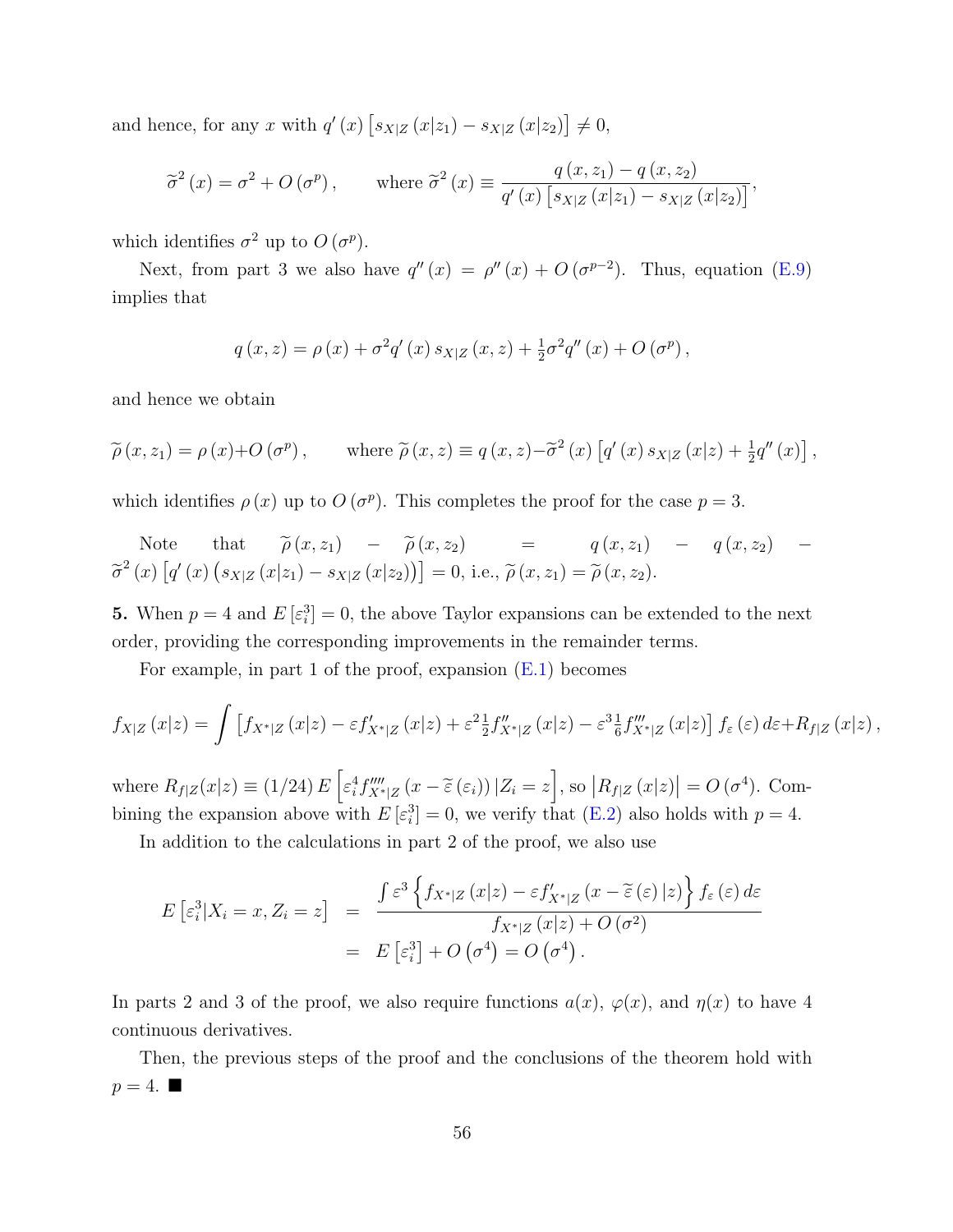#### E.2 Proof of Proposition [4](#page-25-2)

The proof of Theorem [3](#page-23-2) shows that  $q(x, z)$  and  $f_{X|Z}(x|z)$  have m bounded continuous derivatives. Construct  $\hat{\rho}^{\text{MER}}(x)$  using equations [\(21\)](#page-23-5)-[\(22\)](#page-23-4) nonparametrically estimating  $q(x, z)$ ,  $q(x)$ ,  $f_{X|Z}(x|z)$ , and their derivatives, e.g., using standard kernel or sieve estimators. If the tuning parameters are chosen optimally, under the usual regularity conditions, the rates of convergence of these estimators are  $\hat{q}(x, z) - q(x, z) = O_p\left(n^{-\frac{m}{2m+1}}\right)$ ,  $\widehat{q}(x) - q(x) = O_p\left(n^{-\frac{m}{2m+1}}\right), \, \widehat{q}'(x) - q'(x) = O_p\left(n^{-\frac{m-1}{2m-1}}\right), \, \widehat{q}''(x) - q''(x) = O_p\left(n^{-\frac{m-2}{2m-3}}\right),$ and  $\hat{s}_{X|Z}(x|z) - s_{X|Z}(x|z) = O_p(n^{-\frac{m-1}{2m-1}})$  for  $x \in S_{X^*}(z)$ , where  $\hat{s}_{X|Z}(x|z) \equiv$  $\hat{f}_{X|Z}'(x|z) / \hat{f}_{X|Z}(x|z)$ . Note also that by equation [\(E.9\)](#page-54-1),  $q(x, z_1) - q(x, z_2) = O(\tau_n^2)$ . Then, since for the analog estimator  $\hat{\sigma}^2(x)$  of  $\tilde{\sigma}^2(x)$  we have

<span id="page-56-0"></span>
$$
\hat{\sigma}^2(x) = \tilde{\sigma}^2(x) + O_p\left(n^{-\frac{m}{2m+1}} + \tau_n^2 n^{-\frac{m-1}{2m-1}}\right) = \tilde{\sigma}^2(x) + O_p\left(n^{-\frac{m}{2m+1}}\right)
$$

$$
= \sigma^2 + O_p\left(\tau_n^4 + n^{-\frac{m}{2m+1}}\right) = \sigma^2 + O_p\left(n^{-\frac{m}{2m+1}}\right),\tag{E.12}
$$

where the first equality follows from equation [\(21\)](#page-23-5), using  $\hat{a}/\hat{b} - a/b = (\hat{a} - a)/\hat{b} + a(1/\hat{b} - a')$  $1/b$ , equation  $(E.11)$ , and the rates of convergence listed above, the second equality holds because  $\frac{m}{2m+1} < \frac{1}{2}$ 2  $\frac{m}{2m+1} + \frac{m-1}{2m-1}$  $\frac{m-1}{2m-1}$  for  $m \ge 2$ , and the third equality holds by equation [\(23\)](#page-23-1) in Theorem [3.](#page-23-2)

Next, consider the analog estimator  $\hat{\rho}^{\text{MER}}(x)$  of  $\rho(x)$  based on equation [\(22\)](#page-23-4),

$$
\widehat{\rho}^{\text{MER}}(x) = \widehat{q}(x, z) - \widehat{\sigma}^2(x) \left[ \widehat{q}'(x) \widehat{s}(x, z) + \frac{1}{2} \widehat{q}''(x) \right]
$$
  
\n
$$
= \widetilde{\rho}(x) + O_p \left( n^{-\frac{m}{2m+1}} + \tau_n^2 \left( n^{-\frac{m-1}{2m-1}} + n^{-\frac{m-2}{2m-3}} \right) \right)
$$
  
\n
$$
= \rho(x) + O_p \left( n^{-\frac{m}{2m+1}} + \tau_n^2 n^{-\frac{m-2}{2m-3}} + \tau_n^4 \right)
$$
  
\n
$$
= \rho(x) + O_p \left( n^{-\frac{m}{2m+1}} \right),
$$

where the first equality is the definition of the analog estimator, the second equality follows from the rates of convergence listed above and equation  $(E.12)$ , the third equality holds by equation [\(24\)](#page-23-6) in Theorem [3,](#page-23-2) and the fourth equality holds because  $\frac{m}{2(2m+1)}$  +  $\frac{m-2}{2m-3} > \frac{m}{2m+1}$  for  $m \geq 3$ .

The naive estimator is

$$
\widehat{\rho}^{\text{Naive}}\left(x\right) = \widehat{q}\left(x\right) = \rho\left(x\right) + O_p\left(\tau_n^2 + n^{-\frac{m}{2m+1}}\right) = \rho\left(x\right) + O_p\left(n^{-\frac{1}{2}\frac{m}{2m+1}}\right),
$$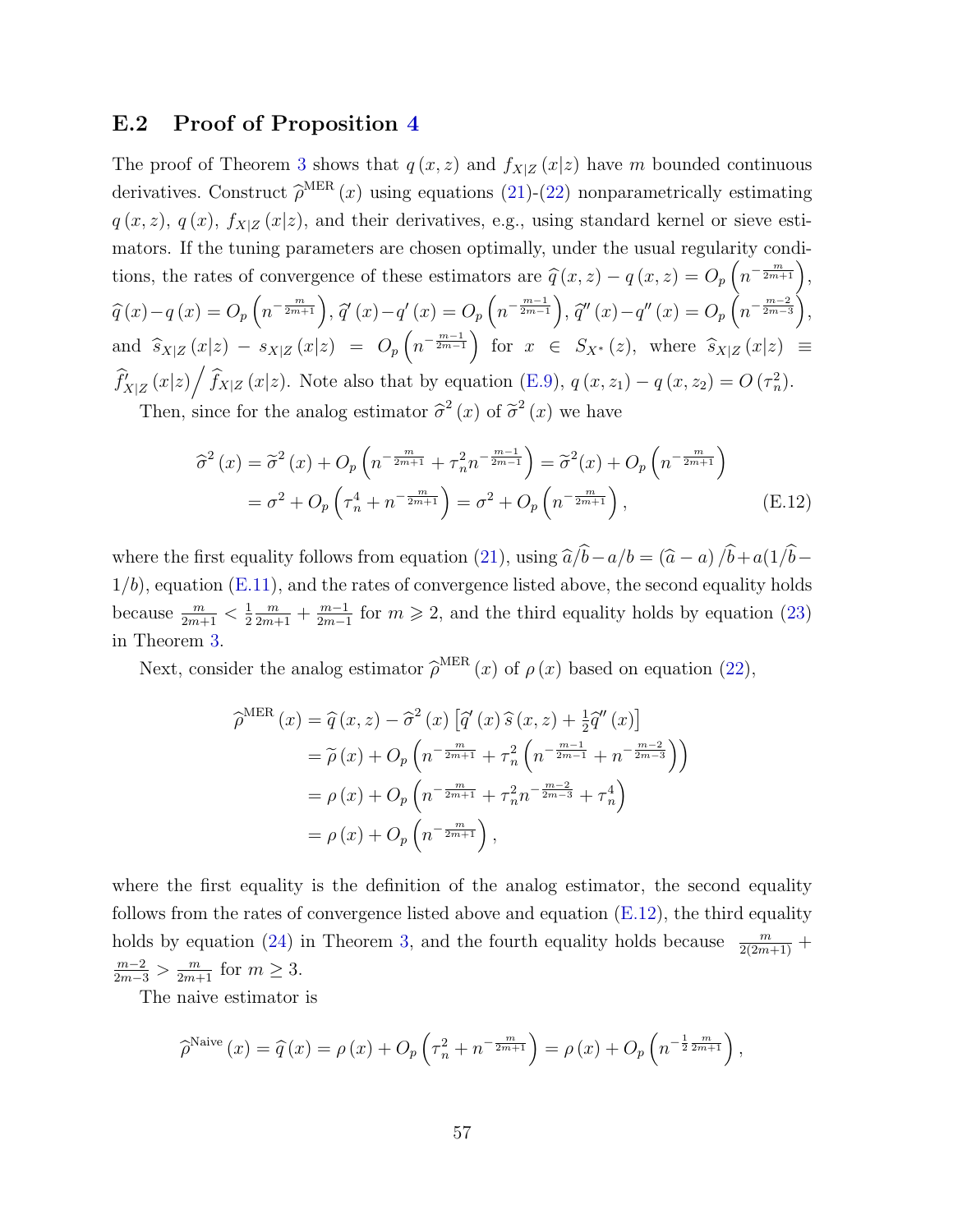where the second equality follows from equation  $(E.9)$ .

## <span id="page-57-0"></span>F Implementation Details of the Empirical Illustration

In this section, we provide additional details on the implementation of the numerical experiment in Section [3.3.](#page-21-0)

Data. The original dataset is the ModeCanada dataset supplied with the R package mlogit. This dataset has been extensively used in transportation research. For a detailed description of the dataset see, for example, [Koppelman and Wen](#page-34-12) [\(2000\)](#page-34-12), [Wen and](#page-35-12) [Koppelman](#page-35-12) [\(2001\)](#page-35-12), and [Hansen](#page-33-12) [\(2022\)](#page-33-12). As in [Koppelman and Wen](#page-34-12) [\(2000\)](#page-34-12), we use only the subset of travelers who chose train, air, or car (and had all of those alternatives available for them), which leaves  $n = 2769$  observations.

**Monte-Carlo design.** We choose  $\theta_0$  to be the MLE estimates using the considered dataset, which are reported in the table bellow.

|                                                                       |  | $\begin{array}{ccccccccccccc}\n\mid & \theta_1 & & \theta_2 & & \theta_3 & & \theta_4 & & \theta_5 & & \theta_6 & & \theta_7 & & \theta_8\n\end{array}$ |  |  |  |
|-----------------------------------------------------------------------|--|---------------------------------------------------------------------------------------------------------------------------------------------------------|--|--|--|
| Estimates 0.0355 0.2976 -2.0891 0.0079 -0.9900 1.8794 -0.0223 -0.0149 |  |                                                                                                                                                         |  |  |  |
| Std. Err. 0.0036 0.0844 0.4674 0.0036 0.0876 0.2037 0.0038 0.0008     |  |                                                                                                                                                         |  |  |  |

To generate the simulated samples, we randomly draw the covariates (with replacement) from their joint empirical distribution. To ensure identification of the model, we also generate an instrumental variable  $Z_i$  as

$$
Z_i = \kappa \, Income_i^* / \sigma_{Income^*} + \sqrt{1 - \kappa^2} \zeta_i,
$$

where  $\sigma_{Income^*} \approx 17.5$  is the standard deviation of  $Income^*$ ,  $\kappa = 0.5$ , and  $\zeta_i$  are i.i.d. draws from  $N(0, 1)$  (which are also independent from all the over variables). Note that the instrument  $Z_i$  is "caused by  $X_i^*$ ". For example,  $Z_i$  can be some (noisy) measure of individual consumption.

**Moments.** To simplify the notation, let  $X_i^* \equiv Income_i^*$ ,  $X_i \equiv Income_i$ ,  $R_i \equiv Urban_i$ ,  $R_{ij} \equiv (Price_{ij}, InTime_{ij})'$  for  $j \in \{0, 1, 2\}$ , and  $W_i \equiv (R_i, R'_{i1}, R'_{i2}, R'_{i0})'$ . Also let  $Y_{ij} \equiv$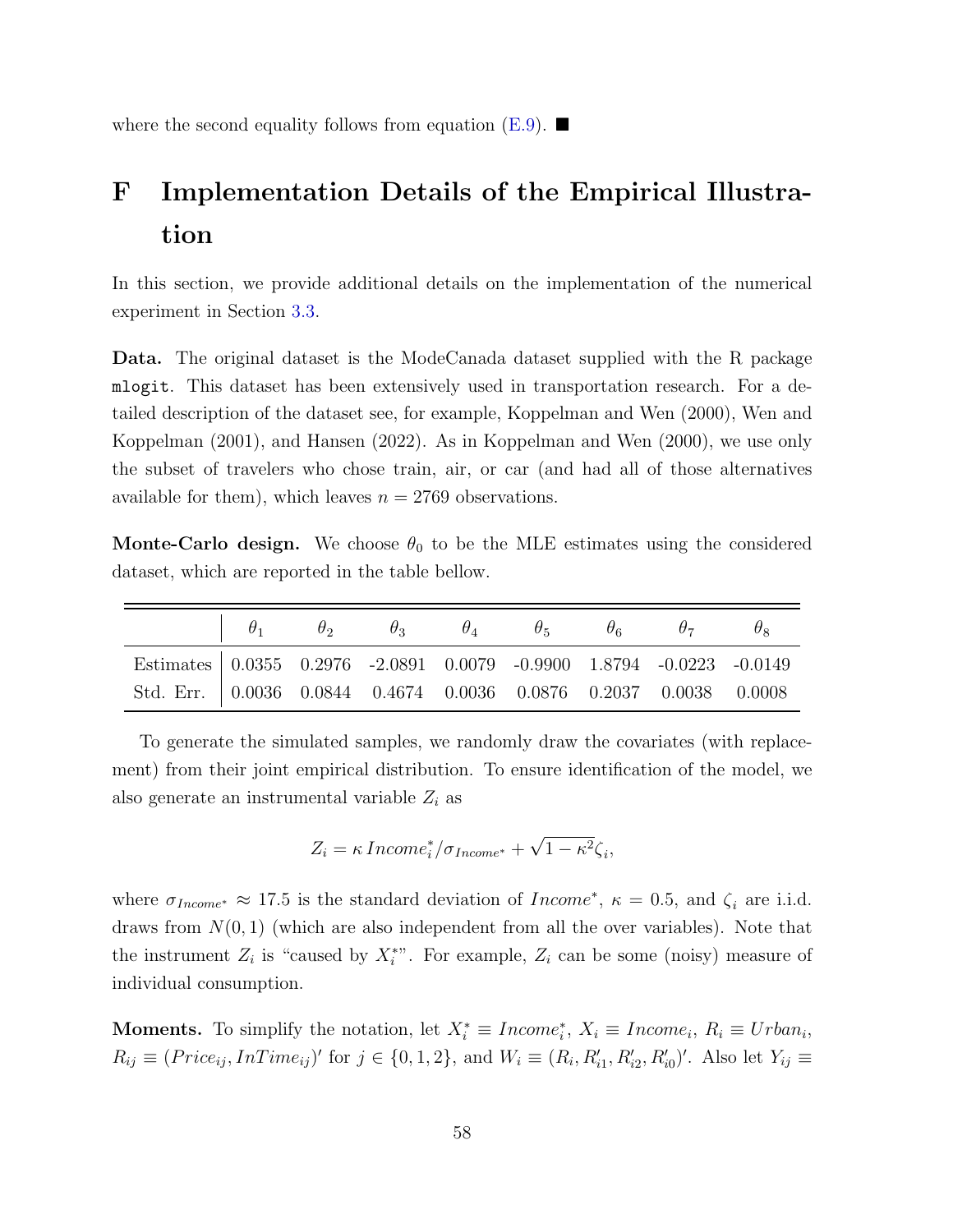$\mathbb{1}{j = \operatorname{argmax}_{j' \in \{0,1,2\}} U_{ij'}}$  for  $j \in \{0,1,2\}$ ,  $Y_i \equiv (Y_{i1}, Y_{i2}, Y_{i0})'$ , and  $p_j(x, w, \theta) \equiv \mathbb{P}(Y_{ij} =$  $1|X_i^* = x, W_i = w; \theta$  with  $w \equiv (r, r'_1, r'_2, r'_0)$ , so

$$
p_1(x, w, \theta) = \frac{e^{\theta_1 x + \theta_2 r + \theta_3 + (\theta_7, \theta_8)r_1}}{e^{\theta_1 x + \theta_2 r + \theta_3 + (\theta_7, \theta_8)r_1} + e^{\theta_4 x + \theta_5 r + \theta_6 + (\theta_7, \theta_8)r_2} + e^{(\theta_7, \theta_8)r_0}},
$$
  
\n
$$
p_2(x, w, \theta) = \frac{e^{\theta_4 x + \theta_5 r + \theta_6 + (\theta_7, \theta_8)r_2}}{e^{\theta_1 x + \theta_2 r + \theta_3 + (\theta_7, \theta_8)r_1} + e^{\theta_4 x + \theta_5 r + \theta_6 + (\theta_7, \theta_8)r_2} + e^{(\theta_7, \theta_8)r_0}},
$$

and  $p_0(x, w, \theta) = 1 - p_1(x, w, \theta) - p_2(x, w, \theta)$ . Then, the original moment function takes the form of

$$
g(x, w, y, z, \theta) = ((y_1 - p_1(x, w, \theta)) h_1(x, z, w)', (y_2 - p_2(x, w, \theta)) h_2(x, z, w)')'.
$$

and  $h_j(x, z, w) = (1, x, z, x^2, z^2, x^3, z^3, r, (r_j - r_0)')'$  for  $K = 2$  and  $h_j(x, z, w) =$  $(1, x, z, x^2, xz, z^2, x^3, x^2z, xz^2, z^3, r, (r_j - r_0)')'$  for  $K = 4$ .

Income Elasticities. In Section [3.3,](#page-21-0) we focus on estimation of and inference on the income elasticities

$$
\frac{\partial \ln p_j}{\partial \ln x}(x, w, \theta) = \frac{x}{p_j(x, w, \theta)} \frac{\partial p_j(x, w, \theta)}{\partial x}.
$$

We report the results are for the income elasticities evaluated at the sample mean of  $X^*$ and W in the original sample.

Estimation of and Inference on the  $\theta_0$ . In Table [8](#page-59-0) below, we also report the estimation and inference results for the vector of parameters  $\theta_0$  underlying the reported results about elasticities.